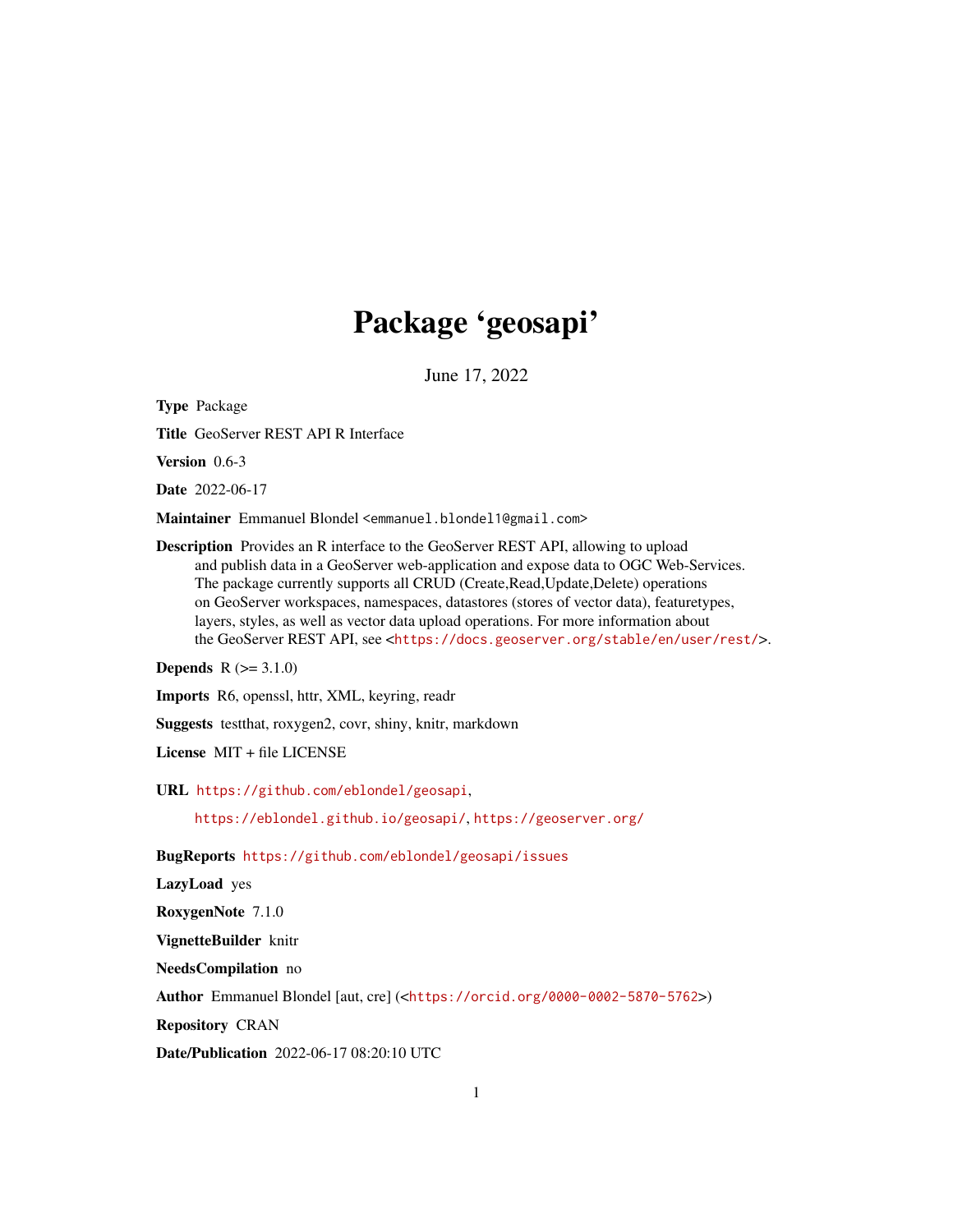# R topics documented:

| 3              |
|----------------|
| $\overline{3}$ |
| $\overline{5}$ |
| $\overline{7}$ |
| 12             |
| 14             |
| 15             |
| 17             |
| 20             |
| 27             |
| 29             |
| 38             |
| 40             |
| 42             |
| 44             |
| 46             |
| 47             |
| 48             |
| 50             |
| 55             |
| 59             |
| 62             |
| 66             |
| 68             |
| 70             |
| 72             |
| 74             |
| 75             |
| 77             |
| 83             |
| 85             |
|                |
| 91             |
|                |
|                |
|                |
|                |
| <b>GSUtils</b> |
|                |
|                |
|                |
|                |
|                |
|                |
|                |
|                |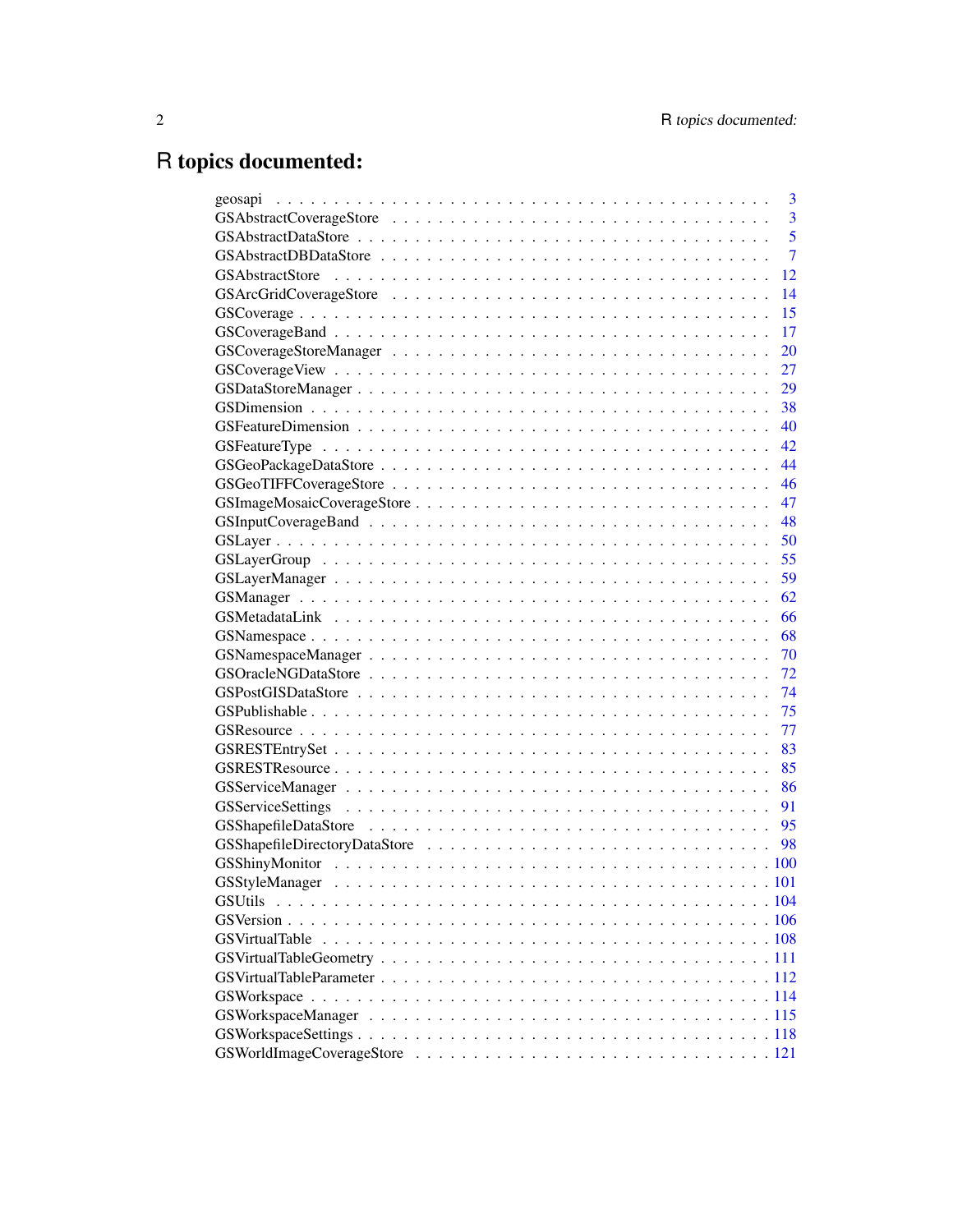# <span id="page-2-0"></span>GSAbstractCoverageStore 3

#### **Index** 2003 **[123](#page-122-0)**

#### Description

Provides an R interface to the GeoServer REST API, allowing to upload and publish data in a GeoServer web-application and expose data to OGC Web-Services. The package currently supports all CRUD (Create,Read,Update,Delete) operations on GeoServer workspaces, namespaces, datastores (stores of vector data), featuretypes, layers, styles, as well as vector data upload operations. For more information about the GeoServer REST API, see <https://docs.geoserver.org/stable/en/user/rest/>

# Details

.

| Package:  | geosapi    |
|-----------|------------|
| Type:     | Package    |
| Version:  | 0.6        |
| Date:     | 2022-02-22 |
| License:  | MIT        |
| LazyLoad: | yes        |

#### Author(s)

Emmanuel Blondel <emmanuel.blondel1@gmail.com>

<span id="page-2-1"></span>GSAbstractCoverageStore

*Geoserver REST API CoverageStore*

#### Description

Geoserver REST API CoverageStore Geoserver REST API CoverageStore

# Format

[R6Class](#page-0-0) object.

# Value

Object of [R6Class](#page-0-0) for modelling a GeoServer CoverageStore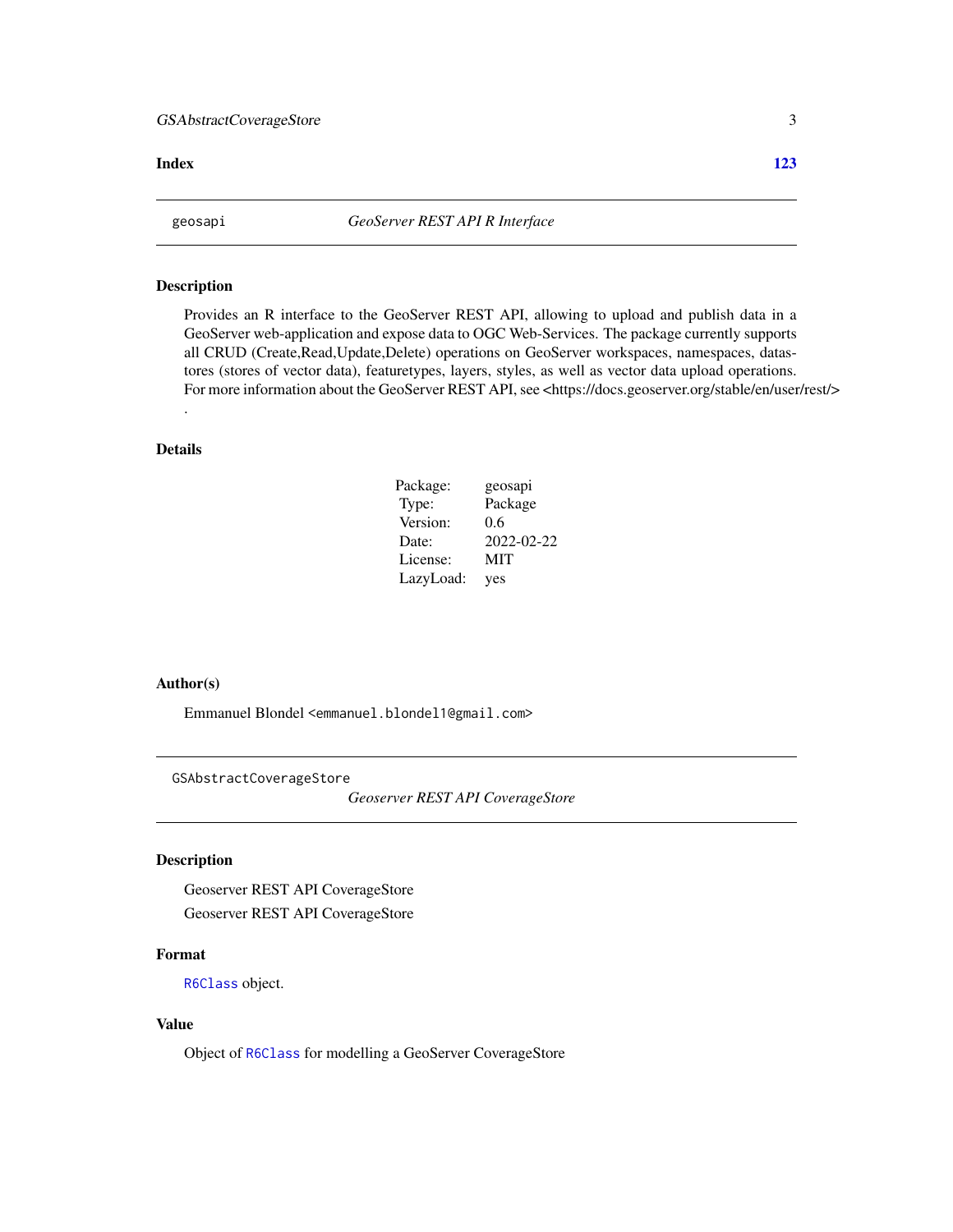#### Super classes

[geosapi::GSRESTResource](#page-0-0) -> [geosapi::GSAbstractStore](#page-0-0) -> GSAbstractCoverageStore

#### Public fields

url URL of the abstract coverage store

# Methods

# Public methods:

- [GSAbstractCoverageStore\\$new\(\)](#page-3-0)
- [GSAbstractCoverageStore\\$decode\(\)](#page-3-1)
- [GSAbstractCoverageStore\\$setUrl\(\)](#page-3-2)
- [GSAbstractCoverageStore\\$clone\(\)](#page-4-1)

#### <span id="page-3-0"></span>Method new(): initializes an abstract coverage store

```
Usage:
GSAbstractCoverageStore$new(
 xml = NULL,type = NULL,
 name = NULL,description = ",
 enabled = TRUE,
 url = NULL)
```
#### *Arguments:*

xml an object of class [XMLInternalNode-class](#page-0-0) to create object from XML type the type of coverage store name coverage store name description coverage store description enabled whether the store should be enabled or not. Default is TRUE url URL of the store

<span id="page-3-1"></span>Method decode(): Decodes a coverage store from XML

```
Usage:
 GSAbstractCoverageStore$decode(xml)
 Arguments:
 xml an object of class XMLInternalNode-class
 Returns: an object of class GSAbstractCoverageStore
Method setUrl(): set coverage store URL
```
<span id="page-3-2"></span>*Usage:*

GSAbstractCoverageStore\$setUrl(url)

*Arguments:*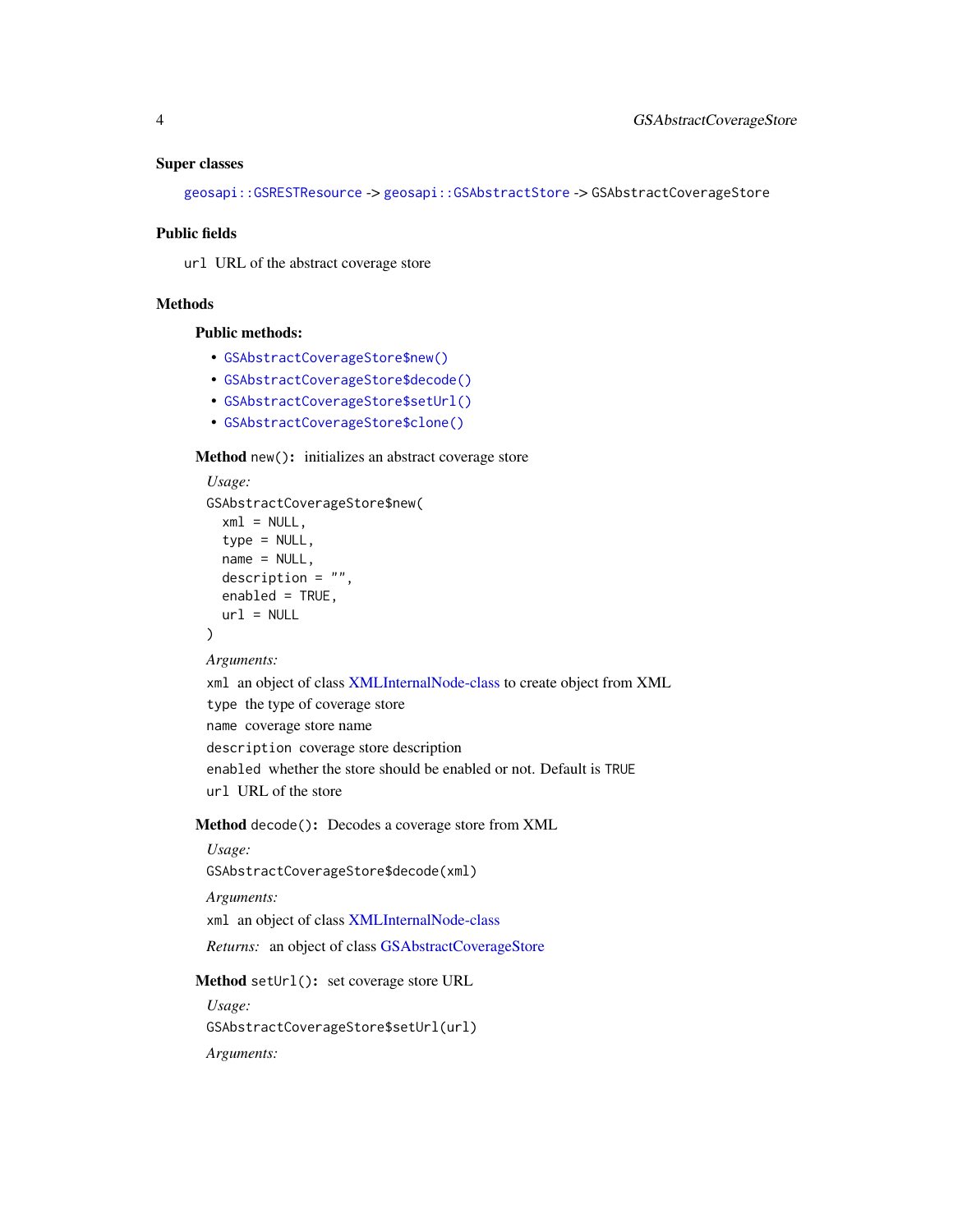# <span id="page-4-0"></span>GSAbstractDataStore 5

url the store URL to set

<span id="page-4-1"></span>Method clone(): The objects of this class are cloneable with this method.

*Usage:*

GSAbstractCoverageStore\$clone(deep = FALSE)

*Arguments:*

deep Whether to make a deep clone.

# Author(s)

Emmanuel Blondel <emmanuel.blondel1@gmail.com>

<span id="page-4-2"></span>GSAbstractDataStore *Geoserver REST API DataStore*

# Description

Geoserver REST API DataStore Geoserver REST API DataStore

# Format

[R6Class](#page-0-0) object.

# Value

Object of [R6Class](#page-0-0) for modelling a GeoServer dataStore

#### Super classes

[geosapi::GSRESTResource](#page-0-0) -> [geosapi::GSAbstractStore](#page-0-0) -> GSAbstractDataStore

#### Public fields

connectionParameters the list of connection parameters

#### **Methods**

# Public methods:

- [GSAbstractDataStore\\$new\(\)](#page-3-0)
- [GSAbstractDataStore\\$decode\(\)](#page-3-1)
- [GSAbstractDataStore\\$setConnectionParameters\(\)](#page-5-0)
- [GSAbstractDataStore\\$addConnectionParameter\(\)](#page-5-1)
- [GSAbstractDataStore\\$setConnectionParameter\(\)](#page-5-2)
- [GSAbstractDataStore\\$delConnectionParameter\(\)](#page-6-1)
- [GSAbstractDataStore\\$clone\(\)](#page-4-1)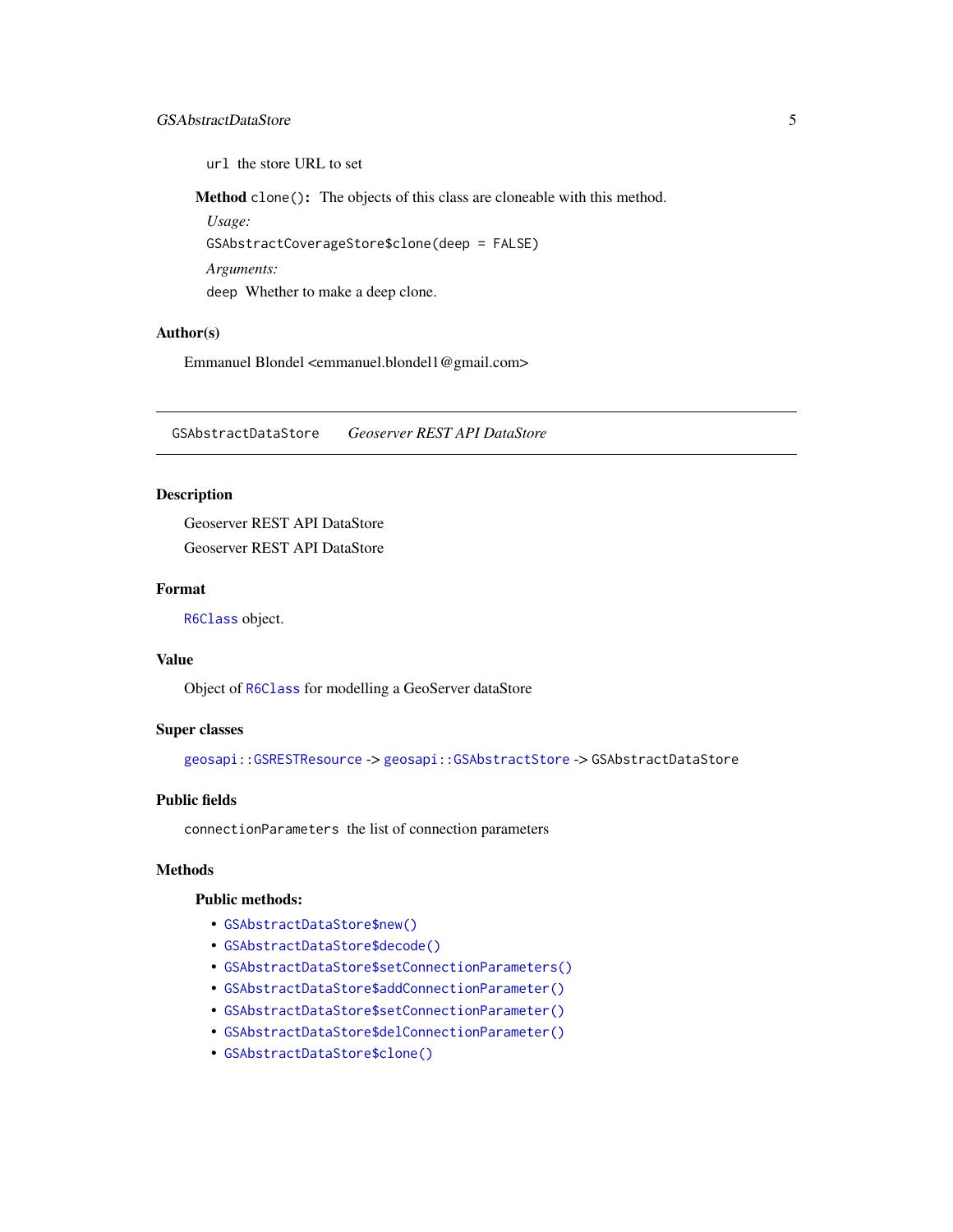Method new(): initializes an abstract data store

```
Usage:
GSAbstractDataStore$new(
 xml = NULL,type = NULL,
 name = NULL,description = ",
 enabled = TRUE,connectionParameters
)
```
*Arguments:*

xml an object of class [XMLInternalNode-class](#page-0-0) to create object from XML type the type of coverage store name coverage store name description coverage store description enabled whether the store should be enabled or not. Default is TRUE connectionParameters the list of connection parameters

Method decode(): Decodes a data store from XML

*Usage:*

GSAbstractDataStore\$decode(xml)

*Arguments:*

xml an object of class [XMLInternalNode-class](#page-0-0)

*Returns:* an object of class [GSAbstractDataStore](#page-4-2)

<span id="page-5-0"></span>Method setConnectionParameters(): Set list connection parameters. The argument should be an object of class GSRESTEntrySet giving a list of key/value parameter entries.

*Usage:*

GSAbstractDataStore\$setConnectionParameters(parameters)

*Arguments:*

parameters an object of class [GSRESTEntrySet](#page-82-1)

<span id="page-5-1"></span>Method addConnectionParameter(): Adds a connection parameter

*Usage:*

GSAbstractDataStore\$addConnectionParameter(key, value)

*Arguments:*

key connection parameter key

value connection parameter value

*Returns:* TRUE if added, FALSE otherwise

<span id="page-5-2"></span>Method setConnectionParameter(): Sets a connection parameter

*Usage:*

GSAbstractDataStore\$setConnectionParameter(key, value)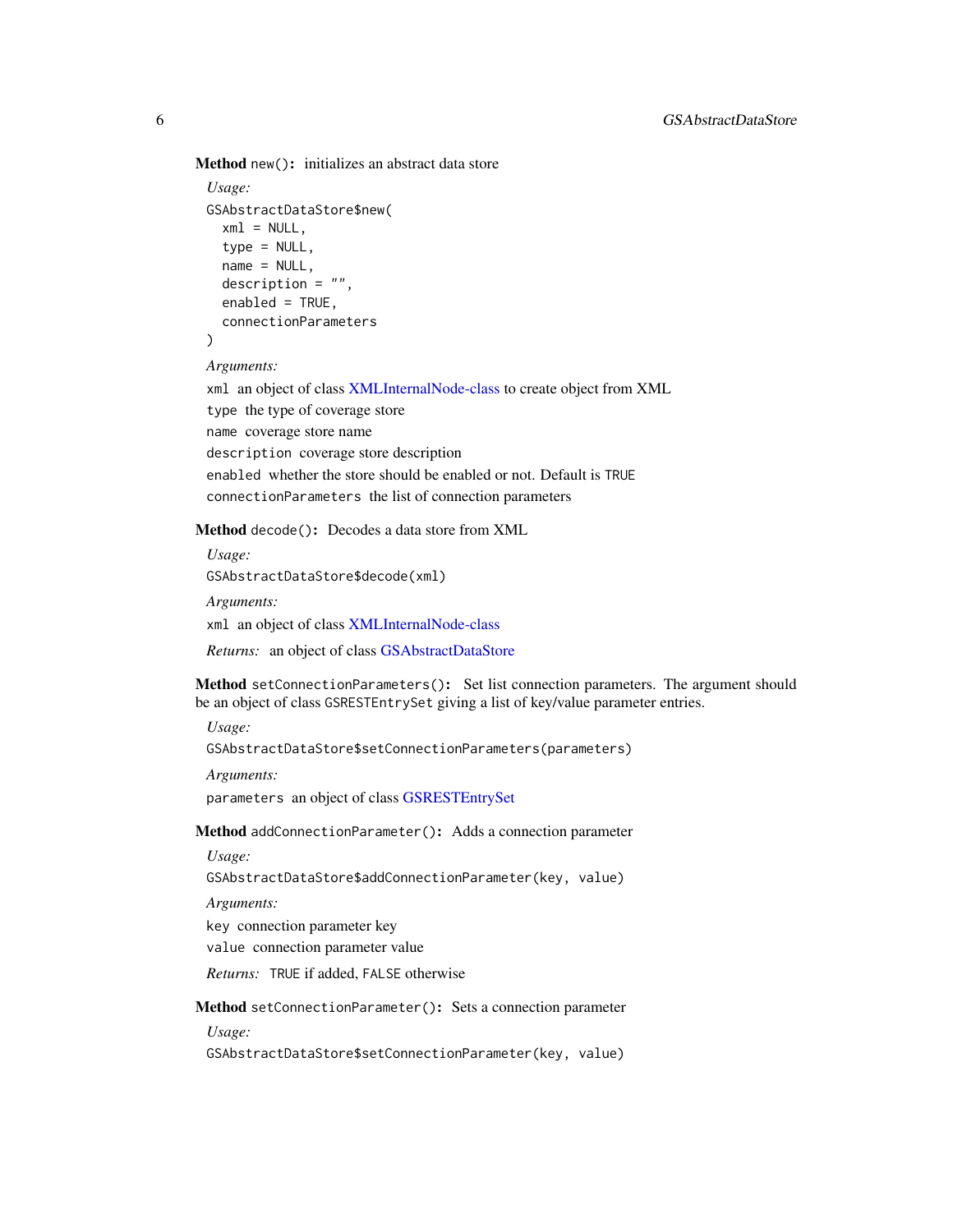# <span id="page-6-0"></span>GSAbstractDBDataStore 7

*Arguments:*

key connection parameter key value connection parameter value

<span id="page-6-1"></span>Method delConnectionParameter(): Removes a connection parameter

*Usage:* GSAbstractDataStore\$delConnectionParameter(key) *Arguments:* key connection parameter key value connection parameter value *Returns:* TRUE if removed, FALSE otherwise

Method clone(): The objects of this class are cloneable with this method.

```
Usage:
GSAbstractDataStore$clone(deep = FALSE)
Arguments:
deep Whether to make a deep clone.
```
# Author(s)

Emmanuel Blondel <emmanuel.blondel1@gmail.com>

GSAbstractDBDataStore *Geoserver REST API AbstractDBDataStore*

## Description

Geoserver REST API AbstractDBDataStore Geoserver REST API AbstractDBDataStore

# Format

[R6Class](#page-0-0) object.

# Value

Object of [R6Class](#page-0-0) for modelling a GeoServer abstract DB dataStore

### Super classes

```
geosapi::GSRESTResource -> geosapi::GSAbstractStore -> geosapi::GSAbstractDataStore
-> GSAbstractDBDataStore
```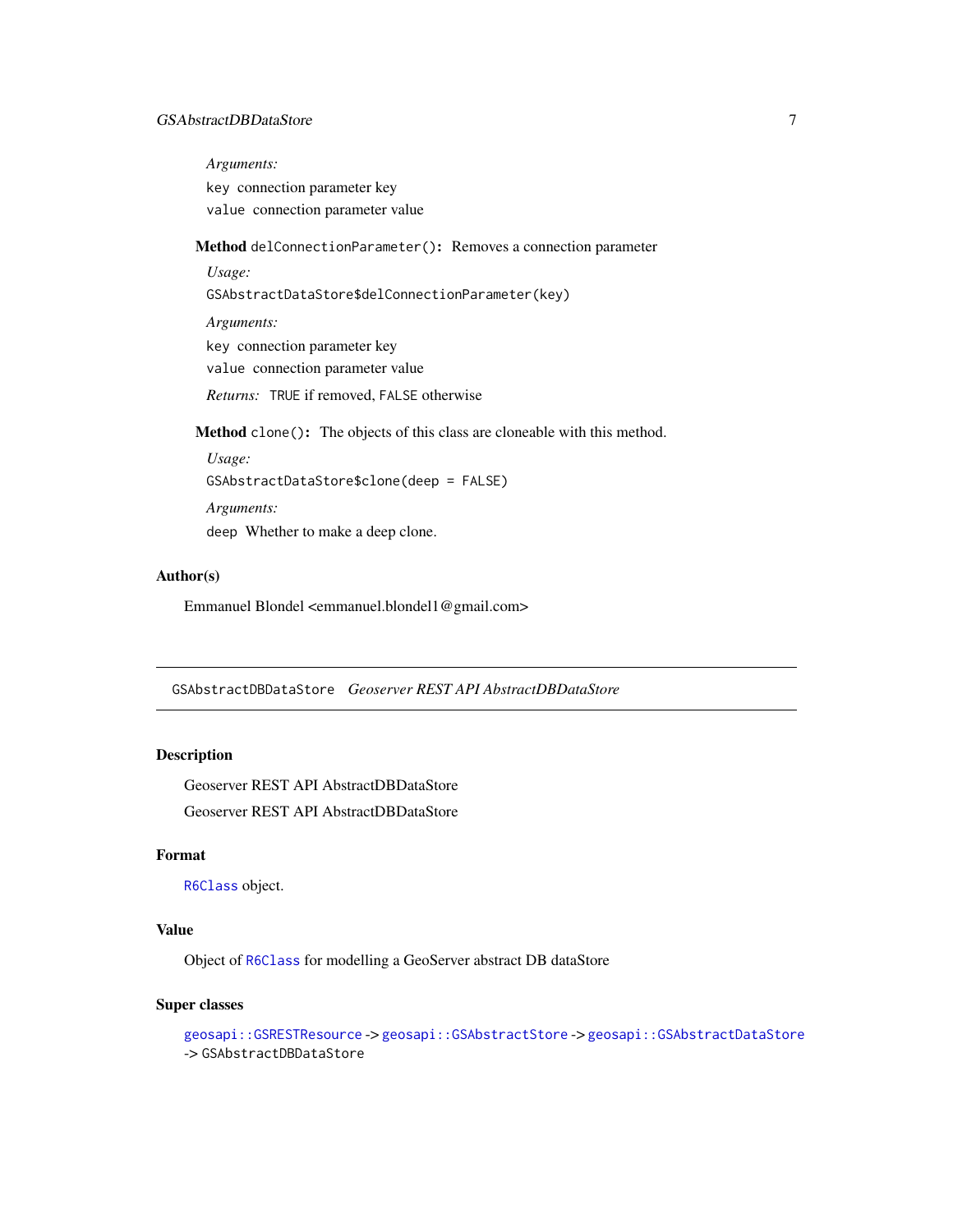# **Methods**

#### Public methods:

- [GSAbstractDBDataStore\\$new\(\)](#page-3-0)
- [GSAbstractDBDataStore\\$setDatabaseType\(\)](#page-7-0)
- [GSAbstractDBDataStore\\$setNamespace\(\)](#page-8-0)
- [GSAbstractDBDataStore\\$setHost\(\)](#page-8-1)
- [GSAbstractDBDataStore\\$setPort\(\)](#page-8-2)
- [GSAbstractDBDataStore\\$setDatabase\(\)](#page-8-3)
- [GSAbstractDBDataStore\\$setSchema\(\)](#page-8-4)
- [GSAbstractDBDataStore\\$setUser\(\)](#page-8-5)
- [GSAbstractDBDataStore\\$setPassword\(\)](#page-8-6)
- [GSAbstractDBDataStore\\$setJndiReferenceName\(\)](#page-9-0)
- [GSAbstractDBDataStore\\$setExposePrimaryKeys\(\)](#page-9-1)
- [GSAbstractDBDataStore\\$setMinConnections\(\)](#page-9-2)
- [GSAbstractDBDataStore\\$setMaxConnections\(\)](#page-9-3)
- [GSAbstractDBDataStore\\$setFetchSize\(\)](#page-9-4)
- [GSAbstractDBDataStore\\$setConnectionTimeout\(\)](#page-9-5)
- [GSAbstractDBDataStore\\$setValidateConnections\(\)](#page-9-6)
- [GSAbstractDBDataStore\\$setPrimaryKeyMetadataTable\(\)](#page-10-0)
- [GSAbstractDBDataStore\\$setLooseBBox\(\)](#page-10-1)
- [GSAbstractDBDataStore\\$setPreparedStatements\(\)](#page-10-2)
- [GSAbstractDBDataStore\\$setMaxOpenPreparedStatements\(\)](#page-10-3)
- [GSAbstractDBDataStore\\$setEstimatedExtends\(\)](#page-10-4)
- [GSAbstractDBDataStore\\$setDefautConnectionParameters\(\)](#page-10-5)
- [GSAbstractDBDataStore\\$clone\(\)](#page-4-1)

#### Method new(): initializes an abstract DB data store

```
Usage:
GSAbstractDBDataStore$new(
  xml = NULL,type = NULL,
  dbType = NULL,name = NULL,description = ",
  enabled = TRUE)
Arguments:
```
<span id="page-7-0"></span>xml an object of class [XMLInternalNode-class](#page-0-0) to create object from XML type the type of DB data store dbType DB type name coverage store name description coverage store description enabled whether the store should be enabled or not. Default is TRUE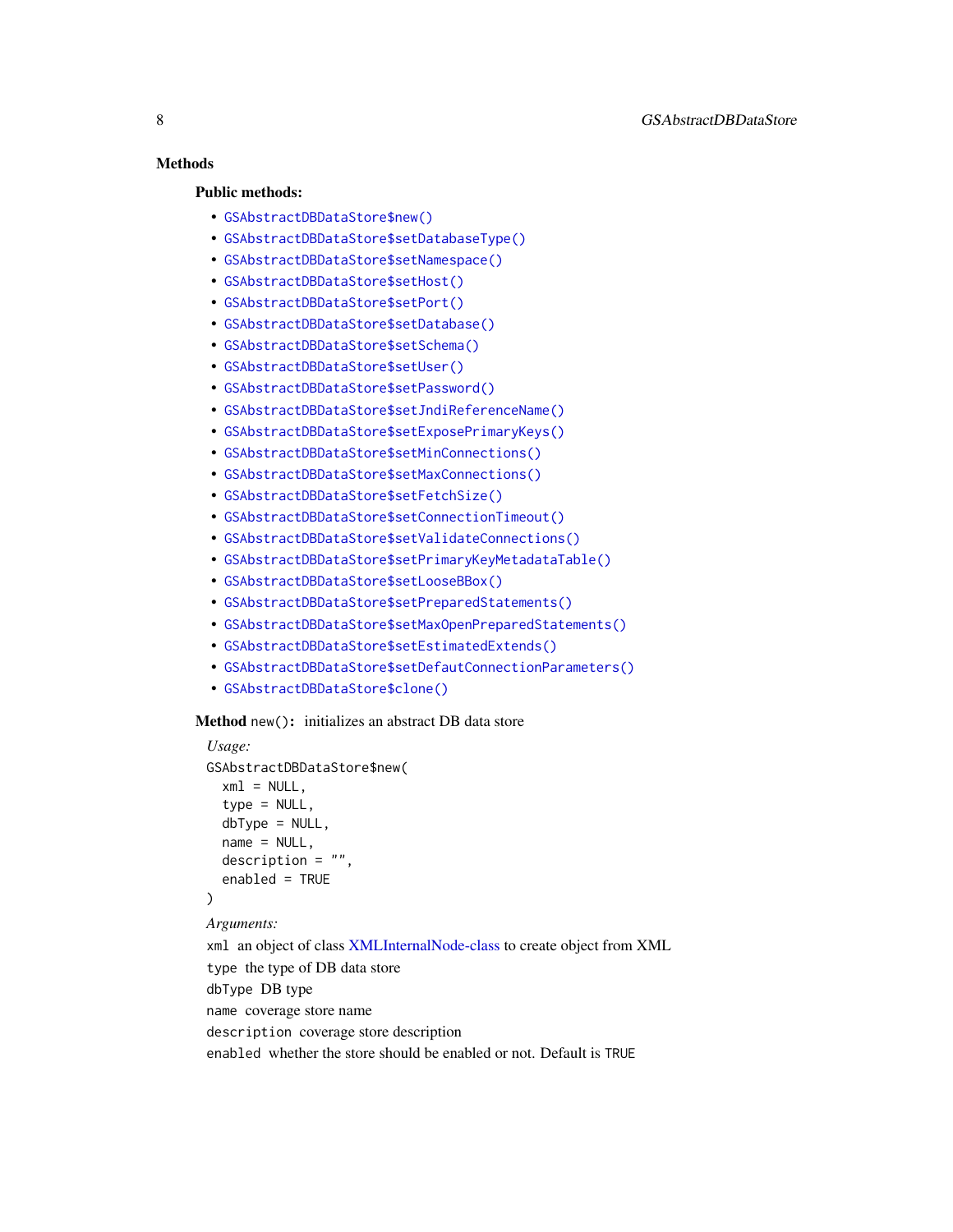Method setDatabaseType(): Set database type

*Usage:*

GSAbstractDBDataStore\$setDatabaseType(dbtype)

*Arguments:*

dbtype DB type

#### <span id="page-8-0"></span>Method setNamespace(): Set namespace

*Usage:*

GSAbstractDBDataStore\$setNamespace(namespace)

*Arguments:*

namespace namespace

# <span id="page-8-1"></span>Method setHost(): Set host

*Usage:*

GSAbstractDBDataStore\$setHost(host)

*Arguments:*

host host

# <span id="page-8-2"></span>Method setPort(): Set port

*Usage:*

GSAbstractDBDataStore\$setPort(port)

*Arguments:*

port port

# <span id="page-8-3"></span>Method setDatabase(): Set database

*Usage:* GSAbstractDBDataStore\$setDatabase(database) *Arguments:* database database

#### <span id="page-8-4"></span>Method setSchema(): Set schema

*Usage:* GSAbstractDBDataStore\$setSchema(schema) *Arguments:* schema schema

#### <span id="page-8-5"></span>Method setUser(): Set user

<span id="page-8-6"></span>*Usage:* GSAbstractDBDataStore\$setUser(user) *Arguments:* user user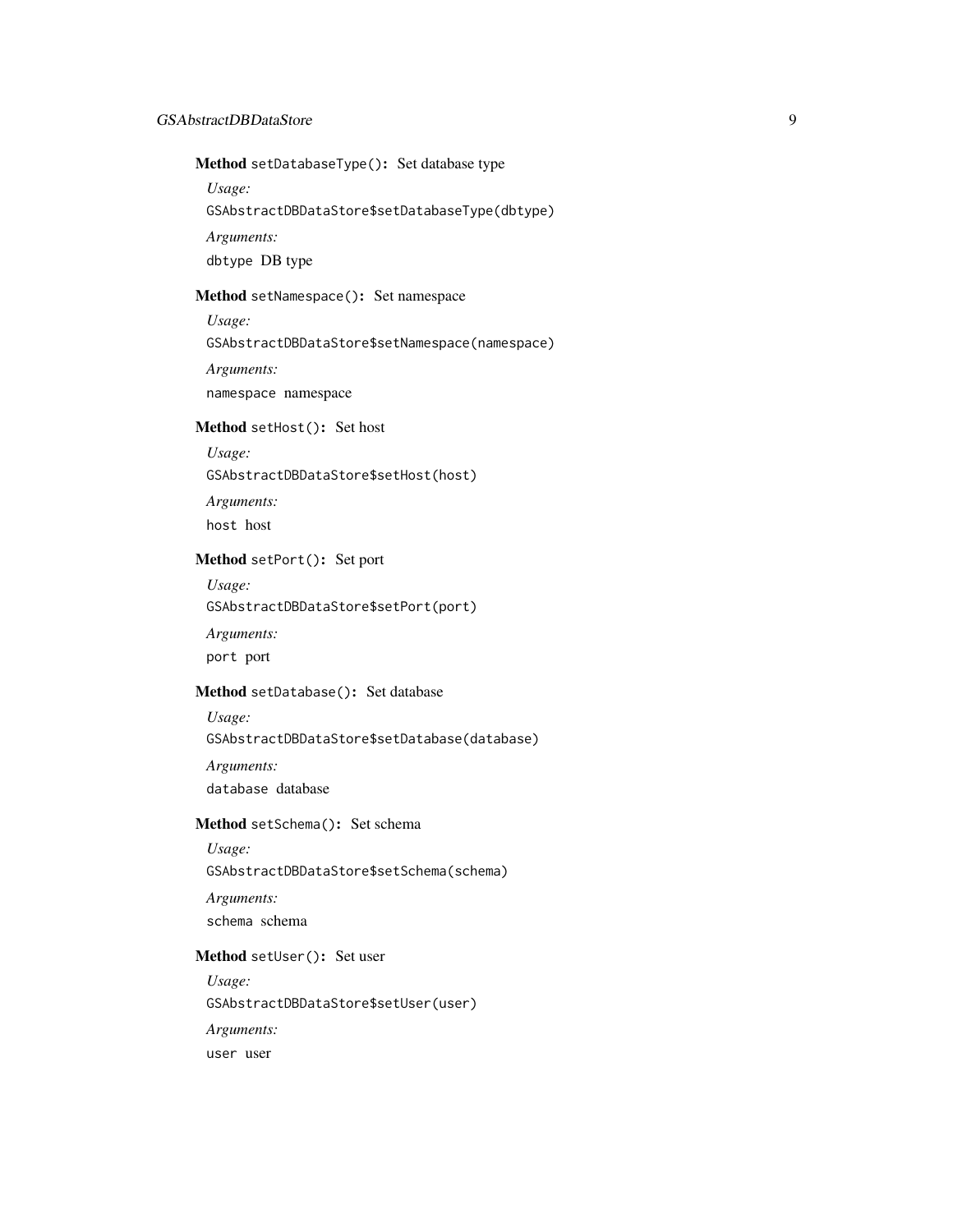# Method setPassword(): Set password

*Usage:*

GSAbstractDBDataStore\$setPassword(password)

*Arguments:*

password password

# <span id="page-9-0"></span>Method setJndiReferenceName(): Set JNDI reference name

*Usage:*

GSAbstractDBDataStore\$setJndiReferenceName(jndiReferenceName)

*Arguments:*

jndiReferenceName JNDI reference name

# <span id="page-9-1"></span>Method setExposePrimaryKeys(): Set expose primary keyws

*Usage:*

GSAbstractDBDataStore\$setExposePrimaryKeys(exposePrimaryKeys)

*Arguments:*

exposePrimaryKeys expose primary keys

#### <span id="page-9-2"></span>Method setMinConnections(): Set min connections

*Usage:*

GSAbstractDBDataStore\$setMinConnections(minConnections = 1)

*Arguments:*

minConnections min connections. Default is 11

# <span id="page-9-3"></span>Method setMaxConnections(): Set max connections

*Usage:* GSAbstractDBDataStore\$setMaxConnections(maxConnections = 10) *Arguments:* maxConnections max connections. Default is 10

#### <span id="page-9-4"></span>Method setFetchSize(): Set fetch size

*Usage:* GSAbstractDBDataStore\$setFetchSize(fetchSize = 1000) *Arguments:* fetchSize fetch size. Default is 1000

<span id="page-9-5"></span>Method setConnectionTimeout(): Set connection timeout

*Usage:*

GSAbstractDBDataStore\$setConnectionTimeout(seconds = 20) *Arguments:*

<span id="page-9-6"></span>seconds timeout (in seconds). Default is 20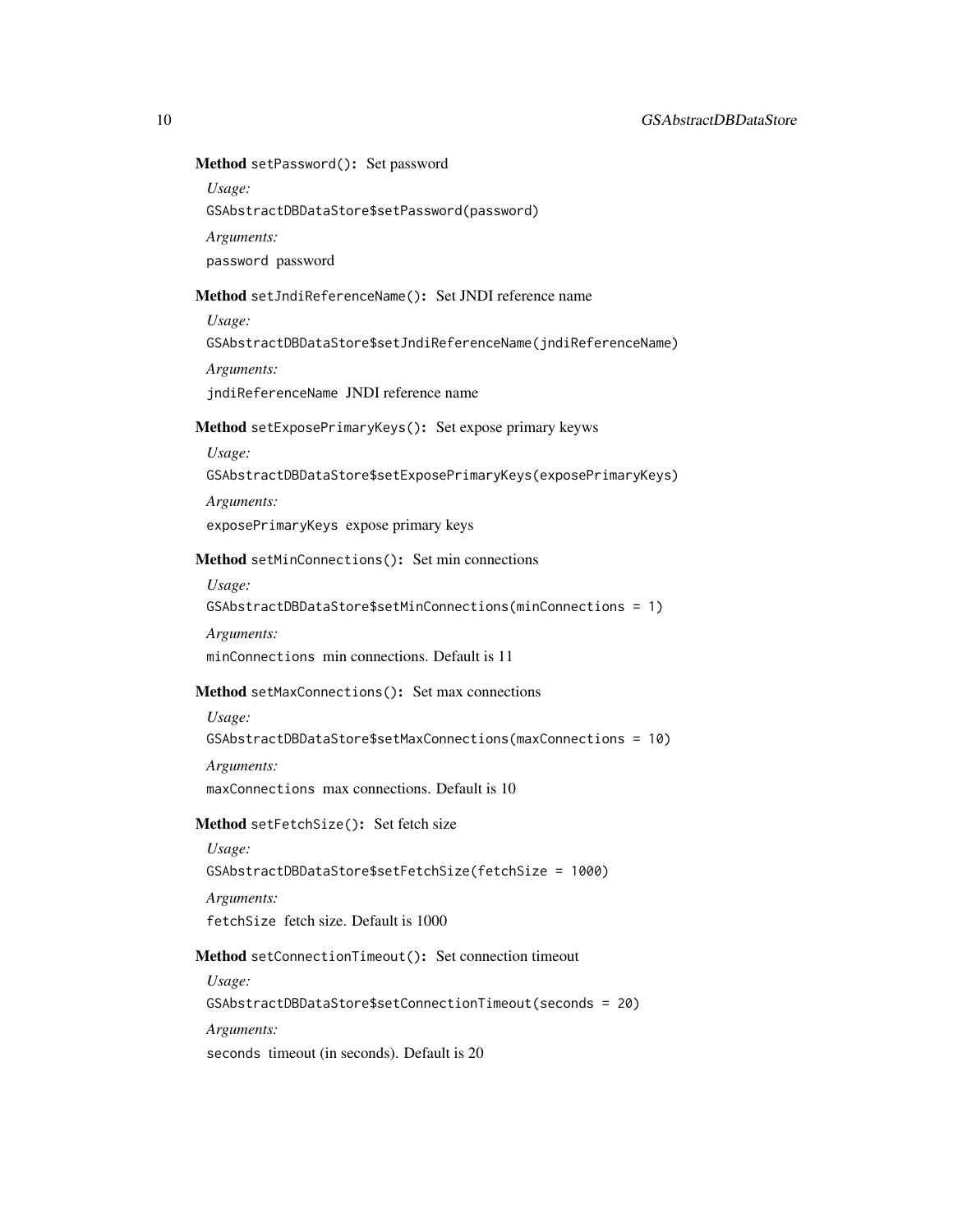Method setValidateConnections(): Set validate connection

*Usage:*

```
GSAbstractDBDataStore$setValidateConnections(validateConnections)
Arguments:
```
validateConnections Validate connections

# <span id="page-10-0"></span>Method setPrimaryKeyMetadataTable(): Set primary key metadata table

*Usage:*

GSAbstractDBDataStore\$setPrimaryKeyMetadataTable(primaryKeyMetadataTable) *Arguments:*

primaryKeyMetadataTable primary key metadata table

# <span id="page-10-1"></span>Method setLooseBBox(): Set loose bbox

```
Usage:
GSAbstractDBDataStore$setLooseBBox(looseBBox = TRUE)
Arguments:
looseBBox loose bbox. Default is TRUE
```
<span id="page-10-2"></span>Method setPreparedStatements(): Set prepared statemnts

*Usage:*

GSAbstractDBDataStore\$setPreparedStatements(preparedStatements = FALSE) *Arguments:*

preparedStatements prepared Statements. Default is FALSE

<span id="page-10-3"></span>Method setMaxOpenPreparedStatements(): Set max open prepared statements

```
Usage:
GSAbstractDBDataStore$setMaxOpenPreparedStatements(
  maxOpenPreparedStatements = 50
)
```

```
Arguments:
```
maxOpenPreparedStatements max open preepared statements. Default is 50

<span id="page-10-4"></span>Method setEstimatedExtends(): Set estimatedExtends

*Usage:*

GSAbstractDBDataStore\$setEstimatedExtends(estimatedExtends = FALSE)

*Arguments:*

estimatedExtends estimated extends. Default is FALSE

<span id="page-10-5"></span>Method setDefautConnectionParameters(): Set default connection parameters *Usage:*

GSAbstractDBDataStore\$setDefautConnectionParameters()

Method clone(): The objects of this class are cloneable with this method.

*Usage:* GSAbstractDBDataStore\$clone(deep = FALSE) *Arguments:* deep Whether to make a deep clone.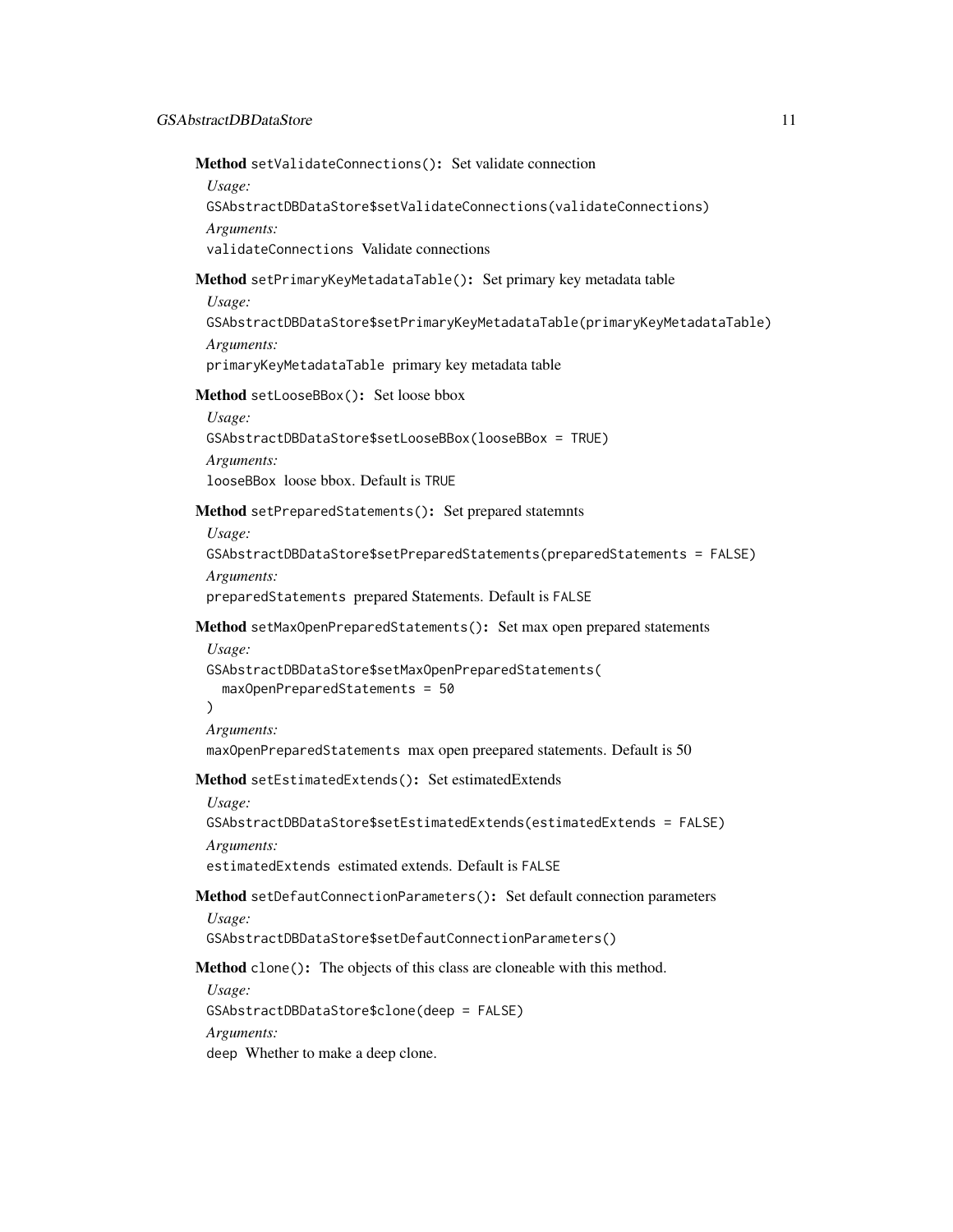# <span id="page-11-0"></span>Note

Internal abstract class used for setting DB stores

#### Author(s)

Emmanuel Blondel <emmanuel.blondel1@gmail.com>

GSAbstractStore *Geoserver REST API Store*

# Description

Geoserver REST API Store Geoserver REST API Store

# Format

[R6Class](#page-0-0) object.

# Value

Object of [R6Class](#page-0-0) for modelling a GeoServer store

#### Super class

[geosapi::GSRESTResource](#page-0-0) -> GSAbstractStore

# Public fields

full whether store object is fully described

name store name

enabled if the store is enabled or not

description store description

type store type

workspace workspace name

# Methods

# Public methods:

- [GSAbstractStore\\$new\(\)](#page-3-0)
- [GSAbstractStore\\$decode\(\)](#page-3-1)
- [GSAbstractStore\\$setType\(\)](#page-12-0)
- [GSAbstractStore\\$setEnabled\(\)](#page-12-1)
- [GSAbstractStore\\$setDescription\(\)](#page-12-2)
- [GSAbstractStore\\$clone\(\)](#page-4-1)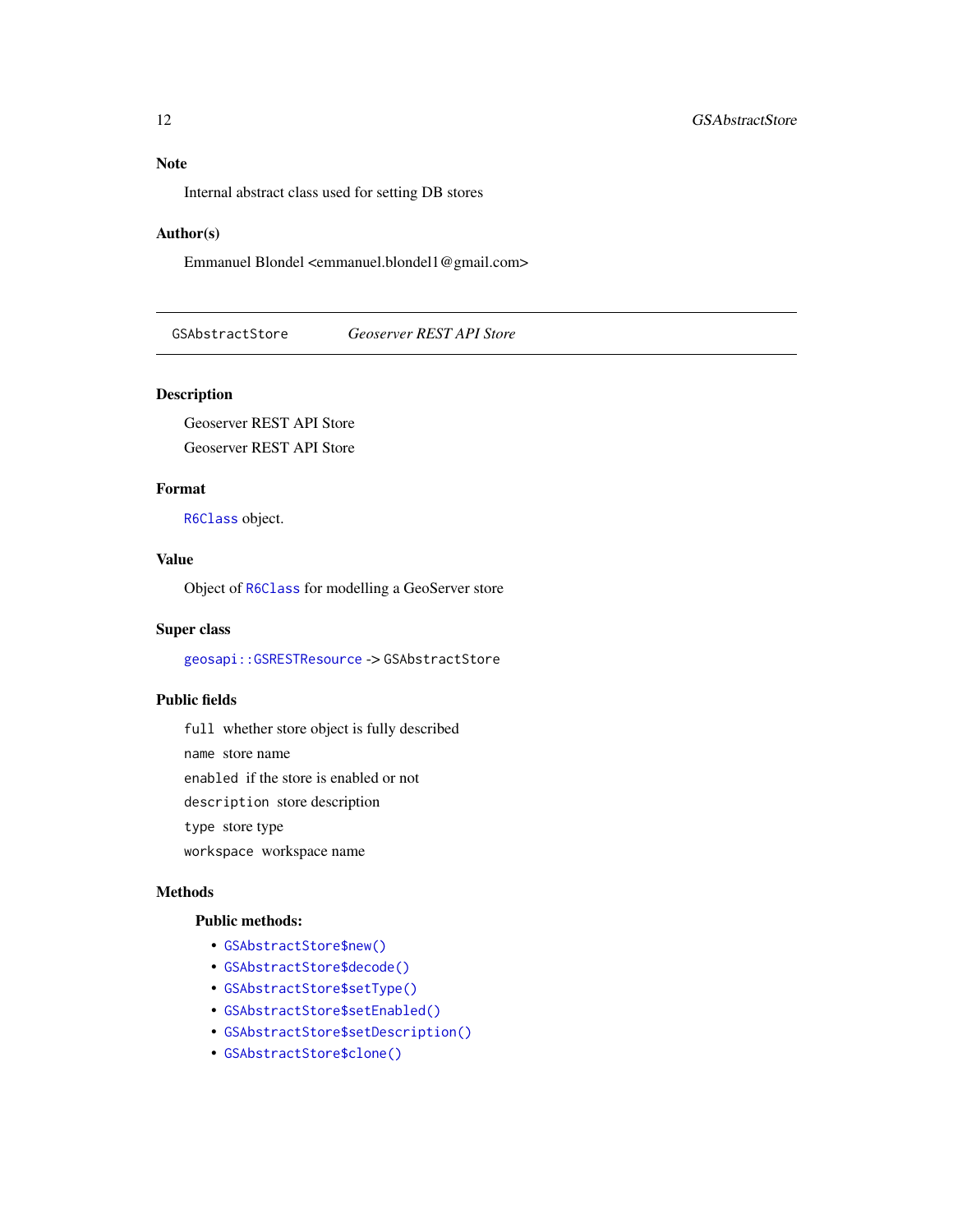Method new(): initializes an abstract store

```
Usage:
GSAbstractStore$new(
  xml = NULL,storeType,
  type = NULL,
  name = NULL,description = ",
  enabled = TRUE
)
Arguments:
xml an object of class XMLInternalNode-class to create object from XML
storeType store type
type the type of coverage store
name coverage store name
description coverage store description
enabled whether the store should be enabled or not. Default is TRUE
```
Method decode(): Decodes store from XML

*Usage:*

GSAbstractStore\$decode(xml) *Arguments:* xml object of class [XMLInternalNode-class](#page-0-0)

<span id="page-12-0"></span>Method setType(): Set type

*Usage:* GSAbstractStore\$setType(type) *Arguments:* type type

#### <span id="page-12-1"></span>Method setEnabled(): Set enabled

*Usage:* GSAbstractStore\$setEnabled(enabled) *Arguments:* enabled enabled

# <span id="page-12-2"></span>Method setDescription(): Set description

*Usage:* GSAbstractStore\$setDescription(description) *Arguments:* description description

Method clone(): The objects of this class are cloneable with this method.

*Usage:* GSAbstractStore\$clone(deep = FALSE) *Arguments:* deep Whether to make a deep clone.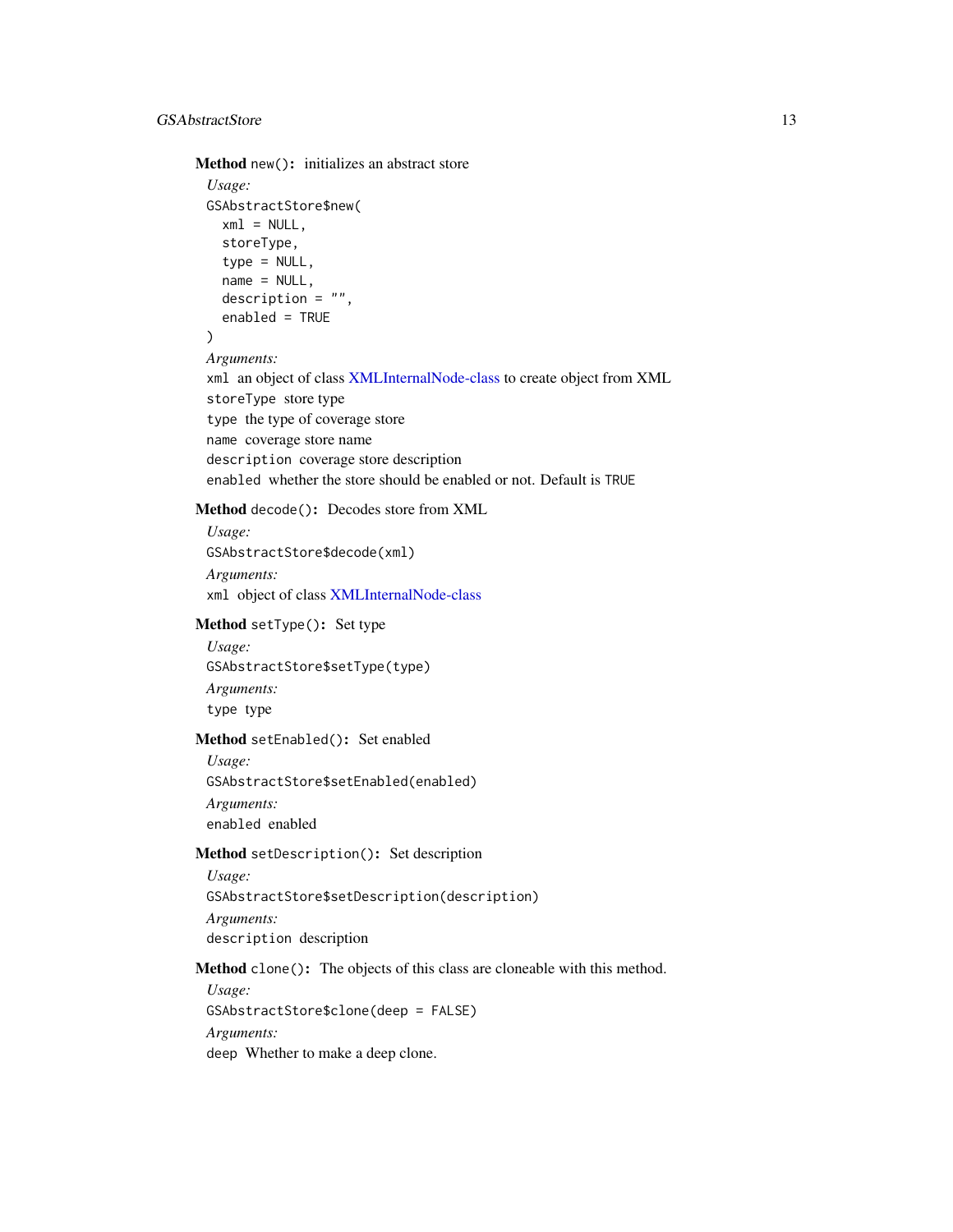#### <span id="page-13-0"></span>Author(s)

Emmanuel Blondel <emmanuel.blondel1@gmail.com>

```
GSArcGridCoverageStore
```
*Geoserver REST API ArcGridCoverageStore*

# Description

Geoserver REST API ArcGridCoverageStore Geoserver REST API ArcGridCoverageStore

#### Format

[R6Class](#page-0-0) object.

# Value

Object of [R6Class](#page-0-0) for modelling a GeoServer ArcGrid CoverageStore

### Super classes

[geosapi::GSRESTResource](#page-0-0) -> [geosapi::GSAbstractStore](#page-0-0) -> [geosapi::GSAbstractCoverageStore](#page-0-0) -> GSArcGridCoverageStore

#### Public fields

url url

#### Methods

#### Public methods:

- [GSArcGridCoverageStore\\$new\(\)](#page-3-0)
- [GSArcGridCoverageStore\\$clone\(\)](#page-4-1)

# Method new(): initializes an abstract ArcGrid coverage store

```
Usage:
GSArcGridCoverageStore$new(
  xml = NULL,name = NULL,description = ",
  enabled = TRUE,
  url = NULL)
Arguments:
```
xml an object of class [XMLInternalNode-class](#page-0-0) to create object from XML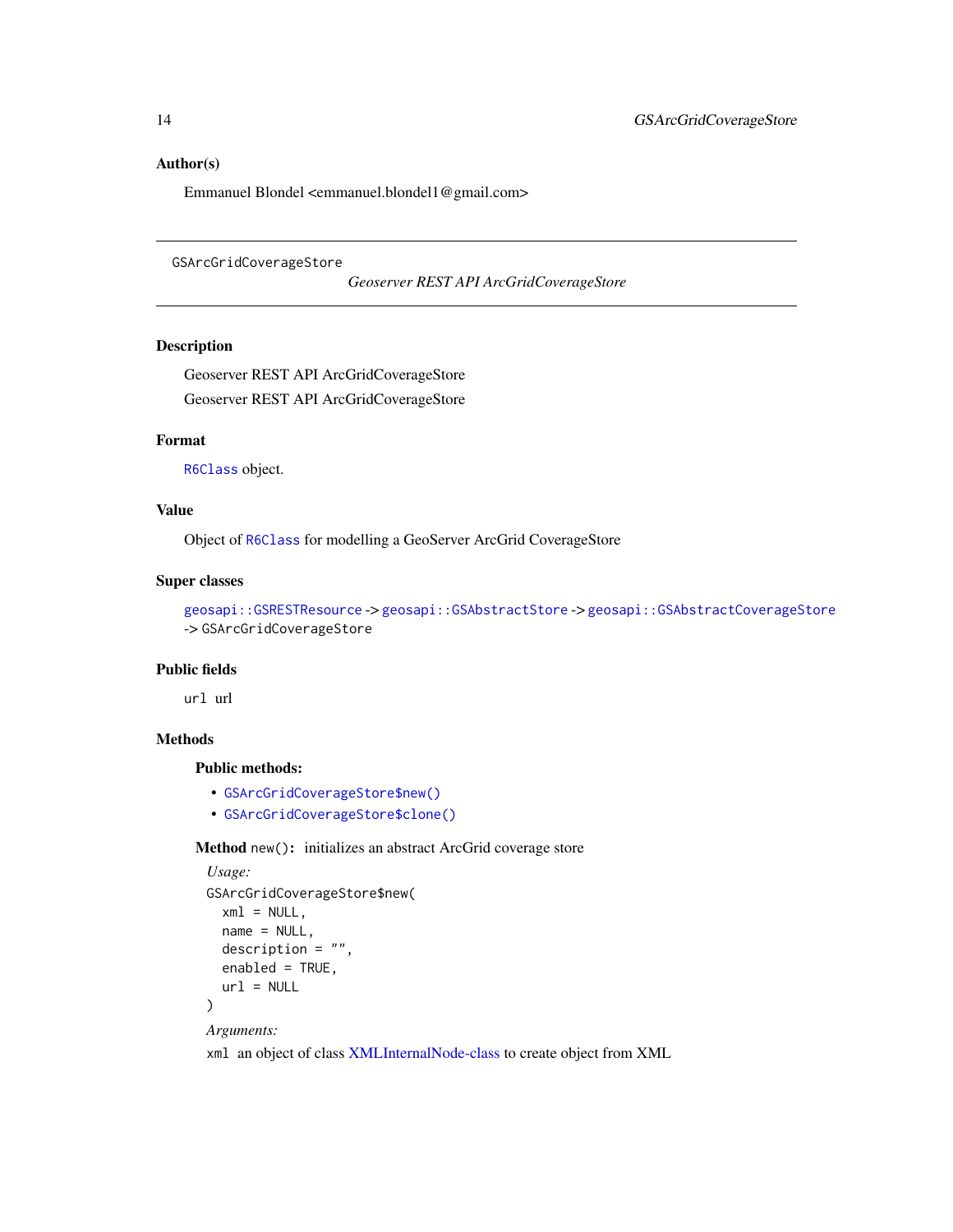# <span id="page-14-0"></span>GSCoverage 15

name coverage store name description coverage store description enabled whether the store should be enabled or not. Default is TRUE url url

Method clone(): The objects of this class are cloneable with this method.

*Usage:* GSArcGridCoverageStore\$clone(deep = FALSE) *Arguments:* deep Whether to make a deep clone.

# Author(s)

Emmanuel Blondel <emmanuel.blondel1@gmail.com>

<span id="page-14-1"></span>GSCoverage *A GeoServer coverage*

#### Description

This class models a GeoServer coverage. This class is to be used for manipulating representations of vector data with GeoServer.

# Format

[R6Class](#page-0-0) object.

# Details

Geoserver REST API Resource

# Value

Object of [R6Class](#page-0-0) for modelling a GeoServer coverage

#### Super classes

[geosapi::GSRESTResource](#page-0-0) -> [geosapi::GSResource](#page-0-0) -> GSCoverage

### Public fields

cqlFilter CQL filter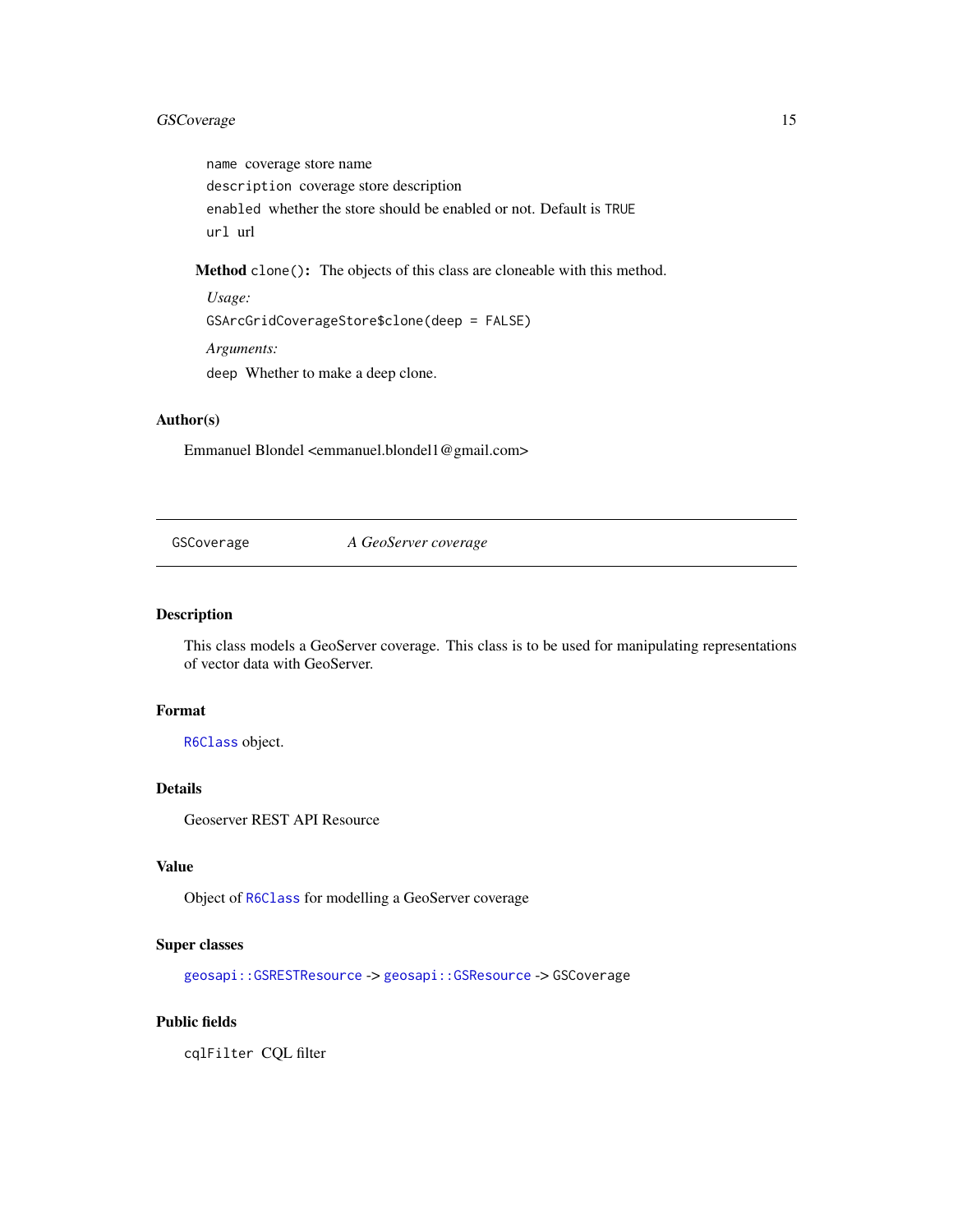# Methods

# Public methods:

- [GSCoverage\\$new\(\)](#page-3-0)
- [GSCoverage\\$decode\(\)](#page-3-1)
- [GSCoverage\\$setView\(\)](#page-15-0)
- [GSCoverage\\$delView\(\)](#page-15-1)
- [GSCoverage\\$clone\(\)](#page-4-1)

#### Method new(): Initializes a [GSCoverage](#page-14-1) from XML

```
Usage:
GSCoverage$new(xml = NULL)
Arguments:
xml object of class XMLInternalNode-class
```
# Method decode(): Decodes coverage from XML

*Usage:* GSCoverage\$decode(xml) *Arguments:* xml object of class [XMLInternalNode-class](#page-0-0)

# <span id="page-15-0"></span>Method setView(): Set view

*Usage:* GSCoverage\$setView(cv) *Arguments:* cv cv, object of class [GSCoverageView](#page-26-1) *Returns:* TRUE if set, FALSE otherwise

#### <span id="page-15-1"></span>Method delView(): Deletes view

*Usage:* GSCoverage\$delView() *Returns:* TRUE if deleted, FALSE otherwise

Method clone(): The objects of this class are cloneable with this method.

*Usage:* GSCoverage\$clone(deep = FALSE) *Arguments:* deep Whether to make a deep clone.

# Author(s)

Emmanuel Blondel <emmanuel.blondel1@gmail.com>

#### Examples

gt <- GSCoverage\$new()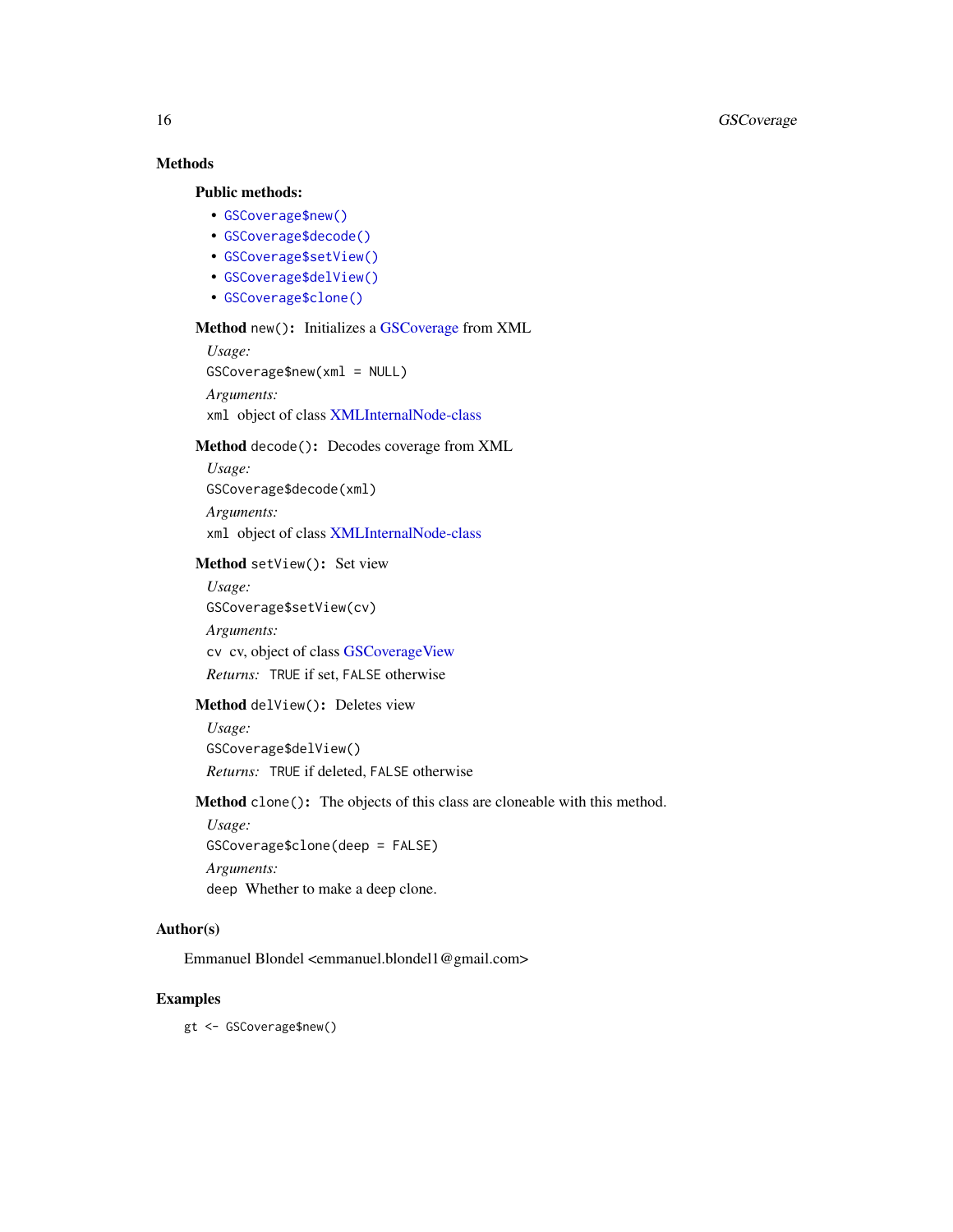<span id="page-16-1"></span><span id="page-16-0"></span>

# Description

Geoserver REST API GSCoverageBand Geoserver REST API GSCoverageBand

# Format

[R6Class](#page-0-0) object.

# Value

Object of [R6Class](#page-0-0) for modelling a GeoServer coverage band

#### **Methods**

new(xml) This method is used to instantiate a GSCoverageBand

decode(xml) This method is used to decode a GSCoverageBand from XML

encode() This method is used to encode a GSCoverageBand to XML

setDefinition(definition) Sets the coverage band definition

setIndex(index) Sets the coverage band index

setCompositionType Sets the composition type. Only 'BAND\_SELECT' is supported by GeoServer for now.

addInputBand(band) Adds a input coverage band, object of class GSInputCoverageBand

delInputBand(band) Removes a input coverage band, object of class GSInputCoverageBand

# Super class

[geosapi::GSRESTResource](#page-0-0) -> GSCoverageBand

# Public fields

inputCoverageBands list of input coverage bands

definition coverage band definition

index coverage band index

compositionType coverage band composition type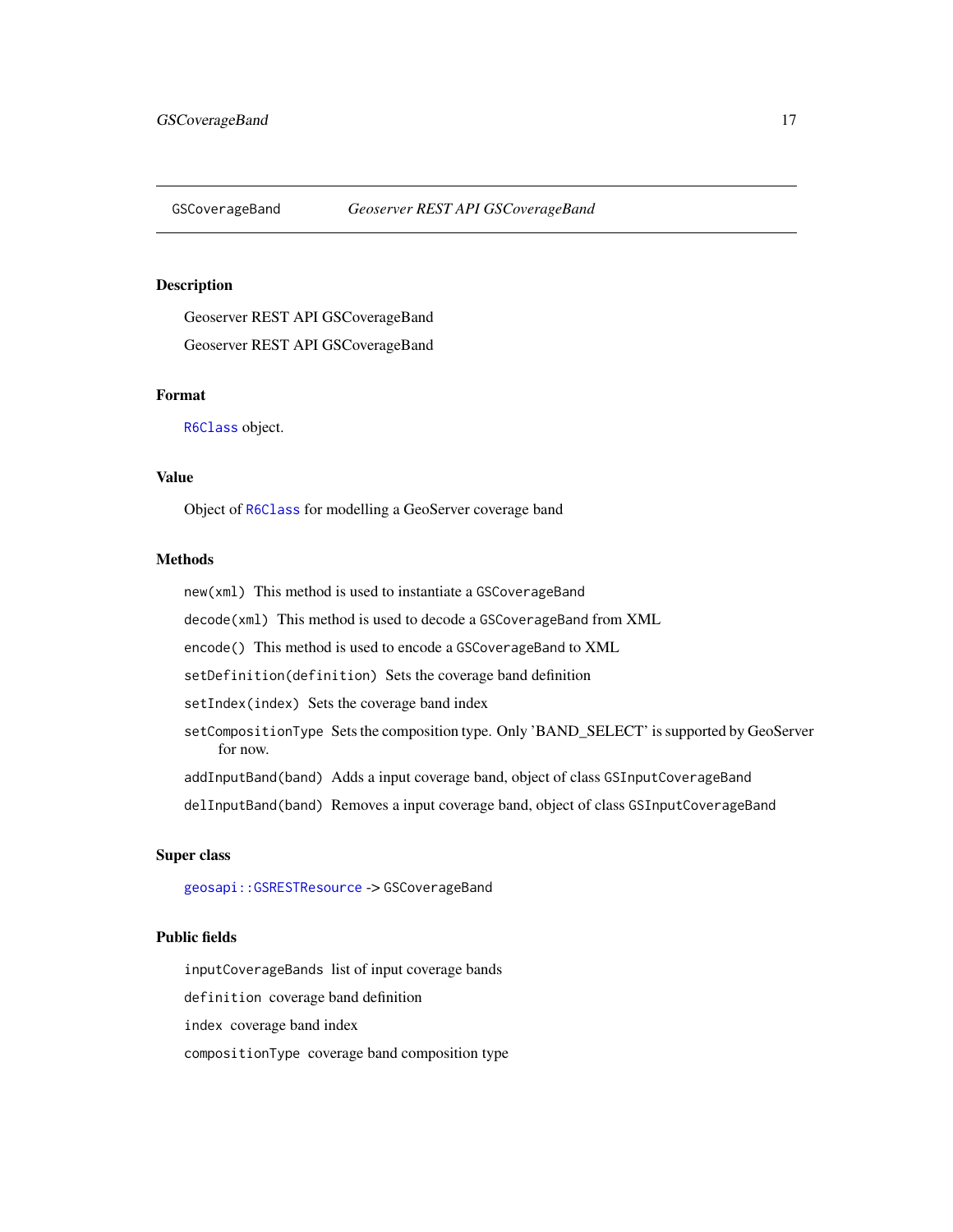# Methods

# Public methods:

- [GSCoverageBand\\$new\(\)](#page-3-0)
- [GSCoverageBand\\$decode\(\)](#page-3-1)
- [GSCoverageBand\\$setName\(\)](#page-17-0)
- [GSCoverageBand\\$setDefinition\(\)](#page-17-1)
- [GSCoverageBand\\$setIndex\(\)](#page-17-2)
- [GSCoverageBand\\$setCompositionType\(\)](#page-17-3)
- [GSCoverageBand\\$addInputBand\(\)](#page-18-0)
- [GSCoverageBand\\$delInputBand\(\)](#page-18-1)
- [GSCoverageBand\\$clone\(\)](#page-4-1)

# Method new(): Initalizes a [GSCoverageBand](#page-16-1)

*Usage:* GSCoverageBand\$new(xml = NULL) *Arguments:*

xml object of class [XMLInternalNode-class](#page-0-0)

# Method decode(): Decodes from XML

*Usage:*

GSCoverageBand\$decode(xml)

*Arguments:*

xml object of class [XMLInternalNode-class](#page-0-0)

# <span id="page-17-0"></span>Method setName(): Set name

*Usage:* GSCoverageBand\$setName(name) *Arguments:*

name name

#### <span id="page-17-1"></span>Method setDefinition(): Set definition

*Usage:* GSCoverageBand\$setDefinition(definition) *Arguments:* definition definition

# <span id="page-17-2"></span>Method setIndex(): Set index

<span id="page-17-3"></span>*Usage:* GSCoverageBand\$setIndex(index) *Arguments:* index index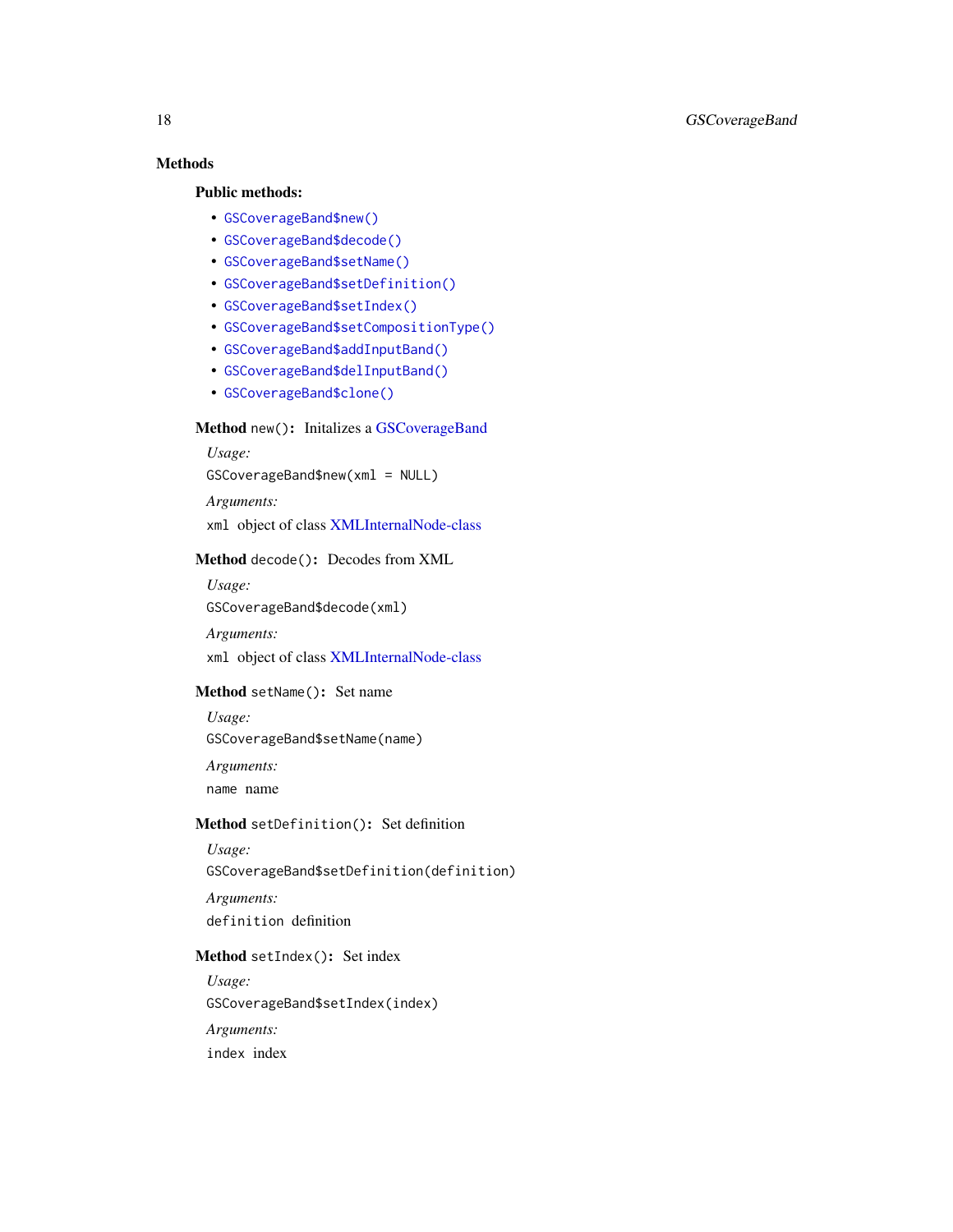# GSCoverageBand 19

Method setCompositionType(): Set composition type

*Usage:*

GSCoverageBand\$setCompositionType(compositionType)

*Arguments:*

compositionType composition type

# <span id="page-18-0"></span>Method addInputBand(): Adds an input band

*Usage:*

GSCoverageBand\$addInputBand(band)

*Arguments:*

band object of class [GSInputCoverageBand](#page-47-1)

*Returns:* TRUE if added, FALSE otherwise

# <span id="page-18-1"></span>Method delInputBand(): Deletes an input band

*Usage:*

GSCoverageBand\$delInputBand(band)

*Arguments:*

band object of class [GSInputCoverageBand](#page-47-1)

*Returns:* TRUE if deleted, FALSE otherwise

Method clone(): The objects of this class are cloneable with this method.

*Usage:* GSCoverageBand\$clone(deep = FALSE) *Arguments:* deep Whether to make a deep clone.

### Author(s)

Emmanuel Blondel <emmanuel.blondel1@gmail.com>

# Examples

GSCoverageBand\$new()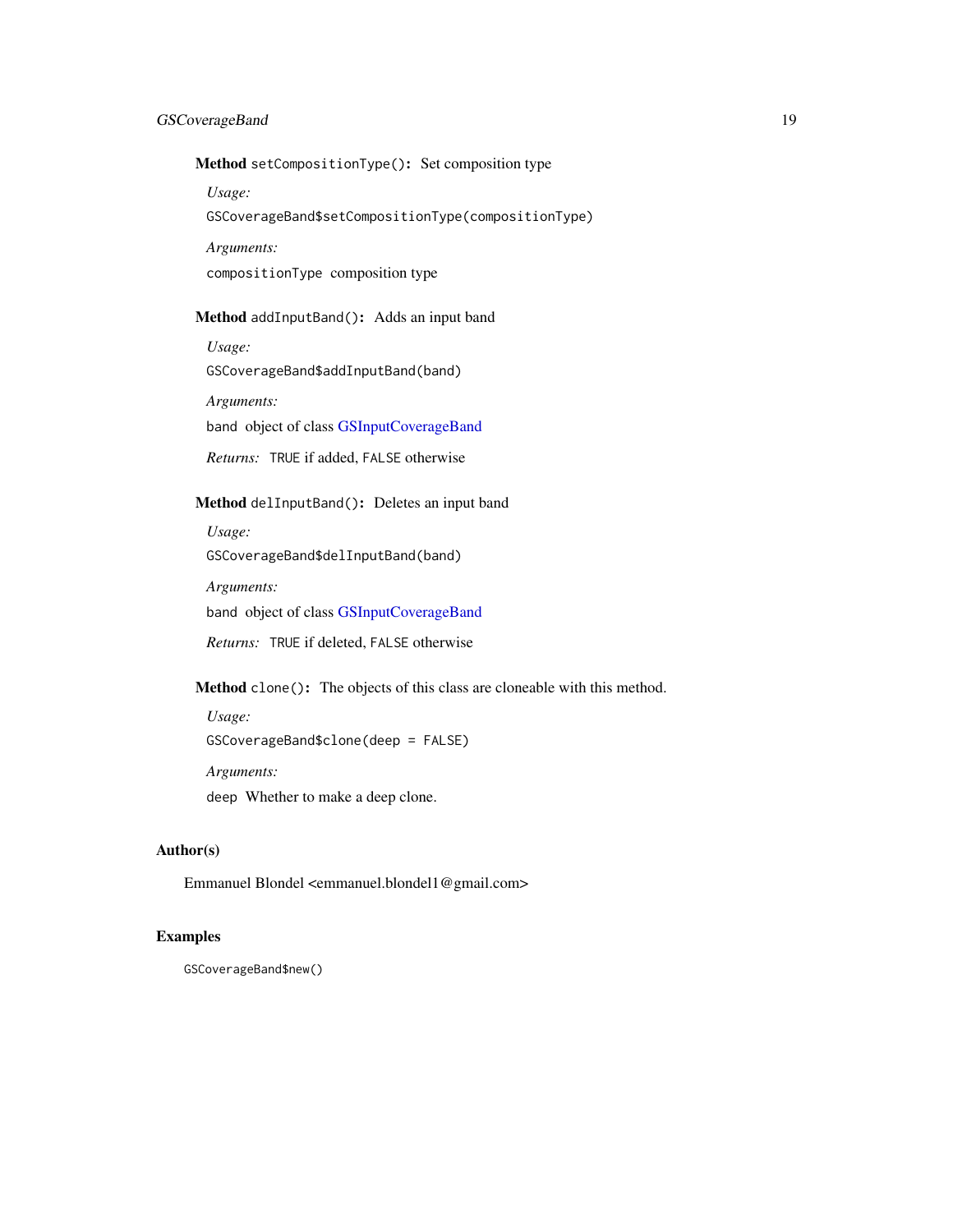<span id="page-19-0"></span>GSCoverageStoreManager

*Geoserver REST API CoverageStore Manager*

# **Description**

Geoserver REST API CoverageStore Manager Geoserver REST API CoverageStore Manager

#### Format

[R6Class](#page-0-0) object.

# Value

Object of [R6Class](#page-0-0) with methods for managing GeoServer CoverageStores (i.e. stores of coverage data)

### Super class

[geosapi::GSManager](#page-0-0) -> GSCoverageStoreManager

# **Methods**

#### Public methods:

- [GSCoverageStoreManager\\$getCoverageStores\(\)](#page-19-1)
- [GSCoverageStoreManager\\$getCoverageStoreNames\(\)](#page-20-0)
- [GSCoverageStoreManager\\$getCoverageStore\(\)](#page-20-1)
- [GSCoverageStoreManager\\$createCoverageStore\(\)](#page-20-2)
- [GSCoverageStoreManager\\$updateCoverageStore\(\)](#page-20-3)
- [GSCoverageStoreManager\\$deleteCoverageStore\(\)](#page-20-4)
- [GSCoverageStoreManager\\$getCoverages\(\)](#page-21-0)
- [GSCoverageStoreManager\\$getCoverageNames\(\)](#page-21-1)
- [GSCoverageStoreManager\\$getCoverage\(\)](#page-21-2)
- [GSCoverageStoreManager\\$createCoverage\(\)](#page-22-0)
- [GSCoverageStoreManager\\$updateCoverage\(\)](#page-22-1)
- [GSCoverageStoreManager\\$deleteCoverage\(\)](#page-22-2)
- [GSCoverageStoreManager\\$uploadCoverage\(\)](#page-22-3)
- [GSCoverageStoreManager\\$uploadGeoTIFF\(\)](#page-23-0)
- [GSCoverageStoreManager\\$uploadWorldImage\(\)](#page-23-1)
- [GSCoverageStoreManager\\$uploadArcGrid\(\)](#page-24-0)
- [GSCoverageStoreManager\\$uploadImageMosaic\(\)](#page-25-0)
- <span id="page-19-1"></span>• [GSCoverageStoreManager\\$clone\(\)](#page-4-1)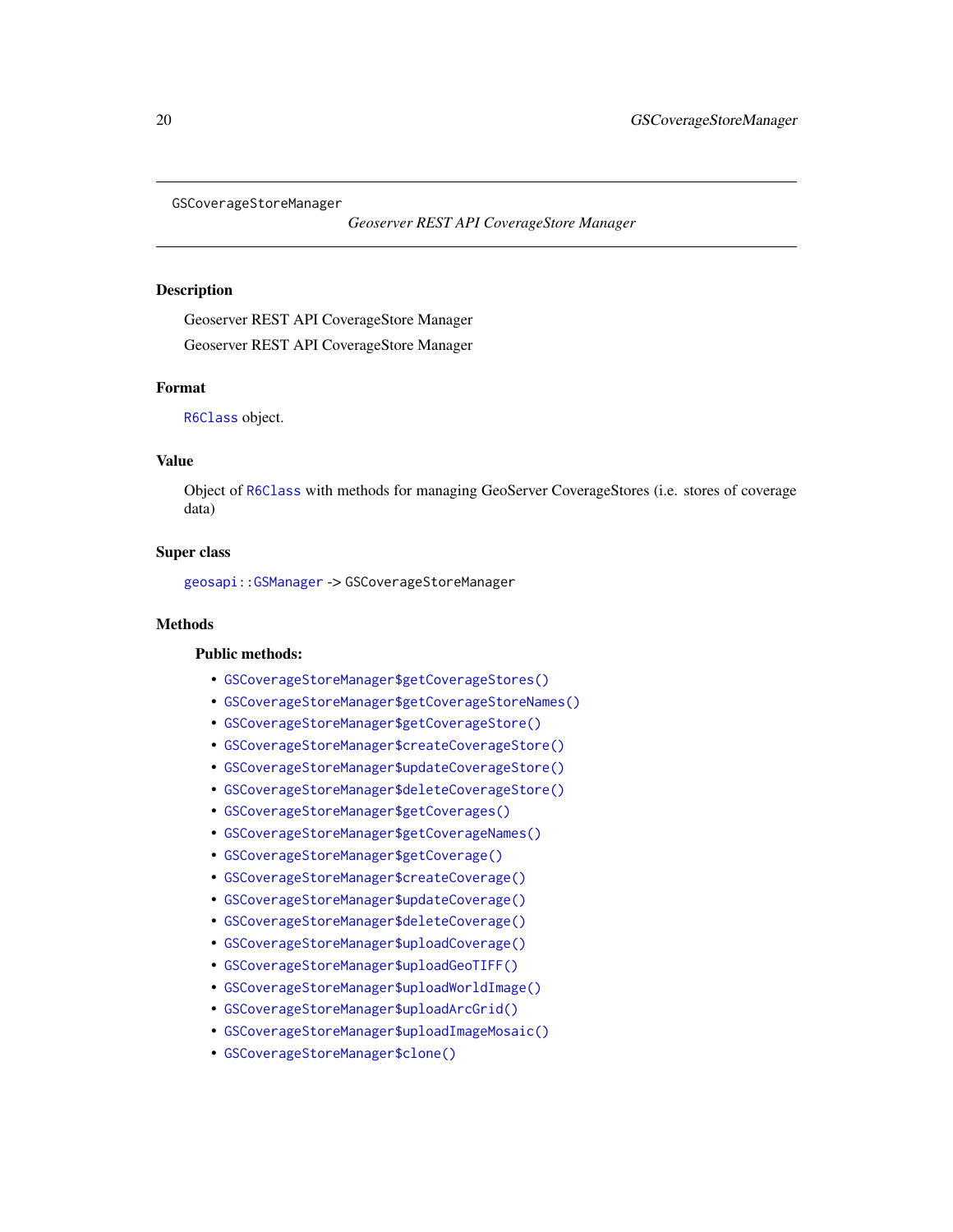# GSCoverageStoreManager 21

Method getCoverageStores(): Get the list of available coverage stores. Returns an object of class list giving items of class [GSAbstractCoverageStore](#page-2-1)

*Usage:*

GSCoverageStoreManager\$getCoverageStores(ws)

*Arguments:*

ws workspace name

*Returns:* the list of coverage stores

<span id="page-20-0"></span>Method getCoverageStoreNames(): Get the list of available coverage store names. Returns an vector of class character

*Usage:*

GSCoverageStoreManager\$getCoverageStoreNames(ws)

*Arguments:*

ws workspace name

*Returns:* the list of coverage store names, as character

<span id="page-20-1"></span>Method getCoverageStore(): Get an object of class [GSAbstractDataStore](#page-4-2) given a workspace and coverage store names.

*Usage:*

GSCoverageStoreManager\$getCoverageStore(ws, cs)

*Arguments:*

ws workspace name

cs coverage store name

*Returns:* the coverage store

<span id="page-20-2"></span>Method createCoverageStore(): Creates a new coverage store given a workspace, coverage store name. Abstract method used in below format-specific methods to create coverage stores.

*Usage:*

GSCoverageStoreManager\$createCoverageStore(ws, coverageStore)

*Arguments:*

ws workspace name

coverageStore coverage store object

*Returns:* TRUE if created, FALSE otherwise

<span id="page-20-3"></span>Method updateCoverageStore(): Updates a coverage store given a workspace, coverage store name. Abstract method used in below format-specific methods to create coverage stores.

*Usage:*

GSCoverageStoreManager\$updateCoverageStore(ws, coverageStore)

*Arguments:*

ws workspace name

coverageStore coverage store object

<span id="page-20-4"></span>*Returns:* TRUE if updated, FALSE otherwise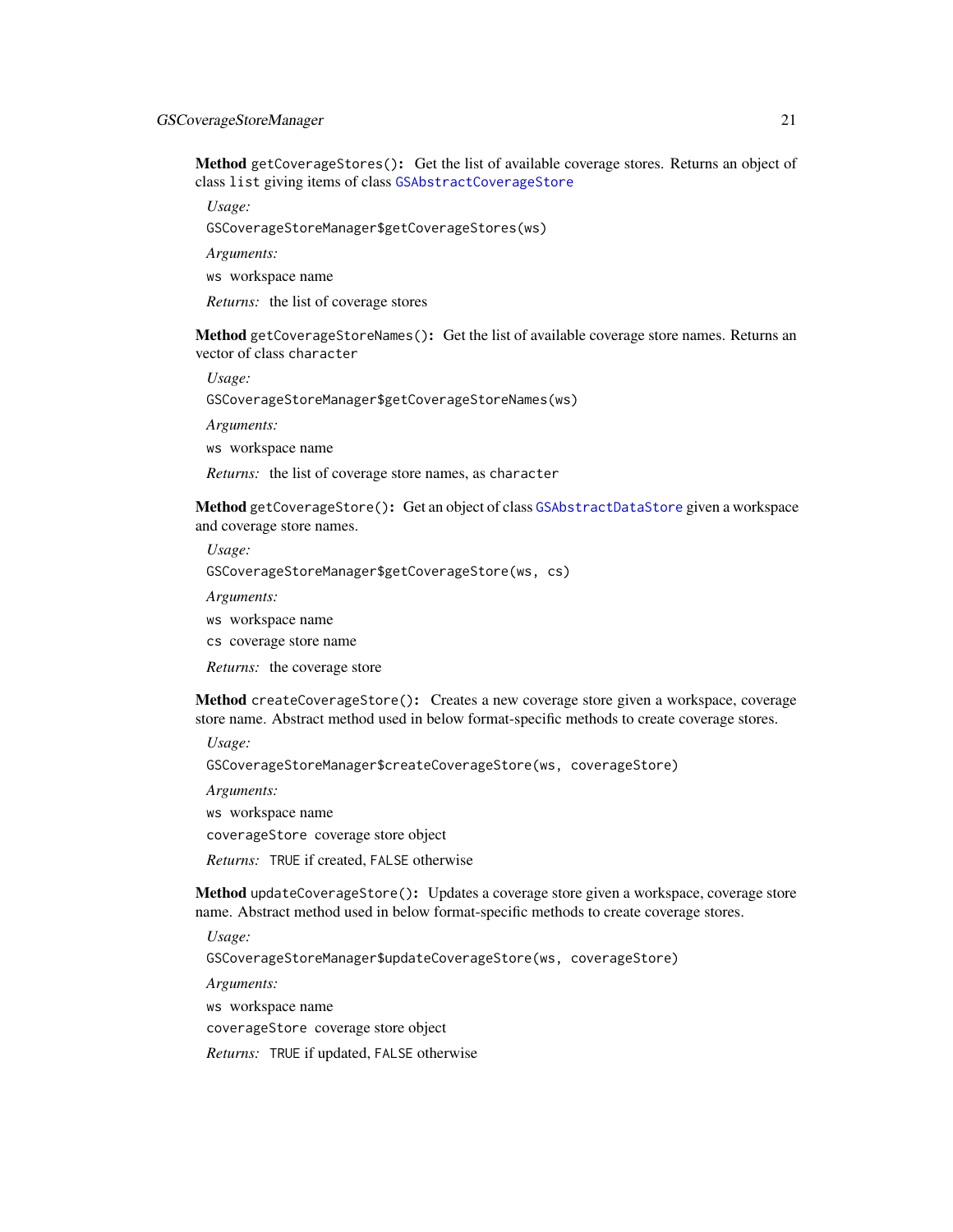Method deleteCoverageStore(): Deletes a coverage store given a workspace and an object of class [GSAbstractCoverageStore](#page-2-1). By defaut, the option recurse is set to FALSE, ie datastore layers are not removed. To remove all coverage store layers, set this option to TRUE. The purge parameter is used to customize the delete of files on disk (in case the underlying reader implements a delete method). It can take one of the three values: none, metadata, all. For more details see <https://docs.geoserver.org/stable/en/user/rest/api/coveragestores.html#purge>

*Usage:* GSCoverageStoreManager\$deleteCoverageStore( ws, cs, recurse = FALSE, purge = NULL ) *Arguments:* ws workspace name cs coverage store name recurse recurse purge purge

*Returns:* TRUE if deleted, FALSE otherwise

<span id="page-21-0"></span>Method getCoverages(): Get the list of available coverages for given workspace and coverage store. Returns an object of class list giving items of class [GSCoverage](#page-14-1)

*Usage:* GSCoverageStoreManager\$getCoverages(ws, cs)

*Arguments:*

ws workspace name

cs coverage store name

*Returns:* the list of [GSCoverage](#page-14-1)

<span id="page-21-1"></span>Method getCoverageNames(): Get the list of available coverage names for given workspace and coverage store. Returns an object of class list giving items of class [GSCoverage](#page-14-1)

*Usage:*

GSCoverageStoreManager\$getCoverageNames(ws, cs)

*Arguments:*

ws workspace name

cs coverage store name

*Returns:* the list of coverage names

#### <span id="page-21-2"></span>Method getCoverage(): Get coverage

*Usage:*

GSCoverageStoreManager\$getCoverage(ws, cs, cv)

*Arguments:*

ws workspace name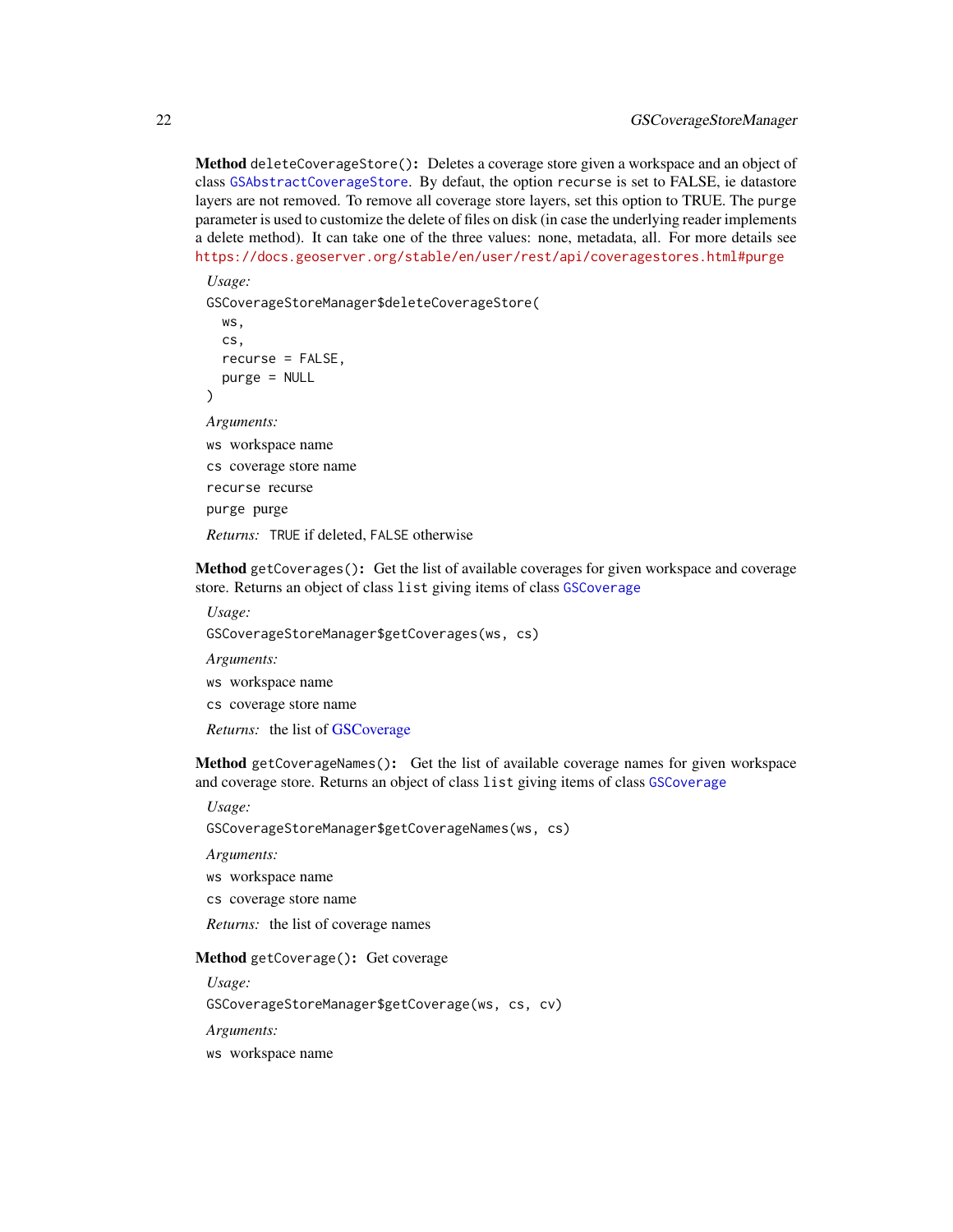# GSCoverageStoreManager 23

- cs coverage store name
- cv coverage name

<span id="page-22-0"></span>Method createCoverage(): Creates a new coverage given a workspace, coverage store names and an object of class [GSCoverage](#page-14-1)

*Usage:*

GSCoverageStoreManager\$createCoverage(ws, cs, coverage)

*Arguments:*

ws workspace name

cs coverage store name

coverage object of class [GSCoverage](#page-14-1)

*Returns:* TRUE if created, FALSE otherwise

<span id="page-22-1"></span>Method updateCoverage(): Updates a coverage given a workspace, coverage store names and an object of class [GSCoverage](#page-14-1)

*Usage:*

GSCoverageStoreManager\$updateCoverage(ws, cs, coverage)

*Arguments:* ws workspace name cs coverage store name coverage object of class [GSCoverage](#page-14-1) *Returns:* TRUE if updated, FALSE otherwise

<span id="page-22-2"></span>Method deleteCoverage(): Deletes a coverage given a workspace, coverage store names, and an object of class [GSCoverage](#page-14-1). By defaut, the option recurse is set to FALSE, ie coverage layers are not removed.

*Usage:*

GSCoverageStoreManager\$deleteCoverage(ws, cs, cv, recurse = FALSE)

*Arguments:*

- ws workspace name
- cs coverage store name

cv coverage name

recurse recurse

<span id="page-22-3"></span>Method uploadCoverage(): Abstract method to upload a coverage file targeting a workspace (ws) and datastore (cs). The extension corresponds to the format/type of coverage to be uploaded (among values 'geotiff', 'worldimage', 'arcgrid', or 'imagemosaic'). The endpoint takes a value among "file" (default), "url" or "external". The filename is the name of the coverage file to upload and set for the newly created datastore. The configure parameter can take a value among values "none" (indicates to configure only the datastore but no layer configuration) or "first" (configure both datastore and layer). The update defines the strategy for the upload: "append" (default value) for the first upload, "overwrite" in case the file should be overwriten.

*Usage:*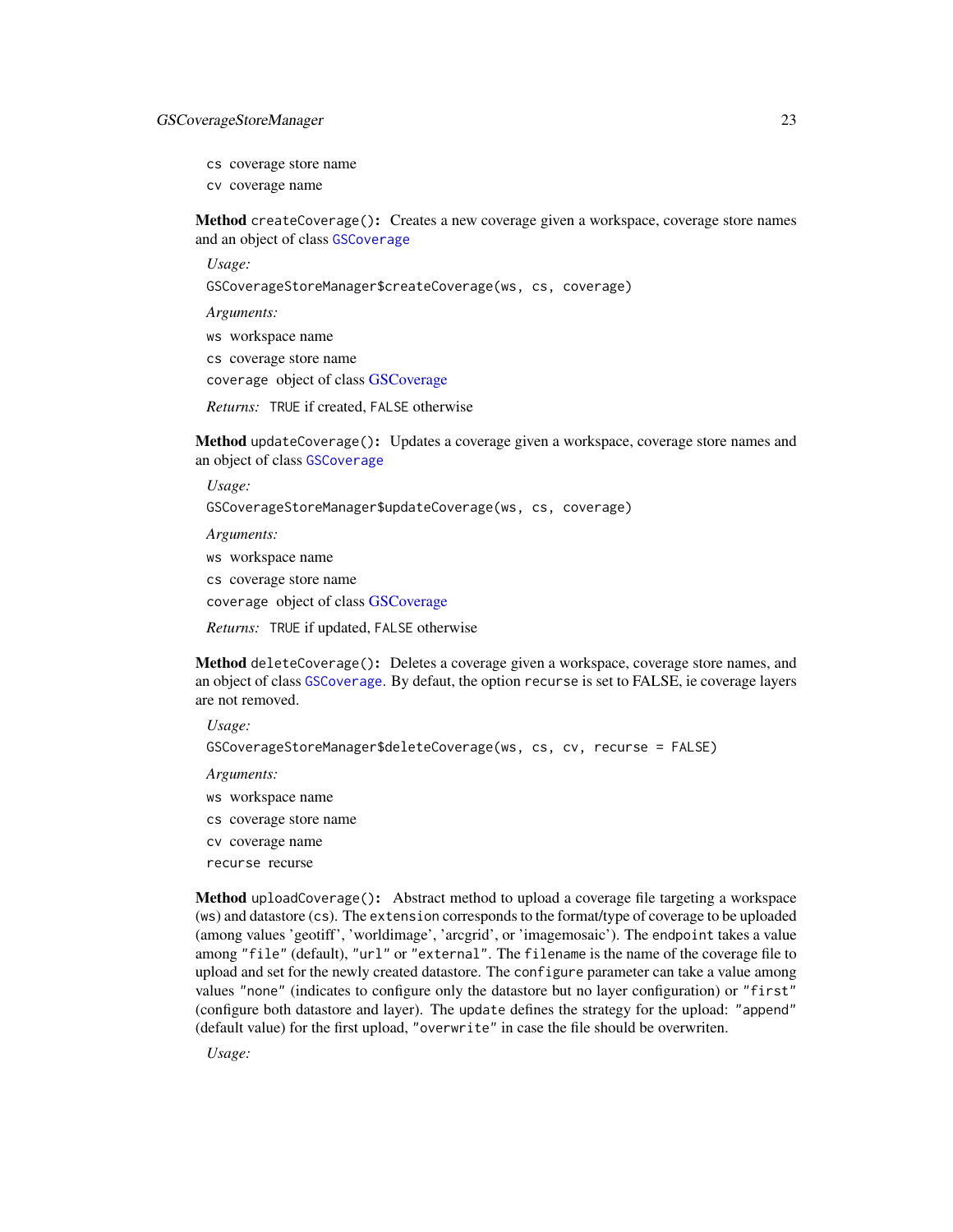```
GSCoverageStoreManager$uploadCoverage(
  ws,
  cs,
  endpoint = "file",
  extension,
  filename,
  configure = "first",
  update = "append",
  contentType
)
Arguments:
ws workspace name
cs coverage store name
endpoint endpoint. Default is "file"
extension extension
filename filename
configure configure. Default is "first"
update update. Default is "append"
contentType content type
Returns: TRUE if uploaded, FALSE otherwise
```
<span id="page-23-0"></span>Method uploadGeoTIFF(): Uploads a GeoTIFF file targeting a workspace (ws) and datastore (cs). The endpoint takes a value among "file" (default), "url" or "external". The filename is the name of the GeoTIFF file to upload and set for the newly created datastore. The configure parameter can take a value among values "none" (indicates to configure only the datastore but no layer configuration) or "first" (configure both datastore and layer). The update defines the strategy for the upload: "append" (default value) for the first upload, "overwrite" in case the file should be overwriten.

```
Usage:
GSCoverageStoreManager$uploadGeoTIFF(
  ws,
  cs,
  endpoint = "file",
  filename,
  configure = "first",
  update = "append"\lambdaArguments:
ws workspace name
cs coverage store name
endpoint endpoint. Default is "file"
filename filename
configure configure. Default is "first"
update update. Default is "append"
Returns: TRUE if uploaded, FALSE otherwise
```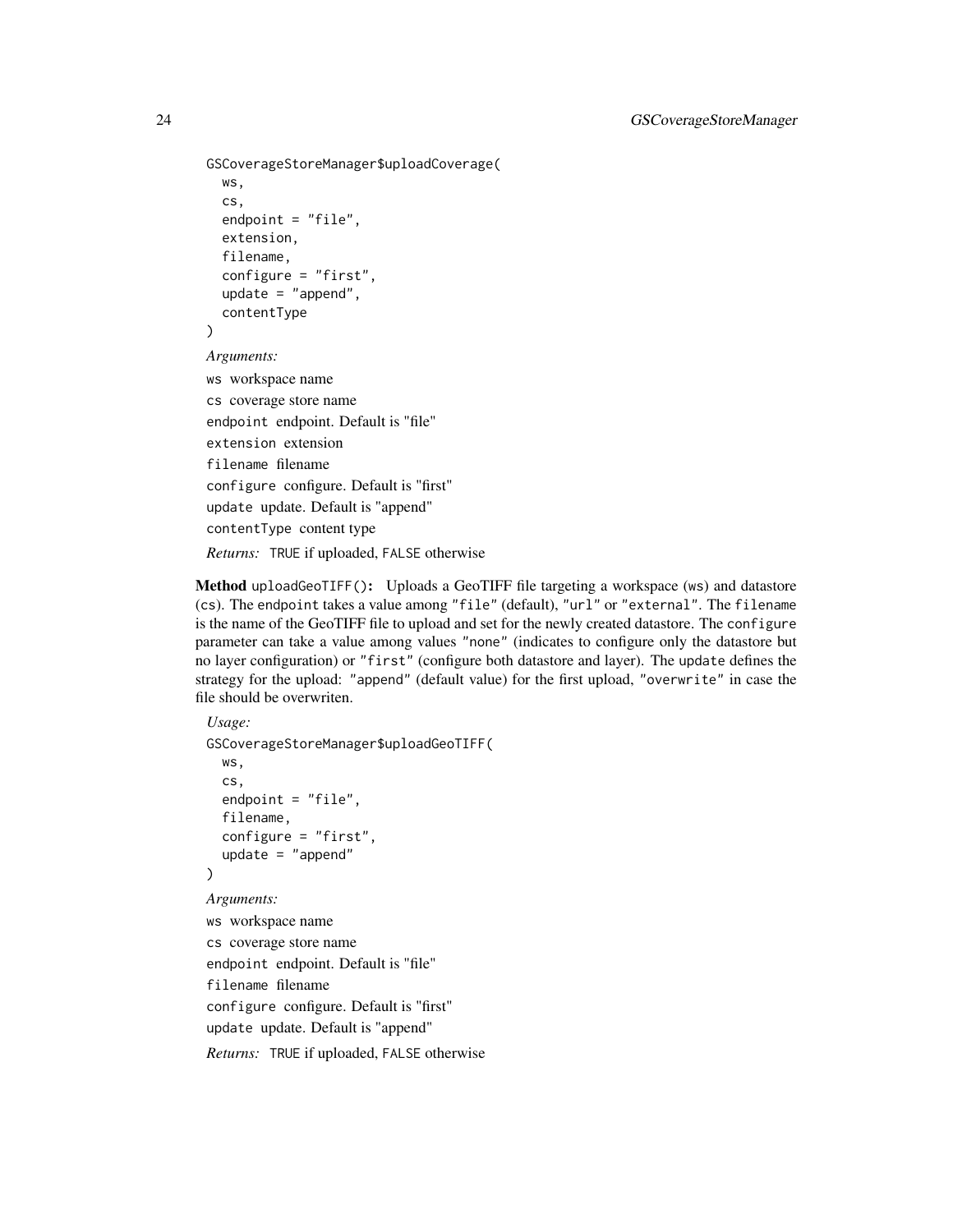Method uploadWorldImage(): Uploads a WorldImage file targeting a workspace (ws) and datastore (cs). The endpoint takes a value among "file" (default), "url" or "external". The filename is the name of the zipped file to upload and set for the newly created datastore. It is assumed the zip archive contains the .prj file to set the SRS. The configure parameter can take a value among values "none" (indicates to configure only the datastore but no layer configuration) or "first" (configure both datastore and layer). The update defines the strategy for the upload: "append" (default value) for the first upload, "overwrite" in case the file should be overwriten.

*Usage:*

GSCoverageStoreManager\$uploadWorldImage(

```
ws,
  cs,
  endpoint = "file",
  filename,
  configure = "first",
  update = "append"
)
Arguments:
ws workspace name
cs coverage store name
endpoint endpoint. Default is "file"
filename filename
configure configure. Default is "first"
update update. Default is "append"
Returns: TRUE if uploaded, FALSE otherwise
```
<span id="page-24-0"></span>Method uploadArcGrid(): Uploads an ArcGrid file targeting a workspace (ws) and datastore (cs). The endpoint takes a value among "file" (default), "url" or "external". The filename is the name of the ArcGrid file to upload and set for the newly created datastore. The configure parameter can take a value among values "none" (indicates to configure only the datastore but no layer configuration) or "first" (configure both datastore and layer). The update defines the strategy for the upload: "append" (default value) for the first upload, "overwrite" in case the file should be overwriten.

#### *Usage:*

```
GSCoverageStoreManager$uploadArcGrid(
  ws,
  cs,
  endpoint = "file",
  filename,
  configure = "first",
  update = "append")
Arguments:
```
ws workspace name cs coverage store name endpoint endpoint. Default is "file"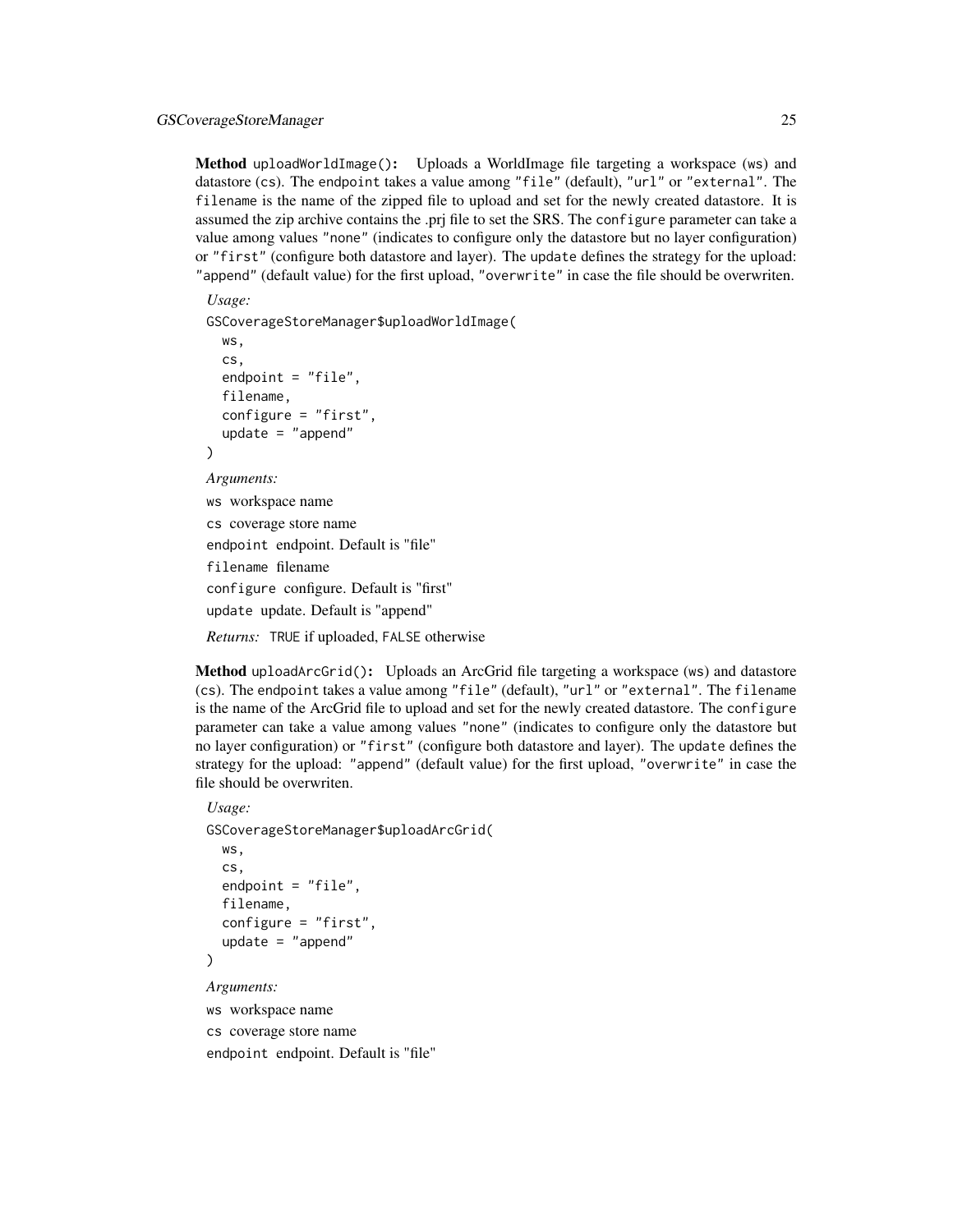filename filename configure configure. Default is "first" update update. Default is "append" *Returns:* TRUE if uploaded, FALSE otherwise

<span id="page-25-0"></span>Method uploadImageMosaic(): Uploads an ImageMosaic file targeting a workspace (ws) and datastore (cs). The endpoint takes a value among "file" (default), "url" or "external". The filename is the name of the ImageMosaic file to upload and set for the newly created datastore. The configure parameter can take a value among values "none" (indicates to configure only the datastore but no layer configuration) or "first" (configure both datastore and layer). The update defines the strategy for the upload: "append" (default value) for the first upload, "overwrite" in case the file should be overwriten.

# *Usage:*

GSCoverageStoreManager\$uploadImageMosaic(

```
ws,
cs,
endpoint = "file",
filename,
configure = "first",
update = "append"
```
*Arguments:*

)

ws workspace name cs coverage store name endpoint endpoint. Default is "file" filename filename configure configure. Default is "first" update update. Default is "append" *Returns:* TRUE if uploaded, FALSE otherwise

Method clone(): The objects of this class are cloneable with this method.

*Usage:* GSCoverageStoreManager\$clone(deep = FALSE) *Arguments:* deep Whether to make a deep clone.

#### Author(s)

Emmanuel Blondel <emmanuel.blondel1@gmail.com>

#### Examples

```
## Not run:
  GSCoverageStoreManager$new("http://localhost:8080/geoserver", "admin", "geoserver")
```
## End(Not run)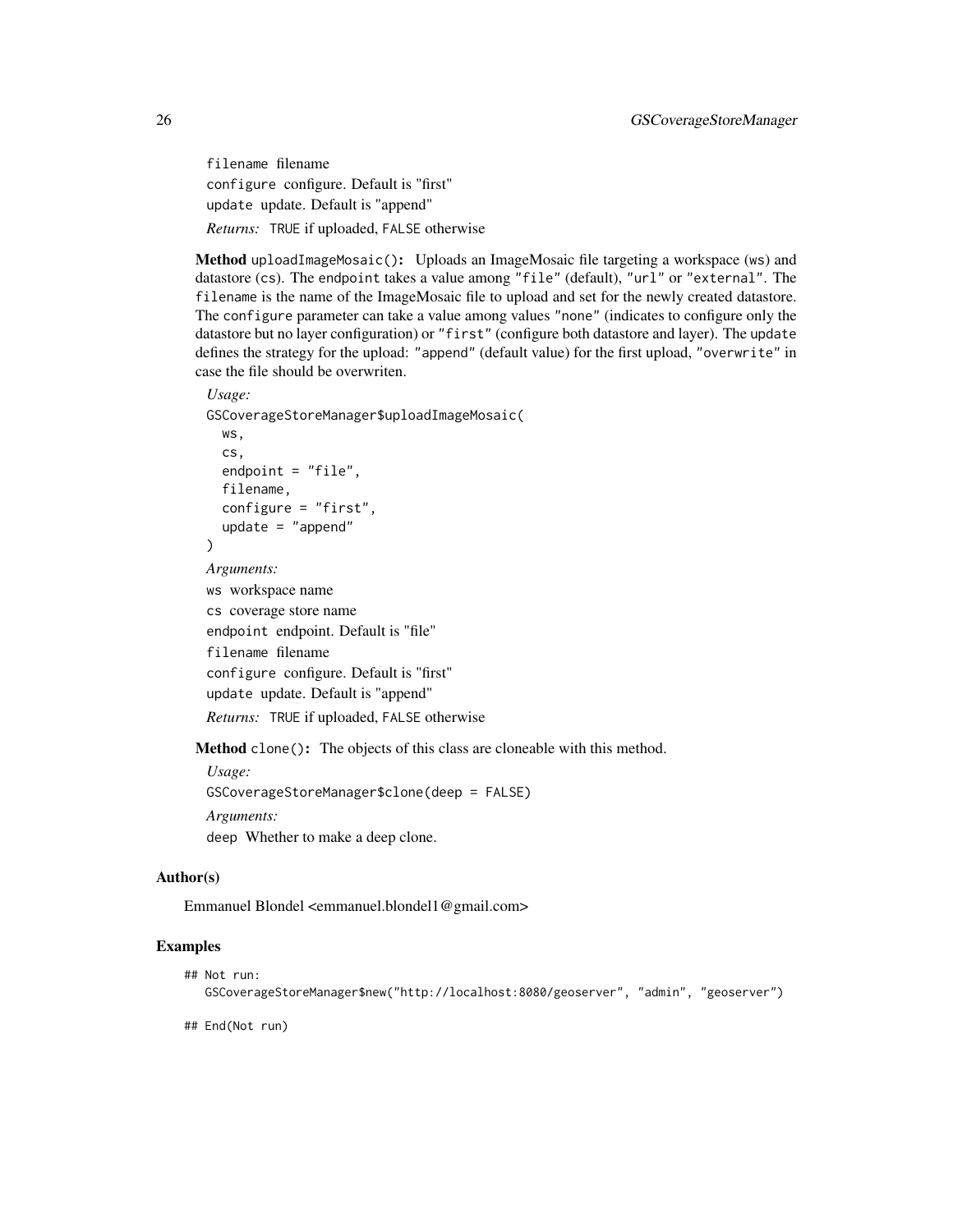<span id="page-26-1"></span><span id="page-26-0"></span>

# Description

Geoserver REST API GSCoverageView Geoserver REST API GSCoverageView

# Format

[R6Class](#page-0-0) object.

# Value

Object of [R6Class](#page-0-0) for modelling a GeoServer coverage view

# Super class

[geosapi::GSRESTResource](#page-0-0) -> GSCoverageView

# Public fields

name name

envelopeCompositionType envelope composition type

selectedResolution selected resolution

selectedResolutionIndex selected resolution index

coverageBands coverage bands

# Methods

#### Public methods:

- [GSCoverageView\\$new\(\)](#page-3-0)
- [GSCoverageView\\$decode\(\)](#page-3-1)
- [GSCoverageView\\$setName\(\)](#page-17-0)
- [GSCoverageView\\$setEnvelopeCompositionType\(\)](#page-27-0)
- [GSCoverageView\\$setSelectedResolution\(\)](#page-27-1)
- [GSCoverageView\\$setSelectedResolutionIndex\(\)](#page-27-2)
- [GSCoverageView\\$addBand\(\)](#page-27-3)
- [GSCoverageView\\$delBand\(\)](#page-27-4)
- [GSCoverageView\\$clone\(\)](#page-4-1)

#### Method new(): Initializes an object of class [GSCoverageView](#page-26-1)

#### *Usage:*

GSCoverageView\$new(xml = NULL)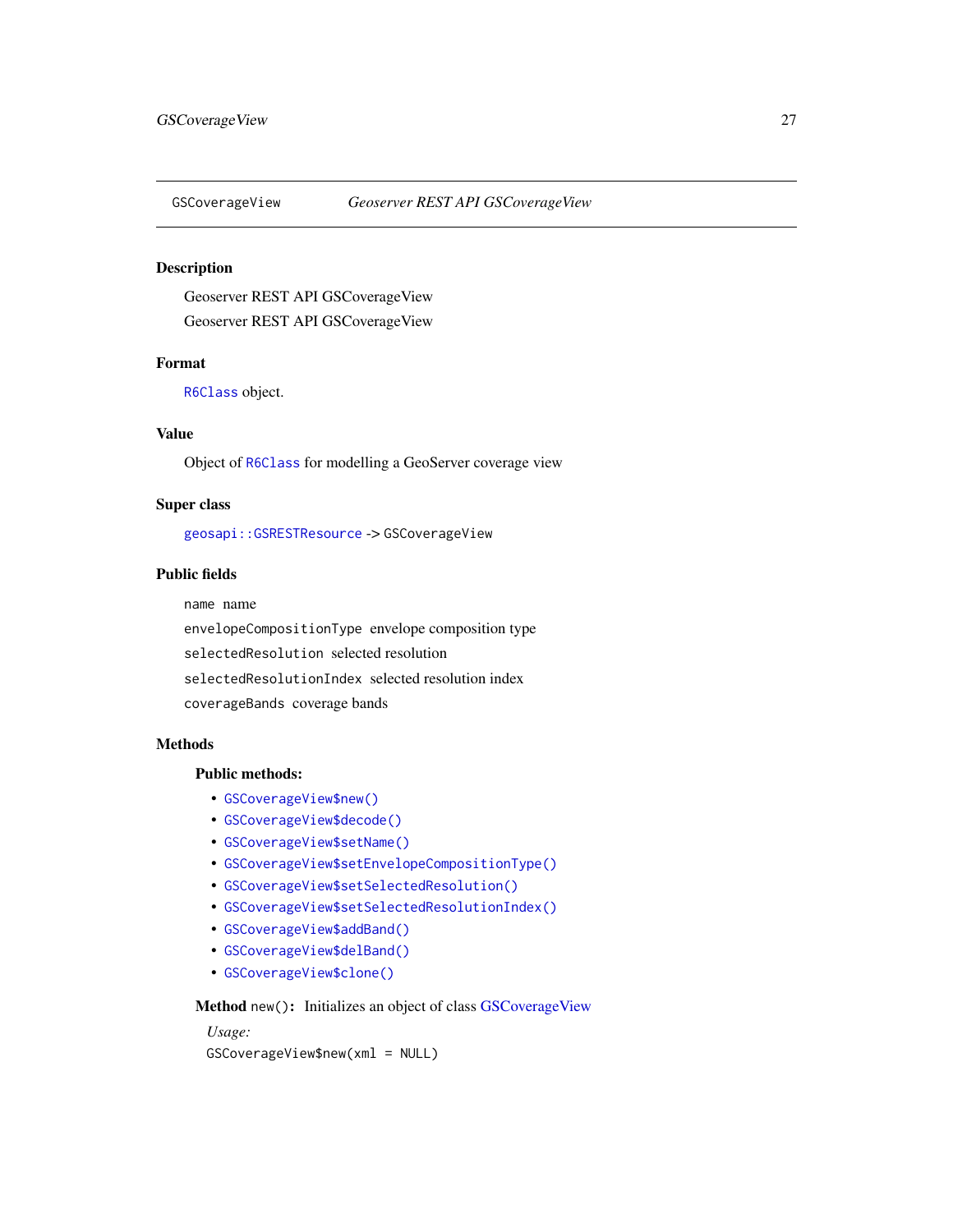*Arguments:* xml object of class [XMLInternalNode-class](#page-0-0)

#### Method decode(): Decodes from XML

*Usage:* GSCoverageView\$decode(xml) *Arguments:* xml object of class [XMLInternalNode-class](#page-0-0)

#### Method setName(): Set name

*Usage:* GSCoverageView\$setName(name) *Arguments:*

<span id="page-27-0"></span>Method setEnvelopeCompositionType(): Sets the envelope composition type. Type of Envelope Composition, used to expose the bounding box of the CoverageView, either 'UNION' or 'INTERSECTION'.

*Usage:*

GSCoverageView\$setEnvelopeCompositionType(envelopeCompositionType)

*Arguments:*

name name

envelopeCompositionType envelope composition type

# <span id="page-27-1"></span>Method setSelectedResolution(): Set selected resolution

*Usage:*

GSCoverageView\$setSelectedResolution(selectedResolution)

*Arguments:*

selectedResolution selected resolution

<span id="page-27-2"></span>Method setSelectedResolutionIndex(): Set selected resolution index

*Usage:*

GSCoverageView\$setSelectedResolutionIndex(selectedResolutionIndex)

*Arguments:*

selectedResolutionIndex selected resolution index

<span id="page-27-3"></span>Method addBand(): Adds band

*Usage:* GSCoverageView\$addBand(band) *Arguments:* band object of class [GSCoverageBand](#page-16-1) *Returns:* TRUE if added, FALSE otherwise

<span id="page-27-4"></span>Method delBand(): Deletes band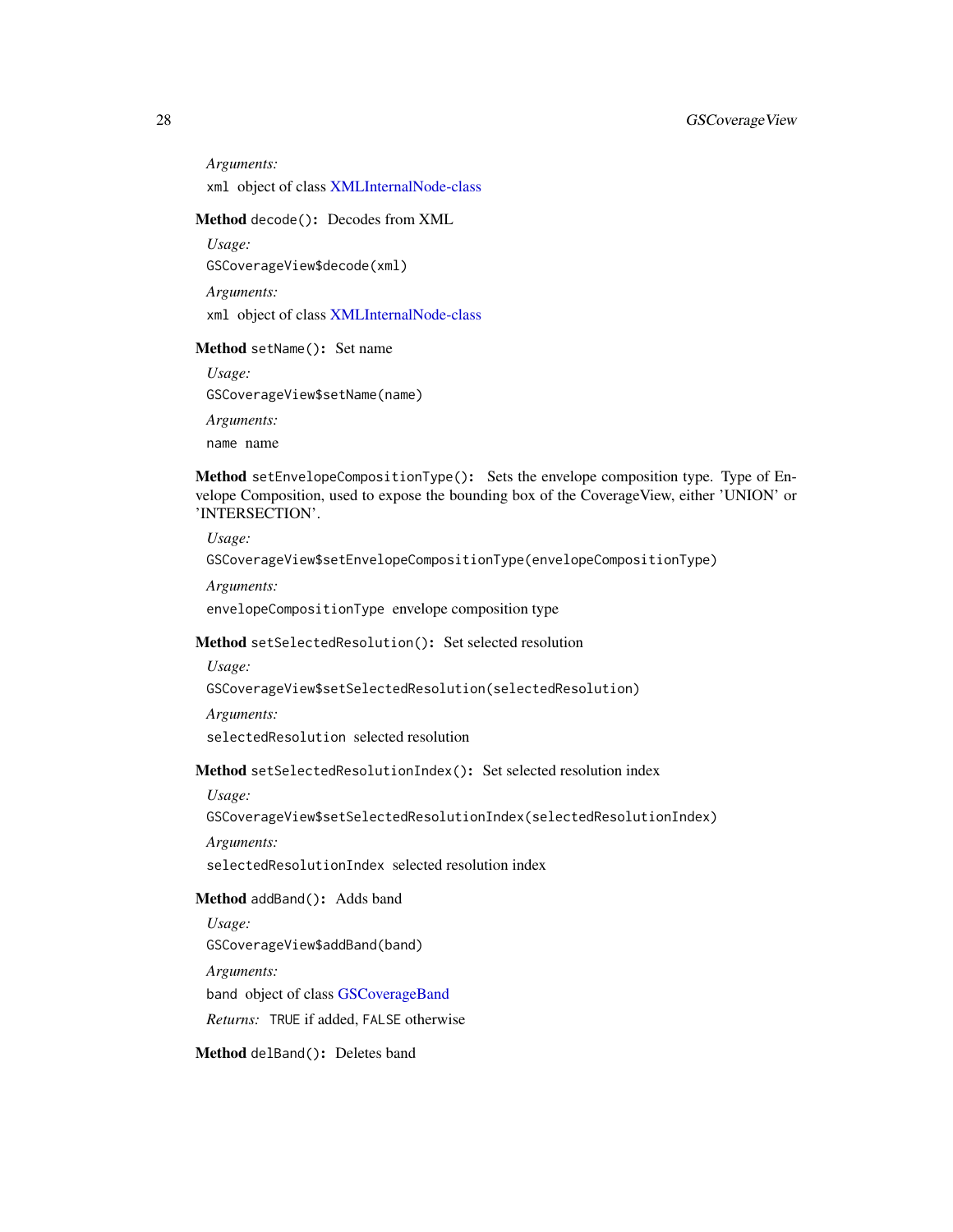# <span id="page-28-0"></span>GSDataStoreManager 29

*Usage:* GSCoverageView\$delBand(band) *Arguments:* band object of class [GSCoverageBand](#page-16-1) *Returns:* TRUE if deleted, FALSE otherwise

Method clone(): The objects of this class are cloneable with this method.

```
Usage:
GSCoverageView$clone(deep = FALSE)
Arguments:
deep Whether to make a deep clone.
```
# Author(s)

Emmanuel Blondel <emmanuel.blondel1@gmail.com>

# Examples

GSCoverageView\$new()

GSDataStoreManager *Geoserver REST API DataStore Manager*

# Description

Geoserver REST API DataStore Manager

Geoserver REST API DataStore Manager

# Format

[R6Class](#page-0-0) object.

# Value

Object of [R6Class](#page-0-0) with methods for managing GeoServer DataStores (i.e. stores of vector data)

# Super class

[geosapi::GSManager](#page-0-0) -> GSDataStoreManager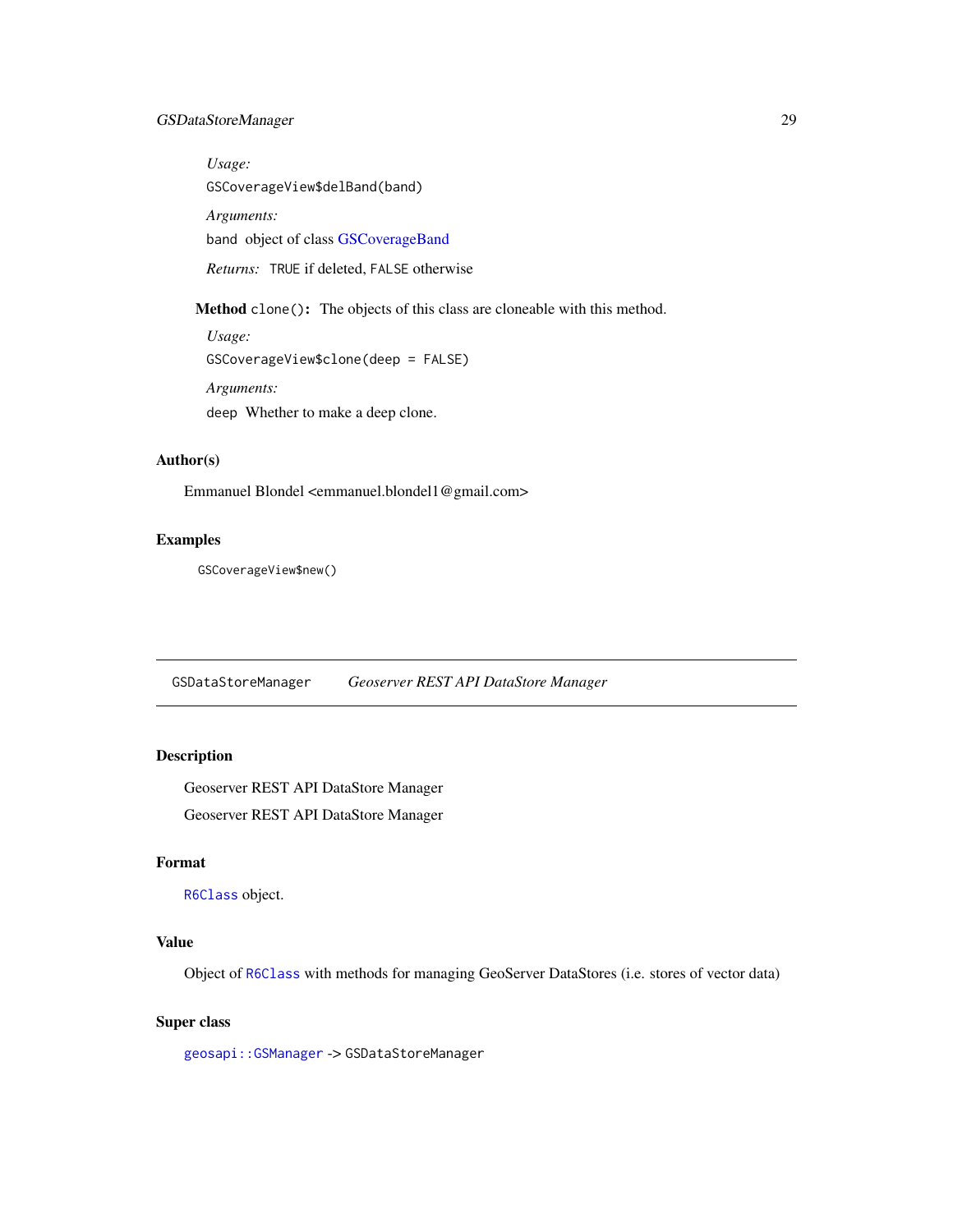# **Methods**

# Public methods:

- [GSDataStoreManager\\$getDataStores\(\)](#page-29-0)
- [GSDataStoreManager\\$getDataStoreNames\(\)](#page-29-1)
- [GSDataStoreManager\\$getDataStore\(\)](#page-29-2)
- [GSDataStoreManager\\$createDataStore\(\)](#page-30-0)
- [GSDataStoreManager\\$updateDataStore\(\)](#page-30-1)
- [GSDataStoreManager\\$deleteDataStore\(\)](#page-30-2)
- [GSDataStoreManager\\$getFeatureTypes\(\)](#page-30-3)
- [GSDataStoreManager\\$getFeatureTypeNames\(\)](#page-31-0)
- [GSDataStoreManager\\$getFeatureType\(\)](#page-31-1)
- [GSDataStoreManager\\$createFeatureType\(\)](#page-31-2)
- [GSDataStoreManager\\$updateFeatureType\(\)](#page-31-3)
- [GSDataStoreManager\\$deleteFeatureType\(\)](#page-31-4)
- [GSDataStoreManager\\$publishLayer\(\)](#page-32-0)
- [GSDataStoreManager\\$unpublishLayer\(\)](#page-32-1)
- [GSDataStoreManager\\$uploadData\(\)](#page-32-2)
- [GSDataStoreManager\\$uploadShapefile\(\)](#page-33-0)
- [GSDataStoreManager\\$uploadProperties\(\)](#page-34-0)
- [GSDataStoreManager\\$uploadH2\(\)](#page-34-1)
- [GSDataStoreManager\\$uploadSpatialite\(\)](#page-35-0)
- [GSDataStoreManager\\$uploadAppschema\(\)](#page-35-1)
- [GSDataStoreManager\\$uploadGeoPackage\(\)](#page-36-0)
- [GSDataStoreManager\\$clone\(\)](#page-4-1)

<span id="page-29-0"></span>Method getDataStores(): Get the list of available dataStores.

*Usage:*

GSDataStoreManager\$getDataStores(ws)

*Arguments:*

ws workspace name

*Returns:* an object of class list giving items of class [GSAbstractDataStore](#page-4-2)

<span id="page-29-1"></span>Method getDataStoreNames(): Get the list of available dataStore names.

*Usage:*

GSDataStoreManager\$getDataStoreNames(ws)

*Arguments:*

ws workspace name

*Returns:* a vector of class character

<span id="page-29-2"></span>Method getDataStore(): Get an object of class [GSAbstractDataStore](#page-4-2) given a workspace and datastore names.

*Usage:*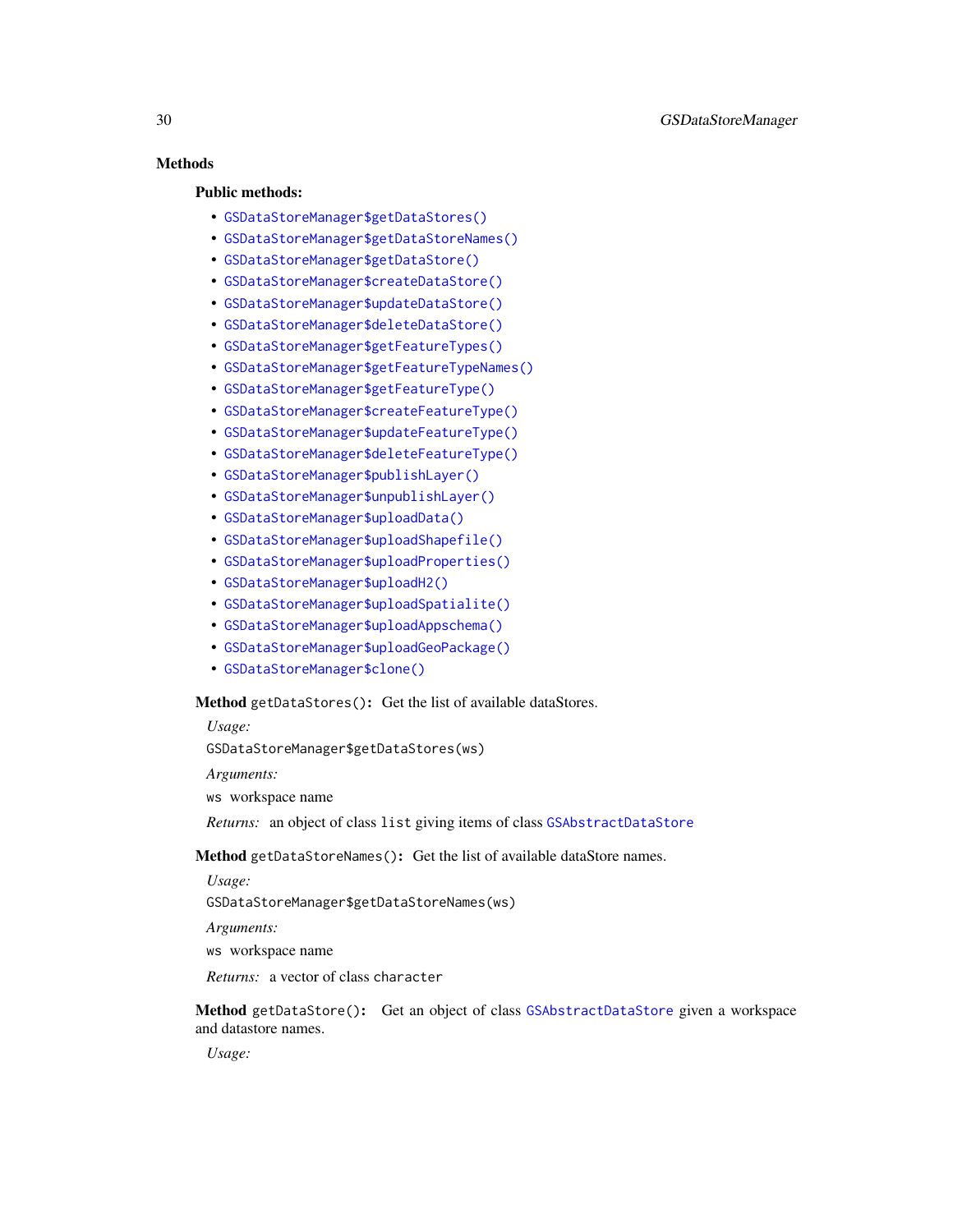GSDataStoreManager\$getDataStore(ws, ds)

*Arguments:*

ws workspace name

ds datastore name

*Returns:* the datastore

<span id="page-30-0"></span>Method createDataStore(): Creates a datastore given a workspace and an object of class [GSAbstractDataStore](#page-4-2).

*Usage:*

GSDataStoreManager\$createDataStore(ws, dataStore)

*Arguments:*

ws workspace name

dataStore datastore object of class [GSAbstractDataStore](#page-4-2)

*Returns:* TRUE if created, FALSE otherwise

<span id="page-30-1"></span>Method updateDataStore(): Updates a datastore given a workspace and an object of class [GSAbstractDataStore](#page-4-2).

*Usage:* GSDataStoreManager\$updateDataStore(ws, dataStore) *Arguments:* ws workspace name dataStore datastore object of class [GSAbstractDataStore](#page-4-2)

*Returns:* TRUE if updated, FALSE otherwise

<span id="page-30-2"></span>Method deleteDataStore(): Deletes a datastore given workspace and datastore names. By defaut, the option recurse is set to FALSE, ie datastore layers are not removed. To remove all datastore layers, set this option to TRUE.

*Usage:* GSDataStoreManager\$deleteDataStore(ws, ds, recurse = FALSE) *Arguments:*

ws workspace name

ds datastore name

recurse recurse

*Returns:* TRUE if deleted, FALSE otherwise

<span id="page-30-3"></span>Method getFeatureTypes(): Get the list of available feature types for given workspace and datastore.

*Usage:*

GSDataStoreManager\$getFeatureTypes(ws, ds, list = "configured")

*Arguments:*

ws workspace name

ds datastore name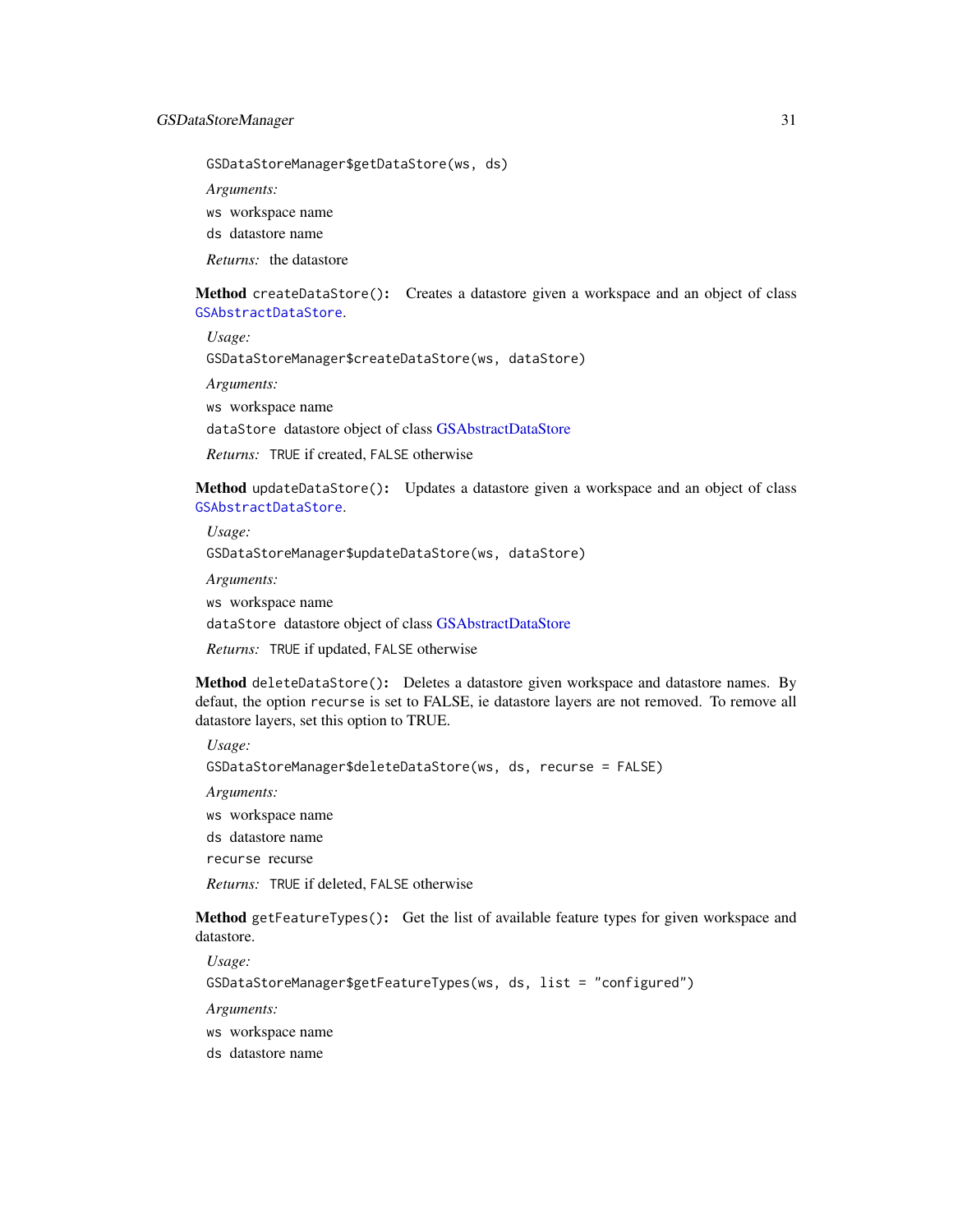list list type value, among "configured", "available", "available\_with\_geom", "all"

*Returns:* an object of class list giving items of class [GSFeatureType](#page-41-1)

<span id="page-31-0"></span>Method getFeatureTypeNames(): Get the list of available feature type names for given workspace and datastore.

*Usage:*

GSDataStoreManager\$getFeatureTypeNames(ws, ds)

*Arguments:*

ws workspace name

ds datastore name

*Returns:* a vector of classcharacter

<span id="page-31-1"></span>Method getFeatureType(): Get an object of class [GSFeatureType](#page-41-1) given a workspace, datastore and feature type names.

*Usage:* GSDataStoreManager\$getFeatureType(ws, ds, ft)

*Arguments:*

ws workspace name

ds datastore name

ft feature type name

*Returns:* an object of class [GSFeatureType](#page-41-1)

<span id="page-31-2"></span>Method createFeatureType(): Creates a new featureType given a workspace, datastore names and an object of class [GSFeatureType](#page-41-1)

*Usage:*

GSDataStoreManager\$createFeatureType(ws, ds, featureType)

*Arguments:* ws workspace name ds datastore name featureType feature type *Returns:* TRUE if created, FALSE otherwise

<span id="page-31-3"></span>Method updateFeatureType(): Updates a featureType given a workspace, datastore names and an object of class [GSFeatureType](#page-41-1)

*Usage:*

GSDataStoreManager\$updateFeatureType(ws, ds, featureType)

*Arguments:*

ws workspace name

ds datastore name

featureType feature type

<span id="page-31-4"></span>*Returns:* TRUE if updated, FALSE otherwise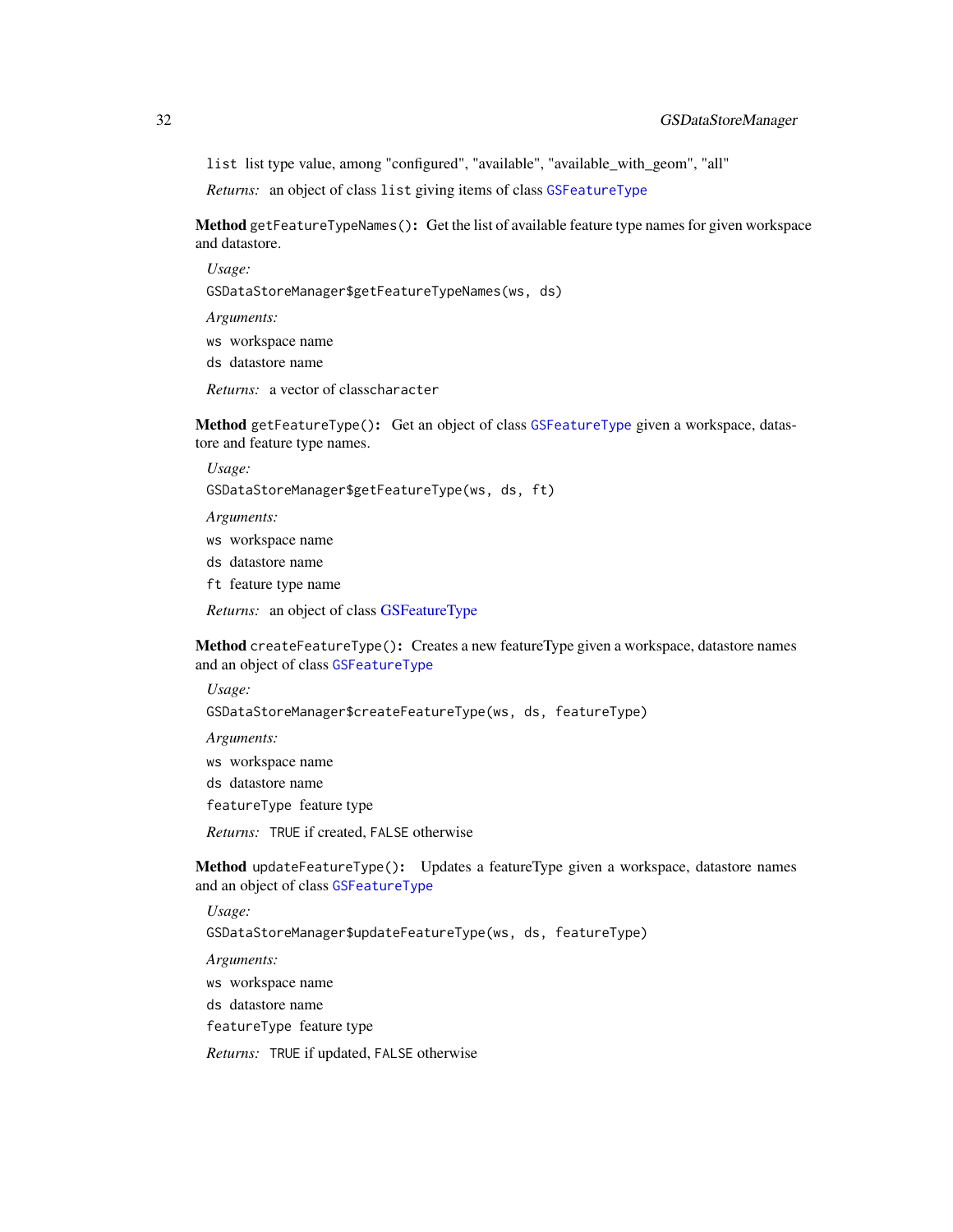#### GSDataStoreManager 33

Method deleteFeatureType(): Deletes a featureType given a workspace, datastore names, and an object of class [GSFeatureType](#page-41-1). By defaut, the option recurse is set to FALSE, ie datastore layers are not removed.

*Usage:*

GSDataStoreManager\$deleteFeatureType(ws, ds, ft, recurse = FALSE)

*Arguments:*

ws workspace name

ds datastore name

ft feature type name

recurse recurse

*Returns:* TRUE if deleted, FALSE otherwise

<span id="page-32-0"></span>Method publishLayer(): Publish a feature type/layer pair given a workspace and datastore. The name 'layer' here encompasses both [GSFeatureType](#page-41-1) and [GSLayer](#page-49-1) resources.

*Usage:* GSDataStoreManager\$publishLayer(ws, ds, featureType, layer) *Arguments:* ws workspace name ds datastore name featureType object of class [GSFeatureType](#page-41-1) layer object of class [GSLayer](#page-49-1)

*Returns:* TRUE if published, FALSE otherwise

<span id="page-32-1"></span>Method unpublishLayer(): Unpublish a feature type/layer pair given a workspace and datastore. The name 'layer' here encompasses both [GSFeatureType](#page-41-1) and [GSLayer](#page-49-1) resources.

*Usage:*

GSDataStoreManager\$unpublishLayer(ws, ds, lyr)

*Arguments:*

ws workspace name

ds datastore name

lyr layer name

*Returns:* TRUE if published, FALSE otherwise

<span id="page-32-2"></span>Method uploadData(): Uploads features data. The extension corresponds to the format/type of features to be uploaded among "shp", "spatialite", "h2", "gpkg". The endpoint takes a value among "file" (default), "url" or "external". The filename is the name of the coverage file to upload and set for the newly created datastore. The configure parameter can take a value among values "none" (indicates to configure only the datastore but no layer configuration) or "first" (configure both datastore and layer). The update defines the strategy for the upload: "append" (default value) for the first upload, "overwrite" in case the file should be overwriten.

*Usage:*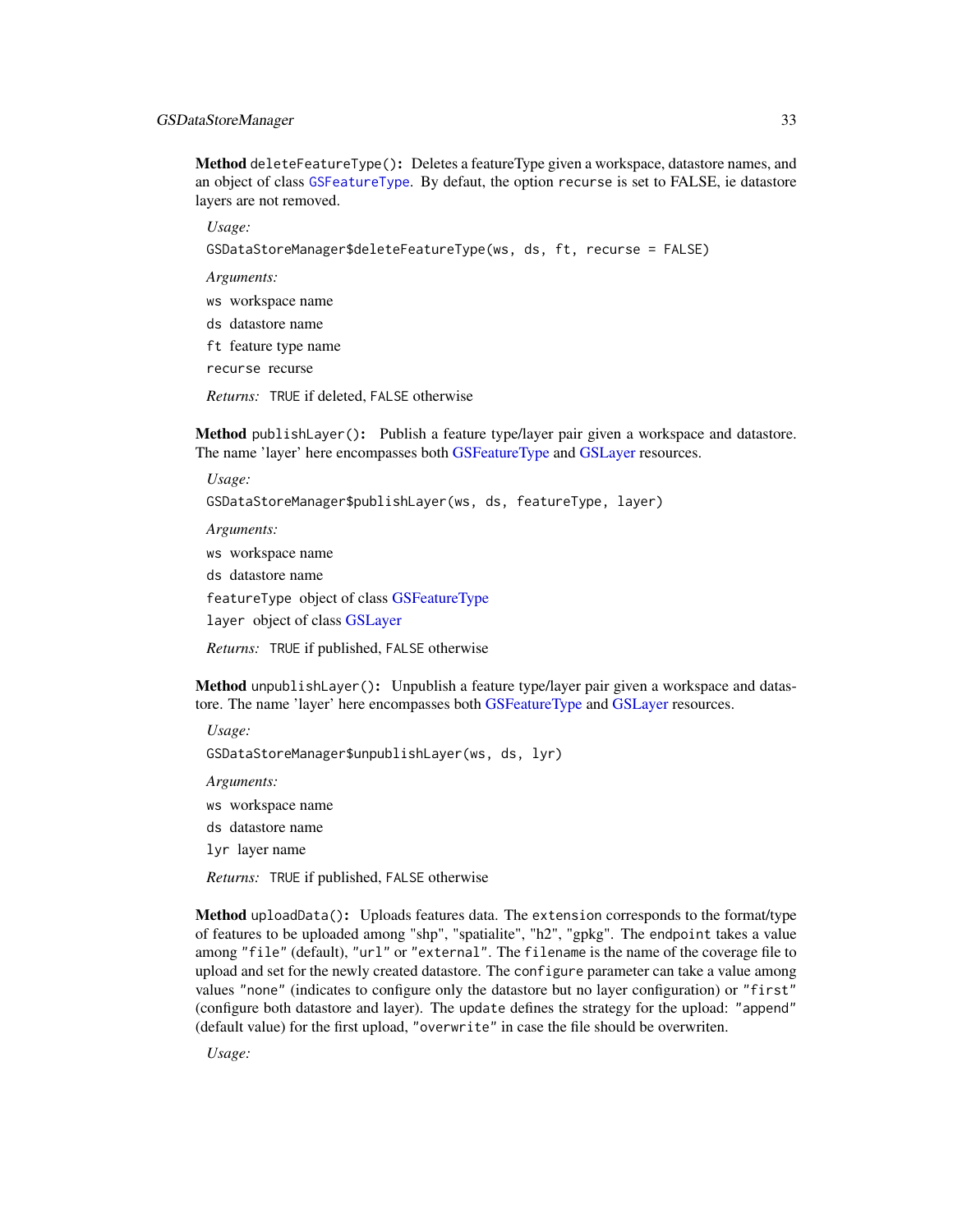```
GSDataStoreManager$uploadData(
  ws,
  ds,
  endpoint = "file",
  extension,
  configure = "first",
  update = "append",
  filename,
  charset,
  contentType
)
Arguments:
ws workspace name
ds datastore name
endpoint endpoint
extension extension
configure configure strategy among values: "first" or "none"
update update strategy, among values: "append", "overwrite"
filename file name of the resource to upload
charset charset
contentType content type
```
*Returns:* TRUE if uploaded, FALSE otherwise

<span id="page-33-0"></span>Method uploadShapefile(): Uploads zipped shapefile. The endpoint takes a value among "file" (default), "url" or "external". The filename is the name of the coverage file to upload and set for the newly created datastore. The configure parameter can take a value among values "none" (indicates to configure only the datastore but no layer configuration) or "first" (configure both datastore and layer). The update defines the strategy for the upload: "append" (default value) for the first upload, "overwrite" in case the file should be overwriten.

```
Usage:
GSDataStoreManager$uploadShapefile(
  ws,
  ds,
  endpoint = "file",
  configure = "first",
  update = "append",
  filename,
  charge = "UTF-8"\lambdaArguments:
ws workspace name
ds datastore name
endpoint endpoint
configure configure strategy among values: "first" or "none"
update update strategy, among values: "append", "overwrite"
```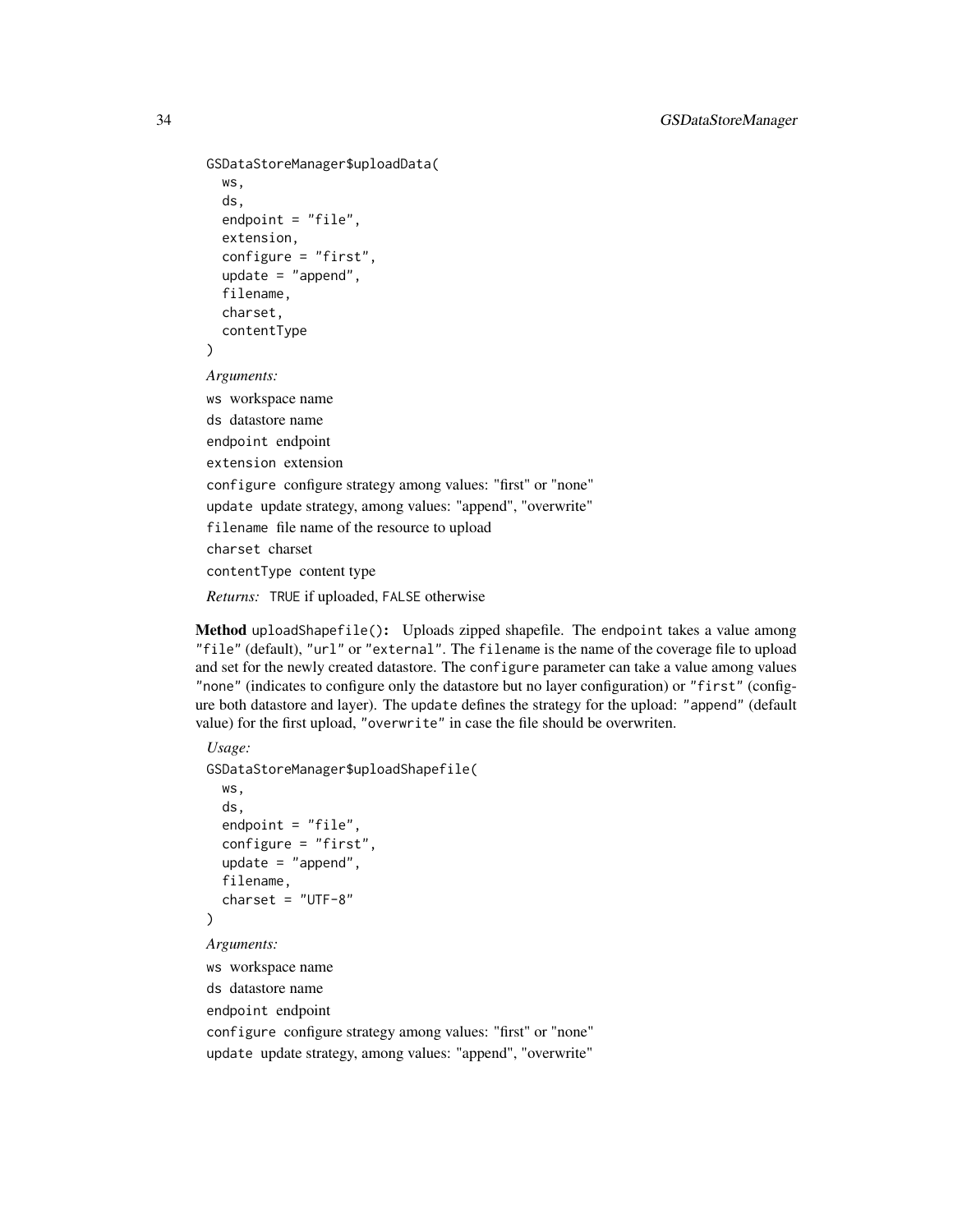filename file name of the resource to upload charset charset *Returns:* TRUE if uploaded, FALSE otherwise

<span id="page-34-0"></span>Method uploadProperties(): Uploads properties. The endpoint takes a value among "file" (default), "url" or "external". The filename is the name of the coverage file to upload and set for the newly created datastore. The configure parameter can take a value among values "none" (indicates to configure only the datastore but no layer configuration) or "first" (configure both datastore and layer). The update defines the strategy for the upload: "append" (default value) for the first upload, "overwrite" in case the file should be overwriten.

```
Usage:
GSDataStoreManager$uploadProperties(
  ws,
  ds,
  endpoint = "file",
  configure = "first",
  update = "append",
  filename,
  charge = "UTF-8"\lambdaArguments:
ws workspace name
ds datastore name
endpoint endpoint
configure configure strategy among values: "first" or "none"
update update strategy, among values: "append", "overwrite"
filename file name of the resource to upload
charset charset
Returns: TRUE if uploaded, FALSE otherwise
```
<span id="page-34-1"></span>Method uploadH2(): Uploads H2 database. The endpoint takes a value among "file" (default), "url" or "external". The filename is the name of the coverage file to upload and set for the newly created datastore. The configure parameter can take a value among values "none" (indicates to configure only the datastore but no layer configuration) or "first" (configure both datastore and layer). The update defines the strategy for the upload: "append" (default value) for the first upload, "overwrite" in case the file should be overwriten.

```
Usage:
GSDataStoreManager$uploadH2(
  ws,
  ds,
  endpoint = "file",
  configure = "first",
  update = "append",
  filename,
  cluster = "UTF-8")
```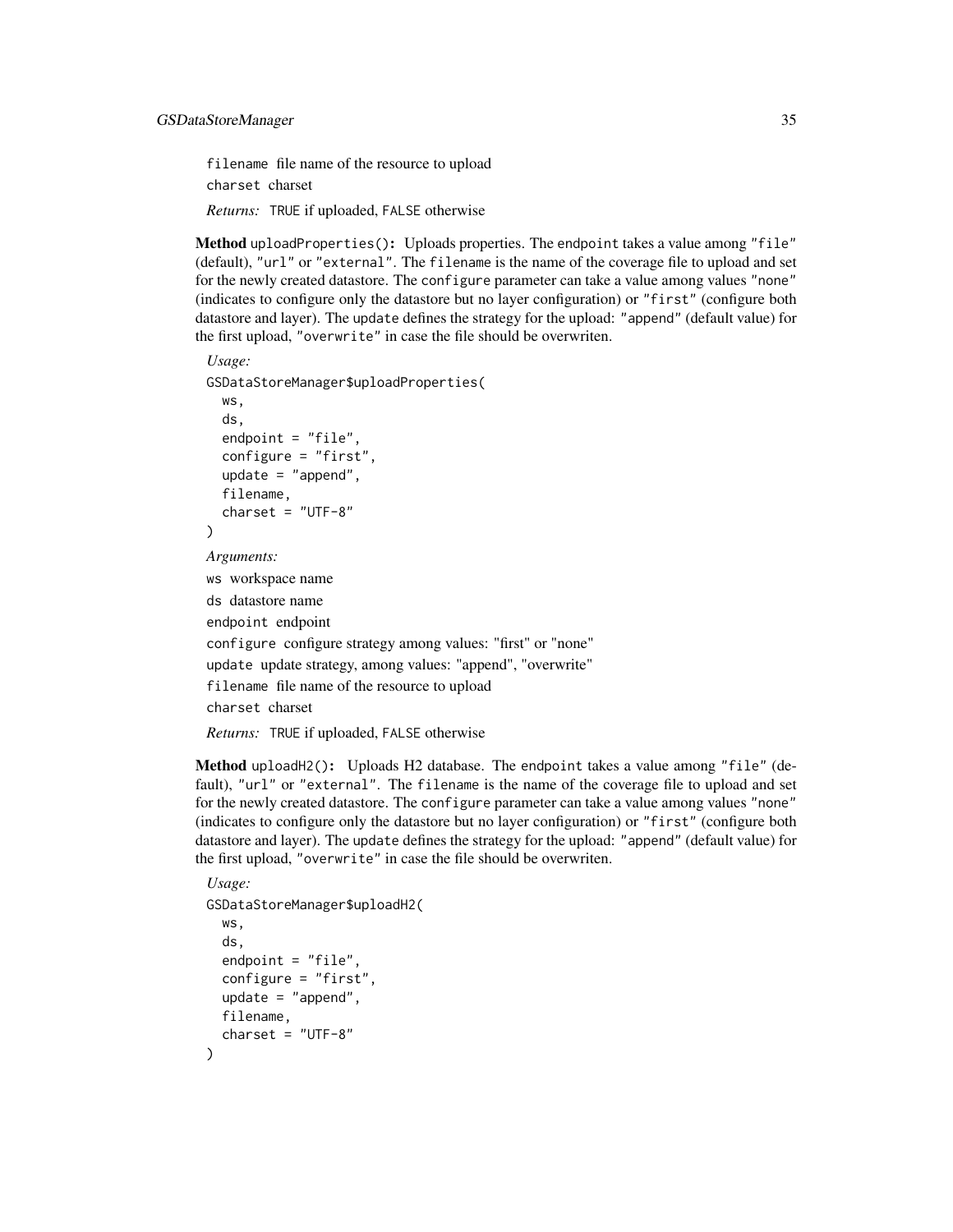*Arguments:* ws workspace name ds datastore name endpoint endpoint configure configure strategy among values: "first" or "none" update update strategy, among values: "append", "overwrite" filename file name of the resource to upload charset charset *Returns:* TRUE if uploaded, FALSE otherwise

<span id="page-35-0"></span>Method uploadSpatialite(): Uploads spatialite file. The endpoint takes a value among "file" (default), "url" or "external". The filename is the name of the coverage file to upload and set for the newly created datastore. The configure parameter can take a value among values "none" (indicates to configure only the datastore but no layer configuration) or "first" (configure both datastore and layer). The update defines the strategy for the upload: "append" (default value) for the first upload, "overwrite" in case the file should be overwriten.

```
Usage:
GSDataStoreManager$uploadSpatialite(
  ws,
  ds,
  endpoint = "file",configure = "first",
  update = "append",
  filename,
  charge = "UTF-8")
Arguments:
ws workspace name
ds datastore name
endpoint endpoint
configure configure strategy among values: "first" or "none"
update update strategy, among values: "append", "overwrite"
filename file name of the resource to upload
charset charset
```
*Returns:* TRUE if uploaded, FALSE otherwise

<span id="page-35-1"></span>Method uploadAppschema(): Uploads App schema. The endpoint takes a value among "file" (default), "url" or "external". The filename is the name of the coverage file to upload and set for the newly created datastore. The configure parameter can take a value among values "none" (indicates to configure only the datastore but no layer configuration) or "first" (configure both datastore and layer). The update defines the strategy for the upload: "append" (default value) for the first upload, "overwrite" in case the file should be overwriten.

*Usage:*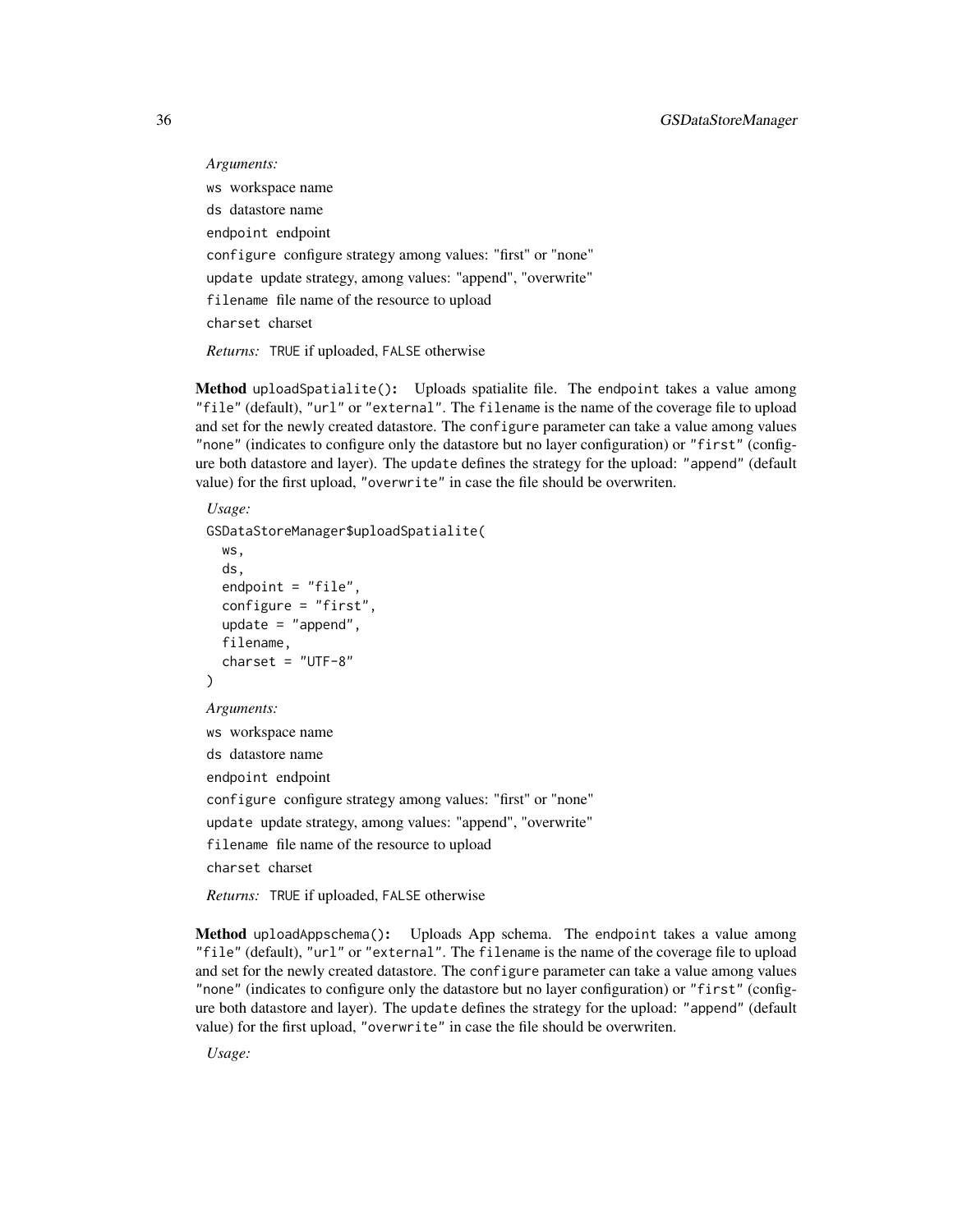```
GSDataStoreManager$uploadAppschema(
  ws,
  ds,
  endpoint = "file",
  configure = "first",
  update = "append",
  filename,
  charge = "UTF-8")
Arguments:
ws workspace name
ds datastore name
endpoint endpoint
```
configure configure strategy among values: "first" or "none" update update strategy, among values: "append", "overwrite" filename file name of the resource to upload charset charset

*Returns:* TRUE if uploaded, FALSE otherwise

Method uploadGeoPackage(): Uploads GeoPackage. The endpoint takes a value among "file" (default), "url" or "external". The filename is the name of the coverage file to upload and set for the newly created datastore. The configure parameter can take a value among values "none" (indicates to configure only the datastore but no layer configuration) or "first" (configure both datastore and layer). The update defines the strategy for the upload: "append" (default value) for the first upload, "overwrite" in case the file should be overwriten.

#### *Usage:*

```
GSDataStoreManager$uploadGeoPackage(
  ws,
  ds,
  endpoint = "file",
  configure = "first",
  update = "append",
  filename,
  charge = "UTF-8"\lambdaArguments:
```
ws workspace name ds datastore name endpoint endpoint configure configure strategy among values: "first" or "none" update update strategy, among values: "append", "overwrite" filename file name of the resource to upload charset charset

*Returns:* TRUE if uploaded, FALSE otherwise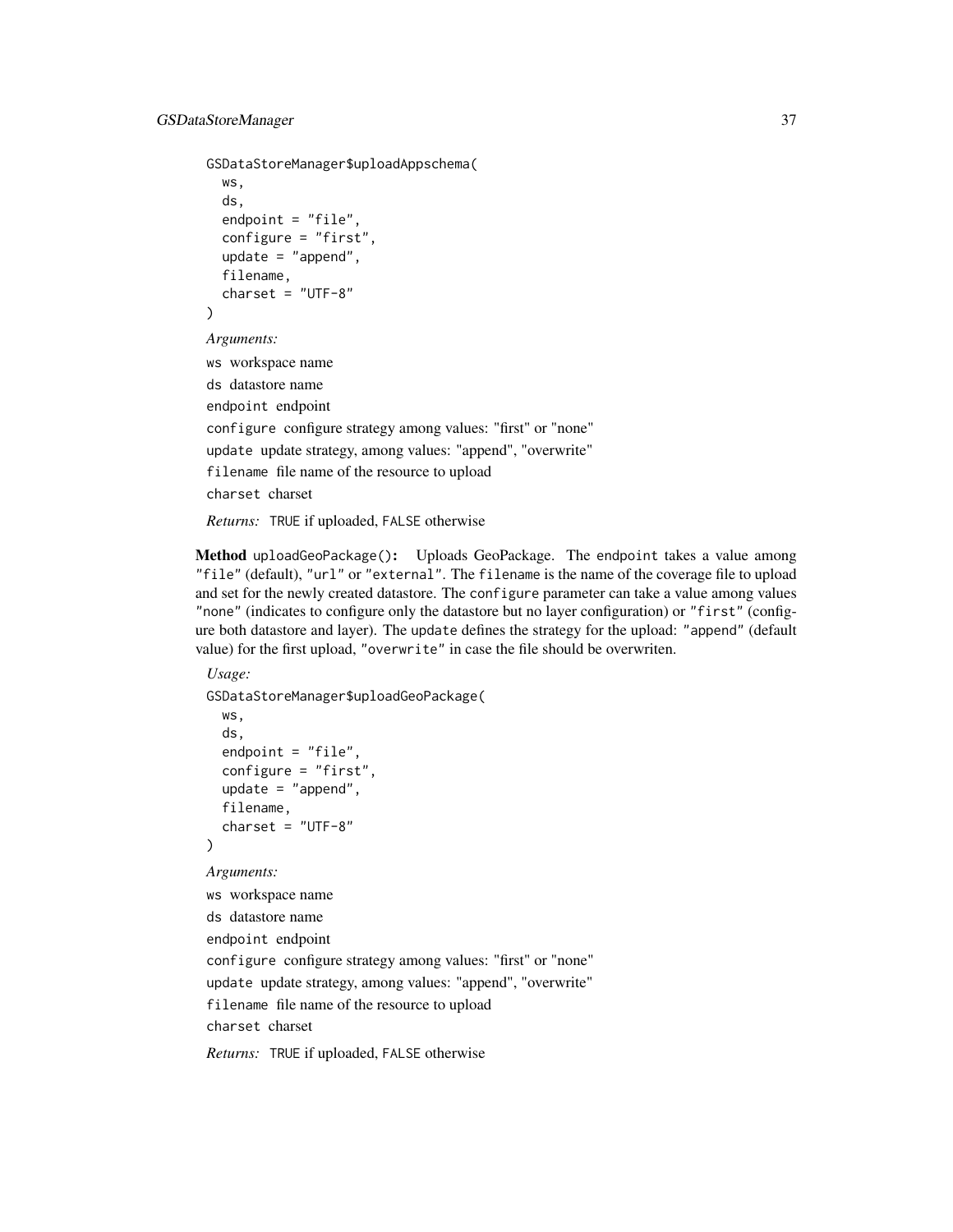Method clone(): The objects of this class are cloneable with this method.

*Usage:* GSDataStoreManager\$clone(deep = FALSE) *Arguments:* deep Whether to make a deep clone.

#### Author(s)

Emmanuel Blondel <emmanuel.blondel1@gmail.com>

#### Examples

```
## Not run:
  GSDataStoreManager$new("http://localhost:8080/geoserver", "admin", "geoserver")
```
## End(Not run)

<span id="page-37-0"></span>GSDimension *A GeoServer dimension*

### Description

This class models a GeoServer resource dimension.

## Format

[R6Class](#page-0-0) object.

### Details

Geoserver REST API Dimension

### Value

Object of [R6Class](#page-0-0) for modelling a GeoServer dimension

# Super class

[geosapi::GSRESTResource](#page-0-0) -> GSDimension

#### Public fields

enabled true/false presentation dimension presentation resolution dimension resolution units dimension units unitSymbol dimension unitsSymbol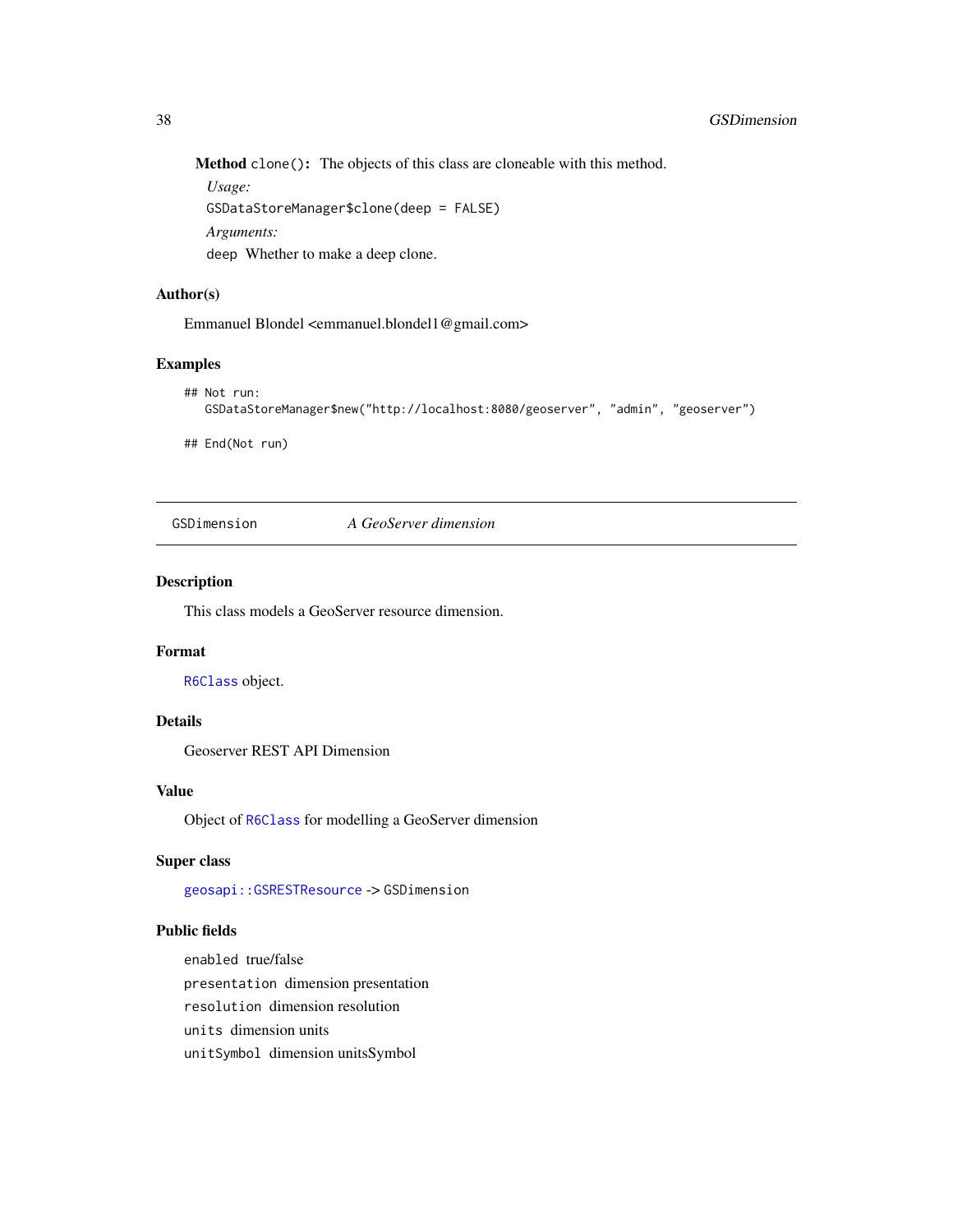#### GSDimension 39

# Methods

#### Public methods:

- [GSDimension\\$new\(\)](#page-3-0)
- [GSDimension\\$decode\(\)](#page-3-1)
- [GSDimension\\$setEnabled\(\)](#page-12-0)
- [GSDimension\\$setPresentation\(\)](#page-38-0)
- [GSDimension\\$setUnit\(\)](#page-38-1)
- [GSDimension\\$setUnitSymbol\(\)](#page-38-2)
- [GSDimension\\$clone\(\)](#page-4-0)

### Method new(): Initializes an object of class [GSDimension](#page-37-0)

*Usage:* GSDimension\$new(xml = NULL) *Arguments:*

xml object of class [XMLInternalNode-class](#page-0-0)

#### Method decode(): Decodes from XML

*Usage:* GSDimension\$decode(xml)

*Arguments:* xml object of class [XMLInternalNode-class](#page-0-0)

## Method setEnabled(): Set enabled

```
Usage:
```
GSDimension\$setEnabled(enabled)

*Arguments:* enabled enabled

### <span id="page-38-0"></span>Method setPresentation(): Set presentation

*Usage:*

```
GSDimension$setPresentation(presentation, interval = NULL)
```
*Arguments:*

presentation presentation. Possible values: "LIST", "CONTINUOUS\_INTERVAL", "DIS-CRETE\_INTERVAL"

interval interval

#### <span id="page-38-1"></span>Method setUnit(): Set unit

<span id="page-38-2"></span>*Usage:* GSDimension\$setUnit(unit) *Arguments:* unit unit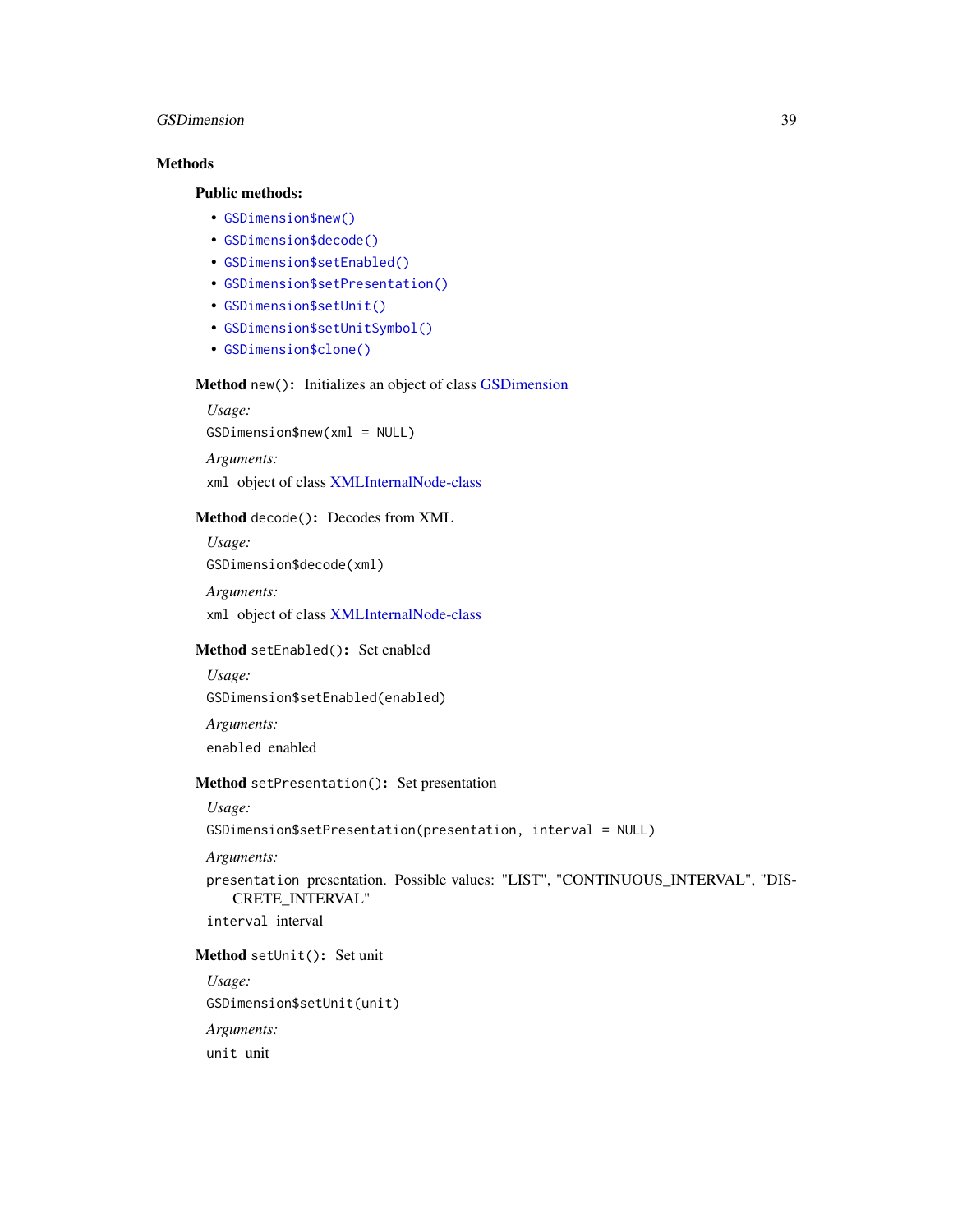# Method setUnitSymbol(): Set unit symbol

*Usage:* GSDimension\$setUnitSymbol(unitSymbol) *Arguments:*

unitSymbol unit symbol

Method clone(): The objects of this class are cloneable with this method.

*Usage:* GSDimension\$clone(deep = FALSE) *Arguments:* deep Whether to make a deep clone.

# Author(s)

Emmanuel Blondel <emmanuel.blondel1@gmail.com>

# Examples

dim <- GSDimension\$new()

<span id="page-39-0"></span>GSFeatureDimension *A GeoServer dimension*

# Description

This class models a GeoServer feature dimension.

# Format

[R6Class](#page-0-0) object.

# Value

Object of [R6Class](#page-0-0) for modelling a GeoServer feature dimension

# Super classes

[geosapi::GSRESTResource](#page-0-0) -> [geosapi::GSDimension](#page-0-0) -> GSFeatureDimension

# Public fields

attribute attribute

endAttribute end attribute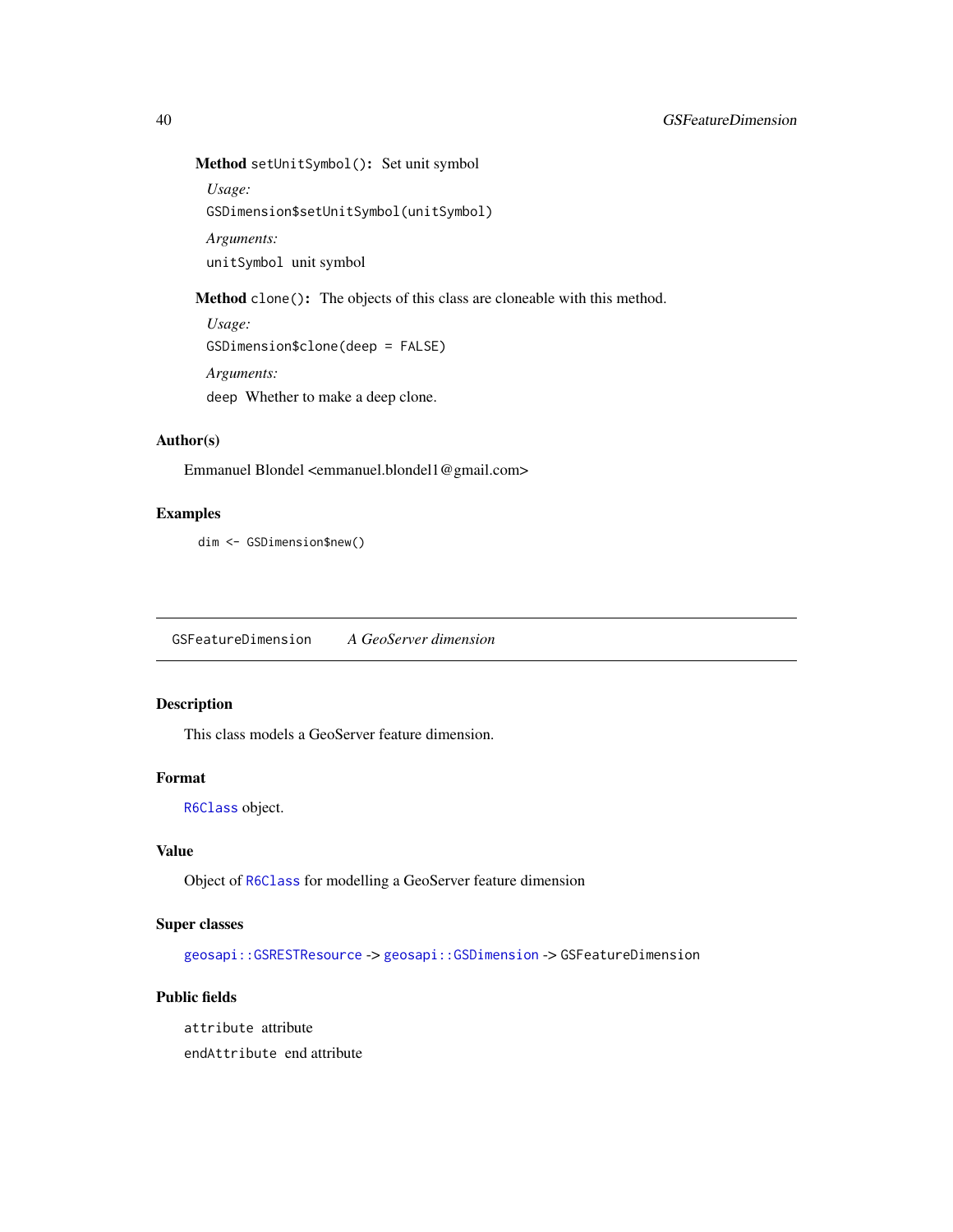# Methods

#### Public methods:

- [GSFeatureDimension\\$new\(\)](#page-3-0)
- [GSFeatureDimension\\$decode\(\)](#page-3-1)
- [GSFeatureDimension\\$setAttribute\(\)](#page-40-0)
- [GSFeatureDimension\\$setEndAttribute\(\)](#page-40-1)
- [GSFeatureDimension\\$clone\(\)](#page-4-0)

#### Method new(): Initializes an object of class [GSFeatureDimension](#page-39-0)

*Usage:*

GSFeatureDimension\$new(xml = NULL)

*Arguments:*

xml object of class [XMLInternalNode-class](#page-0-0)

### Method decode(): Decodes from XML

*Usage:* GSFeatureDimension\$decode(xml) *Arguments:* xml object of class [XMLInternalNode-class](#page-0-0)

#### <span id="page-40-0"></span>Method setAttribute(): Set attribute

*Usage:* GSFeatureDimension\$setAttribute(attribute) *Arguments:* attribute attribute

# <span id="page-40-1"></span>Method setEndAttribute(): Set end attribute

*Usage:* GSFeatureDimension\$setEndAttribute(endAttribute) *Arguments:* endAttribute end attribute

### Method clone(): The objects of this class are cloneable with this method.

*Usage:* GSFeatureDimension\$clone(deep = FALSE) *Arguments:* deep Whether to make a deep clone.

### Author(s)

Emmanuel Blondel <emmanuel.blondel1@gmail.com>

#### Examples

dim <- GSFeatureDimension\$new()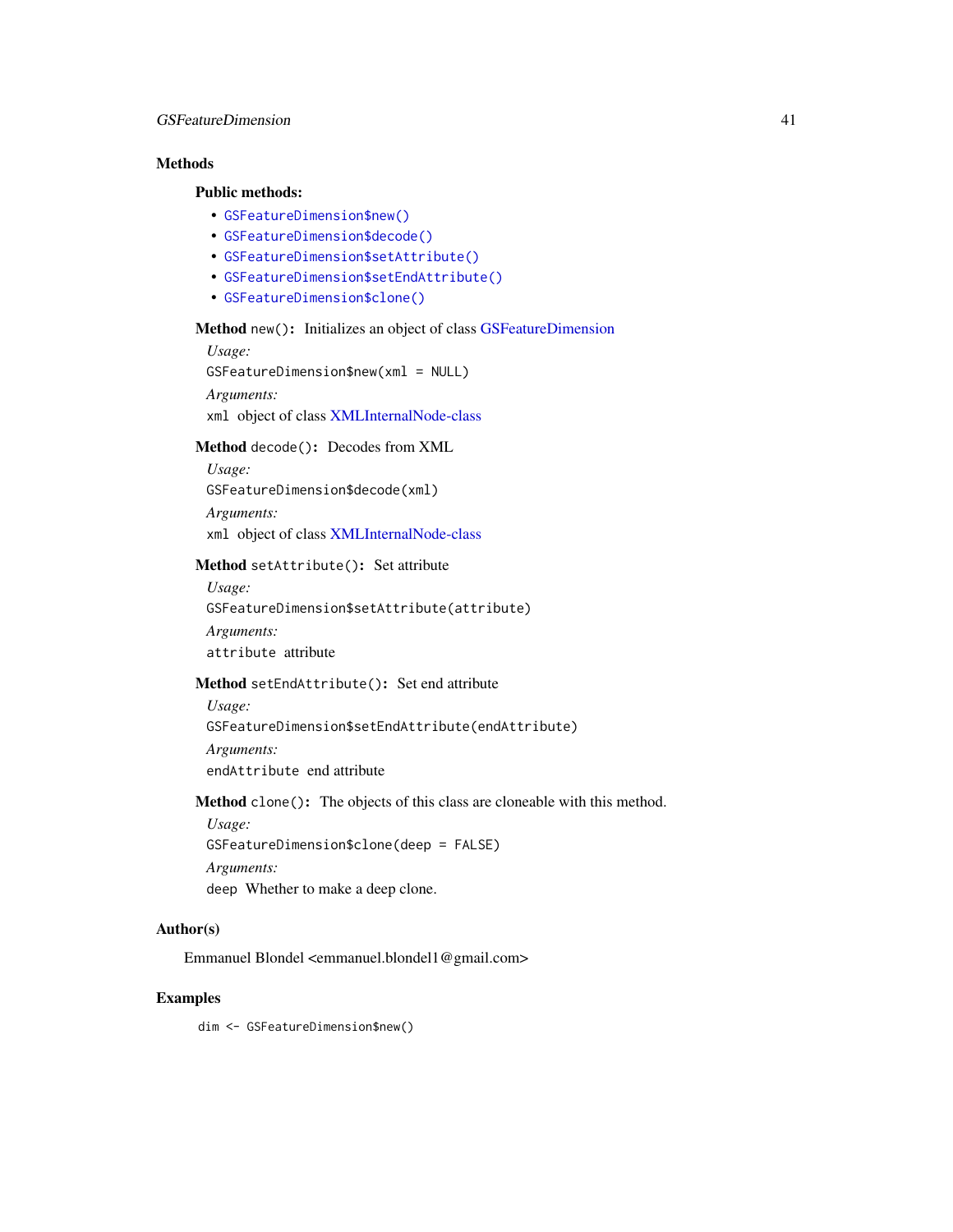<span id="page-41-0"></span>

## Description

This class models a GeoServer feature type. This class is to be used for manipulating representations of vector data with GeoServer.

#### Format

[R6Class](#page-0-0) object.

# Details

Geoserver REST API Resource

# Value

Object of [R6Class](#page-0-0) for modelling a GeoServer feature type

# Super classes

[geosapi::GSRESTResource](#page-0-0) -> [geosapi::GSResource](#page-0-0) -> GSFeatureType

# Public fields

cqlFilter CQL filter

### Methods

# Public methods:

- [GSFeatureType\\$new\(\)](#page-3-0)
- [GSFeatureType\\$decode\(\)](#page-3-1)
- [GSFeatureType\\$setCqlFilter\(\)](#page-42-0)
- [GSFeatureType\\$setVirtualTable\(\)](#page-42-1)
- [GSFeatureType\\$delVirtualTable\(\)](#page-42-2)
- [GSFeatureType\\$clone\(\)](#page-4-0)

# Method new(): Initializes an object of class [GSFeatureType](#page-41-0)

*Usage:* GSFeatureType\$new(xml = NULL) *Arguments:* xml object of class [XMLInternalNode-class](#page-0-0)

### Method decode(): Decodes from XML

*Usage:*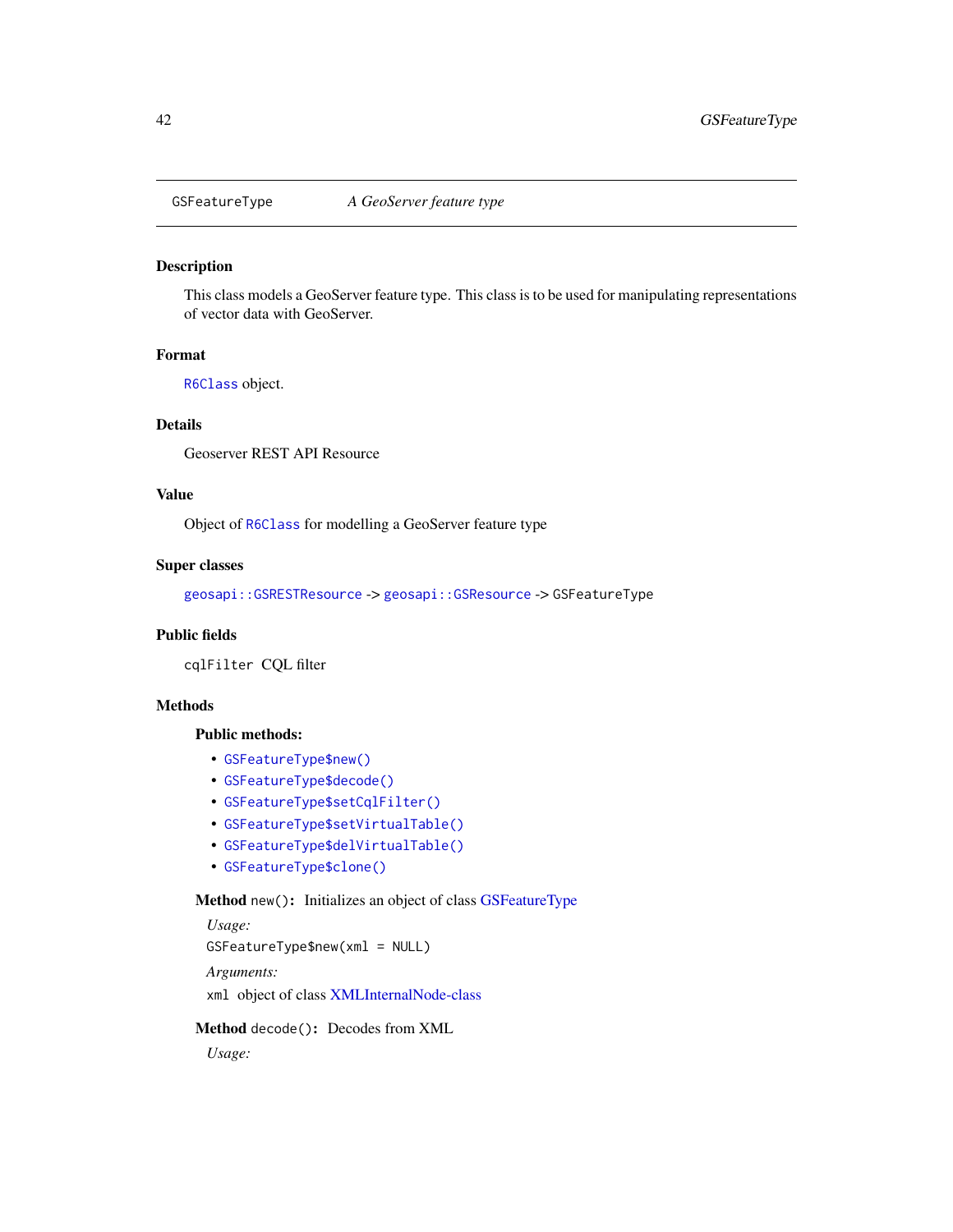# GSFeatureType 43

GSFeatureType\$decode(xml)

*Arguments:*

xml object of class [XMLInternalNode-class](#page-0-0)

# <span id="page-42-0"></span>Method setCqlFilter(): Set CQL filter

*Usage:* GSFeatureType\$setCqlFilter(cqlFilter) *Arguments:* cqlFilter CQL filter

## <span id="page-42-1"></span>Method setVirtualTable(): Set virtual table

*Usage:*

GSFeatureType\$setVirtualTable(vt)

*Arguments:*

vt object of class [GSVirtualTable](#page-107-0)

*Returns:* TRUE if set/added, FALSE otherwise

### <span id="page-42-2"></span>Method delVirtualTable(): Deletes virtual table

*Usage:* GSFeatureType\$delVirtualTable()

*Arguments:*

vt object of class [GSVirtualTable](#page-107-0)

*Returns:* TRUE if deleted, FALSE otherwise

Method clone(): The objects of this class are cloneable with this method.

*Usage:* GSFeatureType\$clone(deep = FALSE) *Arguments:* deep Whether to make a deep clone.

# Author(s)

Emmanuel Blondel <emmanuel.blondel1@gmail.com>

# Examples

ft <- GSFeatureType\$new()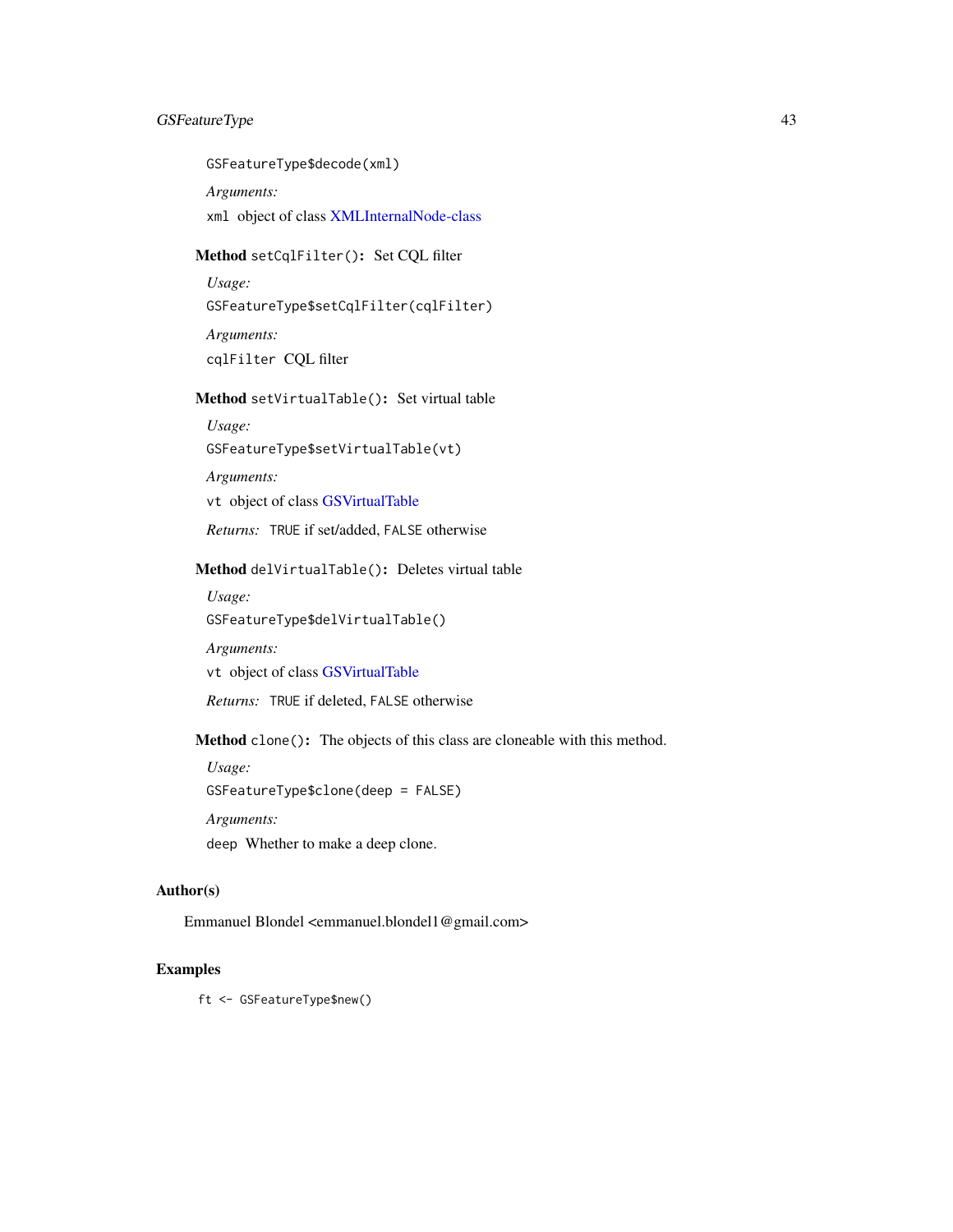GSGeoPackageDataStore *Geoserver REST API GeoPackageDataStore*

#### Description

Geoserver REST API GeoPackageDataStore Geoserver REST API GeoPackageDataStore

#### Format

[R6Class](#page-0-0) object.

# Value

Object of [R6Class](#page-0-0) for modelling a GeoServer GeoPackage dataStore

## Methods inherited from GSAbstractDBDataStore

- setDatabaseType(dbtype) Sets the database type, here "geopkg
- setNamespace(namespace) Sets the datastore namespace
- setHost(host) Sets the database host

setPort(port) Set the database port

setDatabase(database) Set the database name

setSchema(schema) Set the database schema

setUser(user) Set the database username

- setPassword(password) Set the database password
- setJndiReferenceName(jndiReferenceName) Set a JNDI reference name
- setExposePrimaryKeys(exposePrimaryKeys) Set TRUE if primary keys have to be exposed to datastore, FALSE otherwise.
- setMaxConnections(maxConnections) Set the maximum number of connections. Default is set to 10.
- setMinConnections(minConnections) Set the minimum number of connections. Default is set to 1.
- setFetchSize(fetchSize) Set the fetch size. Default is set to 10.
- setConnectionTimeout(seconds) Set the connection timeout. Default is set to 20s.
- setValidateConnections(validateConnections) Set TRUE if connections have to be validated, FALSE otherwise.
- setPrimaryKeyMetadataTable(primaryKeyMetadataTable) Set the name of the primaryKey metadata table
- setLooseBBox(looseBBox) Set losse bbox parameter.
- setPreparedStatements(preparedStatements) Set prepared statements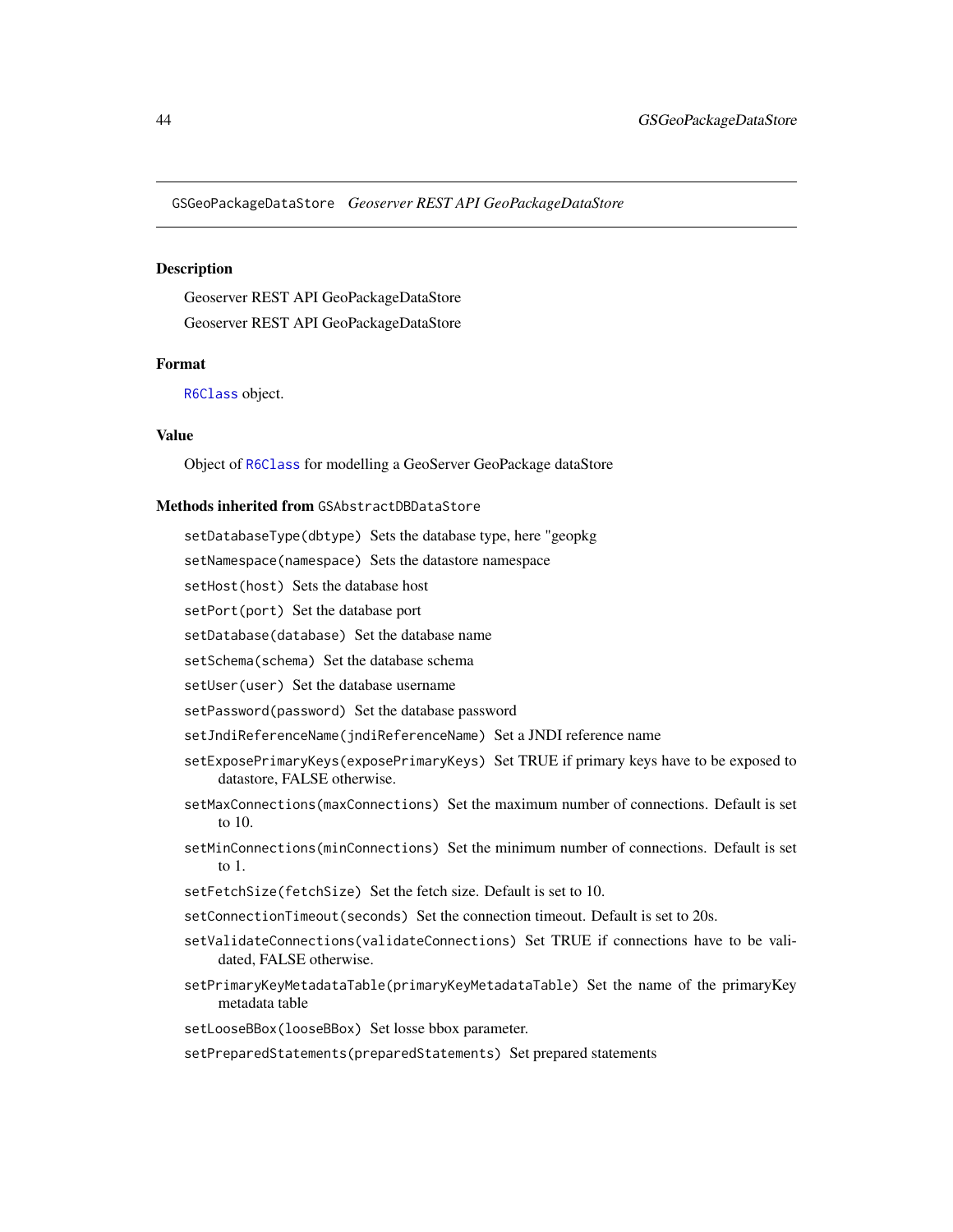- setMaxOpenPreparedStatements(maxOpenPreparedStatements) Set maximum open prepared statements
- setEstimatedExtends(estimatedExtends) Set estimatedExtend parameter
- setDefautConnectionParameters() Set default connection parameters

### **Methods**

new(xml, name, description, enabled, database) Instantiates a GSGeoPackageDataStore object

#### Super classes

```
geosapi::GSRESTResource -> geosapi::GSAbstractStore -> geosapi::GSAbstractDataStore
-> geosapi::GSAbstractDBDataStore -> GSGeoPackageDataStore
```
#### **Methods**

# Public methods:

- [GSGeoPackageDataStore\\$new\(\)](#page-3-0)
- [GSGeoPackageDataStore\\$clone\(\)](#page-4-0)

#### Method new(): initializes an GeoPackage data store

```
Usage:
GSGeoPackageDataStore$new(
 xml = NULL,name = NULL,description = "",
 enabled = TRUE,
  database = NULL
\lambda
```
*Arguments:*

xml an object of class [XMLInternalNode-class](#page-0-0) to create object from XML name coverage store name description coverage store description

enabled whether the store should be enabled or not. Default is TRUE database database

Method clone(): The objects of this class are cloneable with this method.

*Usage:*

GSGeoPackageDataStore\$clone(deep = FALSE)

*Arguments:*

deep Whether to make a deep clone.

#### Author(s)

Emmanuel Blondel <emmanuel.blondel1@gmail.com>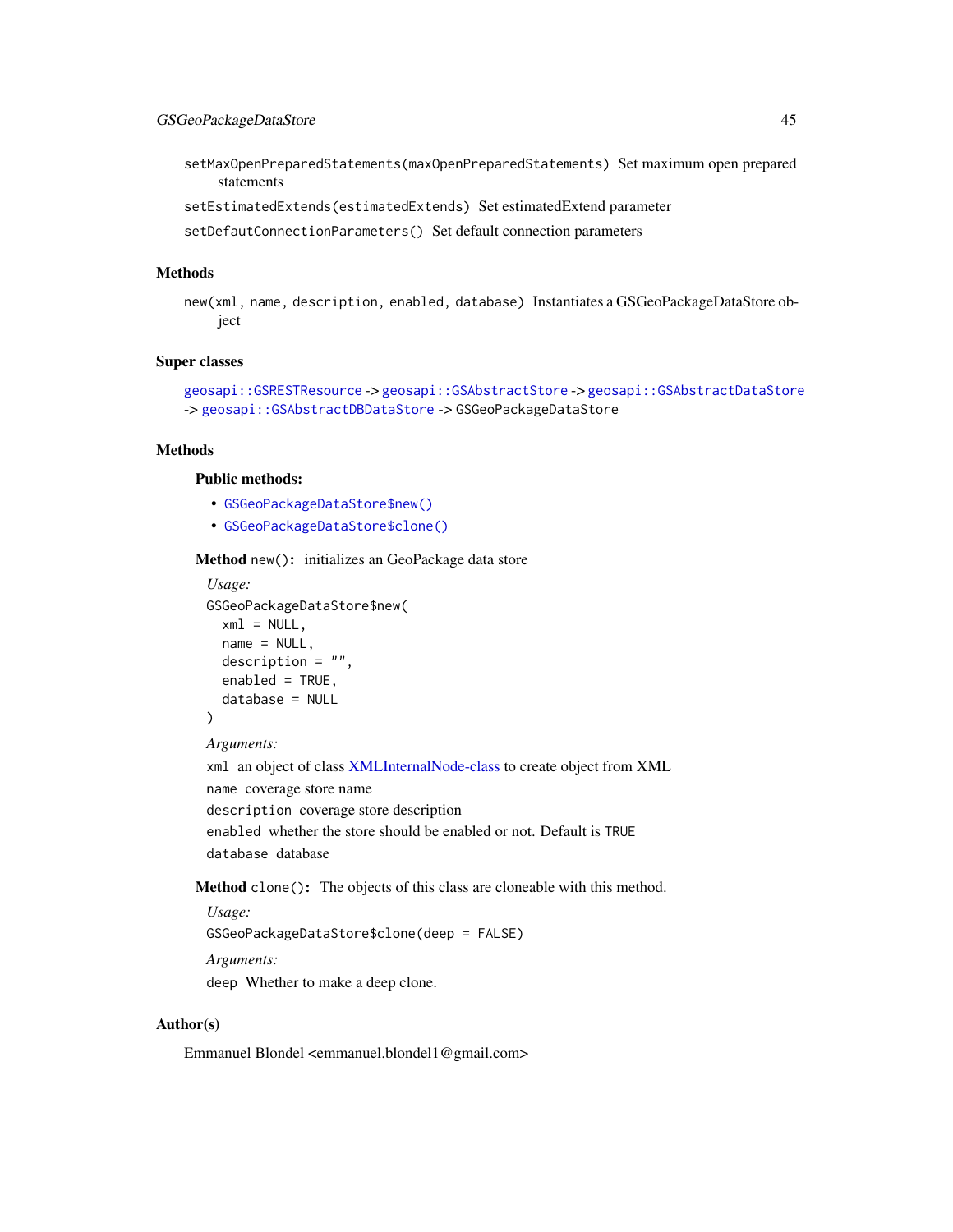# Examples

```
ds <- GSGeoPackageDataStore$new(
name = "ds", description = "des",
enabled = TRUE, database = NULL
)
```
GSGeoTIFFCoverageStore

*Geoserver REST API GeoTIFF CoverageStore*

# Description

Geoserver REST API GeoTIFF CoverageStore Geoserver REST API GeoTIFF CoverageStore

#### Format

[R6Class](#page-0-0) object.

# Value

Object of [R6Class](#page-0-0) for modelling a GeoServer GeoTIFF CoverageStore

## Super classes

```
geosapi::GSRESTResource -> geosapi::GSAbstractStore -> geosapi::GSAbstractCoverageStore
-> GSGeoTIFFCoverageStore
```
#### Public fields

url url

### Methods

### Public methods:

- [GSGeoTIFFCoverageStore\\$new\(\)](#page-3-0)
- [GSGeoTIFFCoverageStore\\$clone\(\)](#page-4-0)

# Method new(): Initializes an GeoTIFF coverage store

*Usage:*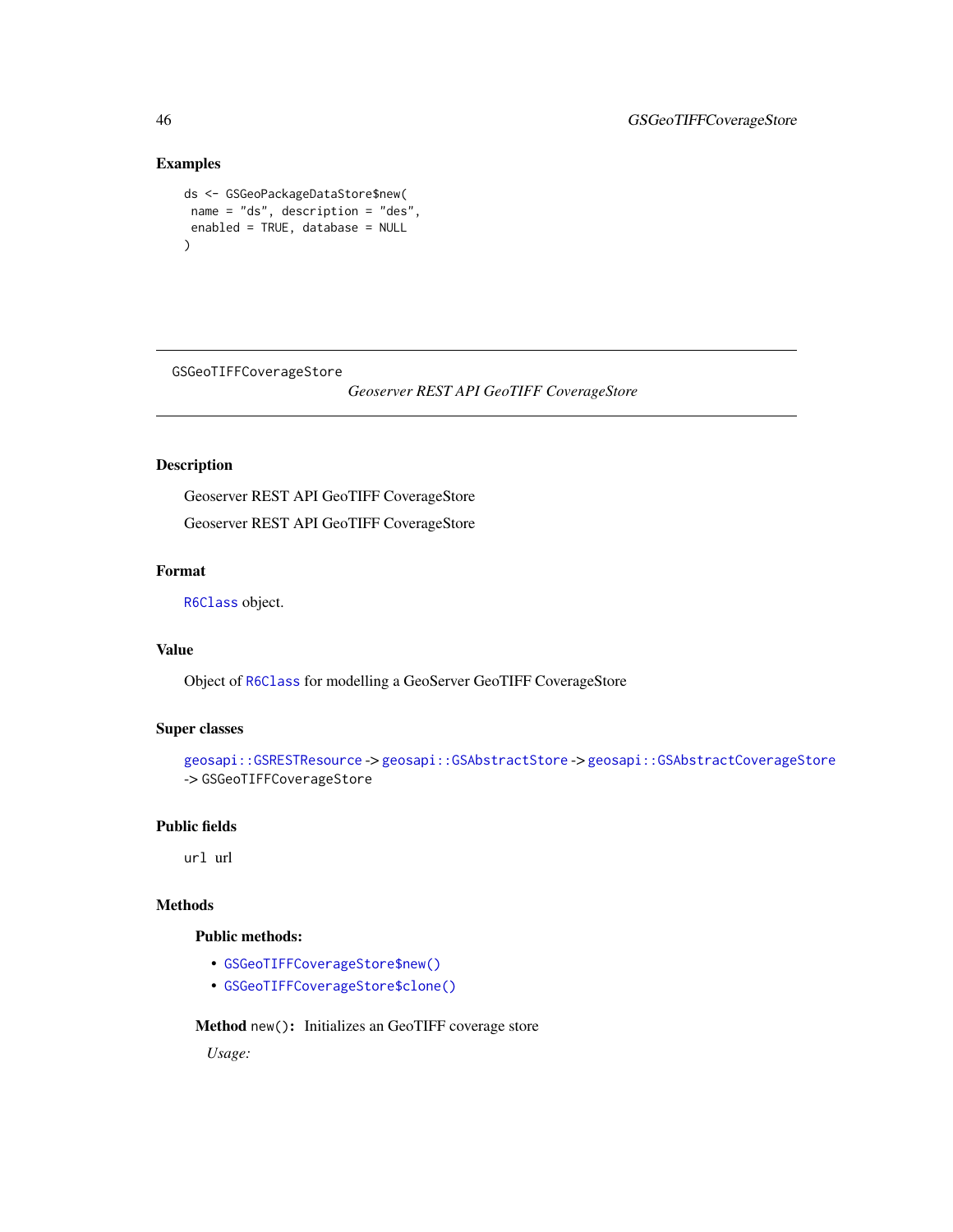```
GSGeoTIFFCoverageStore$new(
 xml = NULL,name = NULL,description = ",
 enabled = TRUE,
 url = NULL)
```
*Arguments:*

xml an object of class [XMLInternalNode-class](#page-0-0) to create object from XML name coverage store name description coverage store description enabled whether the store should be enabled or not. Default is TRUE url url

Method clone(): The objects of this class are cloneable with this method.

```
Usage:
GSGeoTIFFCoverageStore$clone(deep = FALSE)
Arguments:
deep Whether to make a deep clone.
```
#### Author(s)

Emmanuel Blondel <emmanuel.blondel1@gmail.com>

```
GSImageMosaicCoverageStore
```
*Geoserver REST API ImageMosaicCoverageStore*

# Description

Geoserver REST API ImageMosaicCoverageStore Geoserver REST API ImageMosaicCoverageStore

# Format

[R6Class](#page-0-0) object.

# Value

Object of [R6Class](#page-0-0) for modelling a GeoServer ImageMosaic CoverageStore

#### Super classes

```
geosapi::GSRESTResource -> geosapi::GSAbstractStore -> geosapi::GSAbstractCoverageStore
-> GSImageMosaicCoverageStore
```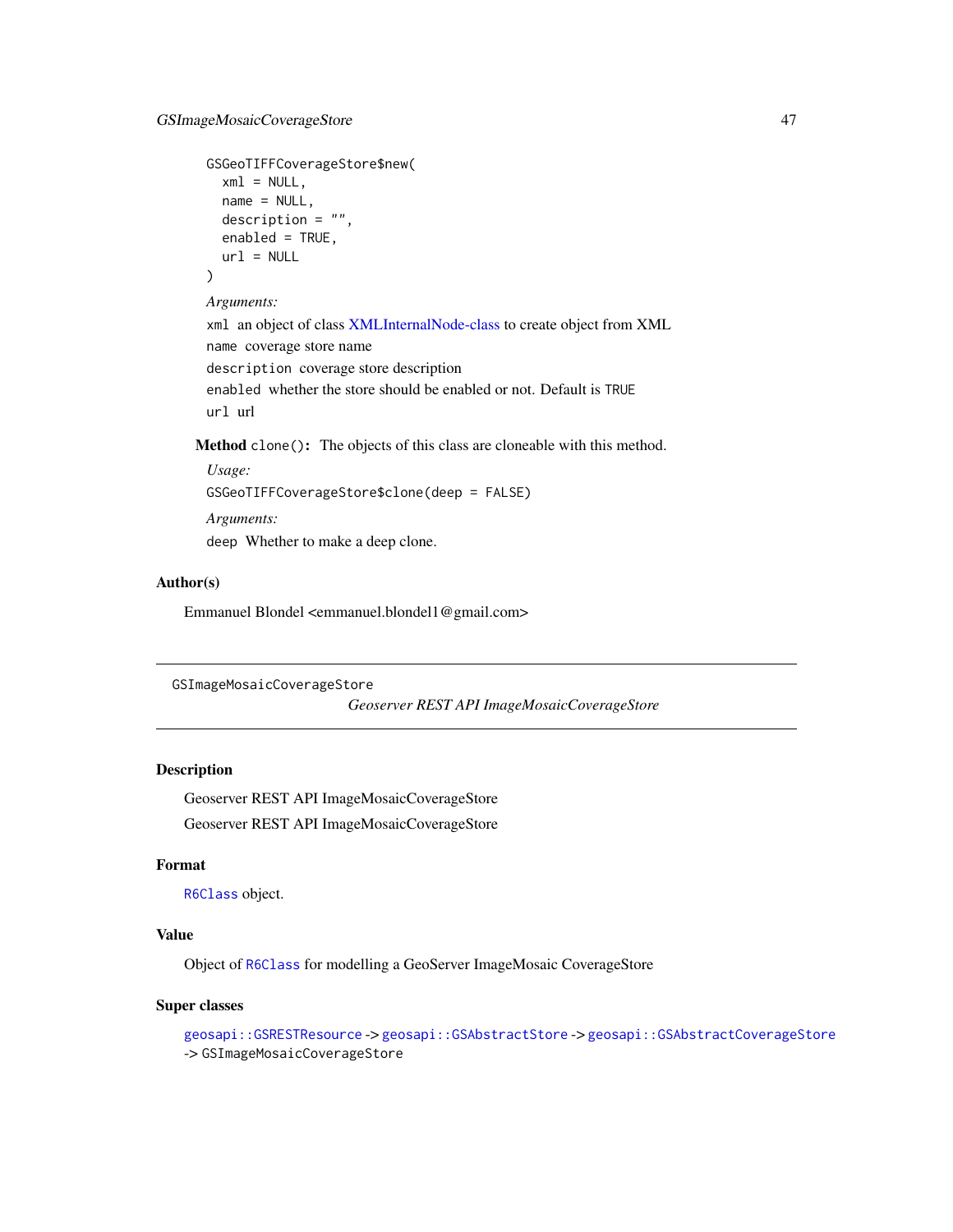# Public fields

url url

# Methods

# Public methods:

- [GSImageMosaicCoverageStore\\$new\(\)](#page-3-0)
- [GSImageMosaicCoverageStore\\$clone\(\)](#page-4-0)

#### Method new(): Initializes an Image Mosaic coverage store

```
Usage:
GSImageMosaicCoverageStore$new(
  xml = NULL,name = NULL,description = ",
  enabled = TRUE,
  url = NULL)
Arguments:
xml an object of class XMLInternalNode-class to create object from XML
name coverage store name
description coverage store description
enabled whether the store should be enabled or not. Default is TRUE
```
url url

Method clone(): The objects of this class are cloneable with this method.

*Usage:*

```
GSImageMosaicCoverageStore$clone(deep = FALSE)
```
*Arguments:*

deep Whether to make a deep clone.

### Author(s)

Emmanuel Blondel <emmanuel.blondel1@gmail.com>

<span id="page-47-0"></span>GSInputCoverageBand *Geoserver REST API GSInputCoverageBand*

#### Description

Geoserver REST API GSInputCoverageBand Geoserver REST API GSInputCoverageBand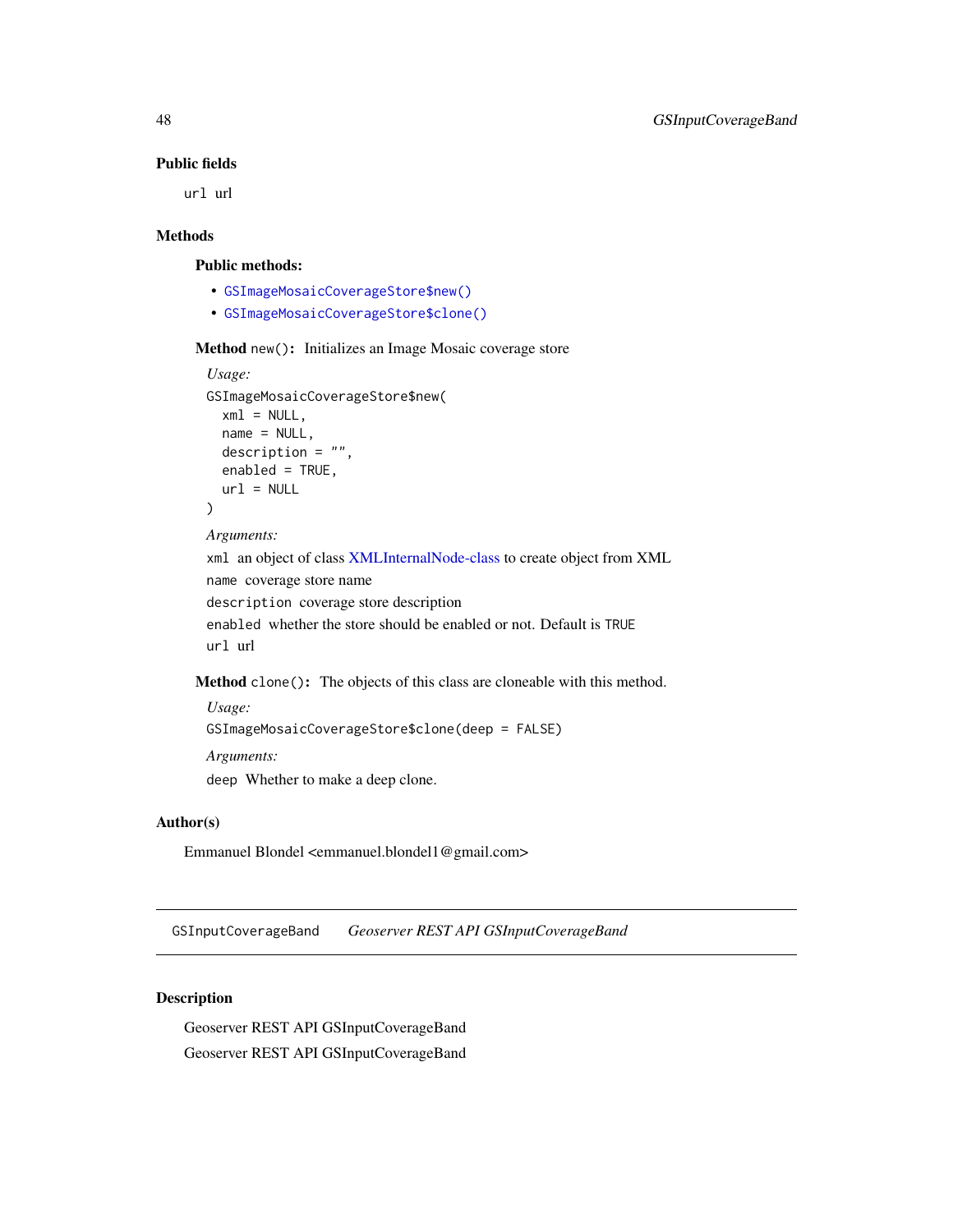# GSInputCoverageBand 49

# Format

[R6Class](#page-0-0) object.

# Value

Object of [R6Class](#page-0-0) for modelling a GeoServer input coverage band

#### Methods

new(xml, coverageName, band) This method is used to instantiate a GSInputCoverageBand decode(xml) This method is used to decode a GSInputCoverageBand from XML setCoverageName(coverageName) Sets the coverage name setBand(band) Sets the coverage band

# Super class

[geosapi::GSRESTResource](#page-0-0) -> GSInputCoverageBand

#### Public fields

coverageName coverage name band band

#### **Methods**

# Public methods:

- [GSInputCoverageBand\\$new\(\)](#page-3-0)
- [GSInputCoverageBand\\$decode\(\)](#page-3-1)
- [GSInputCoverageBand\\$setCoverageName\(\)](#page-48-0)
- [GSInputCoverageBand\\$setBand\(\)](#page-49-0)
- [GSInputCoverageBand\\$clone\(\)](#page-4-0)

# Method new(): Initializes an object of class [GSInputCoverageBand](#page-47-0)

#### *Usage:*

GSInputCoverageBand\$new(xml = NULL, coverageName = NULL, band = NULL)

*Arguments:*

xml object of class [XMLInternalNode-class](#page-0-0)

coverageName coverage name

band band name

Method decode(): Decodes from XML

*Usage:*

GSInputCoverageBand\$decode(xml)

*Arguments:*

<span id="page-48-0"></span>xml object of class [XMLInternalNode-class](#page-0-0)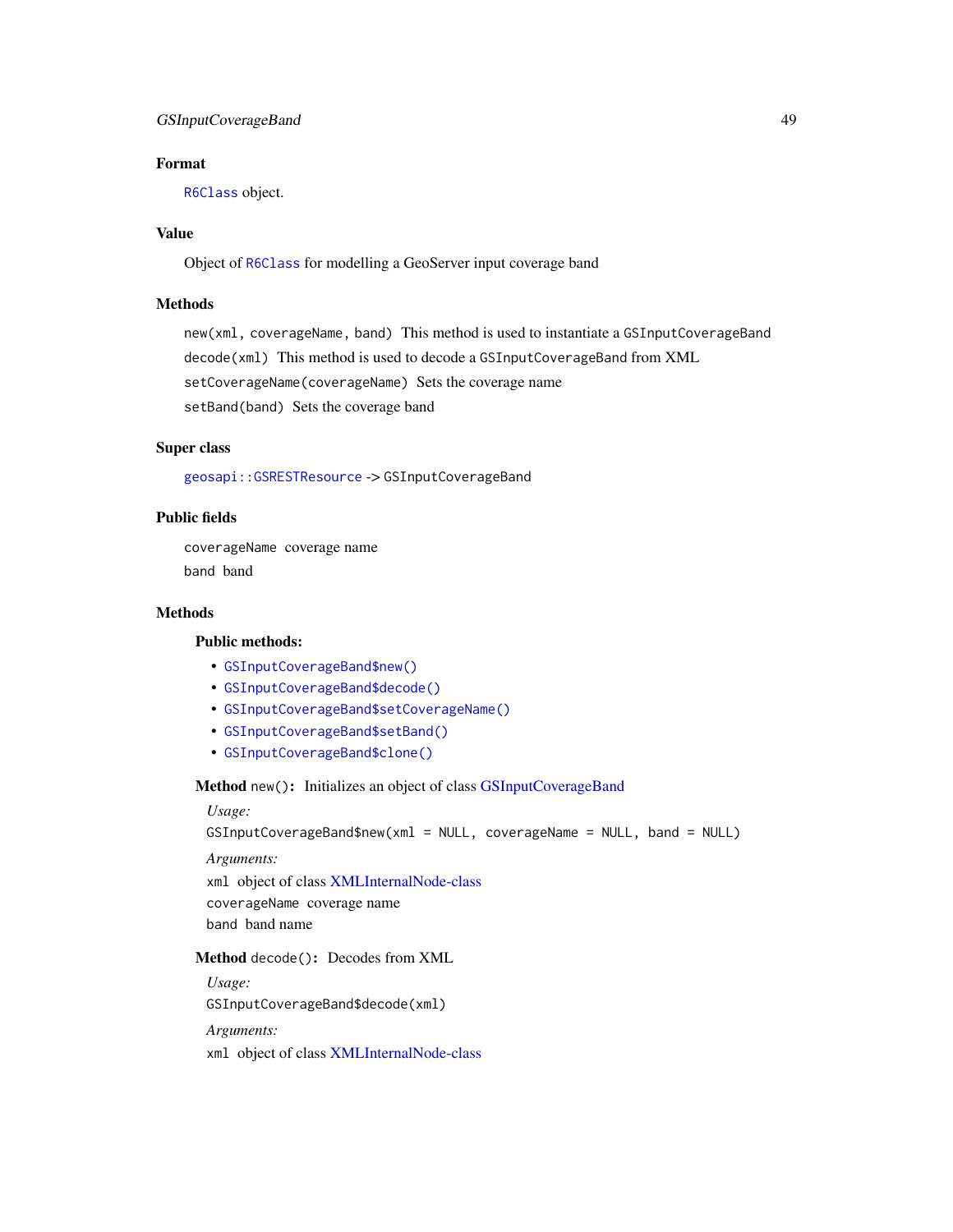# Method setCoverageName(): Set coverage name

*Usage:*

GSInputCoverageBand\$setCoverageName(coverageName)

*Arguments:*

coverageName coverage name

# <span id="page-49-0"></span>Method setBand(): Set band

*Usage:* GSInputCoverageBand\$setBand(band) *Arguments:* band band

Method clone(): The objects of this class are cloneable with this method.

*Usage:* GSInputCoverageBand\$clone(deep = FALSE) *Arguments:* deep Whether to make a deep clone.

# Author(s)

Emmanuel Blondel <emmanuel.blondel1@gmail.com>

### Examples

GSInputCoverageBand\$new()

#### <span id="page-49-1"></span>GSLayer *A GeoServer layer resource*

### <span id="page-49-2"></span>Description

This class models a GeoServer layer. This class is to be used for published resource (feature type or coverage).

This class models a GeoServer style.

### Format

[R6Class](#page-0-0) object. [R6Class](#page-0-0) object.

# Details

Geoserver REST API Resource Geoserver REST API Style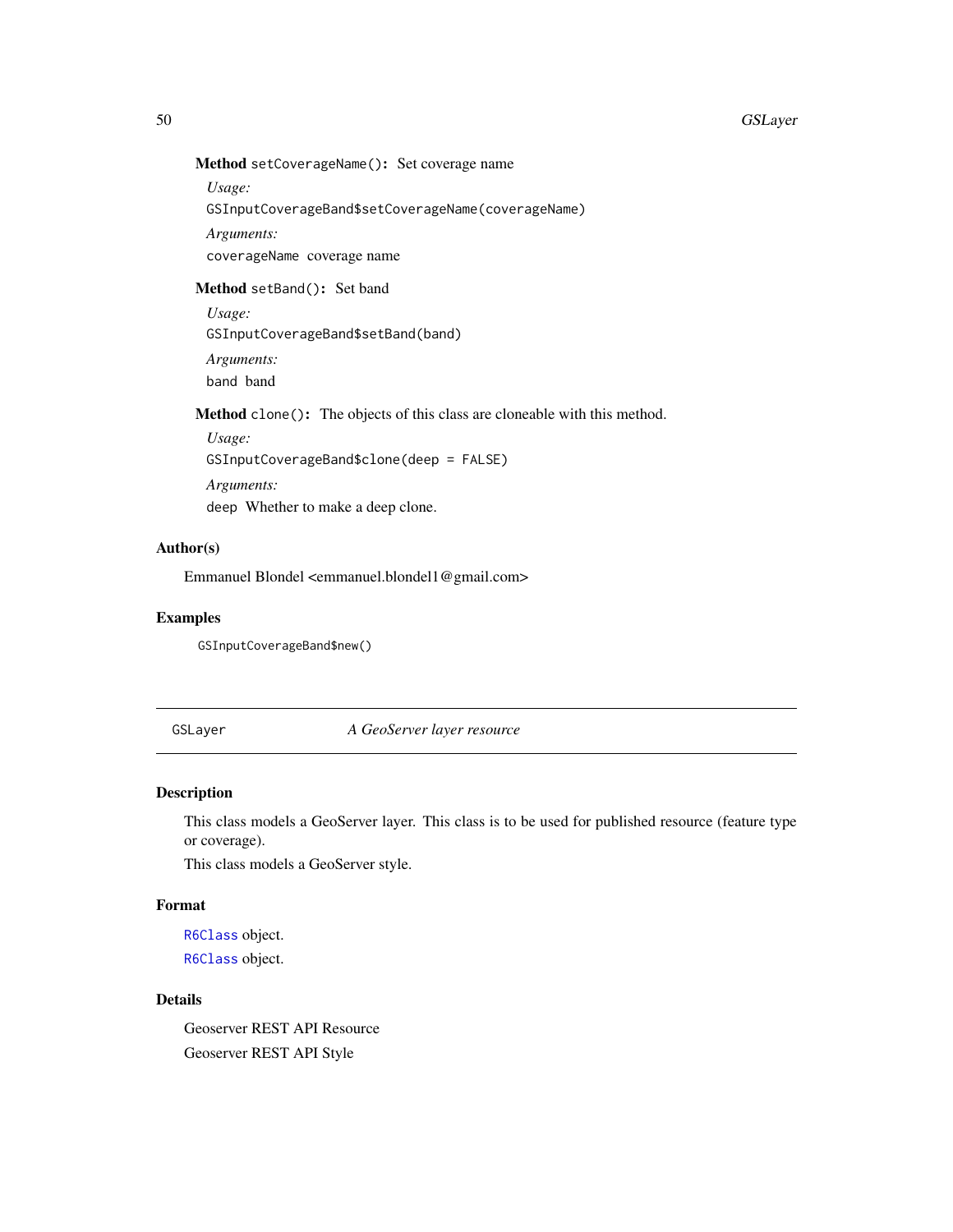# Value

Object of [R6Class](#page-0-0) for modelling a GeoServer layer Object of [R6Class](#page-0-0) for modelling a GeoServer style

# Super class

[geosapi::GSRESTResource](#page-0-0) -> GSLayer

#### Public fields

full full name name path path defaultStyle default style styles styles enabled enabled queryable queryable advertised advertised

### Methods

# Public methods:

- [GSLayer\\$new\(\)](#page-3-0)
- [GSLayer\\$decode\(\)](#page-3-1)
- [GSLayer\\$setName\(\)](#page-17-0)
- [GSLayer\\$setPath\(\)](#page-51-0)
- [GSLayer\\$setEnabled\(\)](#page-12-0)
- [GSLayer\\$setQueryable\(\)](#page-51-1)
- [GSLayer\\$setAdvertised\(\)](#page-51-2)
- [GSLayer\\$setDefaultStyle\(\)](#page-51-3)
- [GSLayer\\$setStyles\(\)](#page-51-4)
- [GSLayer\\$addStyle\(\)](#page-52-0)
- [GSLayer\\$delStyle\(\)](#page-52-1)
- [GSLayer\\$clone\(\)](#page-4-0)

# Method new(): Initializes an object of class [GSLayer](#page-49-1)

*Usage:* GSLayer\$new(xml = NULL) *Arguments:*

xml object of class [XMLInternalNode-class](#page-0-0)

### Method decode(): Decodes from XML

*Usage:*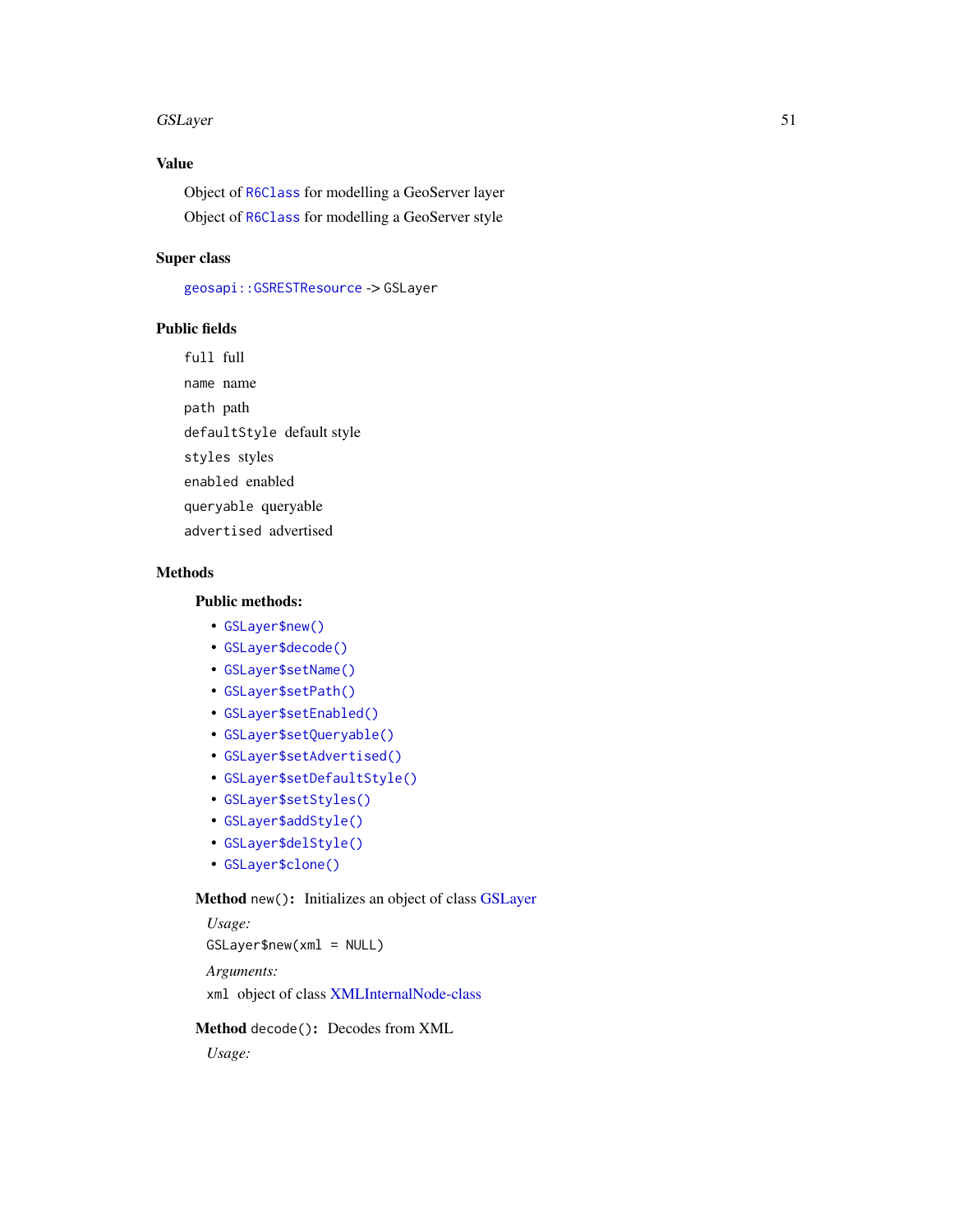GSLayer\$decode(xml) *Arguments:* xml object of class [XMLInternalNode-class](#page-0-0)

# Method setName(): Set name

*Usage:* GSLayer\$setName(name) *Arguments:* name name

# <span id="page-51-0"></span>Method setPath(): Set path

*Usage:*

GSLayer\$setPath(path)

*Arguments:*

path path

# Method setEnabled(): Set enabled

*Usage:* GSLayer\$setEnabled(enabled)

*Arguments:*

enabled enabled

# <span id="page-51-1"></span>Method setQueryable(): Set queryable

*Usage:* GSLayer\$setQueryable(queryable) *Arguments:* queryable queryable

# <span id="page-51-2"></span>Method setAdvertised(): Set advertised

*Usage:* GSLayer\$setAdvertised(advertised) *Arguments:*

advertised advertised

# <span id="page-51-3"></span>Method setDefaultStyle(): Set default style

*Usage:* GSLayer\$setDefaultStyle(style)

*Arguments:*

style object o class [GSStyle](#page-49-2) or character

# <span id="page-51-4"></span>Method setStyles(): Set styles

*Usage:*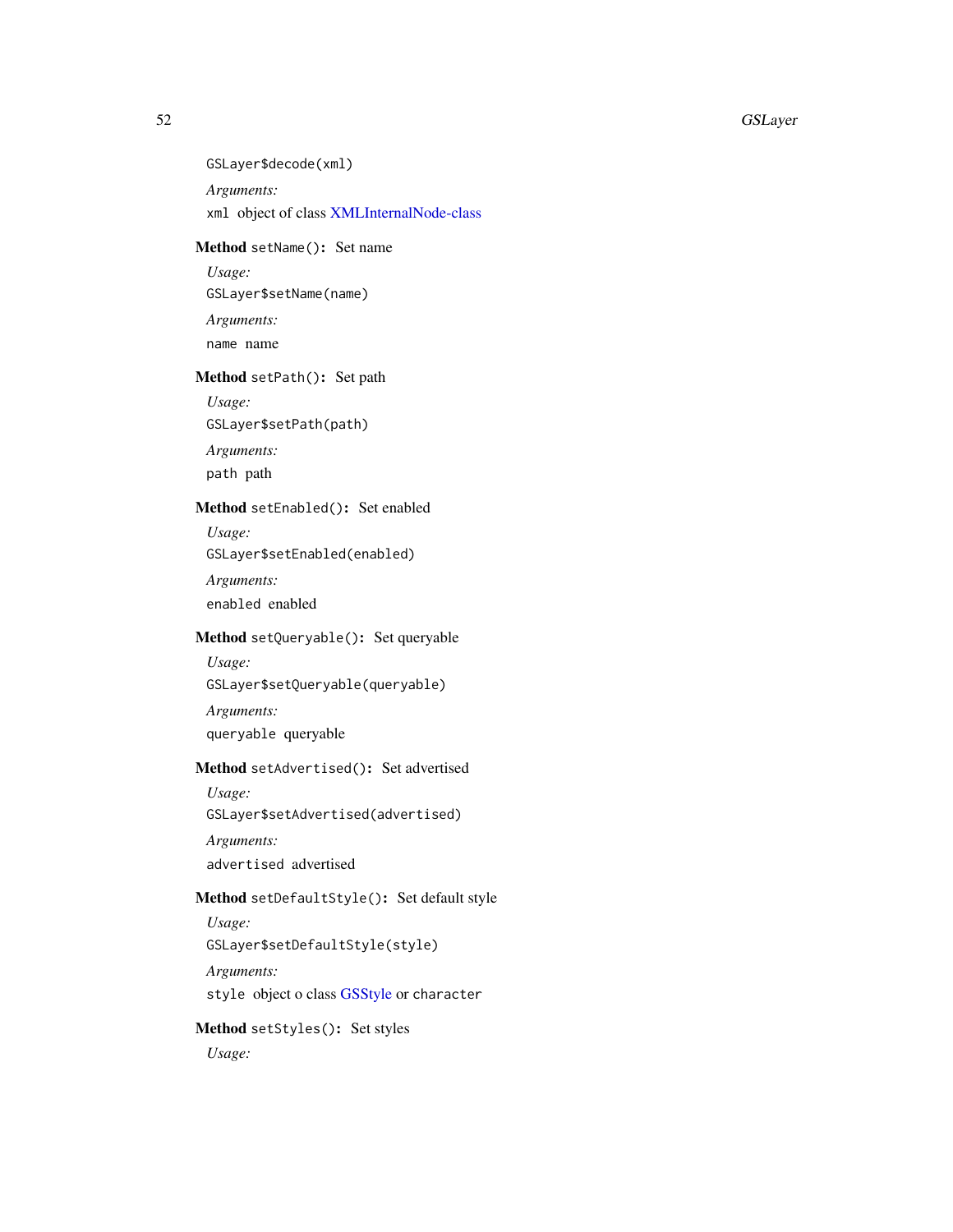GSLayer\$setStyles(styles) *Arguments:* styles styles

<span id="page-52-0"></span>Method addStyle(): Adds style

*Usage:* GSLayer\$addStyle(style) *Arguments:* style style, object o class [GSStyle](#page-49-2) or character *Returns:* TRUE if added, FALSE otherwise

<span id="page-52-1"></span>Method delStyle(): Deletes style

*Usage:* GSLayer\$delStyle(style) *Arguments:* style style, object o class [GSStyle](#page-49-2) or character *Returns:* TRUE if deleted, FALSE otherwise

Method clone(): The objects of this class are cloneable with this method.

*Usage:* GSLayer\$clone(deep = FALSE) *Arguments:* deep Whether to make a deep clone.

# Super class

[geosapi::GSRESTResource](#page-0-0) -> GSStyle

#### Public fields

full full name name

filename filename

#### Methods

#### Public methods:

- [GSStyle\\$new\(\)](#page-3-0)
- [GSStyle\\$decode\(\)](#page-3-1)
- [GSStyle\\$setName\(\)](#page-17-0)
- [GSStyle\\$setFilename\(\)](#page-53-0)
- [GSStyle\\$clone\(\)](#page-4-0)

Method new(): Initializes a [GSStyle](#page-49-2)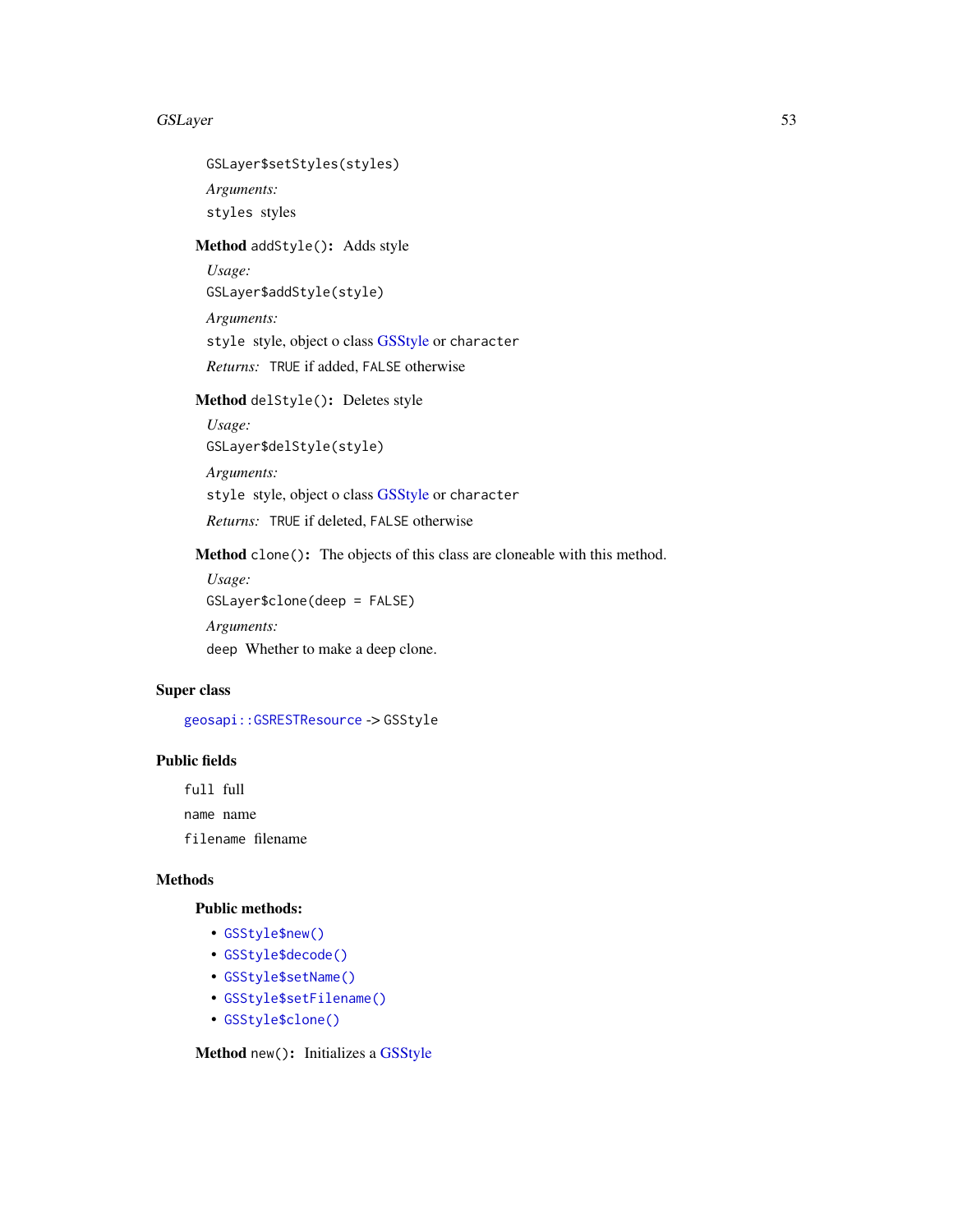*Usage:* GSStyle\$new(xml = NULL, name = NULL, filename = NULL) *Arguments:* xml an object of class [XMLInternalNode-class](#page-0-0) name name filename filename

#### Method decode(): Decodes from XML

*Usage:* GSStyle\$decode(xml)

*Arguments:* xml an object of class [XMLInternalNode-class](#page-0-0)

#### Method setName(): set name

*Usage:* GSStyle\$setName(name) *Arguments:* name name

#### <span id="page-53-0"></span>Method setFilename(): Set filename

*Usage:* GSStyle\$setFilename(filename)

*Arguments:*

filename filename

# Method clone(): The objects of this class are cloneable with this method.

*Usage:* GSStyle\$clone(deep = FALSE) *Arguments:*

deep Whether to make a deep clone.

# Author(s)

Emmanuel Blondel <emmanuel.blondel1@gmail.com> Emmanuel Blondel <emmanuel.blondel1@gmail.com>

# Examples

lyr <- GSLayer\$new() lyr <- GSStyle\$new()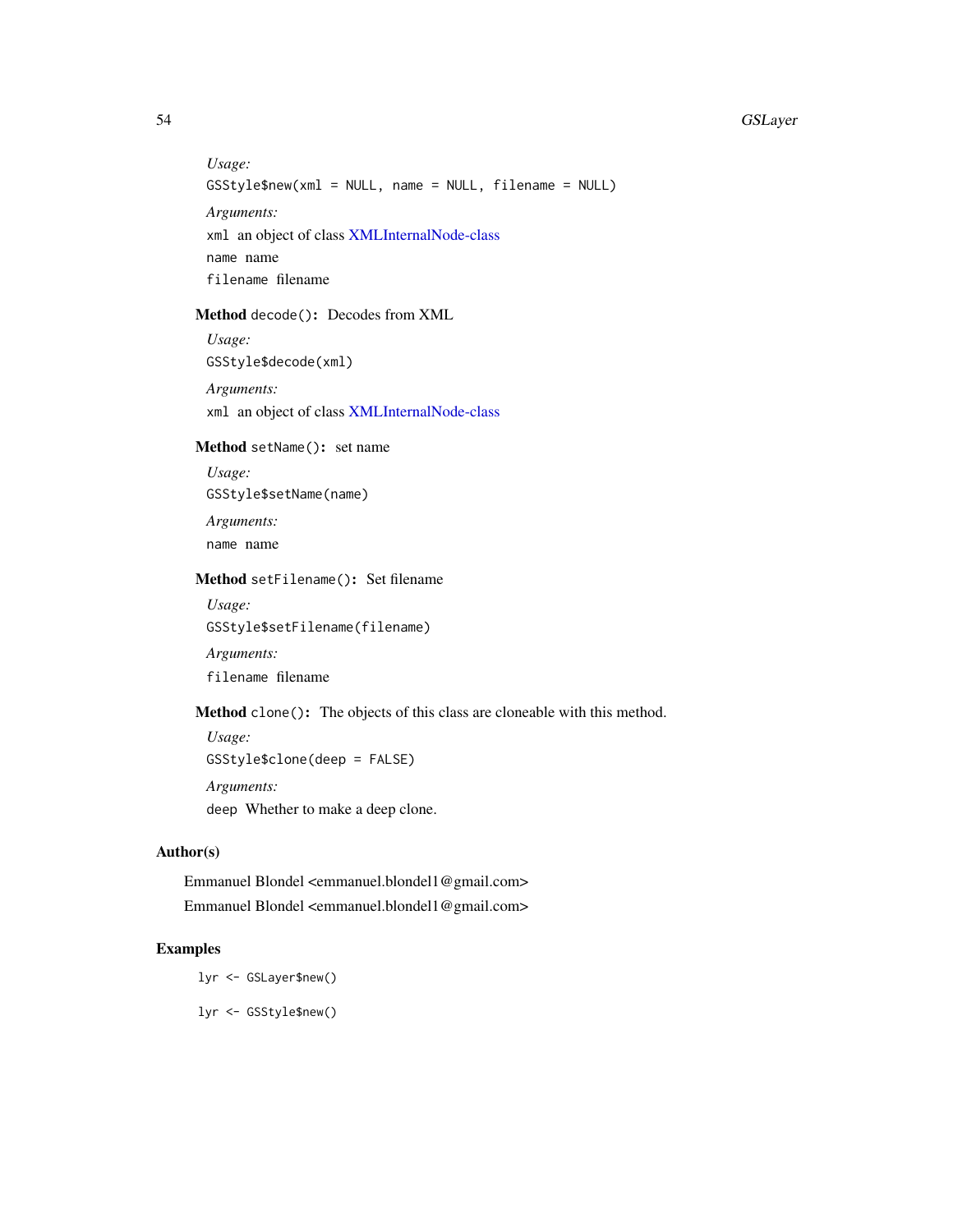<span id="page-54-0"></span>

# Description

This class models a GeoServer layer group. This class is to be used for clustering layers into a group.

# Format

[R6Class](#page-0-0) object.

# Details

Geoserver REST API LayerGroup

## Value

Object of [R6Class](#page-0-0) for modelling a GeoServer layergroup

### Super class

[geosapi::GSRESTResource](#page-0-0) -> GSLayerGroup

### Public fields

full full name name mode mode title title abstractTxt abstract workspace workspace publishables publishables styles styles metadataLinks metadata links bounds bounds

# Methods

# Public methods:

- [GSLayerGroup\\$new\(\)](#page-3-0)
- [GSLayerGroup\\$decode\(\)](#page-3-1)
- [GSLayerGroup\\$setName\(\)](#page-17-0)
- [GSLayerGroup\\$setMode\(\)](#page-55-0)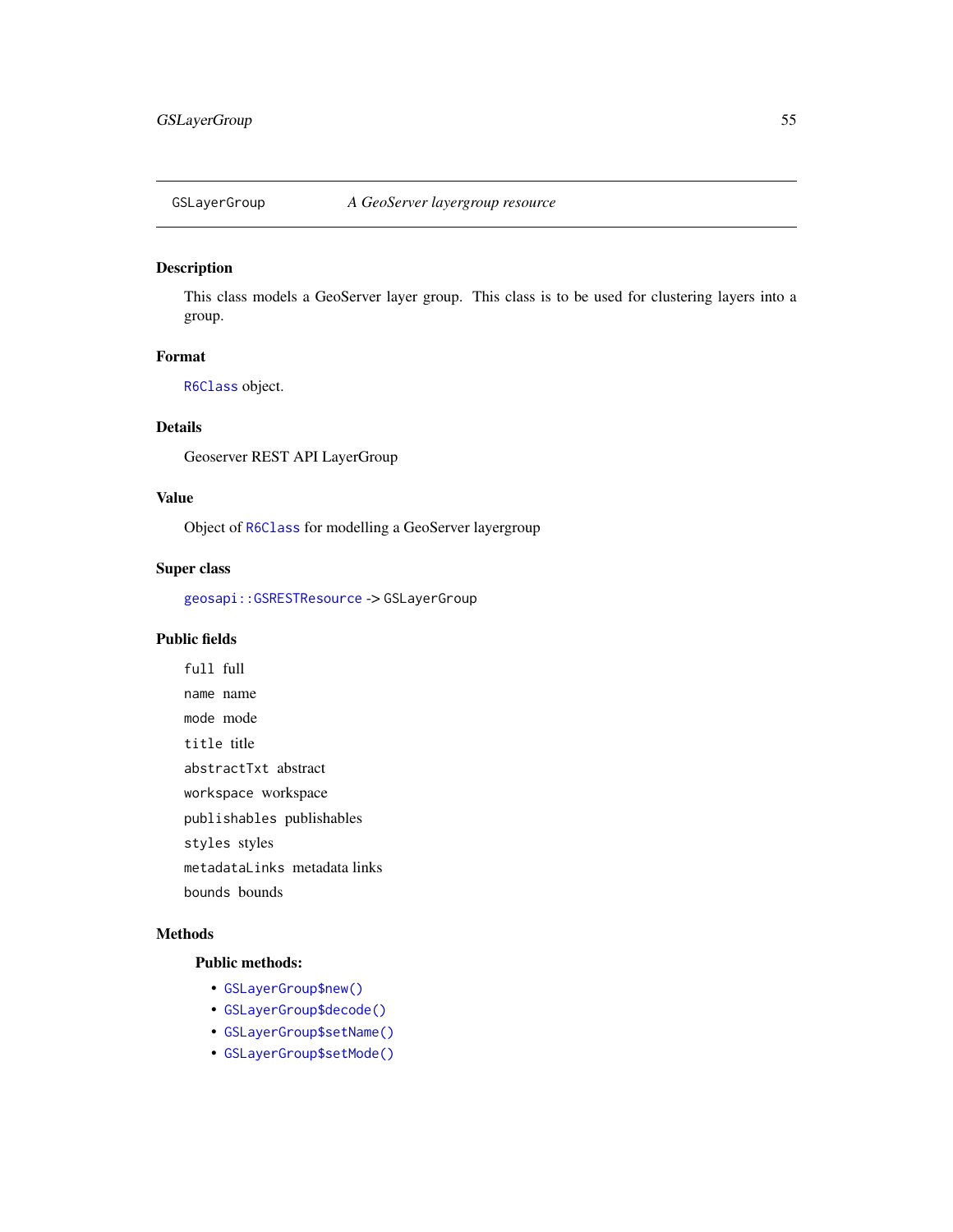- [GSLayerGroup\\$setTitle\(\)](#page-55-1)
- [GSLayerGroup\\$setAbstract\(\)](#page-56-0)
- [GSLayerGroup\\$setWorkspace\(\)](#page-56-1)
- [GSLayerGroup\\$addLayer\(\)](#page-56-2)
- [GSLayerGroup\\$addLayerGroup\(\)](#page-56-3)
- [GSLayerGroup\\$addPublishable\(\)](#page-56-4)
- [GSLayerGroup\\$setStyles\(\)](#page-51-4)
- [GSLayerGroup\\$addStyle\(\)](#page-52-0)
- [GSLayerGroup\\$setMetadataLinks\(\)](#page-57-0)
- [GSLayerGroup\\$addMetadataLink\(\)](#page-57-1)
- [GSLayerGroup\\$deleteMetadataLink\(\)](#page-57-2)
- [GSLayerGroup\\$setBounds\(\)](#page-57-3)
- [GSLayerGroup\\$clone\(\)](#page-4-0)

# Method new(): Initializes an object of class [GSLayerGroup](#page-54-0)

*Usage:* GSLayerGroup\$new(xml = NULL) *Arguments:*

xml object of class [XMLInternalNode-class](#page-0-0)

### Method decode(): Decodes from XML

*Usage:* GSLayerGroup\$decode(xml)

*Arguments:*

xml object of class [XMLInternalNode-class](#page-0-0)

# Method setName(): Set name

*Usage:* GSLayerGroup\$setName(name) *Arguments:* name name

#### <span id="page-55-0"></span>Method setMode(): Set mode

*Usage:* GSLayerGroup\$setMode(mode)

*Arguments:*

mode a mode value among "SINGLE", "NAMED", "CONTAINER", "EO"

# <span id="page-55-1"></span>Method setTitle(): Set title

*Usage:* GSLayerGroup\$setTitle(title) *Arguments:*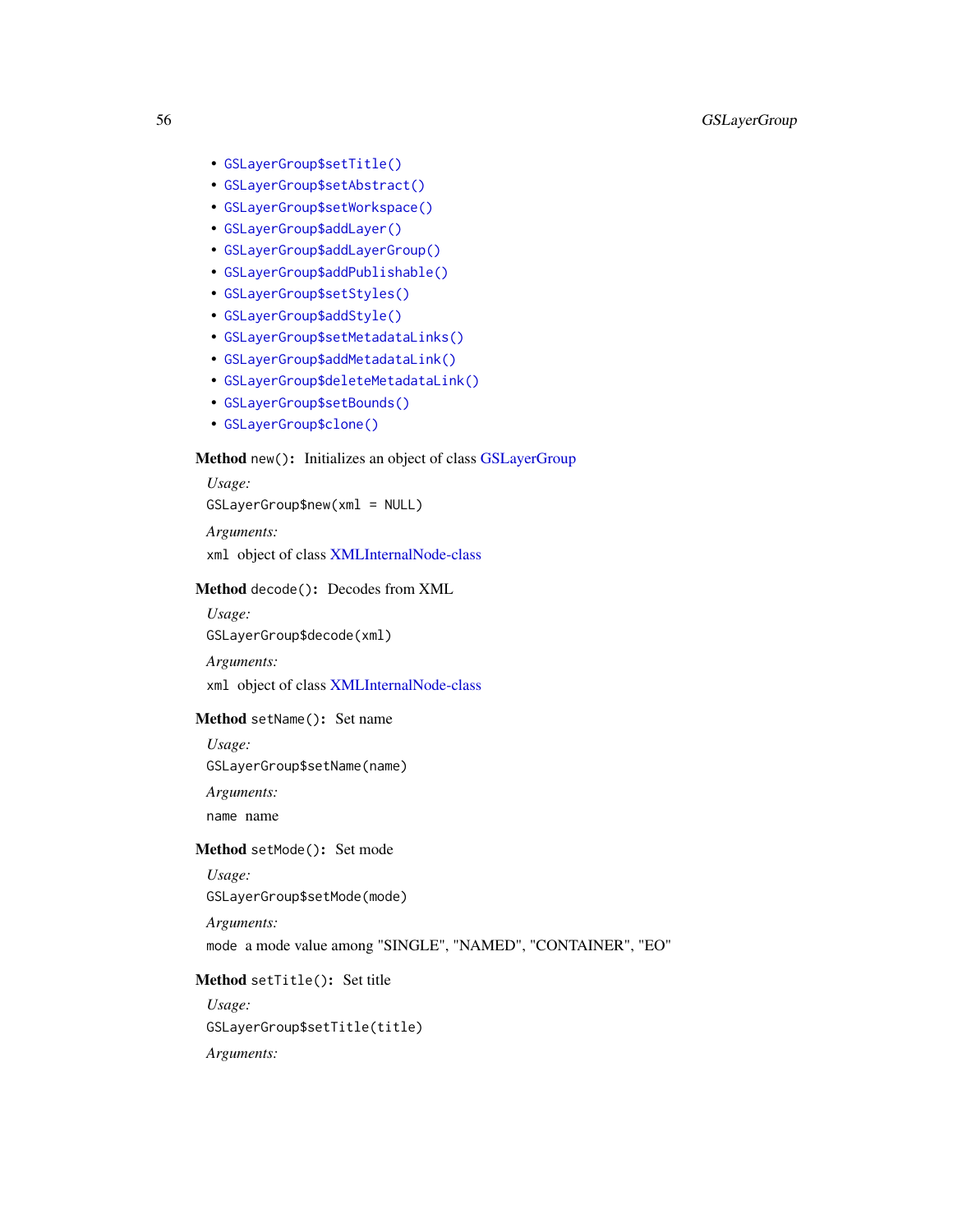# GSLayerGroup 57

title title

<span id="page-56-0"></span>Method setAbstract(): Set abstract

*Usage:*

GSLayerGroup\$setAbstract(abstract)

*Arguments:*

abstract abstract

## <span id="page-56-1"></span>Method setWorkspace(): Set workspace

*Usage:*

GSLayerGroup\$setWorkspace(workspace)

*Arguments:*

workspace workspace name, object of class [GSWorkspace](#page-113-0) or character

#### <span id="page-56-2"></span>Method addLayer(): Adds layer

*Usage:*

GSLayerGroup\$addLayer(layer, style)

*Arguments:* layer layer name

style style name

# <span id="page-56-3"></span>Method addLayerGroup(): Adds layer group

*Usage:*

GSLayerGroup\$addLayerGroup(layerGroup)

*Arguments:* layerGroup layer group

#### <span id="page-56-4"></span>Method addPublishable(): Adds publishable

*Usage:*

GSLayerGroup\$addPublishable(publishable)

*Arguments:*

publishable publishable

*Returns:* TRUE if added, FALSE otherwise

# Method setStyles(): Set styles

*Usage:* GSLayerGroup\$setStyles(styles) *Arguments:* styles styles

Method addStyle(): Adds a style

*Usage:* GSLayerGroup\$addStyle(style)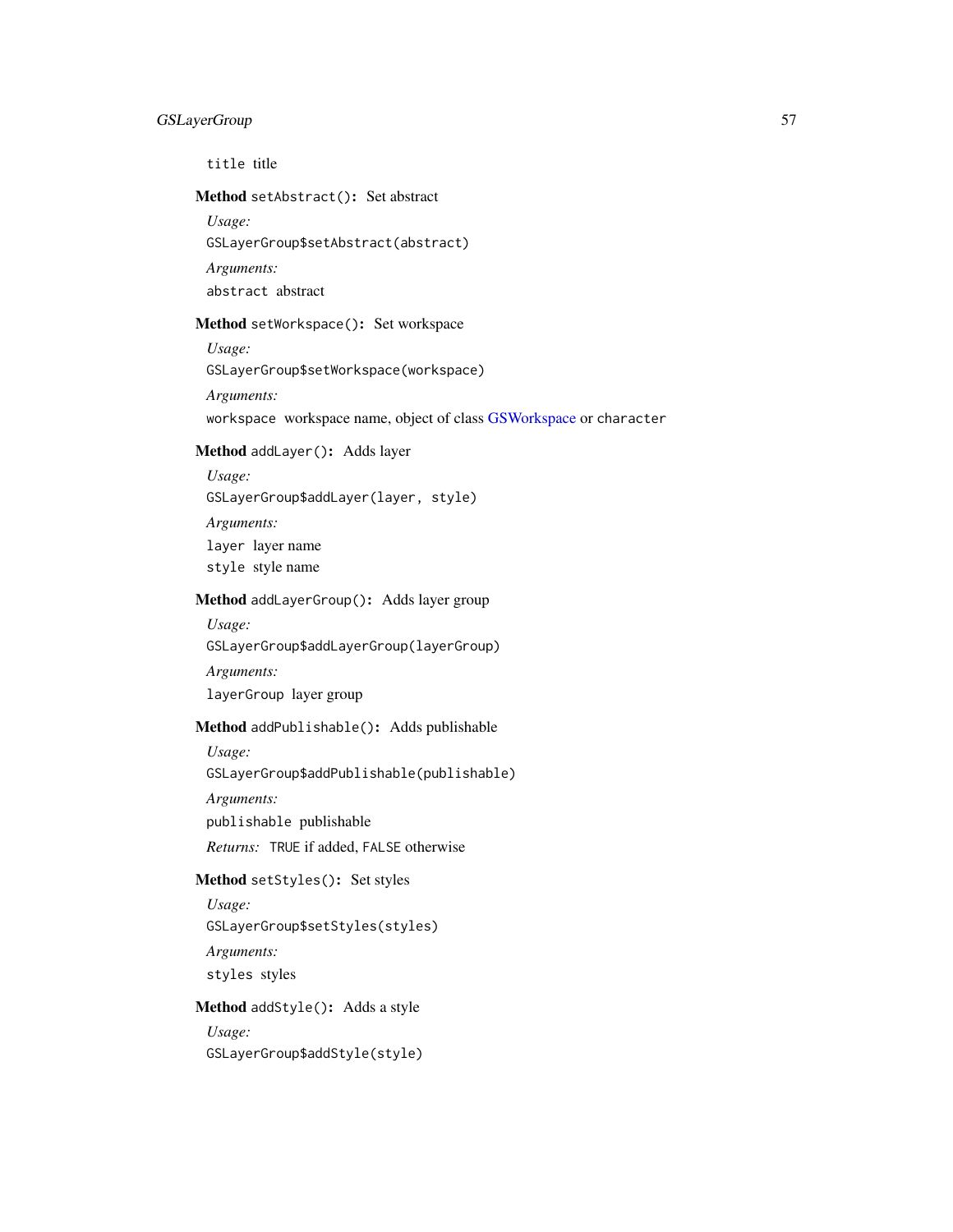# 58 GSLayerGroup

*Arguments:* style style *Returns:* TRUE if added, FALSE otherwise

#### <span id="page-57-0"></span>Method setMetadataLinks(): Set metadata links

*Usage:* GSLayerGroup\$setMetadataLinks(metadataLinks) *Arguments:*

metadataLinks metadata links

#### <span id="page-57-1"></span>Method addMetadataLink(): Adds metadata link

*Usage:*

GSLayerGroup\$addMetadataLink(metadataLink)

*Arguments:*

metadataLink object of class [GSMetadataLink](#page-65-0)

*Returns:* TRUE if added, FALSE otherwise

# <span id="page-57-2"></span>Method deleteMetadataLink(): Deletes metadata link

*Usage:*

GSLayerGroup\$deleteMetadataLink(metadataLink)

*Arguments:*

metadataLink object of class [GSMetadataLink](#page-65-0)

*Returns:* TRUE if deleted, FALSE otherwise

## <span id="page-57-3"></span>Method setBounds(): Set bounds

*Usage:*

GSLayerGroup\$setBounds(minx, miny, maxx, maxy, bbox = NULL, crs) *Arguments:* minx minx miny miny maxx maxx maxy maxy bbox bbox crs crs

### Method clone(): The objects of this class are cloneable with this method.

*Usage:* GSLayerGroup\$clone(deep = FALSE) *Arguments:* deep Whether to make a deep clone.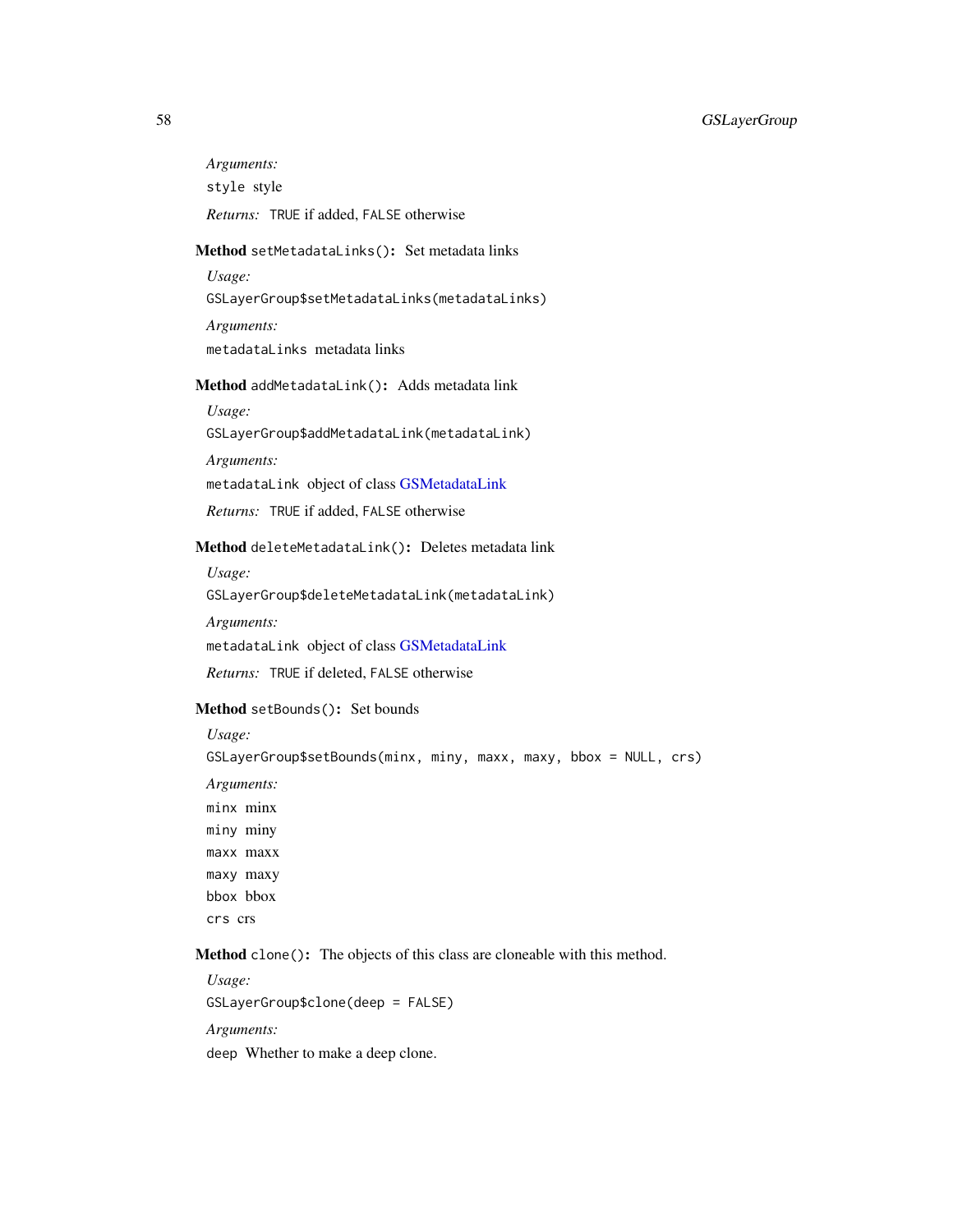# GSLayerManager 59

# Author(s)

Emmanuel Blondel <emmanuel.blondel1@gmail.com>

#### Examples

lyr <- GSLayerGroup\$new()

GSLayerManager *Geoserver REST API Layer Manager*

#### Description

Geoserver REST API Layer Manager Geoserver REST API Layer Manager

# Format

[R6Class](#page-0-0) object.

### Value

Object of [R6Class](#page-0-0) with methods for managing GeoServer Layers as results of published feature types or coverages

## Super class

[geosapi::GSManager](#page-0-0) -> GSLayerManager

# **Methods**

#### Public methods:

- [GSLayerManager\\$getLayers\(\)](#page-58-0)
- [GSLayerManager\\$getLayerNames\(\)](#page-59-0)
- [GSLayerManager\\$getLayer\(\)](#page-59-1)
- [GSLayerManager\\$createLayer\(\)](#page-59-2)
- [GSLayerManager\\$updateLayer\(\)](#page-59-3)
- [GSLayerManager\\$deleteLayer\(\)](#page-59-4)
- [GSLayerManager\\$getLayerGroups\(\)](#page-59-5)
- [GSLayerManager\\$getLayerGroupNames\(\)](#page-60-0)
- [GSLayerManager\\$getLayerGroup\(\)](#page-60-1)
- [GSLayerManager\\$createLayerGroup\(\)](#page-60-2)
- [GSLayerManager\\$updateLayerGroup\(\)](#page-60-3)
- [GSLayerManager\\$deleteLayerGroup\(\)](#page-60-4)
- <span id="page-58-0"></span>• [GSLayerManager\\$clone\(\)](#page-4-0)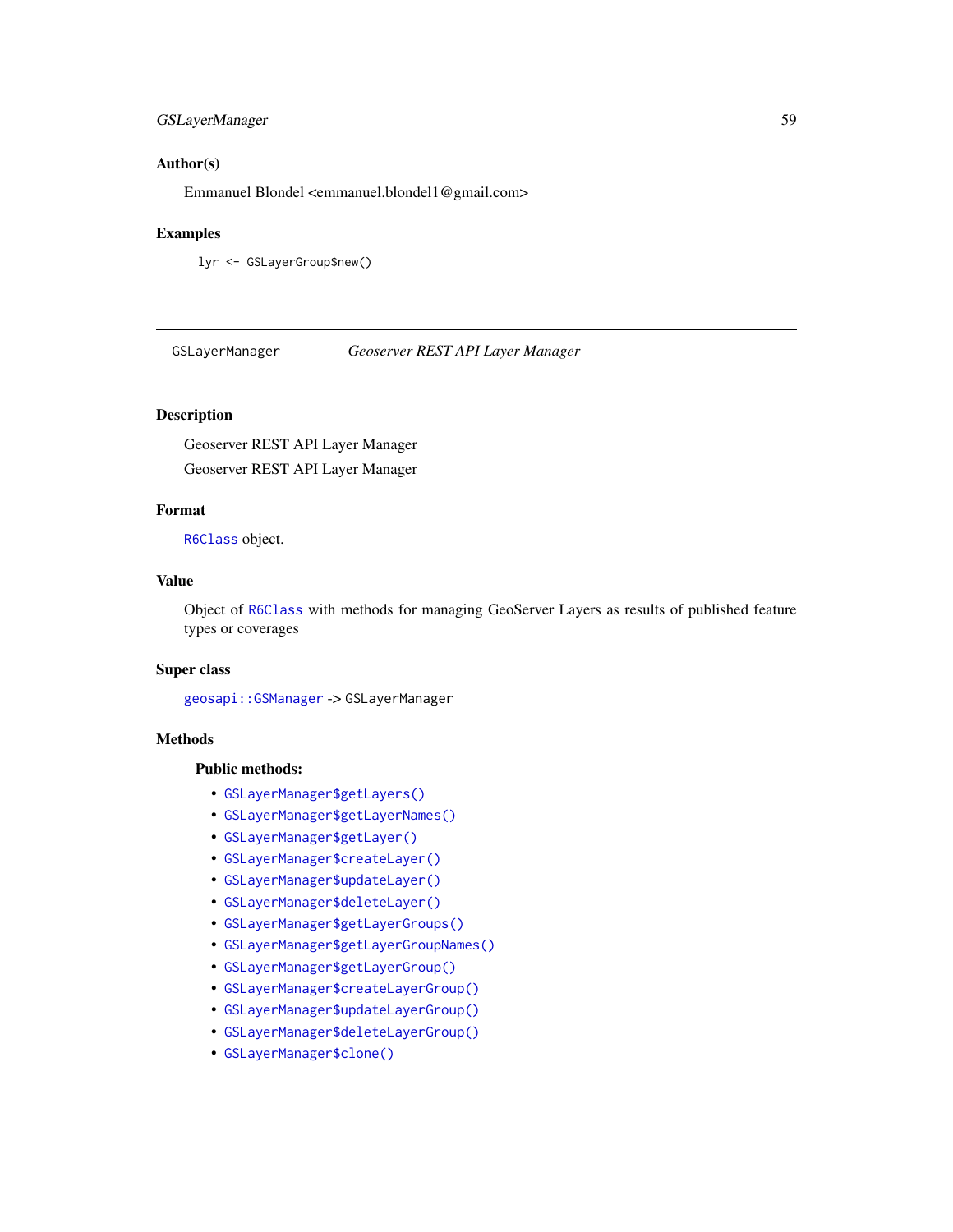# Method getLayers(): Get the list of layers.

*Usage:*

GSLayerManager\$getLayers()

*Returns:* an object of class list giving items of class [GSLayer](#page-49-1)

#### <span id="page-59-0"></span>Method getLayerNames(): Get the list of layer names.

*Usage:*

GSLayerManager\$getLayerNames()

*Returns:* a vector of class character

# <span id="page-59-1"></span>Method getLayer(): Get layer by name

*Usage:* GSLayerManager\$getLayer(lyr)

*Arguments:*

lyr layer name

*Returns:* an object of class [GSLayer](#page-49-1)

# <span id="page-59-2"></span>Method createLayer(): Creates a new layer given an object of class [GSLayer](#page-49-1)

*Usage:* GSLayerManager\$createLayer(layer)

*Arguments:* layer object of class [GSLayer](#page-49-1) *Returns:* TRUE if created, FALSE otherwise

# <span id="page-59-3"></span>Method updateLayer(): Updates a layer given an object of class [GSLayer](#page-49-1)

*Usage:* GSLayerManager\$updateLayer(layer) *Arguments:* layer object of class [GSLayer](#page-49-1) *Returns:* TRUE if updated, FALSE otherwise

### <span id="page-59-4"></span>Method deleteLayer(): Deletes layer given an object of class [GSLayer](#page-49-1)

*Usage:* GSLayerManager\$deleteLayer(lyr)

*Arguments:*

lyr layer name

*Returns:* TRUE if deleted, FALSE otherwise

### <span id="page-59-5"></span>Method getLayerGroups(): Get layer groups

*Usage:*

GSLayerManager\$getLayerGroups(ws = NULL)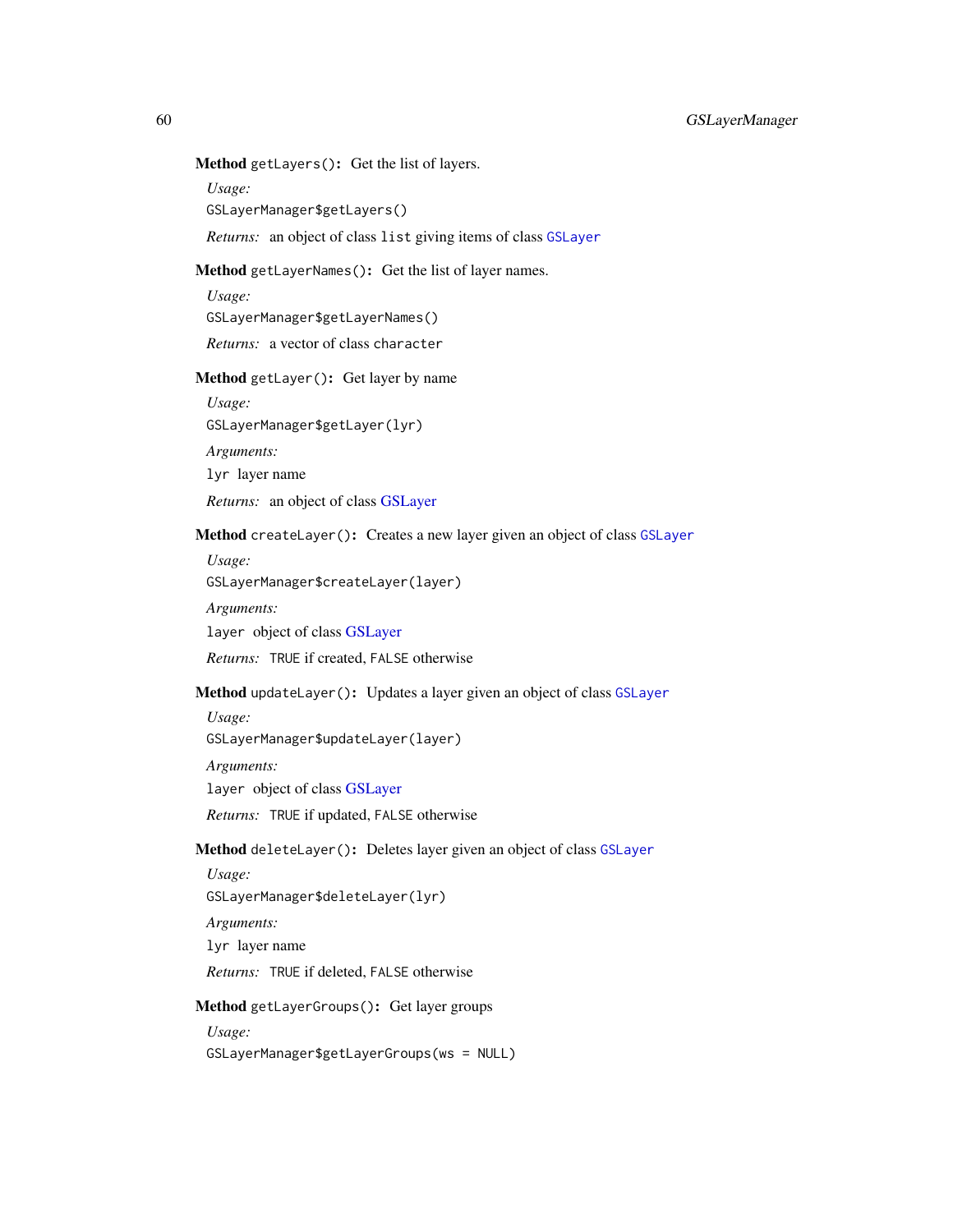### GSLayerManager 61

<span id="page-60-2"></span><span id="page-60-1"></span><span id="page-60-0"></span>*Arguments:* ws workspace name. Optional *Returns:* a list of objects of class [GSLayerGroup](#page-54-0) Method getLayerGroupNames(): Get layer group names *Usage:* GSLayerManager\$getLayerGroupNames(ws = NULL) *Arguments:* ws workspace name *Returns:* a list of layer group names, as vector of class character Method getLayerGroup(): Get layer group *Usage:* GSLayerManager\$getLayerGroup(lyr, ws = NULL) *Arguments:* lyr lyr ws workspace name *Returns:* an object of class [GSLayerGroup](#page-54-0) Method createLayerGroup(): Creates a layer group *Usage:* GSLayerManager\$createLayerGroup(layerGroup, ws = NULL) *Arguments:* layerGroup object of class [GSLayerGroup](#page-54-0) ws workspace name. Optional *Returns:* TRUE if created, FALSE otherwise Method updateLayerGroup(): Updates a layer group *Usage:* GSLayerManager\$updateLayerGroup(layerGroup, ws = NULL) *Arguments:* layerGroup object of class [GSLayerGroup](#page-54-0) ws workspace name. Optional *Returns:* TRUE if updated, FALSE otherwise Method deleteLayerGroup(): Deletes a layer group *Usage:* GSLayerManager\$deleteLayerGroup(lyr, ws = NULL) *Arguments:* lyr layer group name

<span id="page-60-4"></span><span id="page-60-3"></span>ws workspace name. Optional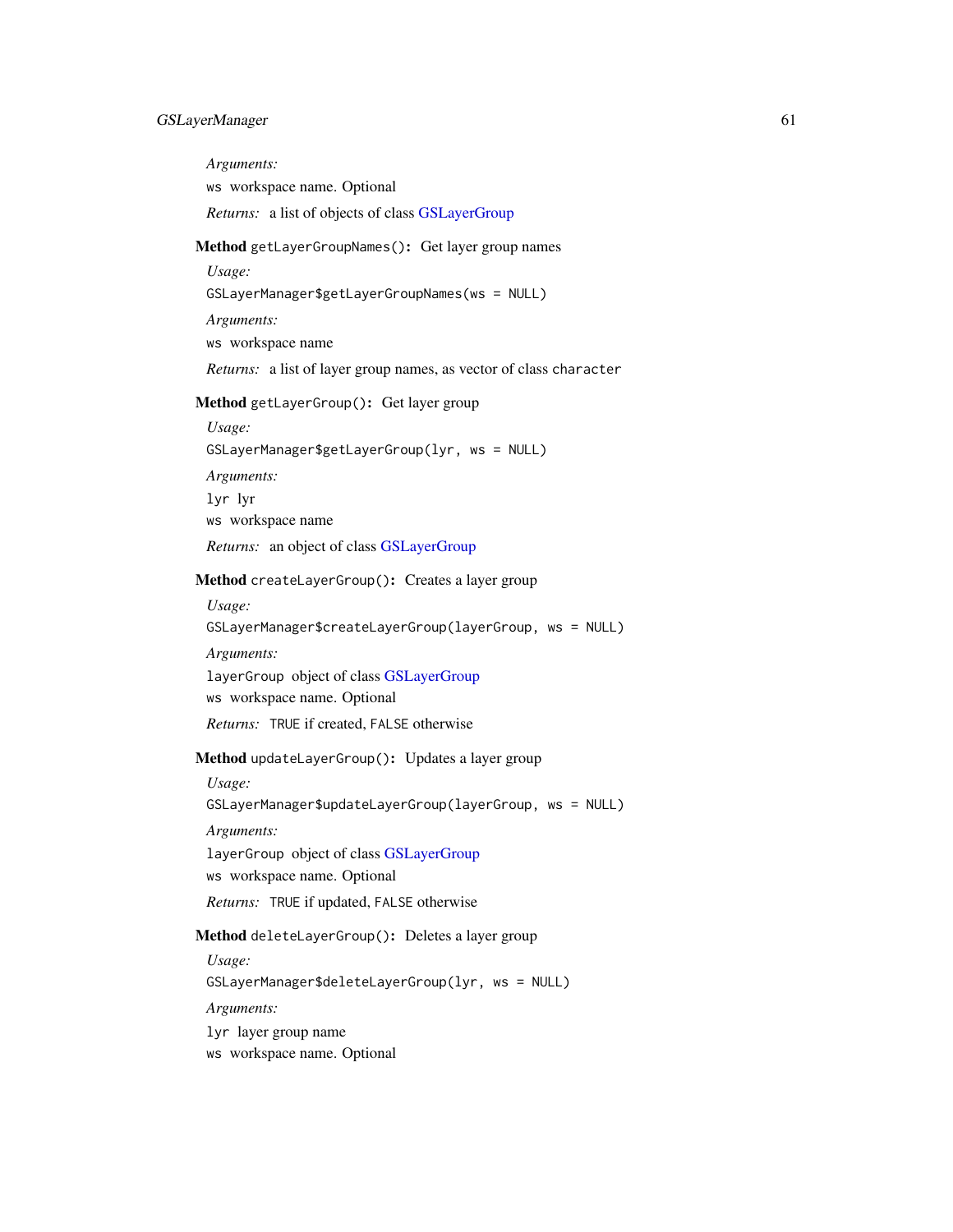*Returns:* TRUE if deleted, FALSE otherwise

Method clone(): The objects of this class are cloneable with this method.

*Usage:*

GSLayerManager\$clone(deep = FALSE)

*Arguments:*

deep Whether to make a deep clone.

#### Author(s)

Emmanuel Blondel <emmanuel.blondel1@gmail.com>

#### Examples

```
## Not run:
  GSLayerManager$new("http://localhost:8080/geoserver", "admin", "geoserver")
```
## End(Not run)

GSManager *Geoserver REST API Manager*

#### Description

Geoserver REST API Manager Geoserver REST API Manager

#### Format

[R6Class](#page-0-0) object.

### Value

Object of [R6Class](#page-0-0) with methods for communication with the REST API of a GeoServer instance.

#### Methods

new(url, user, pwd, logger, keyring\_backend)

logger(type, text) Basic logger to report geosapi logs. Used internally

INFO(text) Logger to report information. Used internally

WARN(text) Logger to report warnings. Used internally

ERROR(text) Logger to report errors. Used internally

getUrl() Get the authentication URL

connect() This methods attempts a connection to GeoServer REST API. User internally during initialization of GSManager.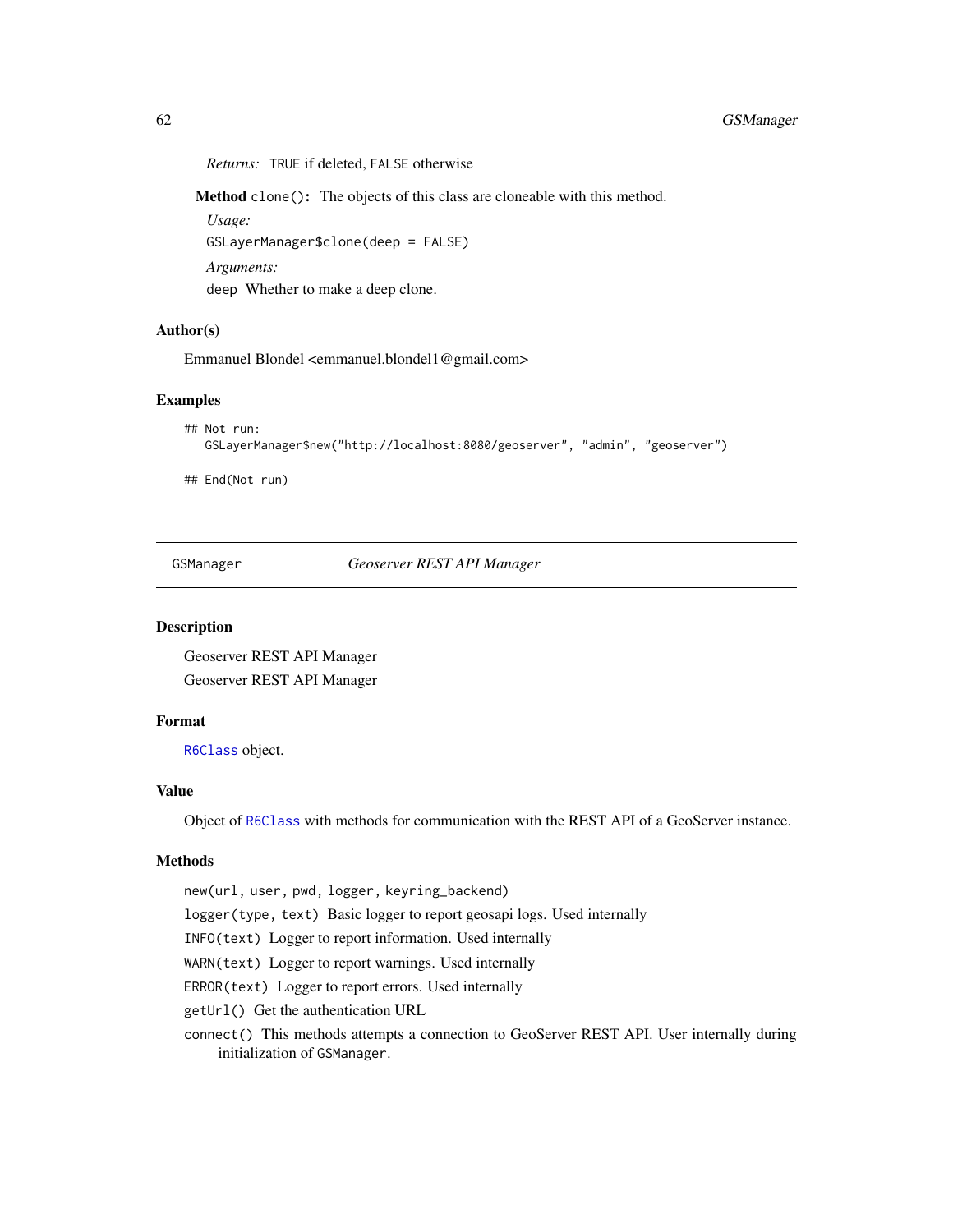# GSManager 63

reload() Reloads the GeoServer catalog. getSystemStatus() Get system status getClassName() Retrieves the name of the class instance getWorkspaceManager() Retrieves an instance of workspace manager getNamespaceManager() Retrieves an instance of namespace manager getDataStoreManager() Retrieves an instance of datastore manager

### Public fields

verbose.info if geosapi logs have to be printed

verbose.debug if curl logs have to be printed

loggerType the type of logger

url the Base url of GeoServer

version the version of Geoserver. Handled as GSVersion object

# Methods

#### Public methods:

- [GSManager\\$logger\(\)](#page-62-0)
- [GSManager\\$INFO\(\)](#page-63-0)
- [GSManager\\$WARN\(\)](#page-63-1)
- [GSManager\\$ERROR\(\)](#page-63-2)
- [GSManager\\$new\(\)](#page-3-0)
- [GSManager\\$getUrl\(\)](#page-63-3)
- [GSManager\\$connect\(\)](#page-63-4)
- [GSManager\\$reload\(\)](#page-64-0)
- [GSManager\\$getSystemStatus\(\)](#page-64-1)
- [GSManager\\$monitor\(\)](#page-64-2)
- [GSManager\\$getClassName\(\)](#page-64-3)
- [GSManager\\$getWorkspaceManager\(\)](#page-64-4)
- [GSManager\\$getNamespaceManager\(\)](#page-64-5)
- [GSManager\\$getDataStoreManager\(\)](#page-64-6)
- [GSManager\\$getCoverageStoreManager\(\)](#page-64-7)
- [GSManager\\$getServiceManager\(\)](#page-65-1)
- [GSManager\\$getStyleManager\(\)](#page-65-2)
- [GSManager\\$clone\(\)](#page-4-0)

# <span id="page-62-0"></span>Method logger(): Prints a log message

*Usage:* GSManager\$logger(type, text) *Arguments:* type type of log, "INFO", "WARN", "ERROR"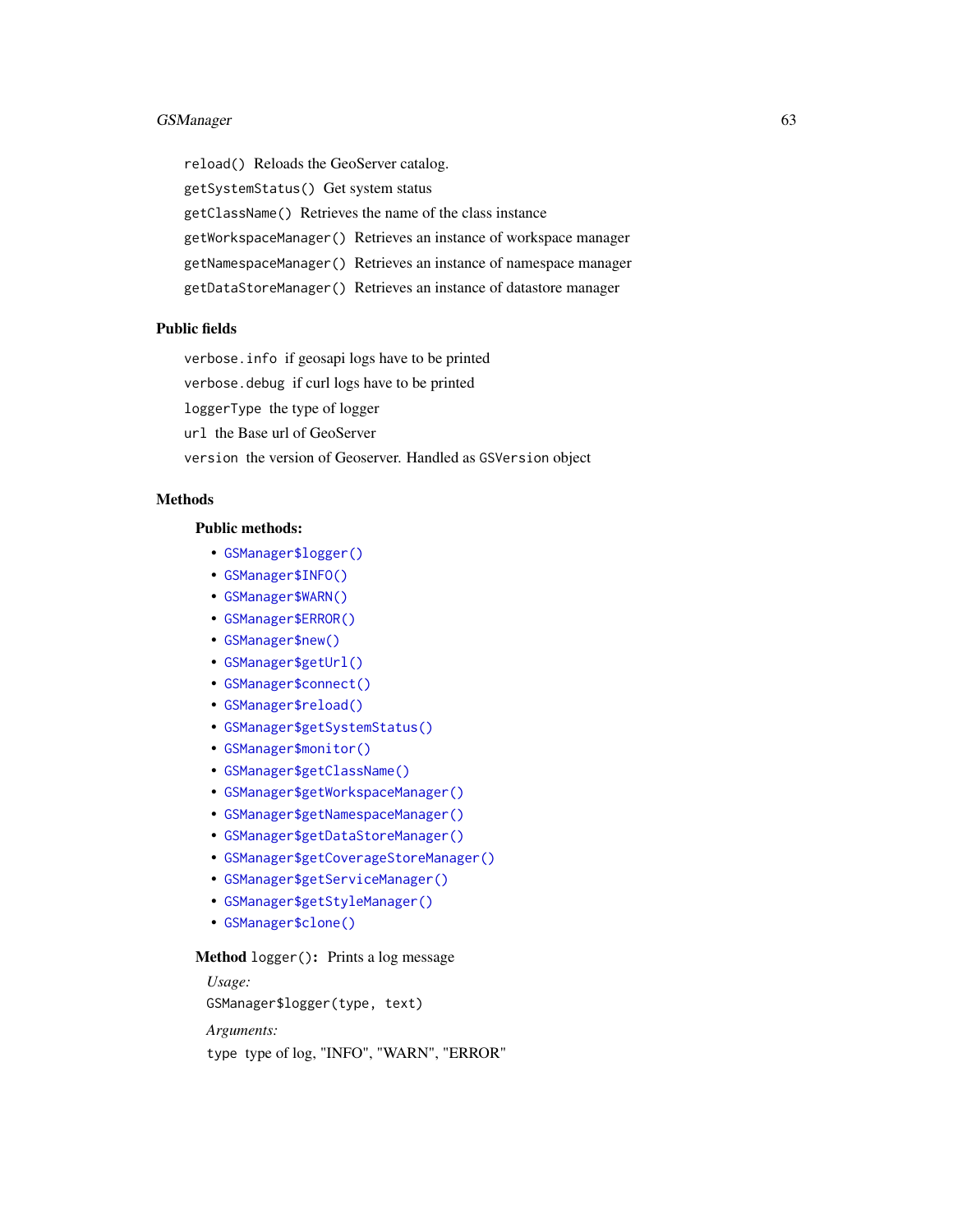### 64 GSManager

text text

### <span id="page-63-0"></span>Method INFO(): Prints an INFO log message

*Usage:*

GSManager\$INFO(text)

*Arguments:*

text text

# <span id="page-63-1"></span>Method WARN(): Prints an WARN log message

*Usage:* GSManager\$WARN(text) *Arguments:*

text text

#### <span id="page-63-2"></span>Method ERROR(): Prints an ERROR log message

*Usage:* GSManager\$ERROR(text) *Arguments:* text text

Method new(): This method is used to instantiate a GSManager with the url of the GeoServer and credentials to authenticate (user/pwd).

By default, the logger argument will be set to NULL (no logger). This argument accepts two possible values: INFO: to print only geosapi logs, DEBUG: to print geosapi and CURL logs. The keyring\_backend can be set to use a different backend for storing the Geoserver user password with keyring (Default value is 'env').

*Usage:* GSManager\$new(url, user, pwd, logger = NULL, keyring\_backend = "env") *Arguments:* url url user user pwd pwd logger logger keyring\_backend keyring backend. Default is 'env'

## <span id="page-63-3"></span>Method getUrl(): Get URL

*Usage:* GSManager\$getUrl() *Returns:* the Geoserver URL

<span id="page-63-4"></span>Method connect(): Connects to geoServer

*Usage:* GSManager\$connect()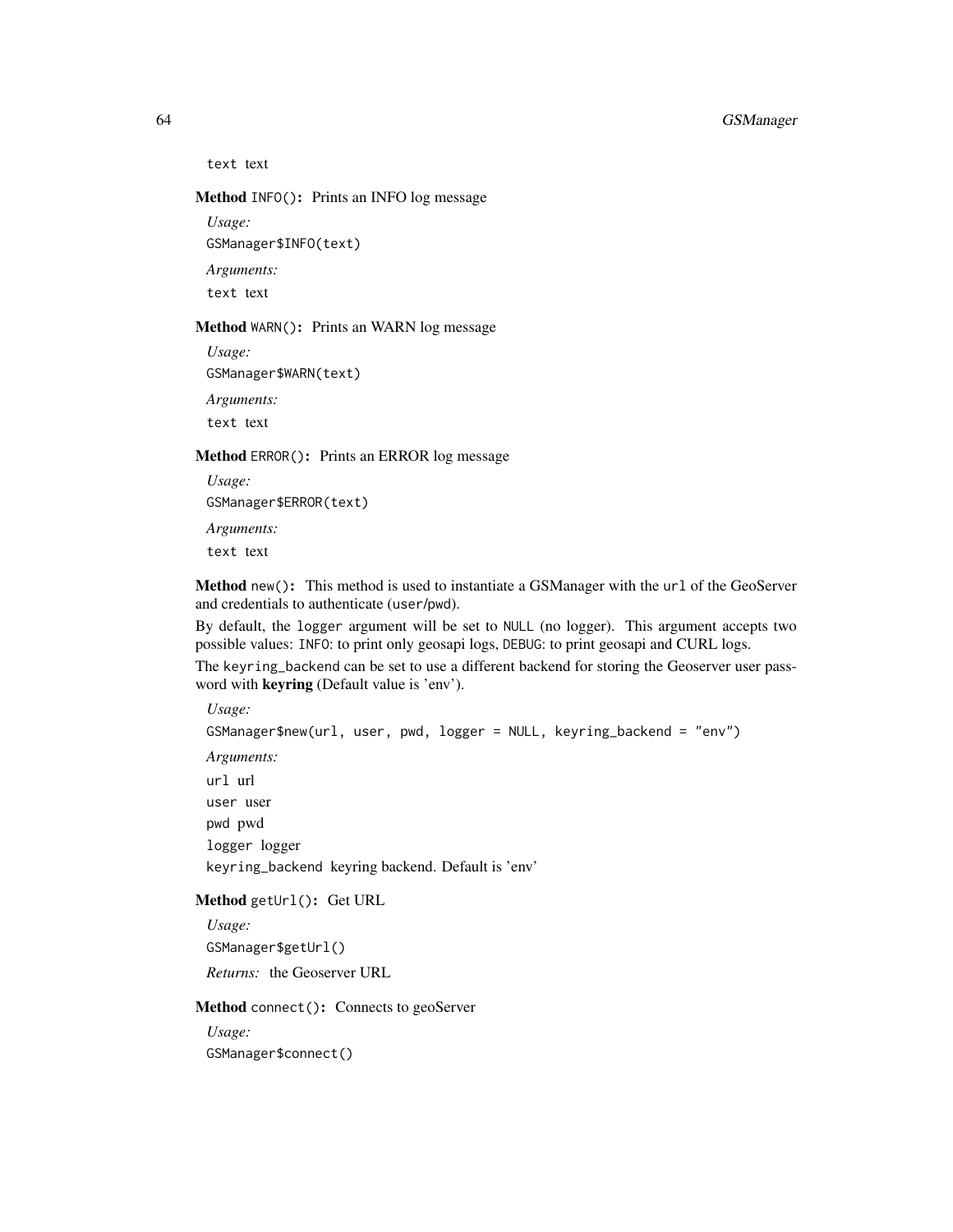# GSManager 65

*Returns:* TRUE if connected, raises an error otherwise

<span id="page-64-0"></span>Method reload(): Reloads the GeoServer catalog

*Usage:*

GSManager\$reload()

*Returns:* TRUE if reloaded, FALSE otherwise

<span id="page-64-1"></span>Method getSystemStatus(): Get system status

*Usage:* GSManager\$getSystemStatus()

*Returns:* an object of class data. frame given the date time and metrics value

<span id="page-64-2"></span>Method monitor(): Monitors the Geoserver by launching a small shiny monitoring application

*Usage:* GSManager\$monitor(file = NULL, append = FALSE, sleep = 1)

*Arguments:*

file file where to store monitoring results append whether to append results to existing files sleep sleeping interval to trigger a system status call

<span id="page-64-3"></span>Method getClassName(): Get class name

*Usage:*

GSManager\$getClassName()

*Returns:* the self class name, as character

#### <span id="page-64-4"></span>Method getWorkspaceManager(): Get Workspace manager

*Usage:*

GSManager\$getWorkspaceManager()

*Returns:* an object of class [GSWorkspaceManager](#page-114-0)

<span id="page-64-5"></span>Method getNamespaceManager(): Get Namespace manager

*Usage:*

GSManager\$getNamespaceManager()

*Returns:* an object of class [GSNamespaceManager](#page-69-0)

# <span id="page-64-6"></span>Method getDataStoreManager(): Get Datastore manager

*Usage:*

GSManager\$getDataStoreManager()

*Returns:* an object of class [GSDataStoreManager](#page-28-0)

<span id="page-64-7"></span>Method getCoverageStoreManager(): Get Coverage store manager

*Usage:*

GSManager\$getCoverageStoreManager()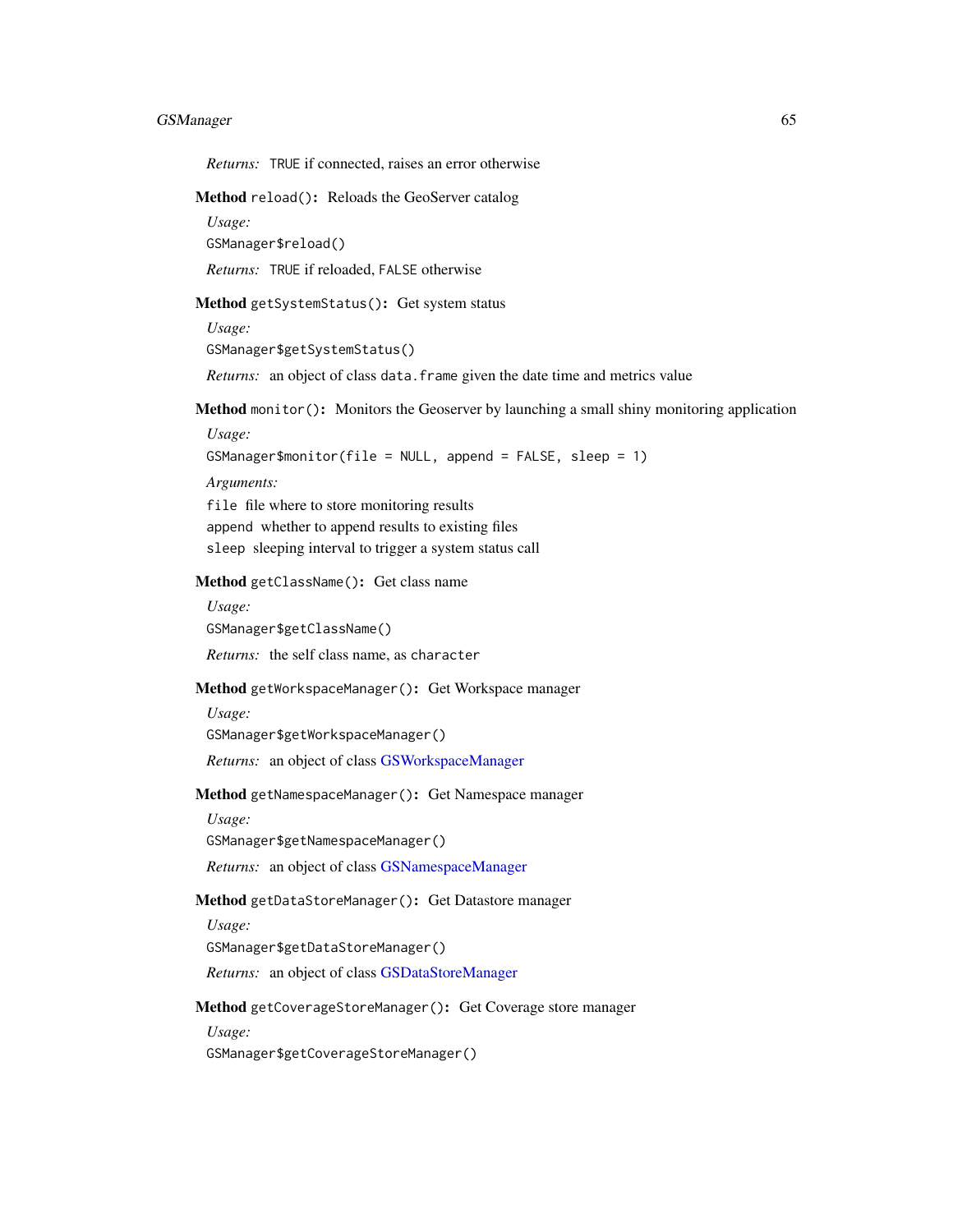### 66 GSMetadataLink

*Returns:* an object of class [GSCoverageStoreManager](#page-19-0)

<span id="page-65-1"></span>Method getServiceManager(): Get service manager

*Usage:*

GSManager\$getServiceManager()

*Returns:* an object of class [GSServiceManager](#page-85-0)

<span id="page-65-2"></span>Method getStyleManager(): Get style manager

*Usage:* GSManager\$getStyleManager() *Returns:* an object of class [GSStyleManager](#page-100-0)

Method clone(): The objects of this class are cloneable with this method.

*Usage:* GSManager\$clone(deep = FALSE) *Arguments:* deep Whether to make a deep clone.

Author(s)

Emmanuel Blondel <emmanuel.blondel1@gmail.com>

### Examples

```
## Not run:
  GSManager$new("http://localhost:8080/geoserver", "admin", "geoserver")
```
## End(Not run)

<span id="page-65-0"></span>GSMetadataLink *A GeoServer resource metadataLink*

# Description

This class models a GeoServer resource metadataLink made of a type (free text e.g. text/xml, text/html), a metadataType (Possible values are ISO19115:2003, FGDC, TC211, 19139, other), and a content: an URL that gives the metadataLink

### Format

[R6Class](#page-0-0) object.

# Details

Geoserver REST API Metadatalink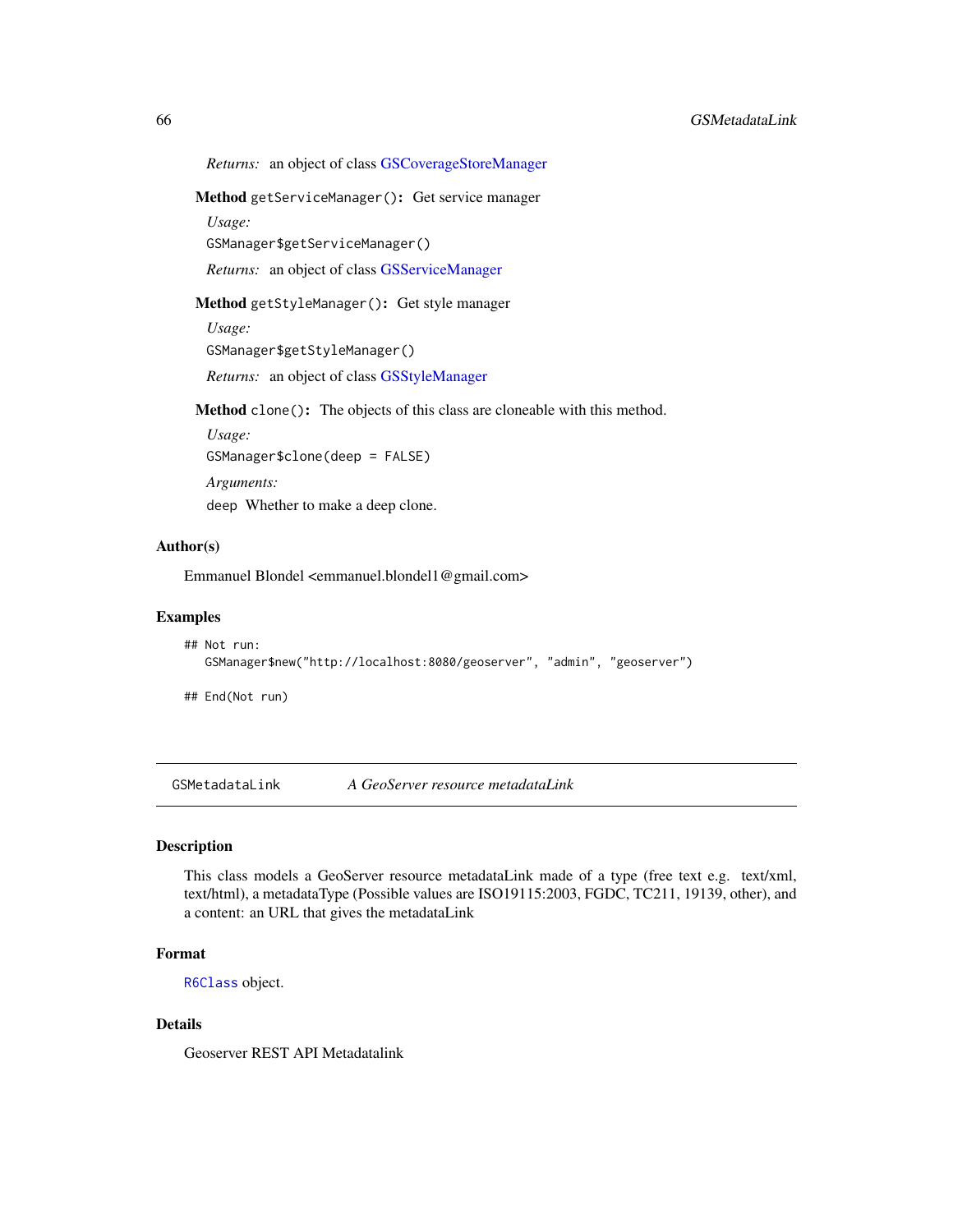### GSMetadataLink 67

# Value

Object of [R6Class](#page-0-0) for modelling a GeoServer resource metadataLink

#### Super class

[geosapi::GSRESTResource](#page-0-0) -> GSMetadataLink

# Public fields

type type metadataType metadata type content content

### Methods

# Public methods:

- [GSMetadataLink\\$new\(\)](#page-3-0)
- [GSMetadataLink\\$decode\(\)](#page-3-1)
- [GSMetadataLink\\$setType\(\)](#page-12-1)
- [GSMetadataLink\\$setMetadataType\(\)](#page-66-0)
- [GSMetadataLink\\$setContent\(\)](#page-67-0)
- [GSMetadataLink\\$clone\(\)](#page-4-0)

### Method new(): Initializes an object of class [GSMetadataLink](#page-65-0)

*Usage:* GSMetadataLink\$new(xml = NULL, type, metadataType, content) *Arguments:* xml object of class [XMLInternalNode-class](#page-0-0) type type metadataType metadata type content content

#### Method decode(): Decodes from XML

*Usage:* GSMetadataLink\$decode(xml)

*Arguments:*

xml object of class [XMLInternalNode-class](#page-0-0)

### Method setType(): Set type type

<span id="page-66-0"></span>*Usage:* GSMetadataLink\$setType(type) *Arguments:* type type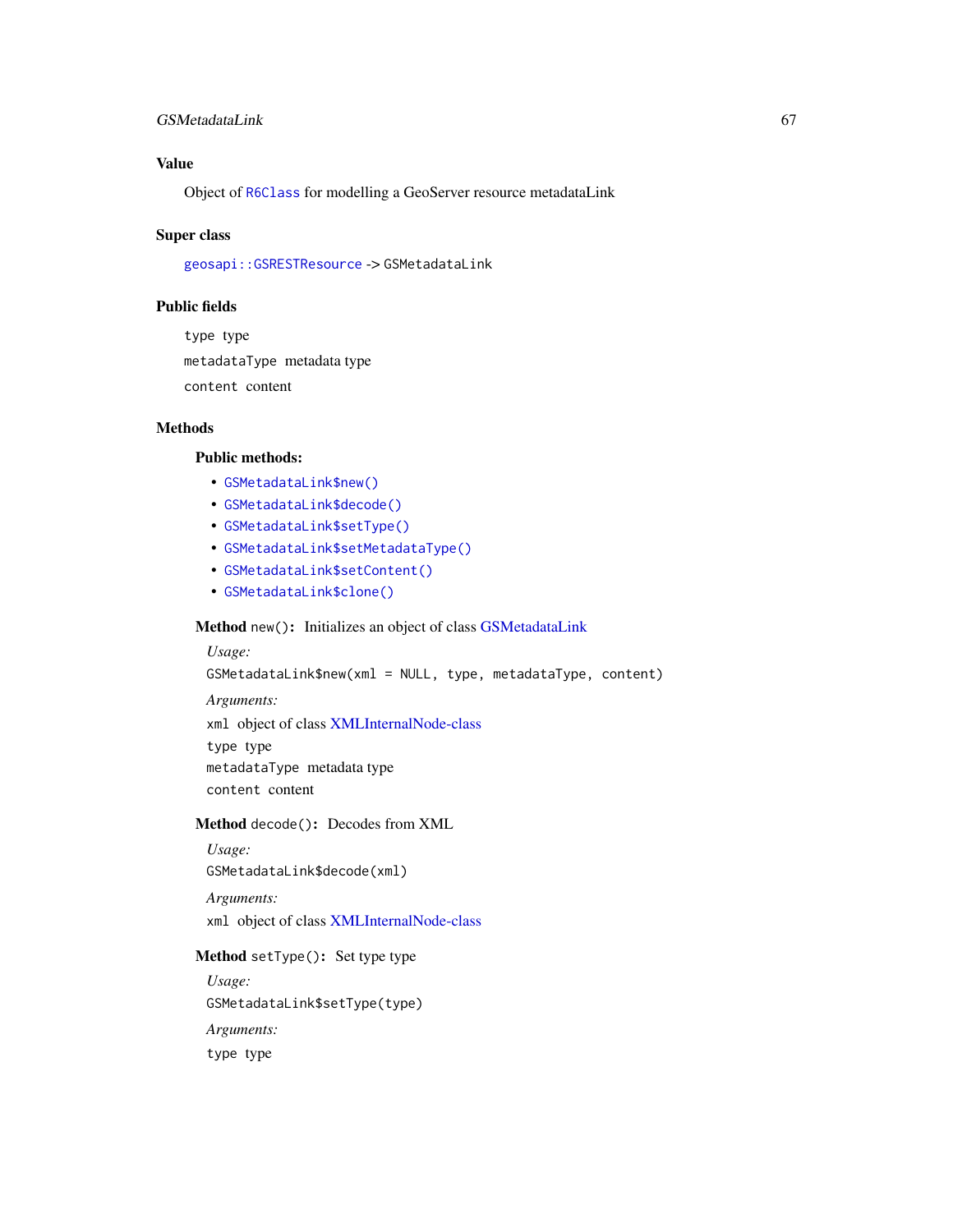Method setMetadataType(): Set metadata type

*Usage:*

GSMetadataLink\$setMetadataType(metadataType)

*Arguments:*

metadataType metadata type. Supported values: "ISO19115:2003", "FGDC", "TC211", "19139", "other"

### <span id="page-67-0"></span>Method setContent(): Set content

*Usage:* GSMetadataLink\$setContent(content) *Arguments:*

content content

Method clone(): The objects of this class are cloneable with this method.

*Usage:* GSMetadataLink\$clone(deep = FALSE) *Arguments:* deep Whether to make a deep clone.

#### Author(s)

Emmanuel Blondel <emmanuel.blondel1@gmail.com>

<span id="page-67-1"></span>GSNamespace *Geoserver REST API Namespace*

#### Description

Geoserver REST API Namespace

Geoserver REST API Namespace

#### Format

[R6Class](#page-0-0) object.

# Value

Object of [R6Class](#page-0-0) for modelling a GeoServer namespace

#### Super class

[geosapi::GSRESTResource](#page-0-0) -> GSNamespace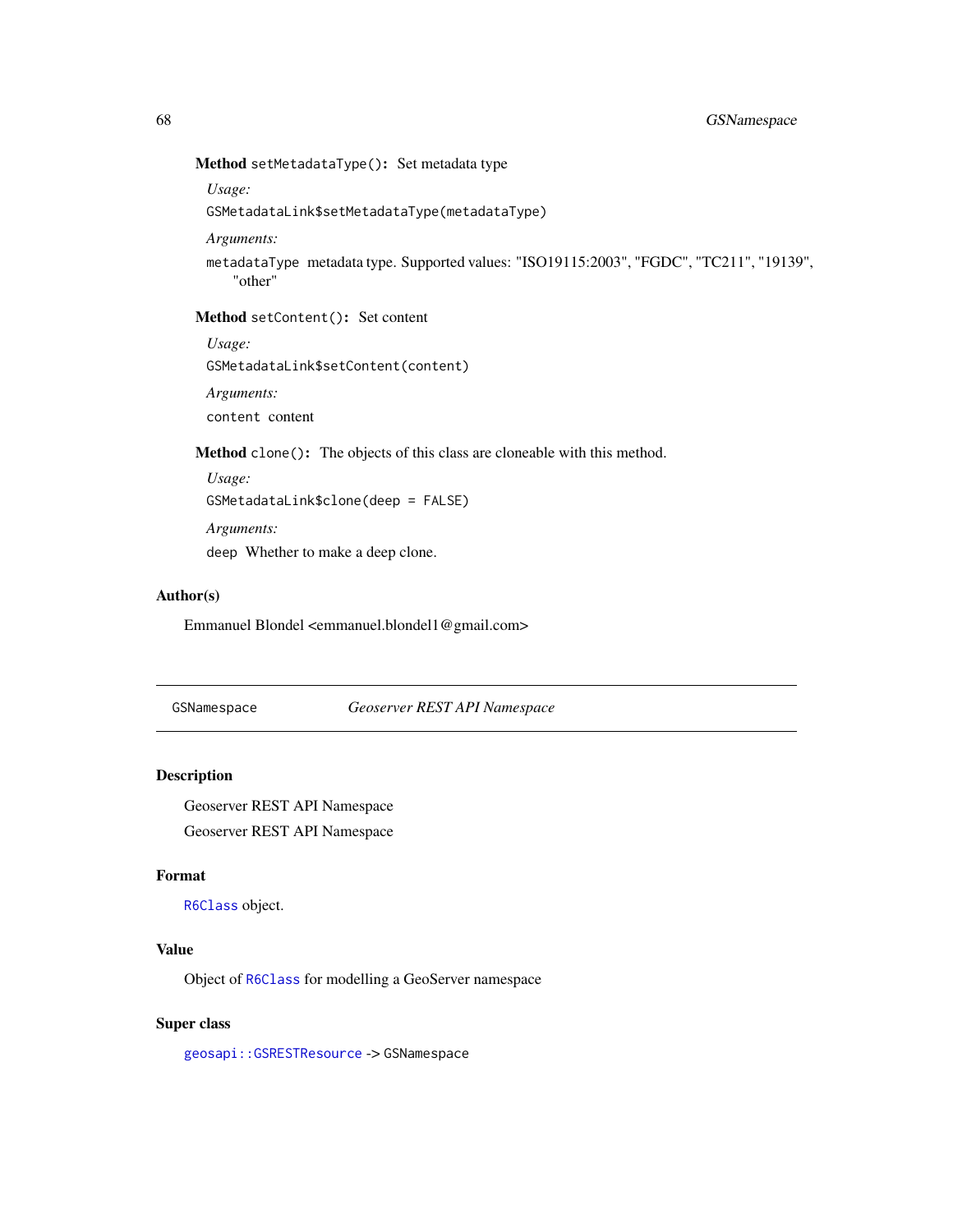# GSNamespace 69

# Public fields

name namespace name

prefix namespace prefix

uri namespace URI

full completeness of the namespace description

# Methods

# Public methods:

- [GSNamespace\\$new\(\)](#page-3-0)
- [GSNamespace\\$decode\(\)](#page-3-1)
- [GSNamespace\\$clone\(\)](#page-4-0)

# Method new(): Initializes an object of class [GSNamespace](#page-67-1)

```
Usage:
GSNamespace$new(xml = NULL, prefix, uri)
Arguments:
xml object of class XMLInternalNode-class
prefix prefix
uri uri
```
### Method decode(): Decodes from XML

```
Usage:
GSNamespace$decode(xml)
Arguments:
```
xml object of class [XMLInternalNode-class](#page-0-0)

Method clone(): The objects of this class are cloneable with this method.

*Usage:* GSNamespace\$clone(deep = FALSE)

*Arguments:*

deep Whether to make a deep clone.

# Author(s)

Emmanuel Blondel <emmanuel.blondel1@gmail.com>

#### Examples

```
GSNamespace$new(prefix = "prefix", uri = "http://prefix")
```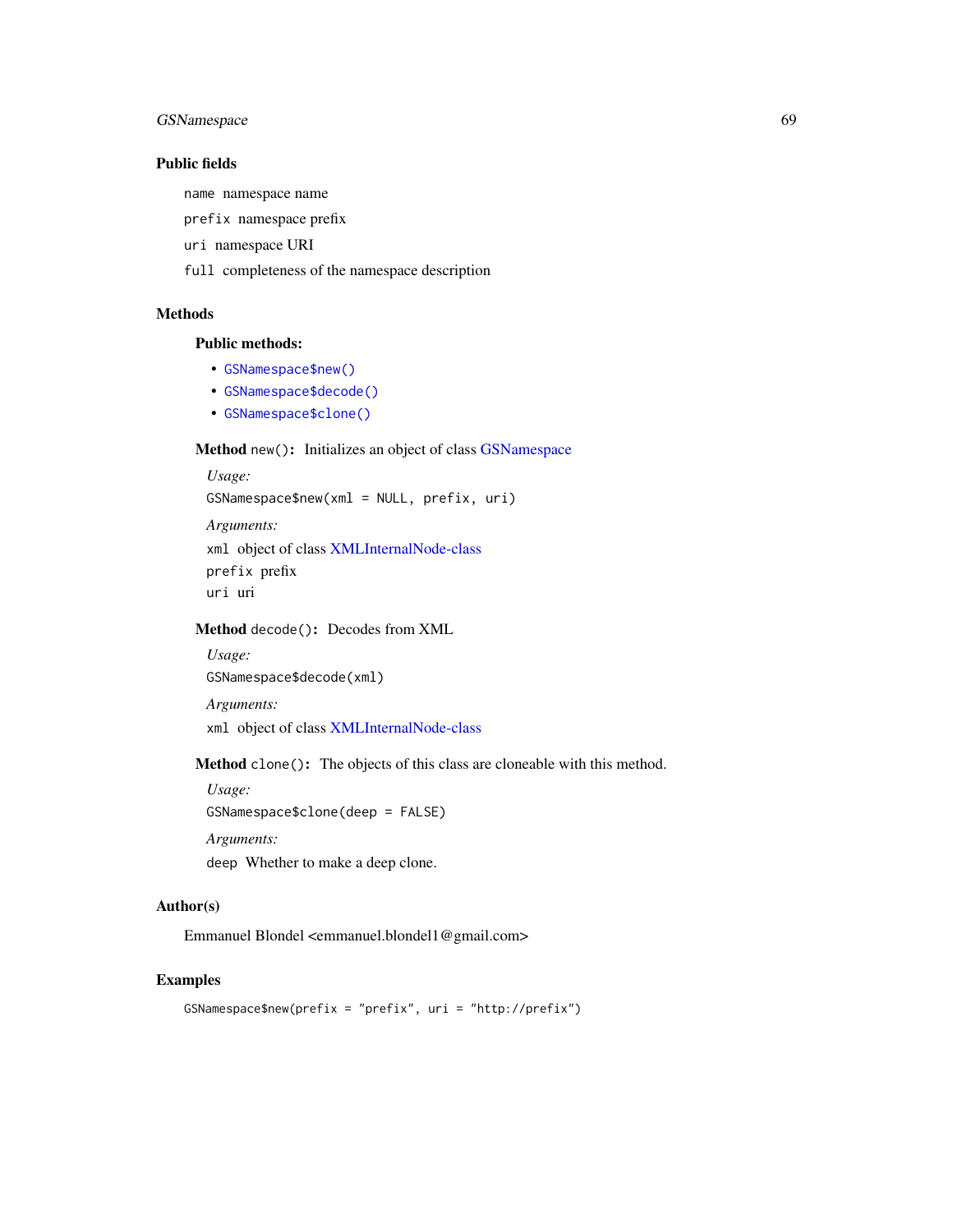<span id="page-69-0"></span>GSNamespaceManager *Geoserver REST API Namespace Manager*

#### Description

Geoserver REST API Namespace Manager Geoserver REST API Namespace Manager

#### Format

[R6Class](#page-0-0) object.

#### Value

Object of [R6Class](#page-0-0) with methods for managing the namespaces of a GeoServer instance.

# Super class

[geosapi::GSManager](#page-0-0) -> GSNamespaceManager

# Methods

#### Public methods:

- [GSNamespaceManager\\$getNamespaces\(\)](#page-69-1)
- [GSNamespaceManager\\$getNamespaceNames\(\)](#page-69-2)
- [GSNamespaceManager\\$getNamespace\(\)](#page-69-3)
- [GSNamespaceManager\\$createNamespace\(\)](#page-70-0)
- [GSNamespaceManager\\$updateNamespace\(\)](#page-70-1)
- [GSNamespaceManager\\$deleteNamespace\(\)](#page-70-2)
- [GSNamespaceManager\\$clone\(\)](#page-4-0)

<span id="page-69-1"></span>Method getNamespaces(): Get the list of available namespace. Re

*Usage:*

GSNamespaceManager\$getNamespaces()

*Returns:* an object of class list containing items of class [GSNamespace](#page-67-1)

<span id="page-69-2"></span>Method getNamespaceNames(): Get the list of available namespace names.

*Usage:*

GSNamespaceManager\$getNamespaceNames()

*Returns:* a vector of class character

<span id="page-69-3"></span>Method getNamespace(): Get a [GSNamespace](#page-67-1) object given a namespace name.

*Usage:*

GSNamespaceManager\$getNamespace(ns)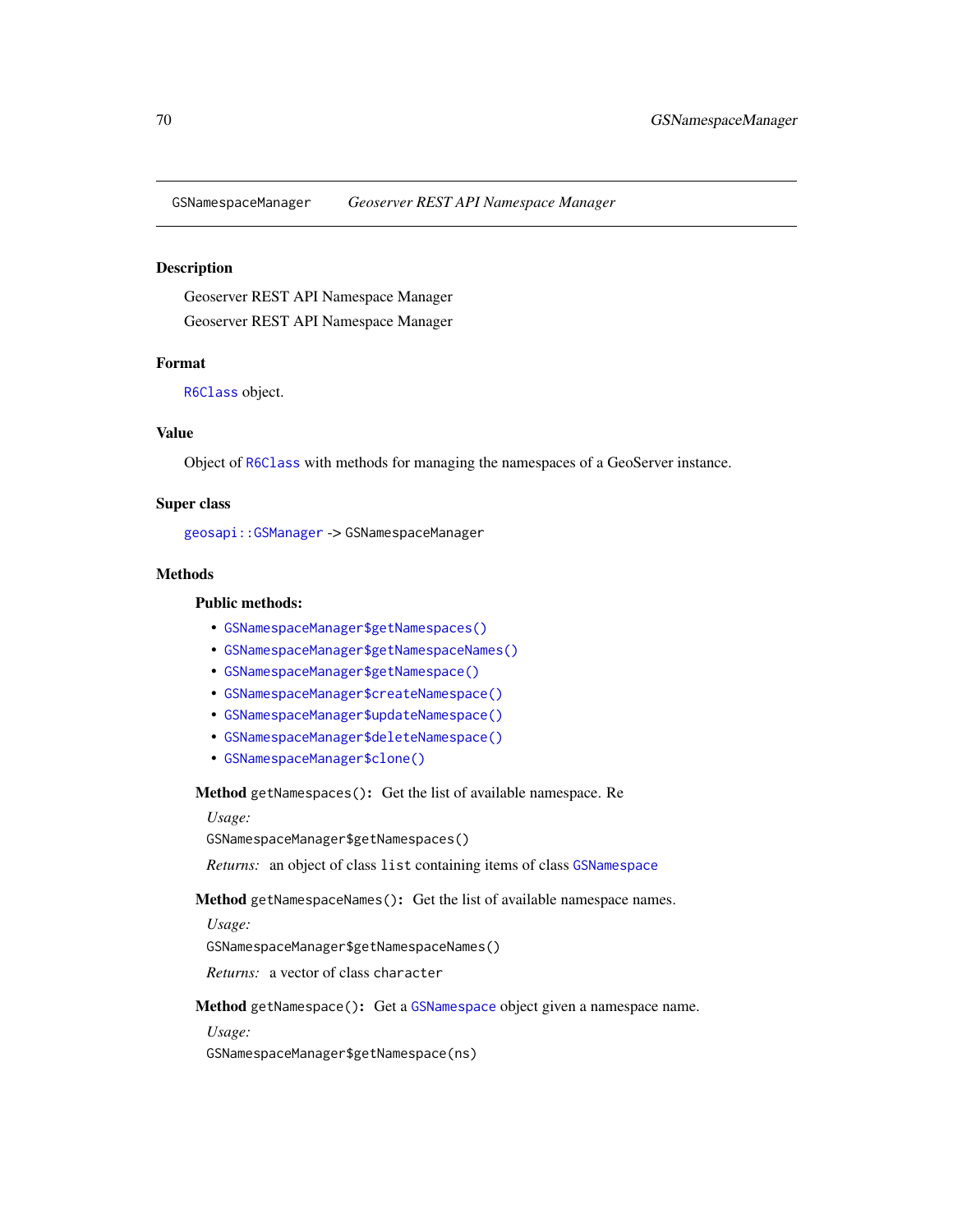*Arguments:* ns namespace *Returns:* an object of class [GSNamespace](#page-67-1)

<span id="page-70-0"></span>Method createNamespace(): Creates a GeoServer namespace given a prefix, and an optional URI.

*Usage:* GSNamespaceManager\$createNamespace(prefix, uri) *Arguments:* prefix prefix uri uri *Returns:* TRUE if the namespace has been successfully created, FALSE otherwise

<span id="page-70-1"></span>Method updateNamespace(): Updates a GeoServer namespace given a prefix, and an optional URI.

*Usage:* GSNamespaceManager\$updateNamespace(prefix, uri) *Arguments:* prefix prefix uri uri *Returns:* TRUE if the namespace has been successfully updated, FALSE otherwise

<span id="page-70-2"></span>Method deleteNamespace(): Deletes a GeoServer namespace given a name.

*Usage:* GSNamespaceManager\$deleteNamespace(name, recurse = FALSE) *Arguments:* name name recurse recurse *Returns:* TRUE if the namespace has been successfully deleted, FALSE otherwise

Method clone(): The objects of this class are cloneable with this method.

*Usage:* GSNamespaceManager\$clone(deep = FALSE) *Arguments:* deep Whether to make a deep clone.

#### Author(s)

Emmanuel Blondel <emmanuel.blondel1@gmail.com>

# Examples

```
## Not run:
  GSNamespaceManager$new("http://localhost:8080/geoserver", "admin", "geoserver")
```
## End(Not run)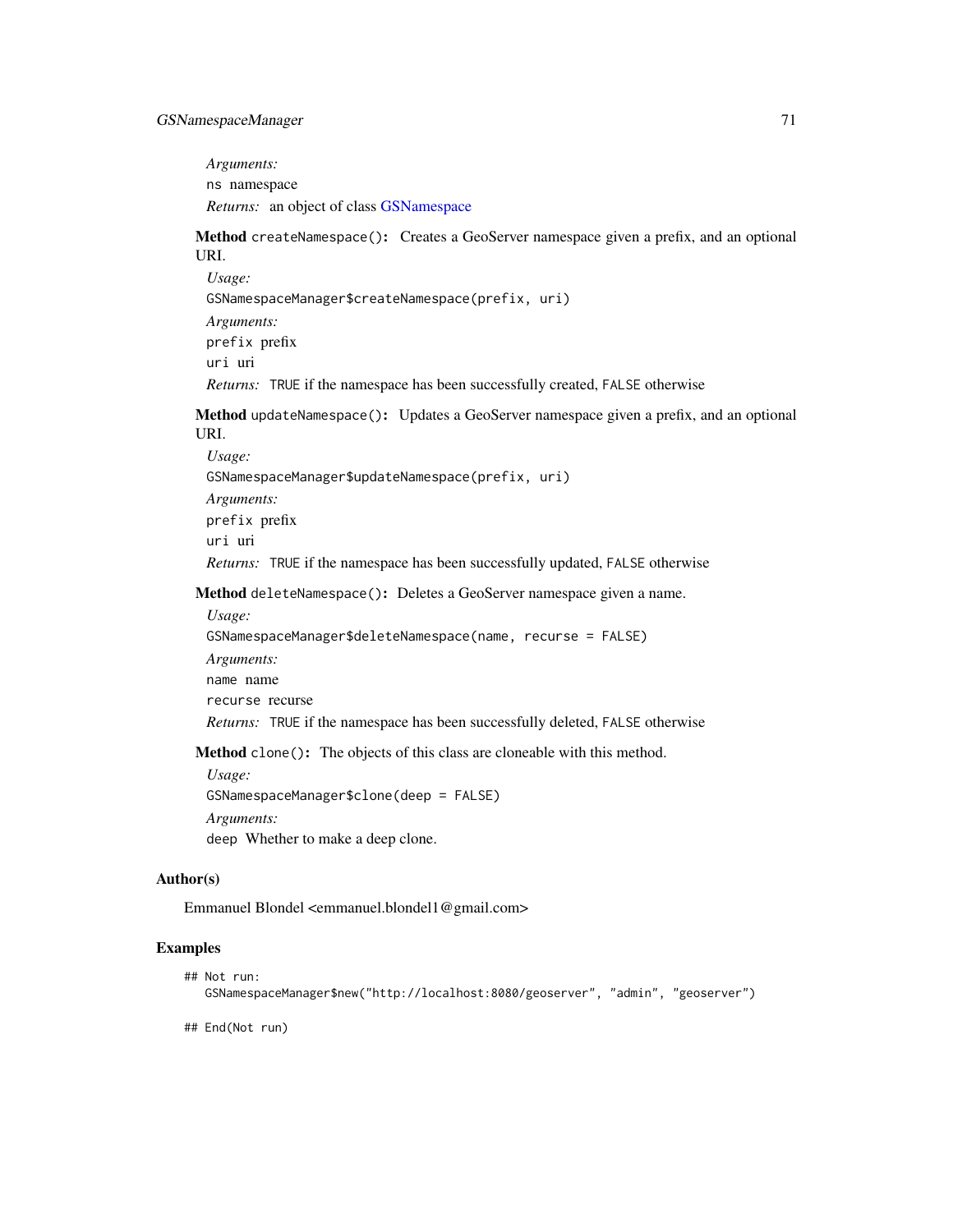GSOracleNGDataStore *Geoserver REST API OracleNGDataStore*

#### Description

Geoserver REST API OracleNGDataStore Geoserver REST API OracleNGDataStore

### Format

[R6Class](#page-0-0) object.

#### Value

Object of [R6Class](#page-0-0) for modelling a GeoServer OracleNG dataStore

### Methods inherited from GSAbstractDBDataStore

setDatabaseType(dbtype) Sets the database type, here "OracleNG"

setNamespace(namespace) Sets the datastore namespace

setHost(host) Sets the database host

setPort(port) Set the database port

setDatabase(database) Set the database name

setSchema(schema) Set the database schema

setUser(user) Set the database username

setPassword(password) Set the database password

setJndiReferenceName(jndiReferenceName) Set a JNDI reference name

- setExposePrimaryKeys(exposePrimaryKeys) Set TRUE if primary keys have to be exposed to datastore, FALSE otherwise.
- setMaxConnections(maxConnections) Set the maximum number of connections. Default is set to 10.
- setMinConnections(minConnections) Set the minimum number of connections. Default is set to 1.
- setFetchSize(fetchSize) Set the fetch size. Default is set to 10.
- setConnectionTimeout(seconds) Set the connection timeout. Default is set to 20s.
- setValidateConnections(validateConnections) Set TRUE if connections have to be validated, FALSE otherwise.
- setPrimaryKeyMetadataTable(primaryKeyMetadataTable) Set the name of the primaryKey metadata table

setLooseBBox(looseBBox) Set losse bbox parameter.

setPreparedStatements(preparedStatements) Set prepared statements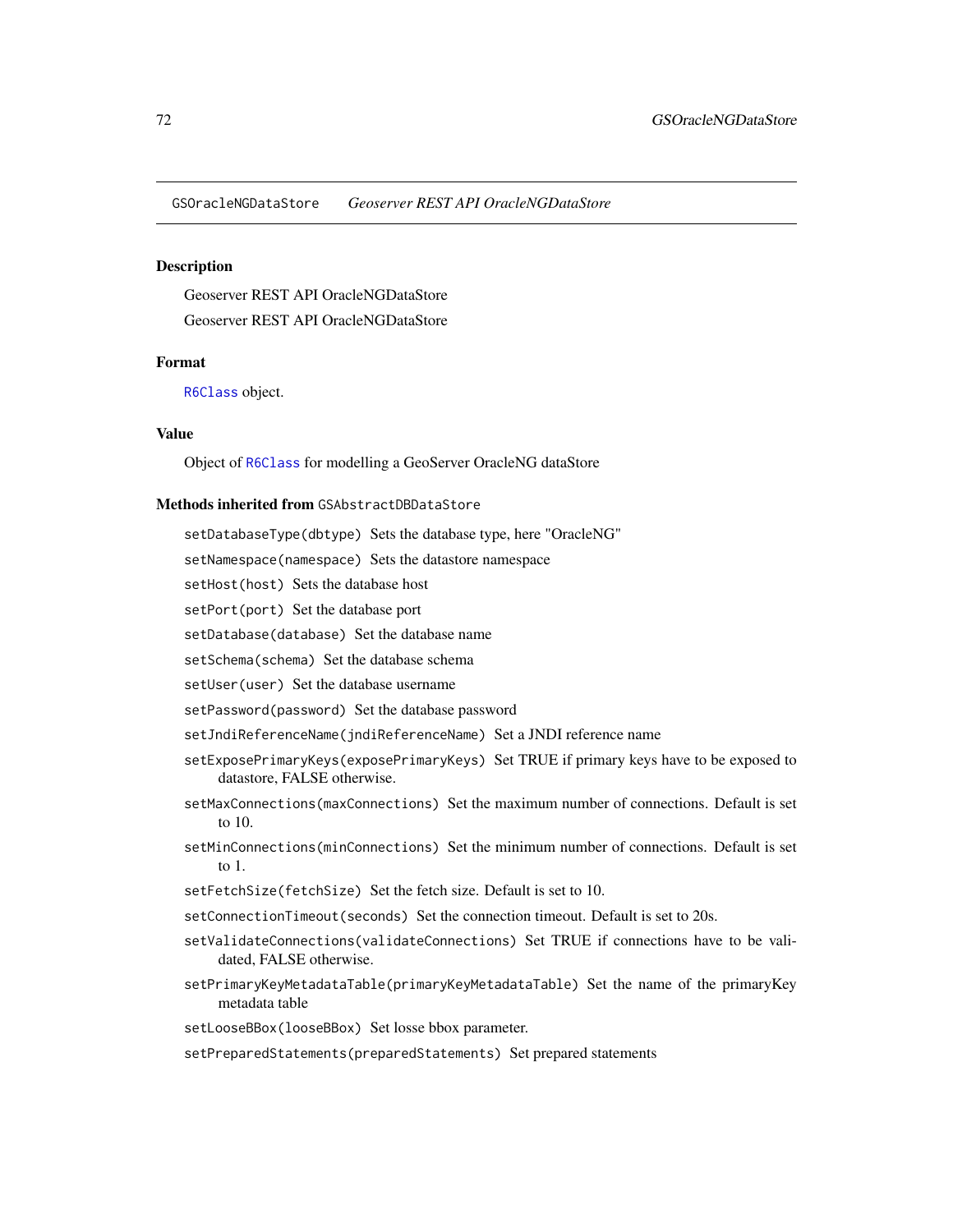setMaxOpenPreparedStatements(maxOpenPreparedStatements) Set maximum open prepared statements

setEstimatedExtends(estimatedExtends) Set estimatedExtend parameter

setDefautConnectionParameters() Set default connection parameters

# Methods

new(xml, name, description, enabled) Instantiates a GSOracleNGDataStore object

#### Super classes

```
geosapi::GSRESTResource -> geosapi::GSAbstractStore -> geosapi::GSAbstractDataStore
-> geosapi::GSAbstractDBDataStore -> GSOracleNGDataStore
```
#### Methods

# Public methods:

- [GSOracleNGDataStore\\$new\(\)](#page-3-0)
- [GSOracleNGDataStore\\$clone\(\)](#page-4-0)

Method new(): initializes an Oracle NG data store

```
Usage:
GSOracleNGDataStore$new(
  xml = NULL,name = NULL,
  description = ",
  enabled = TRUE
)
Arguments:
xml an object of class XMLInternalNode-class to create object from XML
name coverage store name
description coverage store description
enabled whether the store should be enabled or not. Default is TRUE
```
Method clone(): The objects of this class are cloneable with this method.

*Usage:* GSOracleNGDataStore\$clone(deep = FALSE) *Arguments:* deep Whether to make a deep clone.

# Author(s)

Emmanuel Blondel <emmanuel.blondel1@gmail.com>

## Examples

```
GSOracleNGDataStore$new(name = "ds", description = "des", enabled = TRUE)
```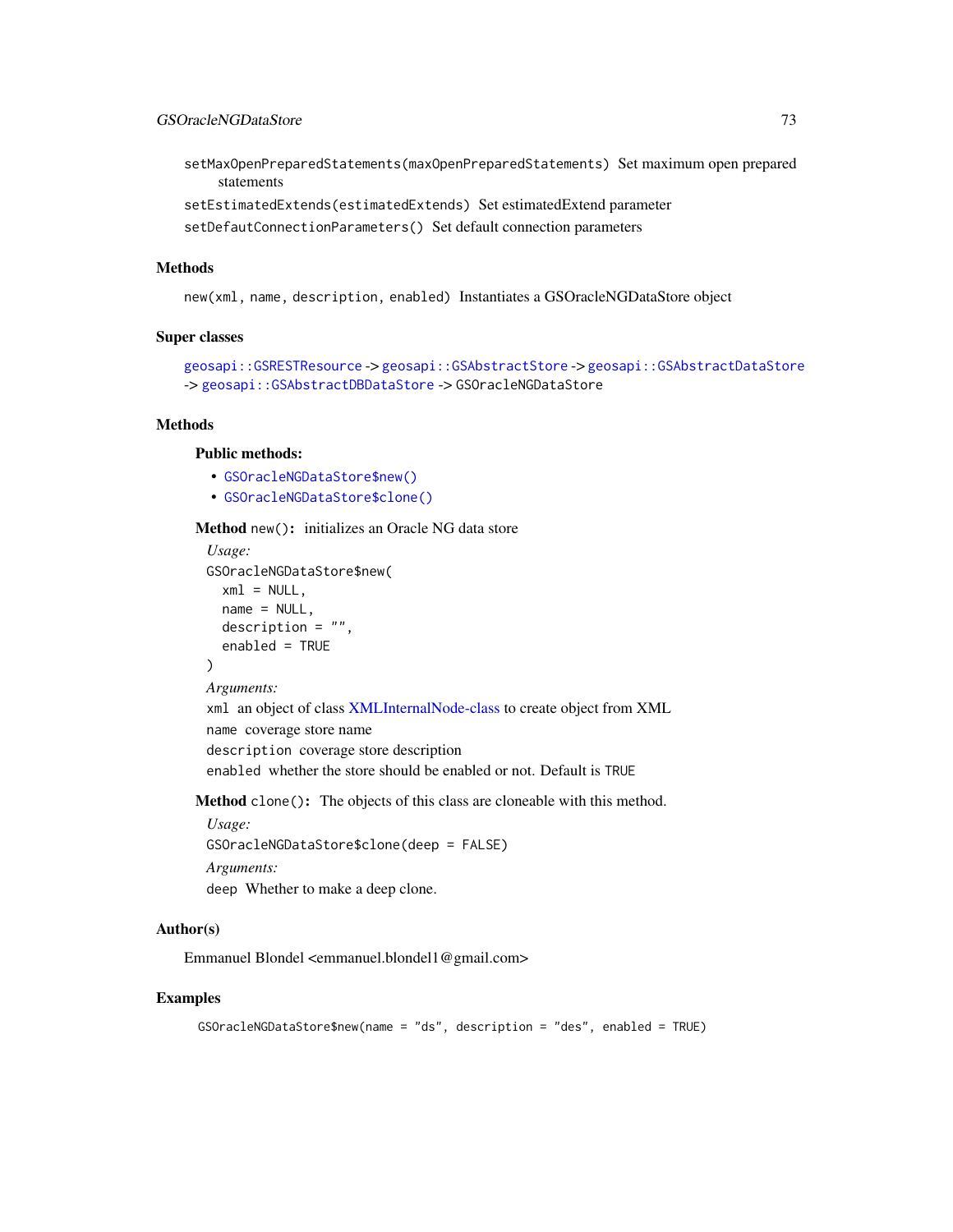GSPostGISDataStore *Geoserver REST API PostGISDataStore*

#### Description

Geoserver REST API PostGISDataStore Geoserver REST API PostGISDataStore

# Format

[R6Class](#page-0-0) object.

#### Value

Object of [R6Class](#page-0-0) for modelling a GeoServer PostGIS dataStore

#### Super classes

```
geosapi::GSRESTResource -> geosapi::GSAbstractStore -> geosapi::GSAbstractDataStore
-> geosapi::GSAbstractDBDataStore -> GSPostGISDataStore
```
## Methods

# Public methods:

- [GSPostGISDataStore\\$new\(\)](#page-3-0)
- [GSPostGISDataStore\\$clone\(\)](#page-4-0)

#### Method new(): initializes a PostGIS data store

```
Usage:
GSPostGISDataStore$new(
  xml = NULL,name = NULL,description = ",
  enabled = TRUE
)
Arguments:
```
xml an object of class [XMLInternalNode-class](#page-0-0) to create object from XML

name coverage store name

description coverage store description

enabled whether the store should be enabled or not. Default is TRUE

Method clone(): The objects of this class are cloneable with this method.

*Usage:* GSPostGISDataStore\$clone(deep = FALSE) *Arguments:* deep Whether to make a deep clone.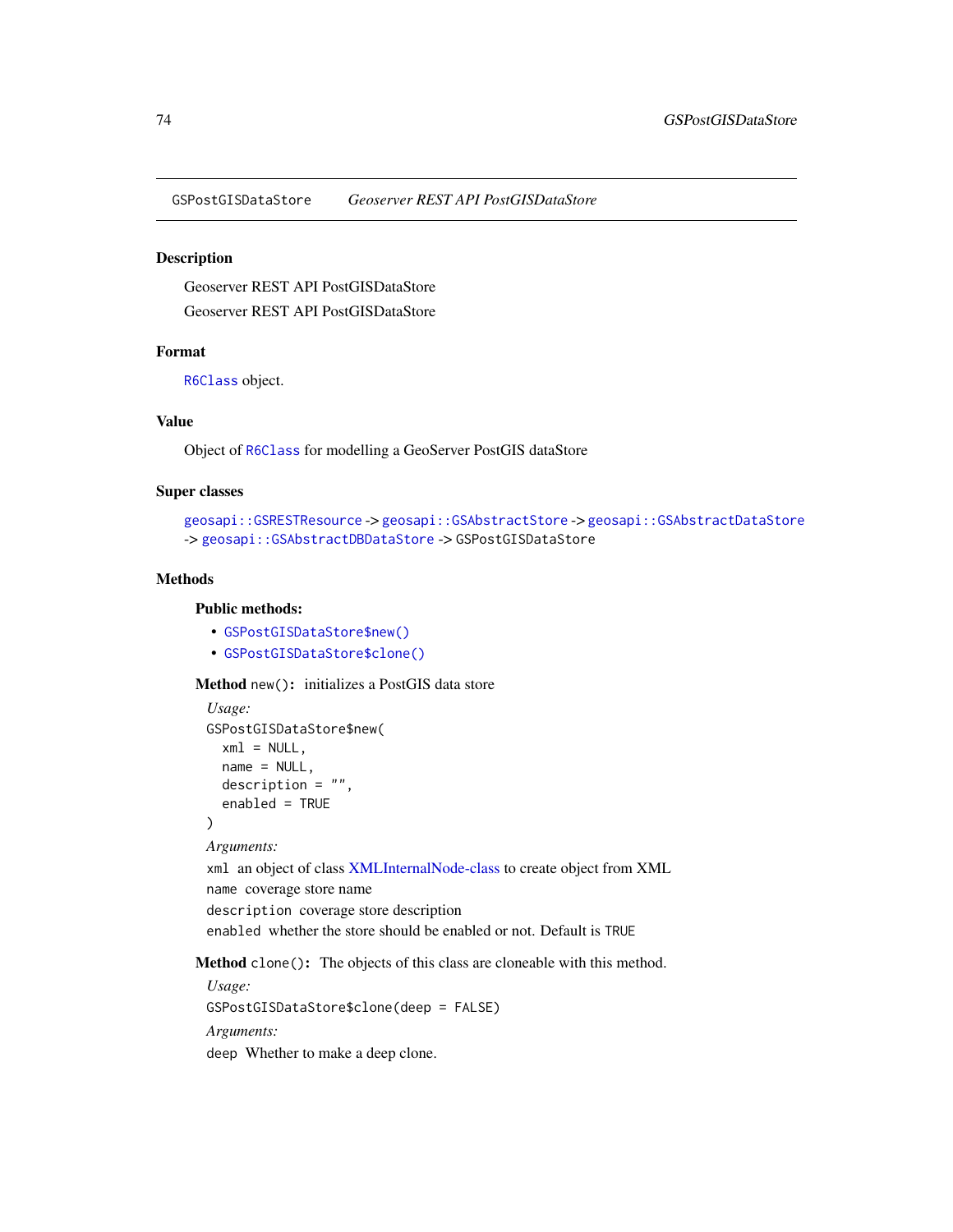## GSPublishable 75

#### Author(s)

Emmanuel Blondel <emmanuel.blondel1@gmail.com>

#### Examples

```
GSPostGISDataStore$new(name = "ds", description = "des", enabled = TRUE)
```
<span id="page-74-0"></span>GSPublishable *A GeoServer layer group publishable*

#### Description

This class models a GeoServer layer. This class is to be used internally by **geosapi** for configuring layers or layer groups within an object of class GSLayerGroup

## Format

[R6Class](#page-0-0) object.

# Value

Object of [R6Class](#page-0-0) for modelling a GeoServer layer group publishable

## Super class

[geosapi::GSRESTResource](#page-0-0) -> GSPublishable

## Public fields

full full name name

attr\_type type of attribute

#### Methods

#### Public methods:

- [GSPublishable\\$new\(\)](#page-3-0)
- [GSPublishable\\$decode\(\)](#page-3-1)
- [GSPublishable\\$setName\(\)](#page-17-0)
- [GSPublishable\\$setType\(\)](#page-12-0)
- [GSPublishable\\$clone\(\)](#page-4-0)

Method new(): Initializes a [GSPublishable](#page-74-0)

## *Usage:*

GSPublishable\$new(xml = NULL, name, type)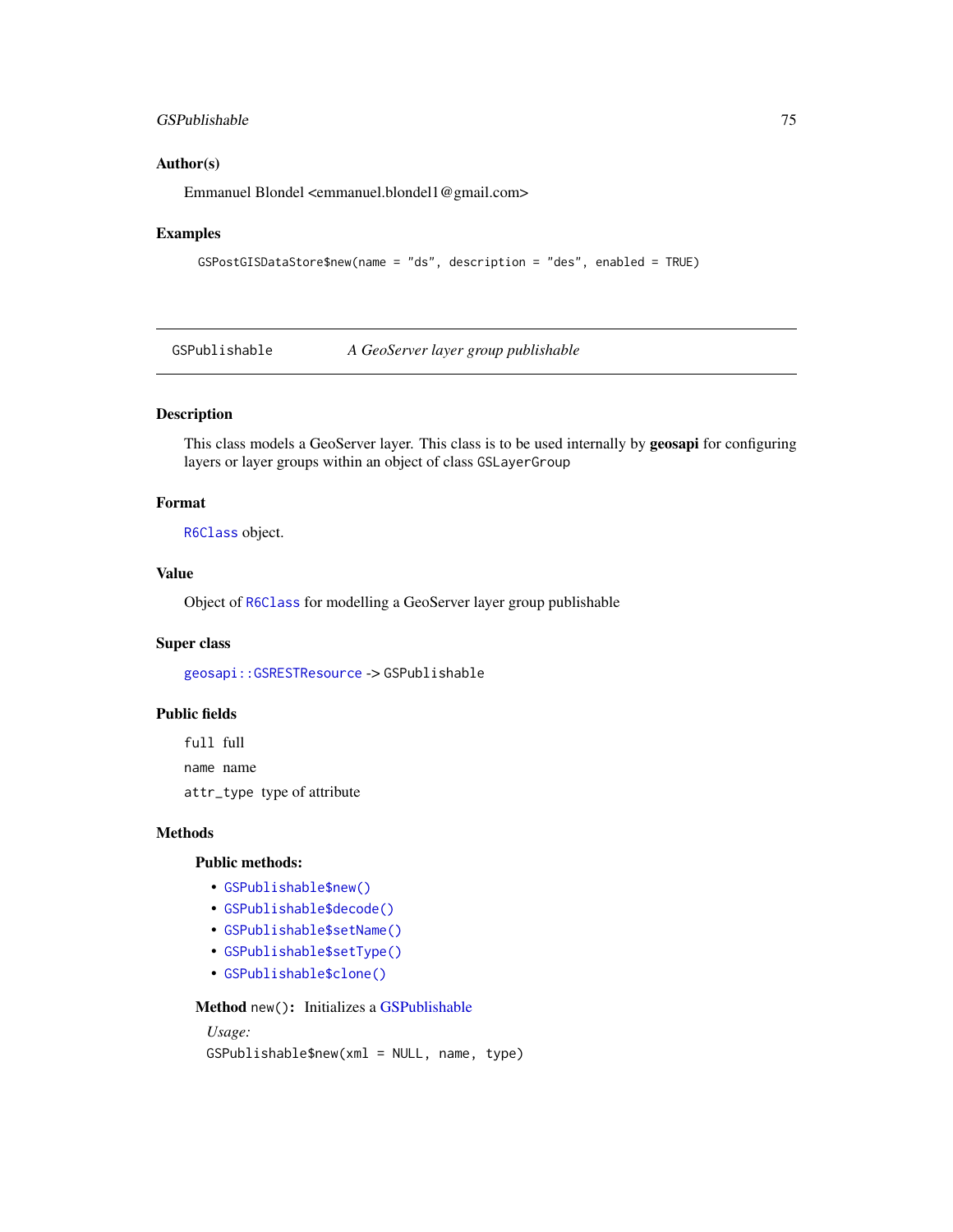## 76 GSPublishable

*Arguments:*

xml an object of class [XMLInternalNode-class](#page-0-0) name name type type

## Method decode(): Decodes from XML

*Usage:* GSPublishable\$decode(xml)

*Arguments:* xml an object of class [XMLInternalNode-class](#page-0-0)

## Method setName(): set name

*Usage:* GSPublishable\$setName(name) *Arguments:*

name name

# Method setType(): Set type

*Usage:* GSPublishable\$setType(type) *Arguments:* type type

Method clone(): The objects of this class are cloneable with this method.

*Usage:* GSPublishable\$clone(deep = FALSE) *Arguments:* deep Whether to make a deep clone.

## Author(s)

Emmanuel Blondel <emmanuel.blondel1@gmail.com>

# Examples

publishable <- GSPublishable\$new(name = "name", type = "layer")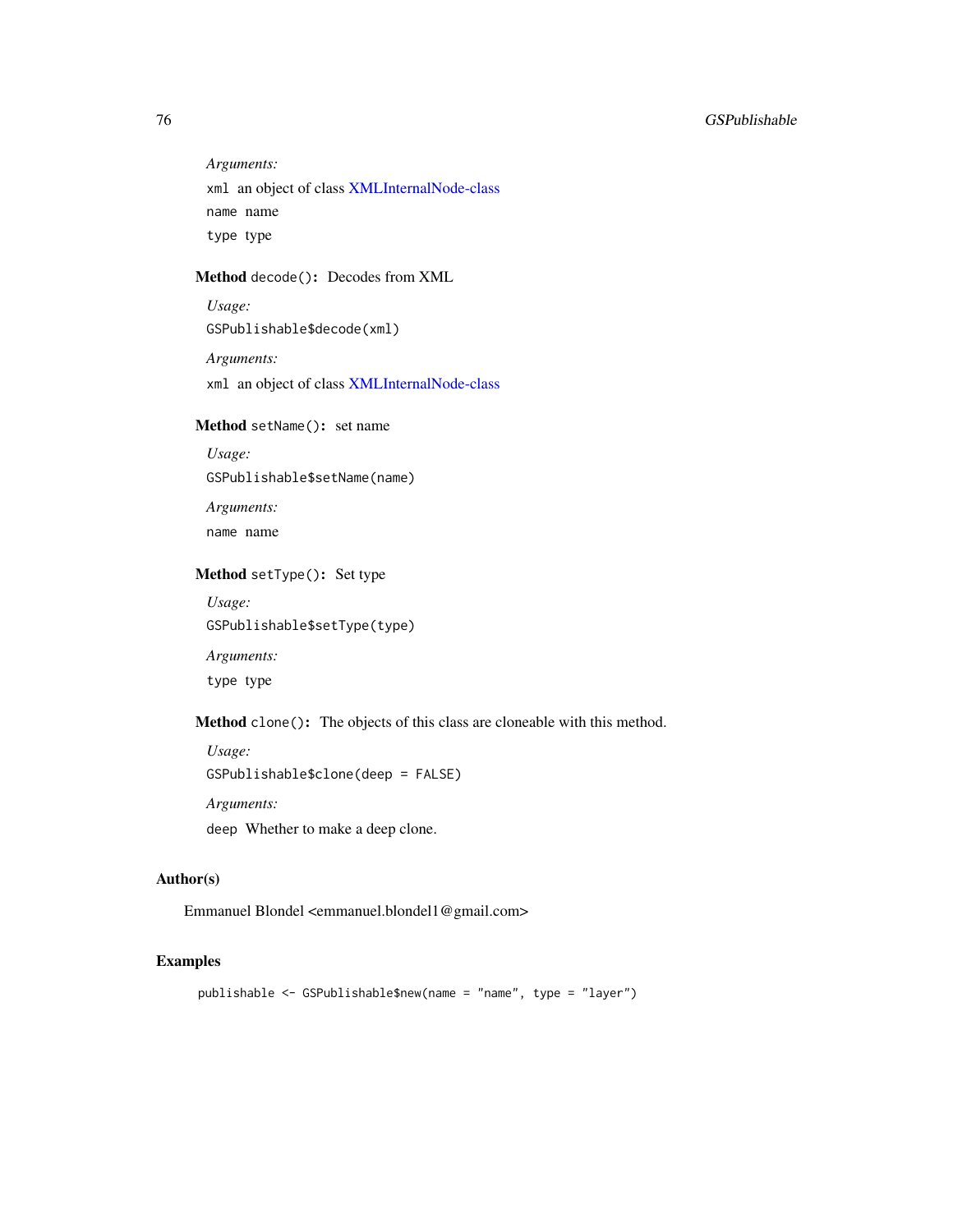<span id="page-76-0"></span>

#### **Description**

This class models an abstract GeoServer resource. This class is used internally for modelling instances of class GSFeatureType or GSCoverage

## Format

[R6Class](#page-0-0) object.

# Details

Geoserver REST API Resource

## Value

Object of [R6Class](#page-0-0) for modelling a GeoServer resource

#### Methods

new(rootName, xml) This method is used to instantiate a GSResource decode(xml) This method is used to decode a GSResource from XML encode() This method is used to encode a GSResource to XML. Inherited from the generic GSRESTResource encoder setEnabled(enabled) Sets if the resource is enabled or not in GeoServer setName(name) Sets the resource name setNativeName(nativeName) Sets the resource native name setTitle(title) Sets the resource title setDescription(description) Sets the resource description setAbstract(abstract) Sets the resource abstract setKeywords(keywords) Sets a list of keywords addKeyword(keyword) Sets a keyword. Returns TRUE if set, FALSE otherwise delKeyword(keyword) Deletes a keyword. Returns TRUE if deleted, FALSE otherwise setMetadataLinks(metadataLinks) Sets a list of GSMetadataLinks addMetadataLink(metadataLink) Adds a metadataLink delMetadataLink(metadataLink) Deletes a metadataLink setNativeCRS(nativeCRS) Sets the resource nativeCRS setSrs(srs) Sets the resource srs setNativeBoundingBox(minx, miny, maxx, maxy, bbox, crs) Sets the resource nativeBoundingBox. Either from coordinates or from a bbox object (matrix). setLatLonBoundingBox(minx, miny, maxx, maxy, bbox, crs) Sets the resource latLonBoundingBox. Either from coordinates or from a bbox object (matrix).

setProjectionPolicy(policy) Sets the resource projection policy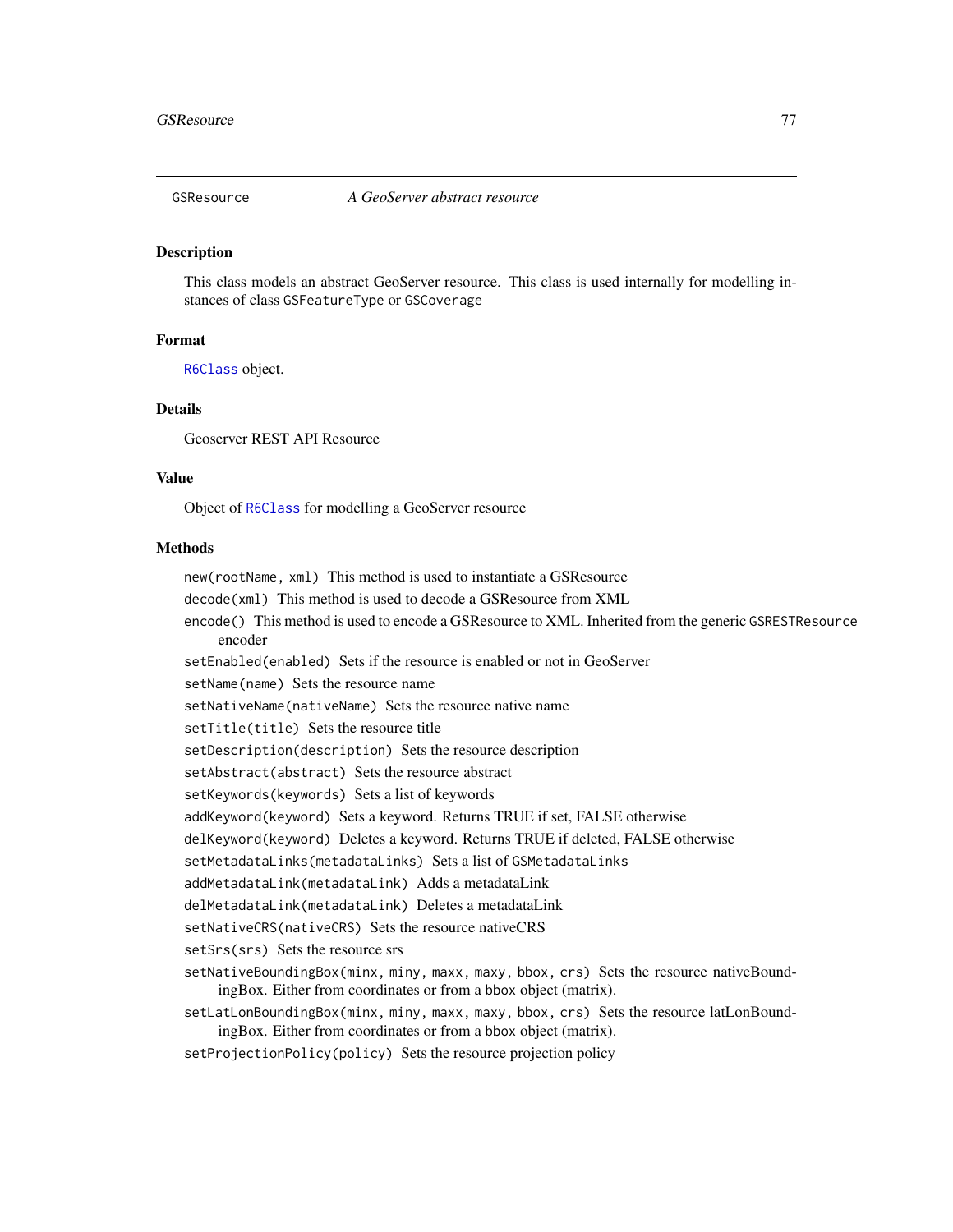#### 78 GSResource

#### Super class

[geosapi::GSRESTResource](#page-0-0) -> GSResource

## Public fields

full full name resource name nativeName resource native name title resource title description resource description abstract resource abstract keywords resource keywords metadataLinks resource metadata links nativeCRS resource native CRS srs resource srs nativeBoundingBox resource lat/lon native bounding box latLonBoundingBox resource lat/lon bounding box projectionPolicy resource projection policy enabled enabled metadata metadata

# Methods

#### Public methods:

- [GSResource\\$new\(\)](#page-3-0)
- [GSResource\\$decode\(\)](#page-3-1)
- [GSResource\\$setEnabled\(\)](#page-12-1)
- [GSResource\\$setName\(\)](#page-17-0)
- [GSResource\\$setNativeName\(\)](#page-78-0)
- [GSResource\\$setTitle\(\)](#page-55-0)
- [GSResource\\$setDescription\(\)](#page-12-2)
- [GSResource\\$setAbstract\(\)](#page-56-0)
- [GSResource\\$setKeywords\(\)](#page-79-0)
- [GSResource\\$addKeyword\(\)](#page-79-1)
- [GSResource\\$delKeyword\(\)](#page-79-2)
- [GSResource\\$setMetadataLinks\(\)](#page-57-0)
- [GSResource\\$addMetadataLink\(\)](#page-57-1)
- [GSResource\\$deleteMetadataLink\(\)](#page-57-2)
- [GSResource\\$setProjectionPolicy\(\)](#page-80-0)
- [GSResource\\$setSrs\(\)](#page-80-1)
- [GSResource\\$setNativeCRS\(\)](#page-80-2)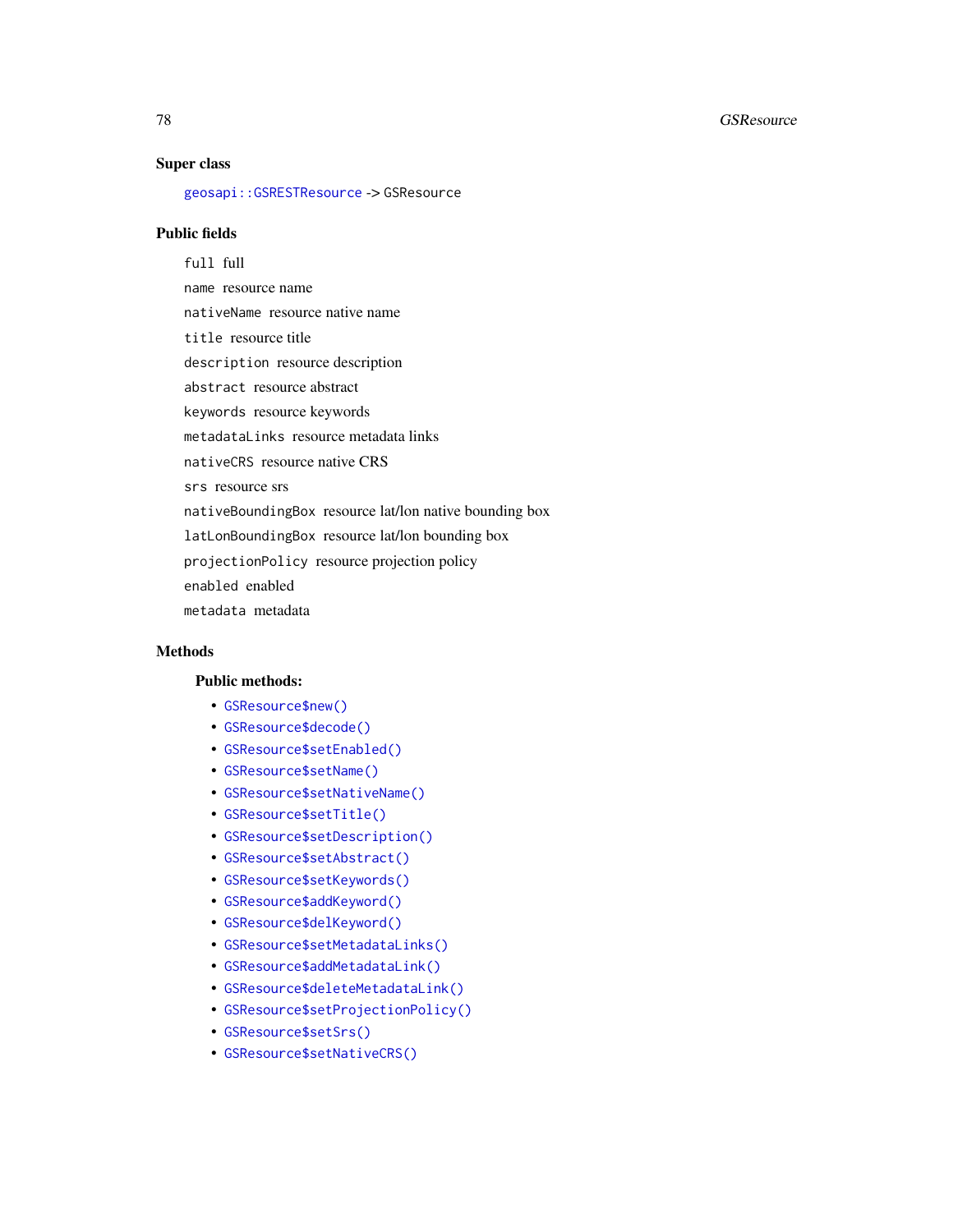#### GSResource 79

- [GSResource\\$setLatLonBoundingBox\(\)](#page-80-3)
- [GSResource\\$setNativeBoundingBox\(\)](#page-80-4)
- [GSResource\\$setMetadata\(\)](#page-81-0)
- [GSResource\\$delMetadata\(\)](#page-81-1)
- [GSResource\\$setMetadataDimension\(\)](#page-81-2)
- [GSResource\\$clone\(\)](#page-4-0)

## Method new(): Initializes a [GSResource](#page-76-0)

*Usage:* GSResource\$new(rootName = NULL, xml = NULL) *Arguments:* rootName root name xml object of class [XMLInternalNode-class](#page-0-0)

# Method decode(): Decodes from XML

*Usage:* GSResource\$decode(xml)

*Arguments:*

xml object of class [XMLInternalNode-class](#page-0-0)

## Method setEnabled(): Set enabled

*Usage:* GSResource\$setEnabled(enabled)

*Arguments:* enabled enabled

## Method setName(): Set name

*Usage:*

GSResource\$setName(name)

*Arguments:*

name name

#### <span id="page-78-0"></span>Method setNativeName(): Set native name

*Usage:* GSResource\$setNativeName(nativeName) *Arguments:* nativeName native name

#### Method setTitle(): Set title

*Usage:* GSResource\$setTitle(title) *Arguments:*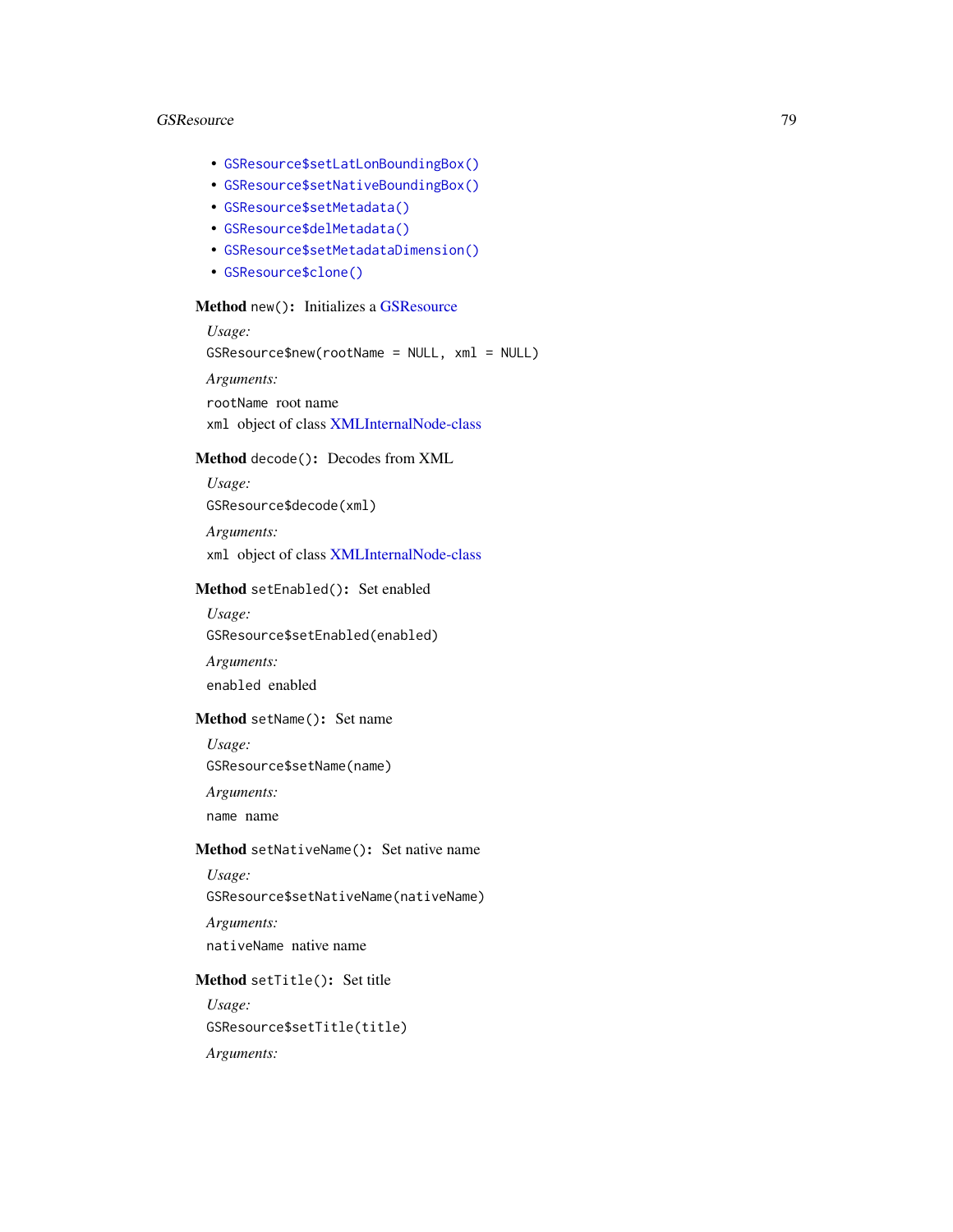#### 80 GSResource and the contract of the contract of the contract of the contract of the contract of the contract of the contract of the contract of the contract of the contract of the contract of the contract of the contract

title title

## Method setDescription(): Set description

*Usage:*

GSResource\$setDescription(description)

*Arguments:*

description description

# Method setAbstract(): Set abstract

*Usage:* GSResource\$setAbstract(abstract) *Arguments:*

abstract abstract

# <span id="page-79-0"></span>Method setKeywords(): Set keyword(s)

*Usage:*

GSResource\$setKeywords(keywords)

*Arguments:*

keywords keywords

#### <span id="page-79-1"></span>Method addKeyword(): Adds keyword

*Usage:*

GSResource\$addKeyword(keyword)

*Arguments:*

keyword keyword

*Returns:* TRUE if added, FALSE otherwise

## <span id="page-79-2"></span>Method delKeyword(): Deletes keyword

*Usage:* GSResource\$delKeyword(keyword) *Arguments:*

keyword keyword

*Returns:* TRUE if deleted, FALSE otherwise

# Method setMetadataLinks(): Set metadata links

*Usage:*

GSResource\$setMetadataLinks(metadataLinks)

*Arguments:*

metadataLinks metadata links

## Method addMetadataLink(): Adds metadata link

*Usage:*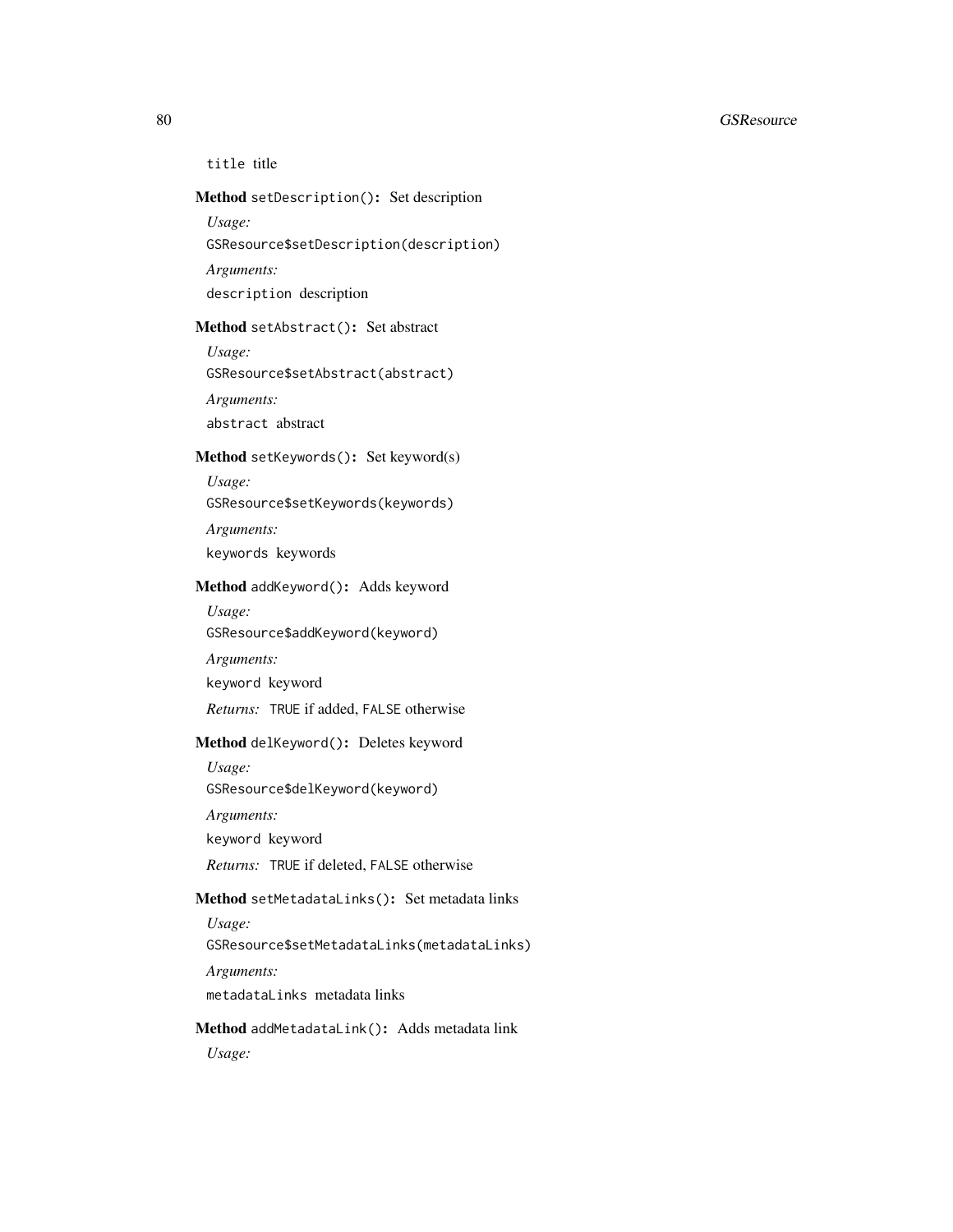#### GSResource 81

GSResource\$addMetadataLink(metadataLink)

*Arguments:*

metadataLink object of class [GSMetadataLink](#page-65-0)

*Returns:* TRUE if added, FALSE otherwise

Method deleteMetadataLink(): Deletes metadata link

*Usage:*

GSResource\$deleteMetadataLink(metadataLink)

*Arguments:*

metadataLink object of class [GSMetadataLink](#page-65-0)

*Returns:* TRUE if deleted, FALSE otherwise

# <span id="page-80-0"></span>Method setProjectionPolicy(): Set projection policy

*Usage:* GSResource\$setProjectionPolicy(projectionPolicy) *Arguments:* projectionPolicy projection policy

<span id="page-80-1"></span>Method setSrs(): Set SRS

*Usage:* GSResource\$setSrs(srs) *Arguments:* srs srs

## <span id="page-80-2"></span>Method setNativeCRS(): Set native CRS

*Usage:* GSResource\$setNativeCRS(nativeCRS)

*Arguments:* nativeCRS native crs

#### <span id="page-80-3"></span>Method setLatLonBoundingBox(): Set LatLon bounding box

*Usage:*

GSResource\$setLatLonBoundingBox(minx, miny, maxx, maxy, bbox = NULL, crs)

*Arguments:* minx minx miny miny maxx maxx maxy maxy bbox bbox crs crs

<span id="page-80-4"></span>Method setNativeBoundingBox(): Set native bounding box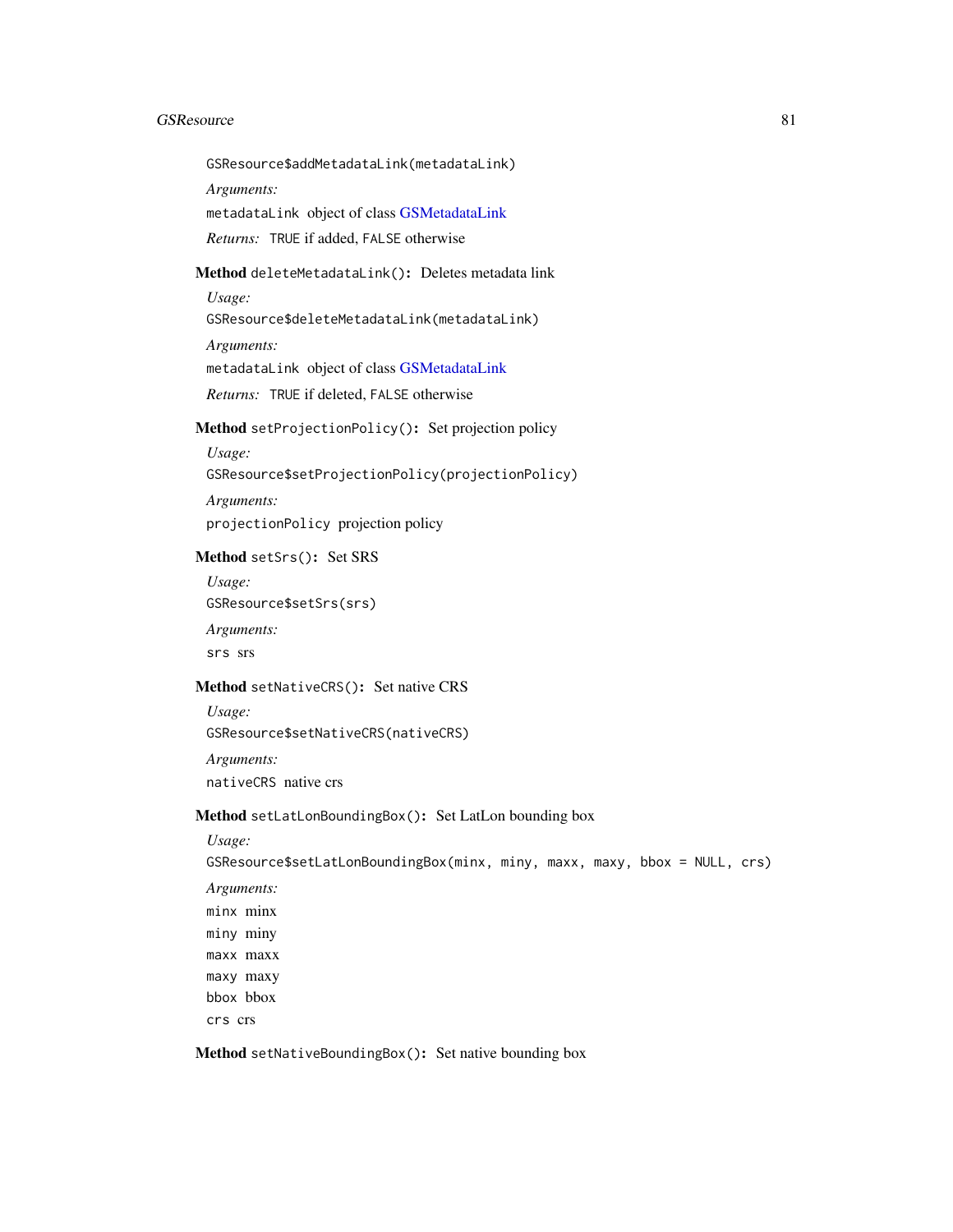*Usage:*

GSResource\$setNativeBoundingBox(minx, miny, maxx, maxy, bbox = NULL, crs) *Arguments:* minx minx miny miny maxx maxx maxy maxy bbox bbox crs crs

<span id="page-81-0"></span>Method setMetadata(): Set metadata

```
Usage:
GSResource$setMetadata(key, metadata)
Arguments:
key key
metadata metadata
Returns: TRUE if added, FALSE otherwise
```
<span id="page-81-1"></span>Method delMetadata(): Deletes metadata

*Usage:* GSResource\$delMetadata(key) *Arguments:* key key *Returns:* TRUE if deleted, FALSE otherwise

<span id="page-81-2"></span>Method setMetadataDimension(): Set metadata dimension

*Usage:* GSResource\$setMetadataDimension(key, dimension, custom = FALSE) *Arguments:* key key dimension dimension custom custom

Method clone(): The objects of this class are cloneable with this method.

*Usage:* GSResource\$clone(deep = FALSE) *Arguments:* deep Whether to make a deep clone.

# Author(s)

Emmanuel Blondel <emmanuel.blondel1@gmail.com>

# Examples

res <- GSResource\$new(rootName = "featureType")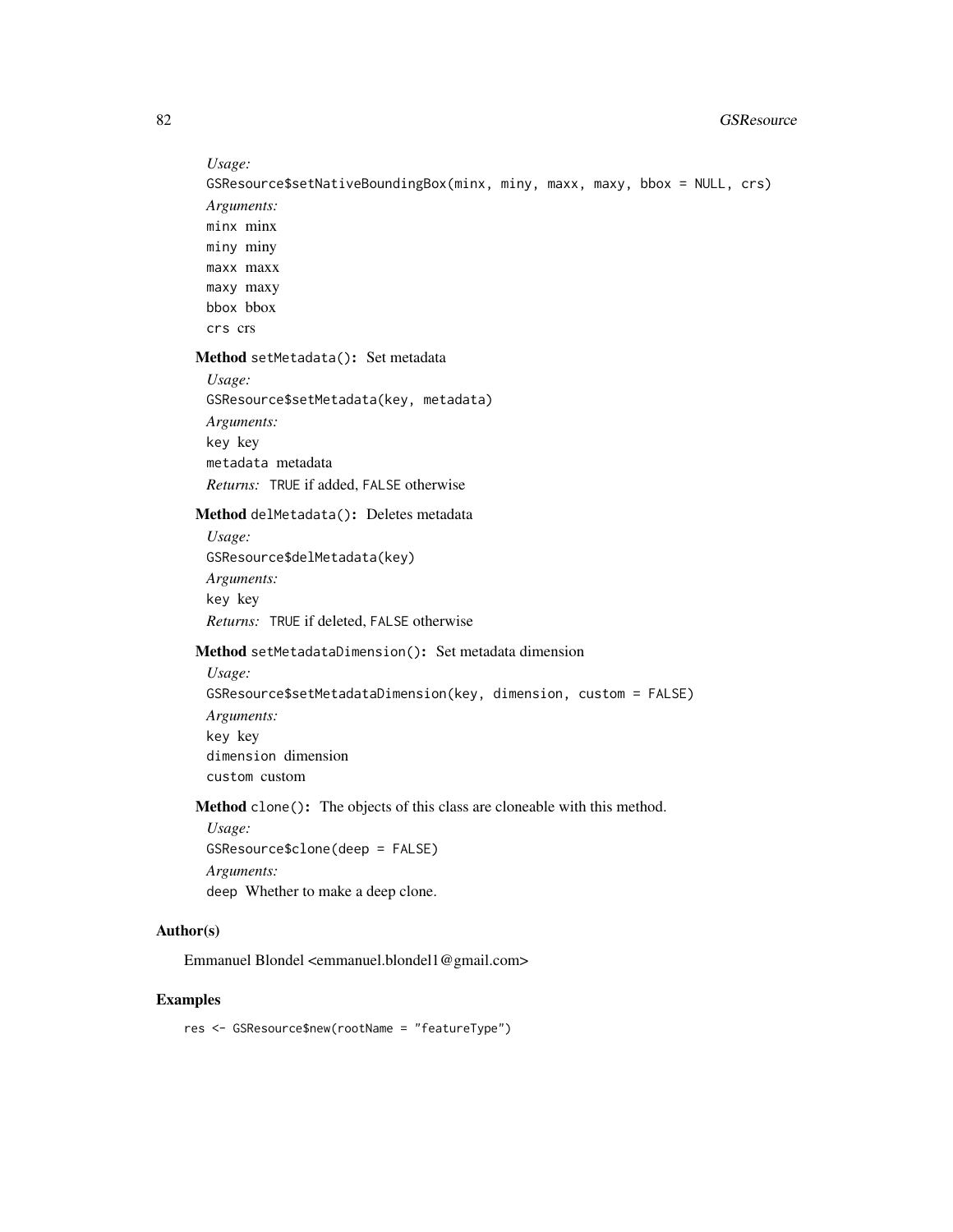<span id="page-82-0"></span>

# Description

Geoserver REST API XML entry set Geoserver REST API XML entry set

## Format

[R6Class](#page-0-0) object.

#### Value

Object of [R6Class](#page-0-0) for modelling a entry set

## Super class

[geosapi::GSRESTResource](#page-0-0) -> GSRESTEntrySet

## Public fields

entryset entryset

## Methods

#### Public methods:

- [GSRESTEntrySet\\$new\(\)](#page-3-0)
- [GSRESTEntrySet\\$decode\(\)](#page-3-1)
- [GSRESTEntrySet\\$setEntryset\(\)](#page-83-0)
- [GSRESTEntrySet\\$addEntry\(\)](#page-83-1)
- [GSRESTEntrySet\\$setEntry\(\)](#page-83-2)
- [GSRESTEntrySet\\$delEntry\(\)](#page-83-3)
- [GSRESTEntrySet\\$clone\(\)](#page-4-0)

## Method new(): Initializes an object of class [GSRESTEntrySet](#page-82-0)

*Usage:* GSRESTEntrySet\$new(rootName, xml = NULL, entryset) *Arguments:* rootName root name xml object of class [XMLInternalNode-class](#page-0-0) entryset entry set

#### Method decode(): Decodes from XML

*Usage:*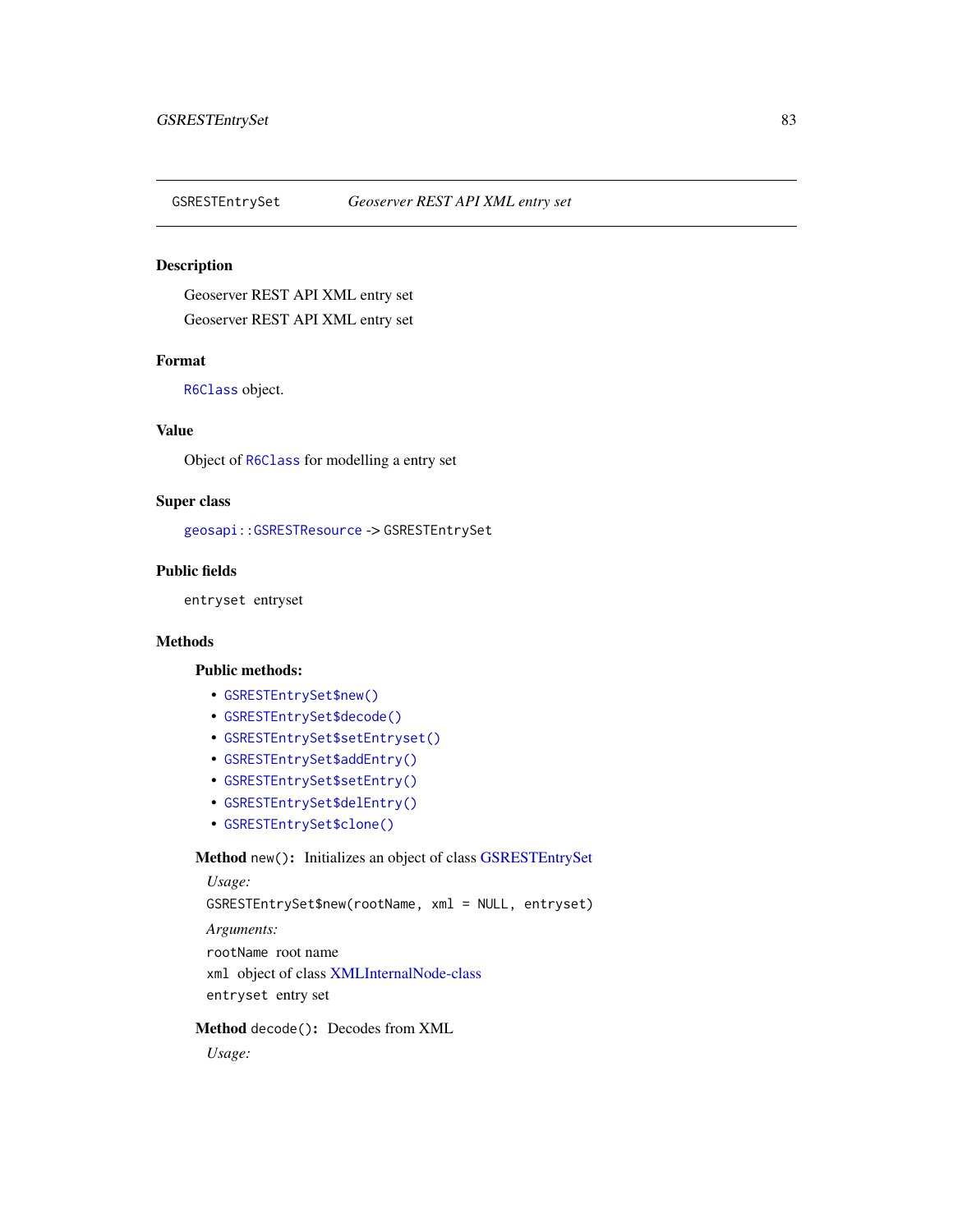GSRESTEntrySet\$decode(xml)

*Arguments:*

xml object of class [XMLInternalNode-class](#page-0-0)

# <span id="page-83-0"></span>Method setEntryset(): Set entry set

*Usage:*

GSRESTEntrySet\$setEntryset(entryset)

*Arguments:*

entryset entry set

# <span id="page-83-1"></span>Method addEntry(): Adds entry set

*Usage:*

GSRESTEntrySet\$addEntry(key, value)

*Arguments:*

key key

value value

*Returns:* TRUE if added, FALSE otherwise

## <span id="page-83-2"></span>Method setEntry(): Sets entry set

*Usage:* GSRESTEntrySet\$setEntry(key, value)

*Arguments:* key key value value

#### <span id="page-83-3"></span>Method delEntry(): Deletes entry set

*Usage:*

GSRESTEntrySet\$delEntry(key)

*Arguments:*

key key

*Returns:* TRUE if deleted, FALSE otherwise

Method clone(): The objects of this class are cloneable with this method.

*Usage:*

GSRESTEntrySet\$clone(deep = FALSE)

*Arguments:*

deep Whether to make a deep clone.

## Author(s)

Emmanuel Blondel <emmanuel.blondel1@gmail.com>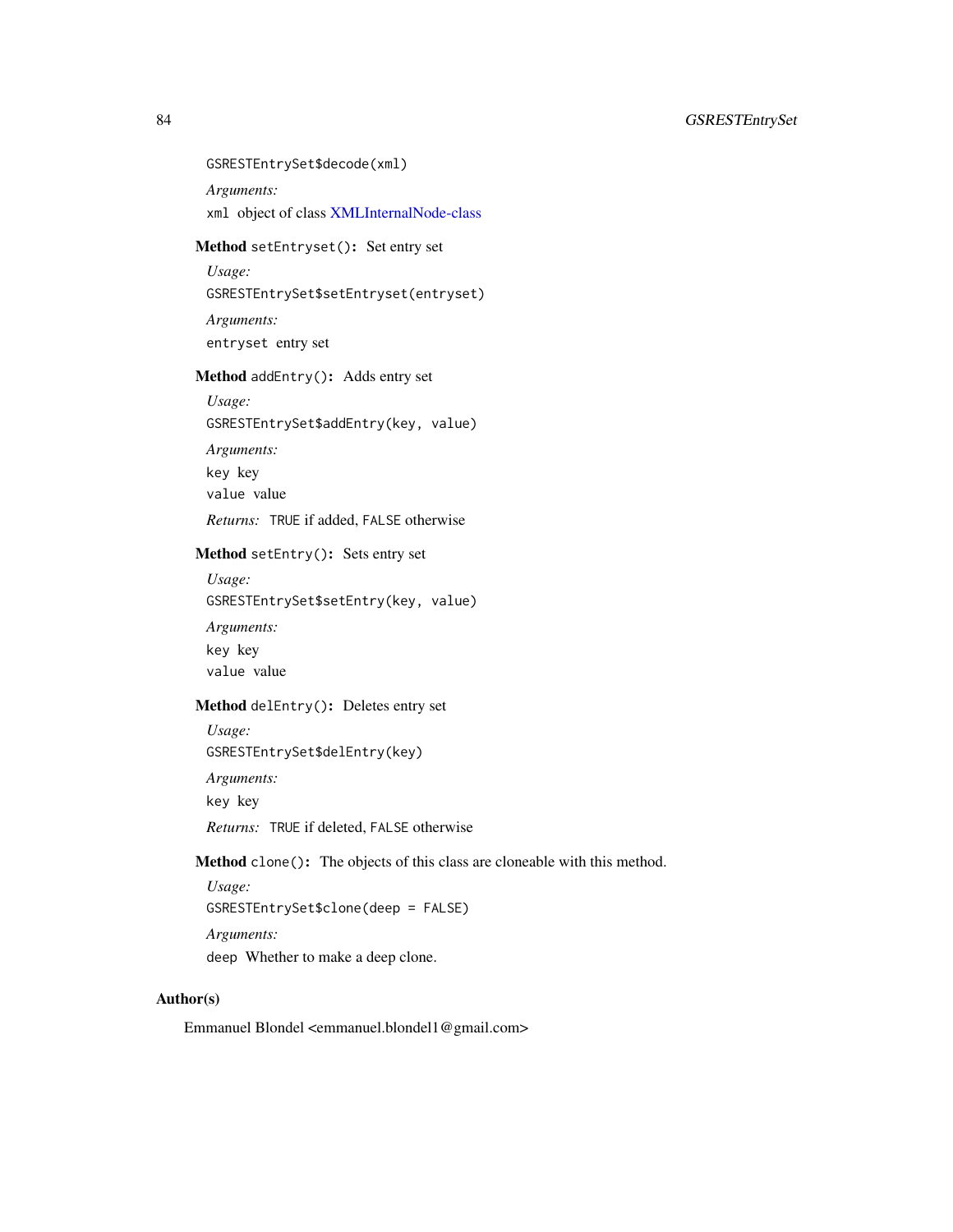<span id="page-84-1"></span>

# Description

Geoserver REST API REST Resource interface Geoserver REST API REST Resource interface

## Format

[R6Class](#page-0-0) object.

# Value

Object of [R6Class](#page-0-0) for modelling a GeoServer REST resource interface

## Public fields

rootName root name

## Methods

# Public methods:

- [GSRESTResource\\$new\(\)](#page-3-0)
- [GSRESTResource\\$decode\(\)](#page-3-1)
- [GSRESTResource\\$encode\(\)](#page-84-0)
- [GSRESTResource\\$clone\(\)](#page-4-0)

# Method new(): Initializes an object of class [GSRESTResource](#page-84-1)

*Usage:* GSRESTResource\$new(xml, rootName)

*Arguments:* xml object of class [XMLInternalNode-class](#page-0-0) rootName root name

Method decode(): Decodes from XML. Abstract method to be implemented by sub-classes

*Usage:*

GSRESTResource\$decode(xml)

*Arguments:*

xml object of class [XMLInternalNode-class](#page-0-0)

#### <span id="page-84-0"></span>Method encode(): Encodes as XML

*Usage:* GSRESTResource\$encode()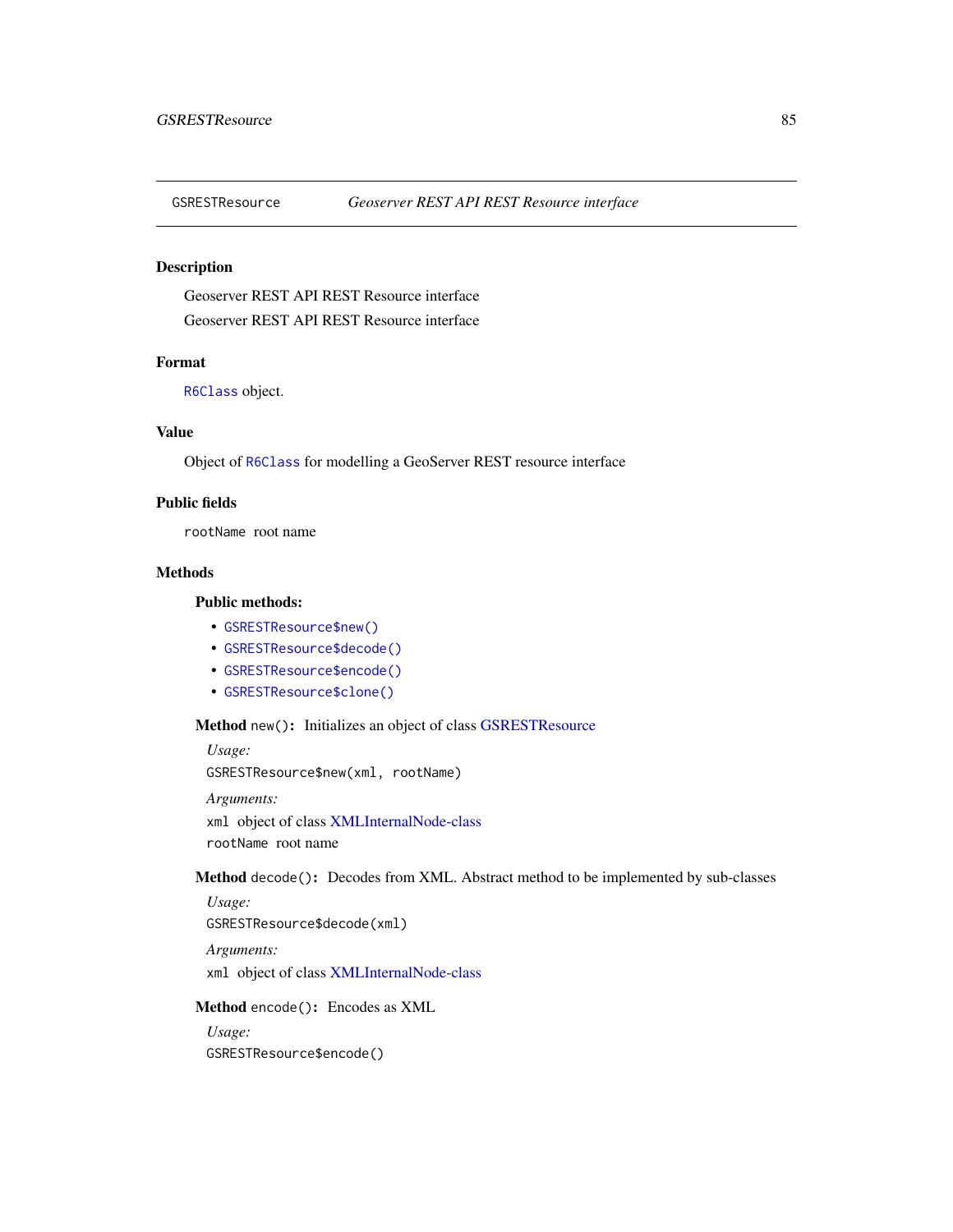*Returns:* an object of class [XMLInternalNode-class](#page-0-0)

Method clone(): The objects of this class are cloneable with this method.

*Usage:* GSRESTResource\$clone(deep = FALSE) *Arguments:* deep Whether to make a deep clone.

#### Author(s)

Emmanuel Blondel <emmanuel.blondel1@gmail.com>

GSServiceManager *Geoserver REST API Service Manager*

#### Description

Geoserver REST API Service Manager Geoserver REST API Service Manager

## Format

[R6Class](#page-0-0) object.

#### Value

Object of [R6Class](#page-0-0) with methods for managing GeoServer services

#### Constructor

new(url, user, pwd, logger) This method is used to instantiate a GSManager with the url of the GeoServer and credentials to authenticate (user/pwd). By default, the logger argument will be set to NULL (no logger). This argument accepts two possible values: INFO: to print only geosapi logs, DEBUG: to print geosapi and CURL logs

getServiceSettings(service, ws)

- getWmsSettings(ws) Get WMS settings. To get the WMS settings for a specific workspace, specify the workspace name as ws parameter, otherwise global settings are retrieved.
- getWfsSettings(ws) Get WFS settings. To get the WFS settings for a specific workspace, specify the workspace name as ws parameter, otherwise global settings are retrieved.
- getWcsSettings(ws) Get WCS settings. To get the WCS settings for a specific workspace, specify the workspace name as ws parameter, otherwise global settings are retrieved.
- updateServiceSettings(serviceSettings, service, ws) Updates the service settings with an object of class GSServiceSetting. An optional workspace name ws can be specified to update service settings applying to a workspace.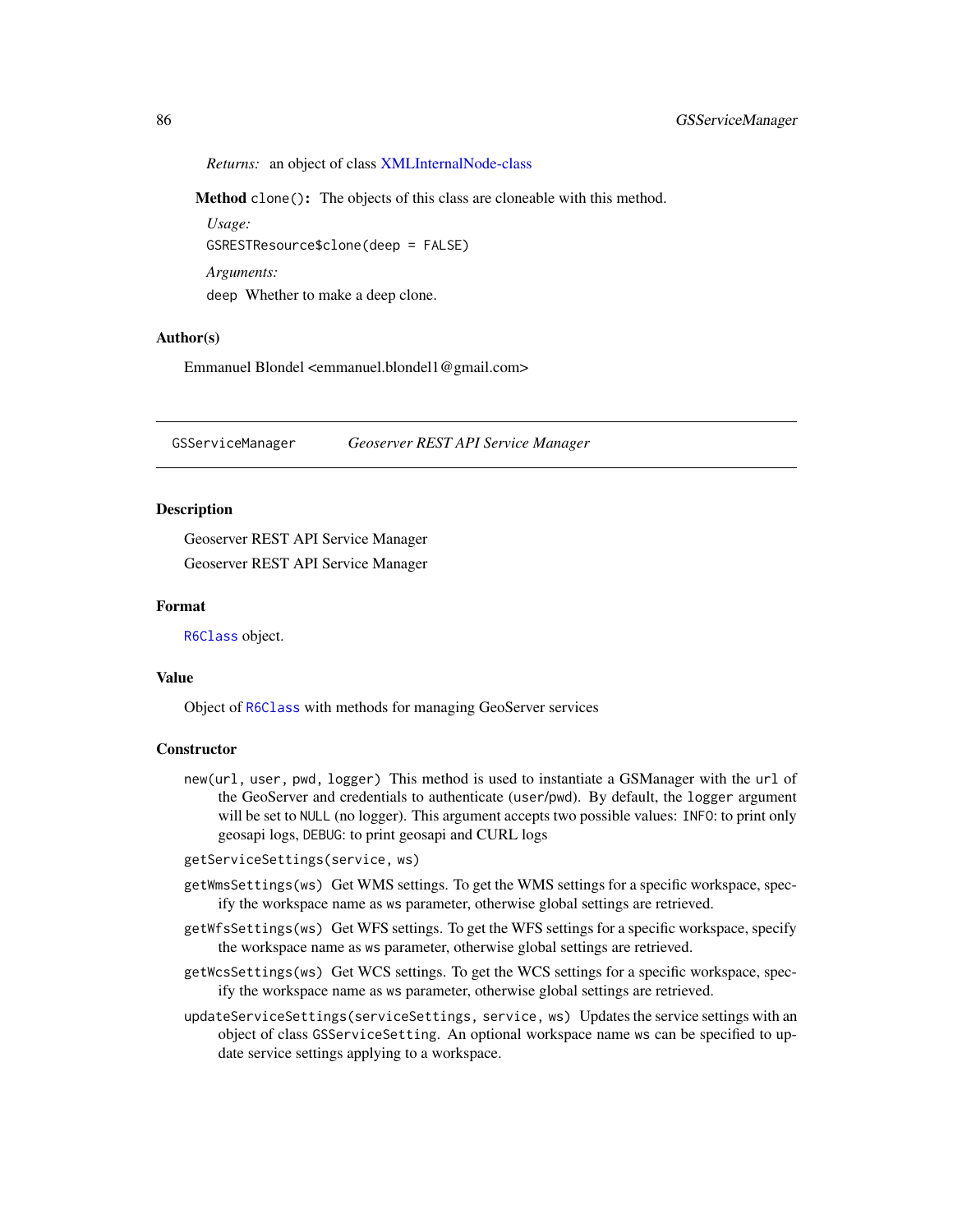#### GSServiceManager 87

- deleteServiceSettings(service, ws) Deletes the service settings. This method is used internally by geosapi for disabling a service setting at workspace level.
- updateWmsSettings(serviceSettings, ws) Updates the WMS settings with an object of class GSServiceSetting. An optional workspace name ws can be specified to update WMS settings applying to a workspace.
- updateWfsSettings(serviceSettings, ws) Updates the WFS settings with an object of class GSServiceSetting. An optional workspace name ws can be specified to update WFS settings applying to a workspace.
- updateWcsSettings(serviceSettings, ws) Updates the WCS settings with an object of class GSServiceSettings. An optional workspace name ws can be specified to update WCS settings applying to a workspace.
- enableWMS(ws) Enables the WMS, either globally, or for a given workspace (optional)
- enableWFS(ws) Enables the WFS, either globally, or for a given workspace (optional)
- enableWCS(ws) Enables the WCS, either globally, or for a given workspace (optional)
- disableServiceSettings(service, ws) Disables a service, either globally, or for a given workspace (optional). For a global service setting, an UPDATE operation will be applied, while for a workspace service setting, a DELETE operation is applied.
- disableWMS(ws) Disables the WMS, either globally, or for a given workspace (optional)
- disableWFS(ws) Disables the WFS, either globally, or for a given workspace (optional)
- disableWCS(ws) Disables the WCS, either globally, or for a given workspace (optional)

#### Super class

[geosapi::GSManager](#page-0-0) -> GSServiceManager

## Methods

#### Public methods:

- [GSServiceManager\\$getServiceSettings\(\)](#page-87-0)
- [GSServiceManager\\$getWmsSettings\(\)](#page-87-1)
- [GSServiceManager\\$getWfsSettings\(\)](#page-87-2)
- [GSServiceManager\\$getWcsSettings\(\)](#page-87-3)
- [GSServiceManager\\$updateServiceSettings\(\)](#page-87-4)
- [GSServiceManager\\$deleteServiceSettings\(\)](#page-88-0)
- [GSServiceManager\\$updateWmsSettings\(\)](#page-88-1)
- [GSServiceManager\\$updateWfsSettings\(\)](#page-88-2)
- [GSServiceManager\\$updateWcsSettings\(\)](#page-88-3)
- [GSServiceManager\\$enableWMS\(\)](#page-88-4)
- [GSServiceManager\\$enableWFS\(\)](#page-89-0)
- [GSServiceManager\\$enableWCS\(\)](#page-89-1)
- [GSServiceManager\\$disableServiceSettings\(\)](#page-89-2)
- [GSServiceManager\\$disableWMS\(\)](#page-89-3)
- [GSServiceManager\\$disableWFS\(\)](#page-89-4)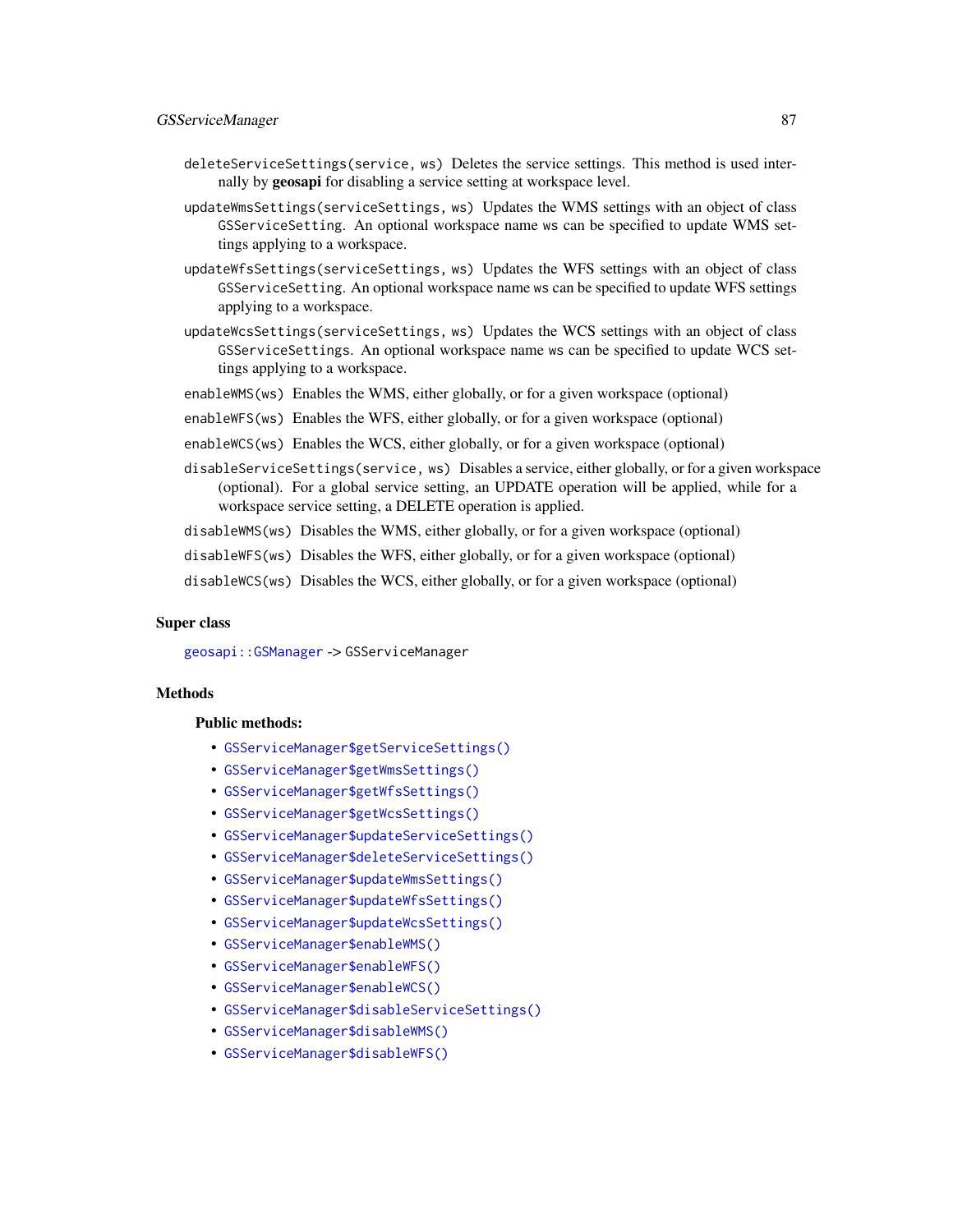- [GSServiceManager\\$disableWCS\(\)](#page-89-5)
- [GSServiceManager\\$clone\(\)](#page-4-0)

<span id="page-87-0"></span>Method getServiceSettings(): Get the service settings. To get the service settings for a specific workspace, specify the workspace name as ws parameter, otherwise global settings are retrieved.

*Usage:* GSServiceManager\$getServiceSettings(service, ws = NULL) *Arguments:* service service ws workspace name

*Returns:* an object of class [GSServiceSettings](#page-90-0)

<span id="page-87-1"></span>Method getWmsSettings(): Get WMS settings. To get the WMS settings for a specific workspace, specify the workspace name as ws parameter, otherwise global settings are retrieved.

*Usage:* GSServiceManager\$getWmsSettings(ws = NULL)

*Arguments:*

ws workspace name

*Returns:* an object of class [GSServiceSettings](#page-90-0)

<span id="page-87-2"></span>Method getWfsSettings(): Get WFS settings. To get the WFS settings for a specific workspace, specify the workspace name as ws parameter, otherwise global settings are retrieved.

*Usage:*

GSServiceManager\$getWfsSettings(ws = NULL)

*Arguments:*

ws workspace name

*Returns:* an object of class [GSServiceSettings](#page-90-0)

<span id="page-87-3"></span>Method getWcsSettings(): Get WCS settings. To get the WCS settings for a specific workspace, specify the workspace name as ws parameter, otherwise global settings are retrieved.

*Usage:*

GSServiceManager\$getWcsSettings(ws = NULL)

*Arguments:*

ws workspace name

*Returns:* an object of class [GSServiceSettings](#page-90-0)

<span id="page-87-4"></span>Method updateServiceSettings(): Updates the service settings with an object of class GSServiceSettings. An optional workspace name ws can be specified to update service settings applying to a workspace.

*Usage:*

GSServiceManager\$updateServiceSettings(serviceSettings, service, ws = NULL)

*Arguments:*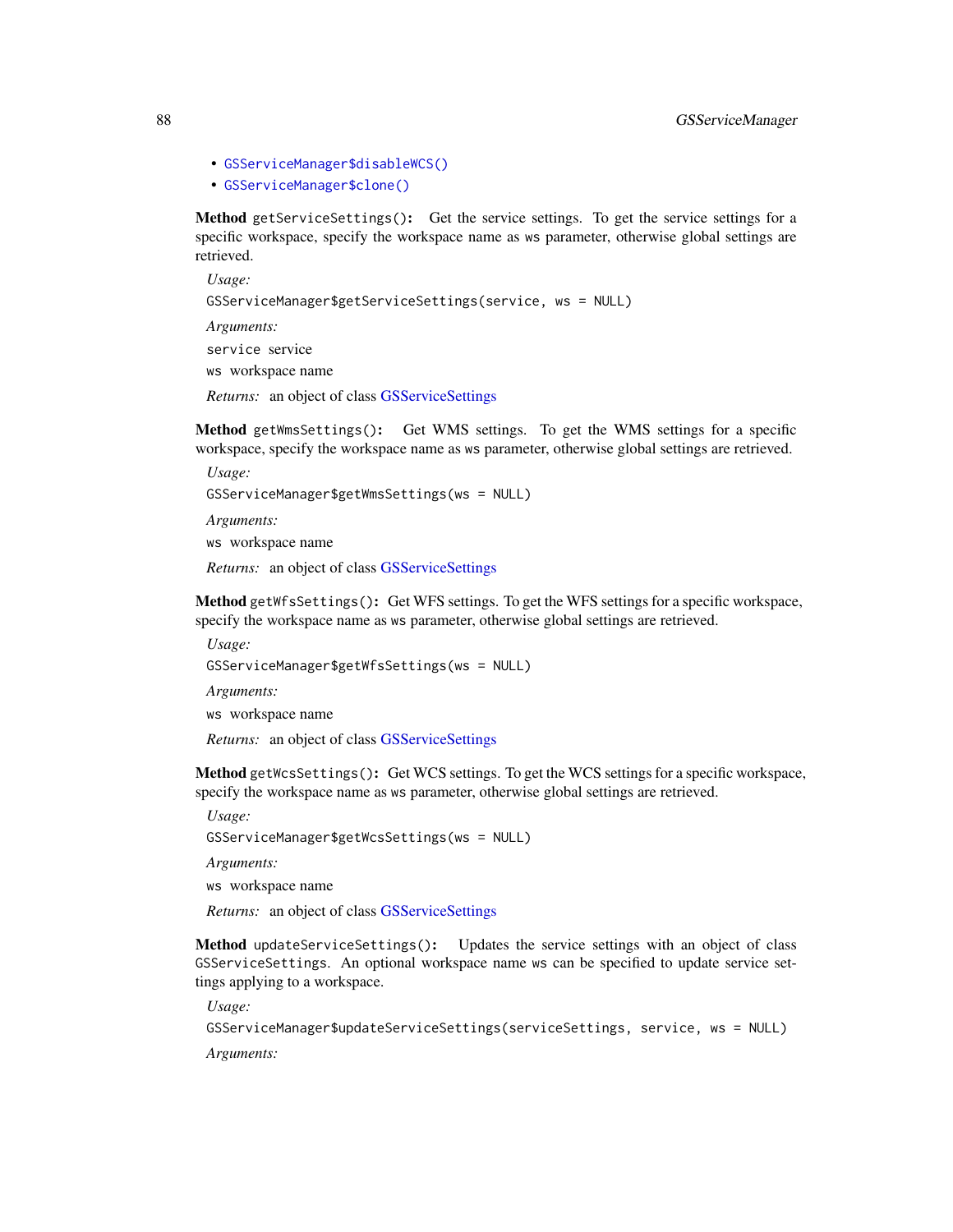serviceSettings serviceSettings object of class [GSServiceSettings](#page-90-0) service service ws workspace name *Returns:* TRUE if updated, FALSE otherwise

<span id="page-88-0"></span>Method deleteServiceSettings(): Deletes the service settings. This method is used internally by geosapi for disabling a service setting at workspace level.

*Usage:* GSServiceManager\$deleteServiceSettings(service, ws = NULL) *Arguments:* service service ws workspace name *Returns:* TRUE if deleted, FALSE otherwise

<span id="page-88-1"></span>Method updateWmsSettings(): Updates the WMS settings with an object of class GSServiceSettings. An optional workspace name ws can be specified to update WMS settings applying to a workspace.

```
Usage:
GSServiceManager$updateWmsSettings(serviceSettings, ws = NULL)
Arguments:
serviceSettings service settings object of class GSServiceSettings
ws workspace name
```
*Returns:* TRUE if deleted, FALSE otherwise

<span id="page-88-2"></span>Method updateWfsSettings(): Updates the WFS settings with an object of class GSServiceSettings. An optional workspace name ws can be specified to update WFS settings applying to a workspace.

*Usage:*

```
GSServiceManager$updateWfsSettings(serviceSettings, ws = NULL)
```
*Arguments:*

serviceSettings service settings object of class [GSServiceSettings](#page-90-0)

ws workspace name

*Returns:* TRUE if deleted, FALSE otherwise

<span id="page-88-3"></span>Method updateWcsSettings(): Updates the WCS settings with an object of class GSServiceSettings. An optional workspace name ws can be specified to update WCS settings applying to a workspace.

*Usage:*

```
GSServiceManager$updateWcsSettings(serviceSettings, ws = NULL)
```
*Arguments:*

serviceSettings service settings object of class [GSServiceSettings](#page-90-0) ws workspace name

*Returns:* TRUE if deleted, FALSE otherwise

<span id="page-88-4"></span>Method enableWMS(): Enables WMS service settings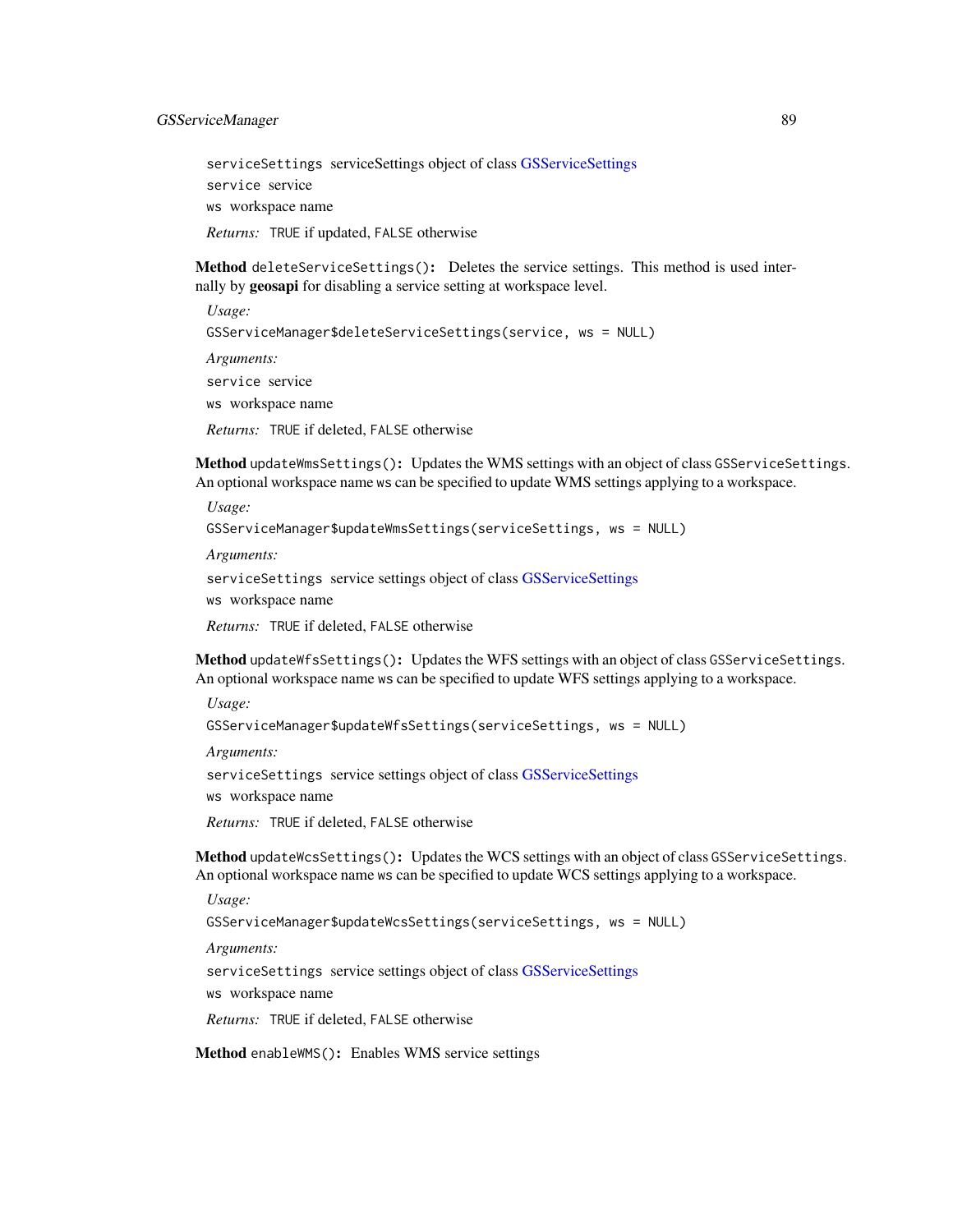*Usage:* GSServiceManager\$enableWMS(ws = NULL) *Arguments:* ws workspace name *Returns:* TRUE if enabled, FALSE otherwise

# <span id="page-89-0"></span>Method enableWFS(): Enables WFS service settings

*Usage:* GSServiceManager\$enableWFS(ws = NULL) *Arguments:* ws workspace name *Returns:* TRUE if enabled, FALSE otherwise

## <span id="page-89-1"></span>Method enableWCS(): Enables WCS service settings

*Usage:* GSServiceManager\$enableWCS(ws = NULL) *Arguments:* ws workspace name *Returns:* TRUE if enabled, FALSE otherwise

## <span id="page-89-2"></span>Method disableServiceSettings(): Disables service settings

*Usage:*

GSServiceManager\$disableServiceSettings(service, ws = NULL) *Arguments:*

service service

ws workspace name

*Returns:* TRUE if disabled, FALSE otherwise

# <span id="page-89-3"></span>Method disableWMS(): Disables WMS service settings

*Usage:* GSServiceManager\$disableWMS(ws = NULL)

*Arguments:*

ws workspace name

*Returns:* TRUE if disabled, FALSE otherwise

# <span id="page-89-4"></span>Method disableWFS(): Disables WFS service settings

<span id="page-89-5"></span>*Usage:* GSServiceManager\$disableWFS(ws = NULL) *Arguments:* ws workspace name *Returns:* TRUE if disabled, FALSE otherwise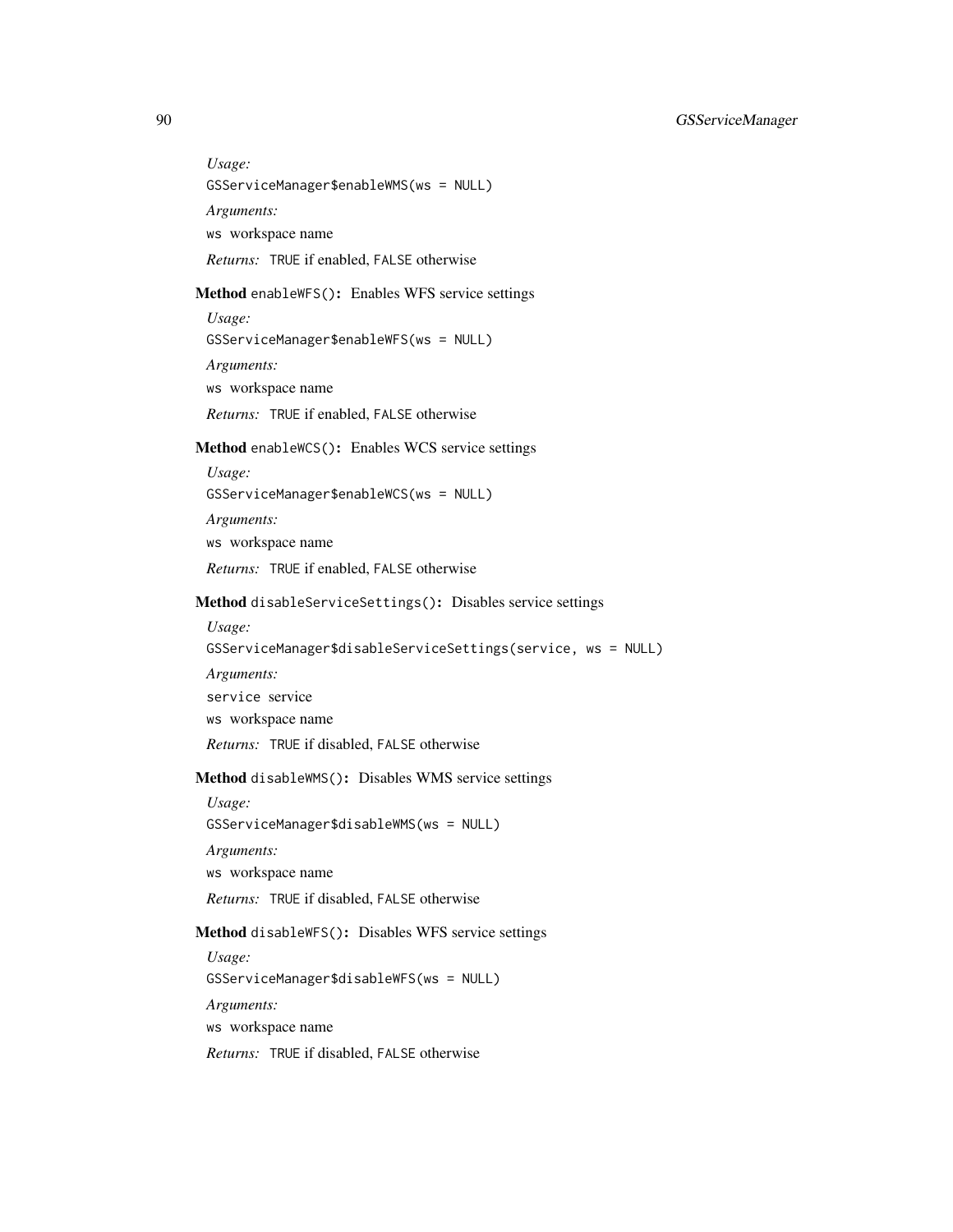# GSServiceSettings 91

Method disableWCS(): Disables WCS service settings

*Usage:*

GSServiceManager\$disableWCS(ws = NULL)

*Arguments:*

ws workspace name

*Returns:* TRUE if disabled, FALSE otherwise

Method clone(): The objects of this class are cloneable with this method.

*Usage:* GSServiceManager\$clone(deep = FALSE) *Arguments:* deep Whether to make a deep clone.

# Author(s)

Emmanuel Blondel <emmanuel.blondel1@gmail.com>

# Examples

```
## Not run:
  GSServiceManager$new("http://localhost:8080/geoserver", "admin", "geoserver")
```
## End(Not run)

<span id="page-90-0"></span>GSServiceSettings *A GeoServer service settings resource*

## Description

This class models a GeoServer OWS service settings.

#### Format

[R6Class](#page-0-0) object.

# Details

Geoserver REST API Service Setting

#### Value

Object of [R6Class](#page-0-0) for modelling a GeoServer OWS service setting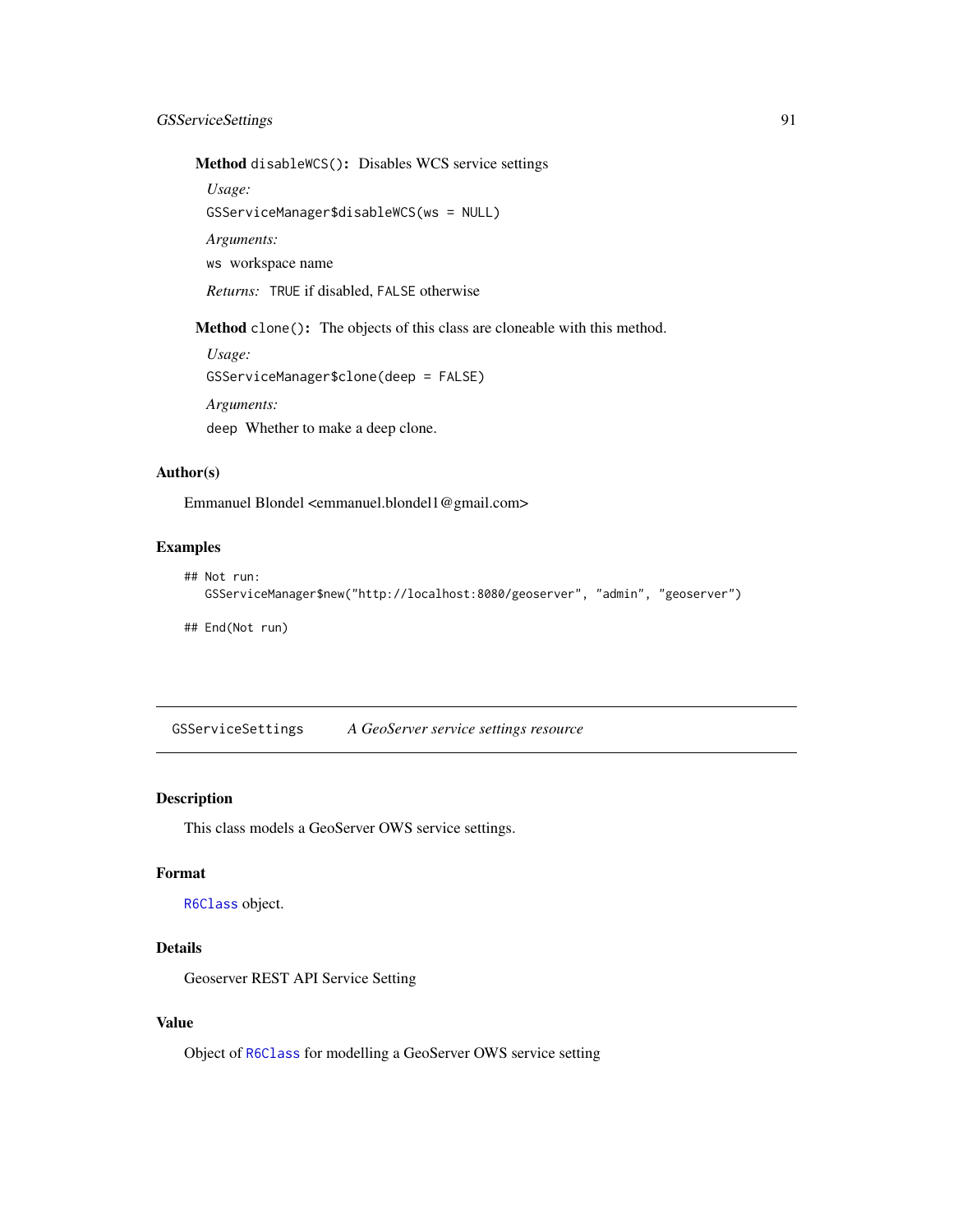#### Methods

- new(rootName, xml) This method is used to instantiate a GSServiceSettings. This settings object is required to model/manipulate an OGC service configuration, using the method GSManager\$updateServiceSett: or derivates.
- decode(xml) This method is used to decode a GSServiceSettings from XML
- encode() This method is used to encode a GSServiceSettings to XML. Inherited from the generic GSRESTResource encoder
- setEnabled(enabled) Sets if the service is enabled (TRUE) or not (FALSE)
- setCiteCompliant(citeCompliant) Sets if the service is compliant with CITE (TRUE) or not (FALSE)
- setName(name) Sets the service name
- setTitle(title) Sets the service title
- setAbstract(abstract) Sets the service abstract
- setMaintainer(maintainer) Sets the service maintainer
- setKeywords(keywords) Sets a list of keywords
- addKeyword(keyword) Sets a keyword. Returns TRUE if set, FALSE otherwise
- delKeyword(keyword) Deletes a keyword. Returns TRUE if deleted, FALSE otherwise
- setOnlineResource(onlineResource) Sets the online resource
- setSchemaBaseURL(schemaBaseURL) Sets the schema base URL. Default is http://schemas.opengis.net
- setVerbose(verbose) Sets verbose

## Super class

[geosapi::GSRESTResource](#page-0-0) -> GSServiceSettings

## Public fields

enabled is service enabled or not?

citeCompliant is service cite compliant?

name service name

title service title

maintainer service maintainer

abstrct service abastract

accessConstraints service access constraints

fees service fees

keywords services keywords

onlineResource service online resource

schemaBaseURL service schema base URL

verbose service verbose or not?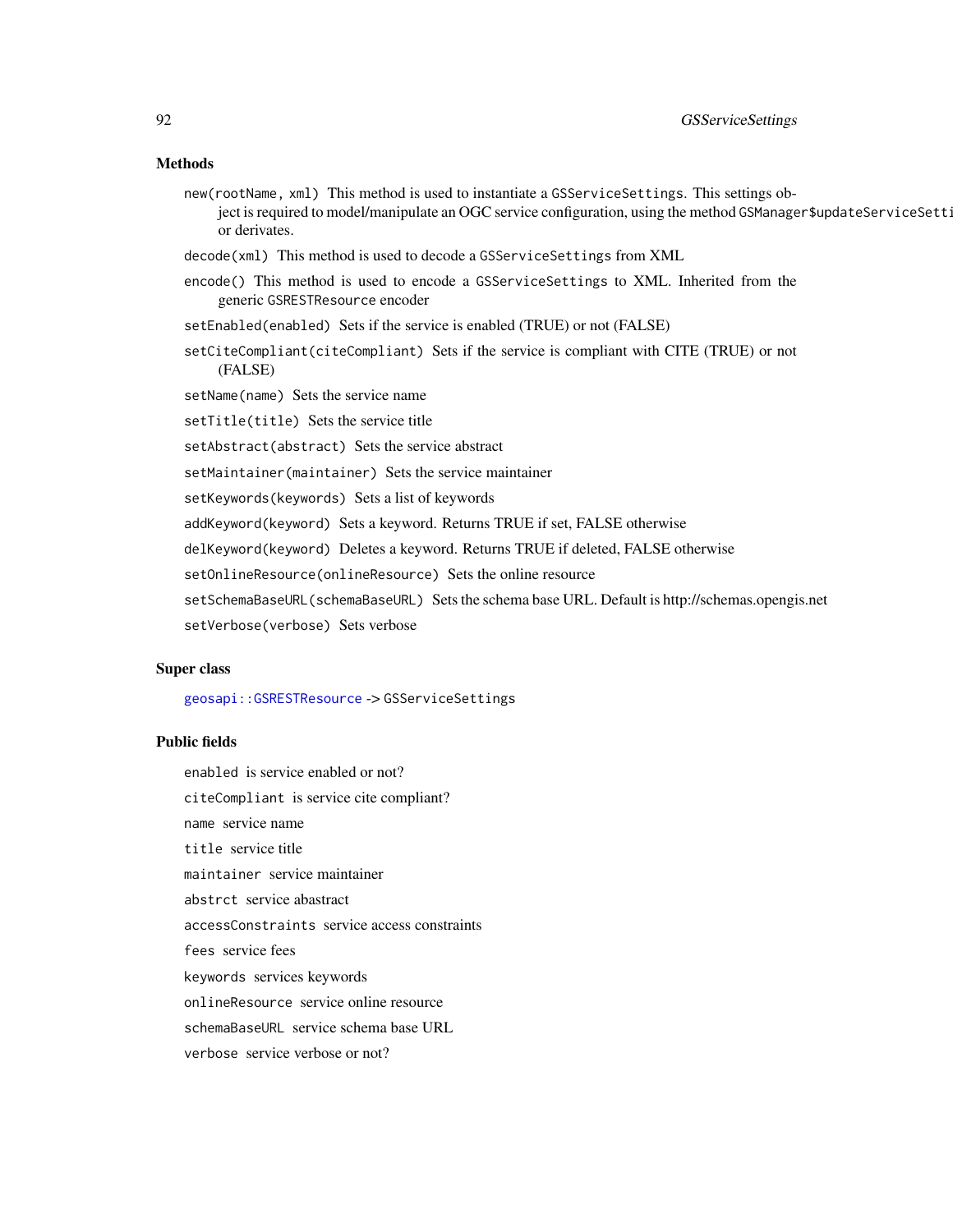## GSServiceSettings 93

# Methods

#### Public methods:

- [GSServiceSettings\\$new\(\)](#page-3-0)
- [GSServiceSettings\\$decode\(\)](#page-3-1)
- [GSServiceSettings\\$setEnabled\(\)](#page-12-1)
- [GSServiceSettings\\$setCiteCompliant\(\)](#page-92-0)
- [GSServiceSettings\\$setName\(\)](#page-17-0)
- [GSServiceSettings\\$setTitle\(\)](#page-55-0)
- [GSServiceSettings\\$setMaintainer\(\)](#page-93-0)
- [GSServiceSettings\\$setAbstract\(\)](#page-56-0)
- [GSServiceSettings\\$setAccessConstraints\(\)](#page-93-1)
- [GSServiceSettings\\$setFees\(\)](#page-93-2)
- [GSServiceSettings\\$setKeywords\(\)](#page-79-0)
- [GSServiceSettings\\$addKeyword\(\)](#page-79-1)
- [GSServiceSettings\\$delKeyword\(\)](#page-79-2)
- [GSServiceSettings\\$clone\(\)](#page-4-0)

## Method new(): Initializes an object of class [GSServiceSettings](#page-90-0)

```
Usage:
GSServiceSettings$new(xml = NULL, service)
Arguments:
```
xml object of class [XMLInternalNode-class](#page-0-0) service service service acronym

## Method decode(): Decodes from XML

*Usage:* GSServiceSettings\$decode(xml)

*Arguments:* xml object of class [XMLInternalNode-class](#page-0-0)

## Method setEnabled(): Set enabled

*Usage:* GSServiceSettings\$setEnabled(enabled) *Arguments:* enabled enabled

## <span id="page-92-0"></span>Method setCiteCompliant(): Set cite compliant

*Usage:*

GSServiceSettings\$setCiteCompliant(citeCompliant)

*Arguments:*

citeCompliant cite compliant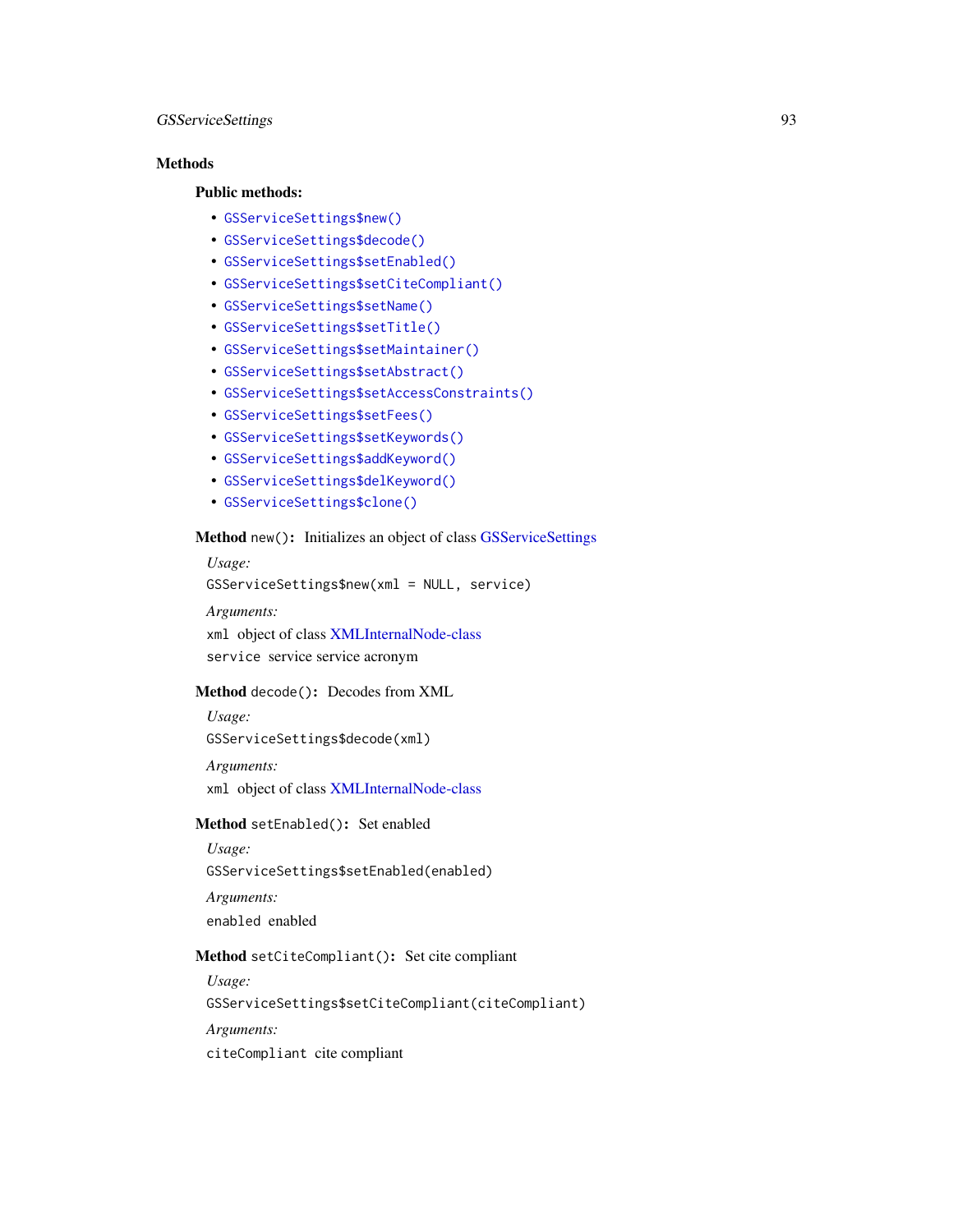# Method setName(): Set name

*Usage:*

GSServiceSettings\$setName(name)

*Arguments:*

name name

## Method setTitle(): Set title

*Usage:*

GSServiceSettings\$setTitle(title)

*Arguments:*

title title

# <span id="page-93-0"></span>Method setMaintainer(): Set maintainer

*Usage:*

GSServiceSettings\$setMaintainer(maintainer)

*Arguments:*

maintainer maintainer

# Method setAbstract(): Set abstract

*Usage:* GSServiceSettings\$setAbstract(abstract)

*Arguments:*

abstract abstract

# <span id="page-93-1"></span>Method setAccessConstraints(): Set access constraints

*Usage:* GSServiceSettings\$setAccessConstraints(accessConstraints) *Arguments:* accessConstraints access constraints

# <span id="page-93-2"></span>Method setFees(): Set fees

*Usage:* GSServiceSettings\$setFees(fees) *Arguments:* fees fees

## Method setKeywords(): Set keywords

*Usage:*

GSServiceSettings\$setKeywords(keywords)

*Arguments:*

keywords keywords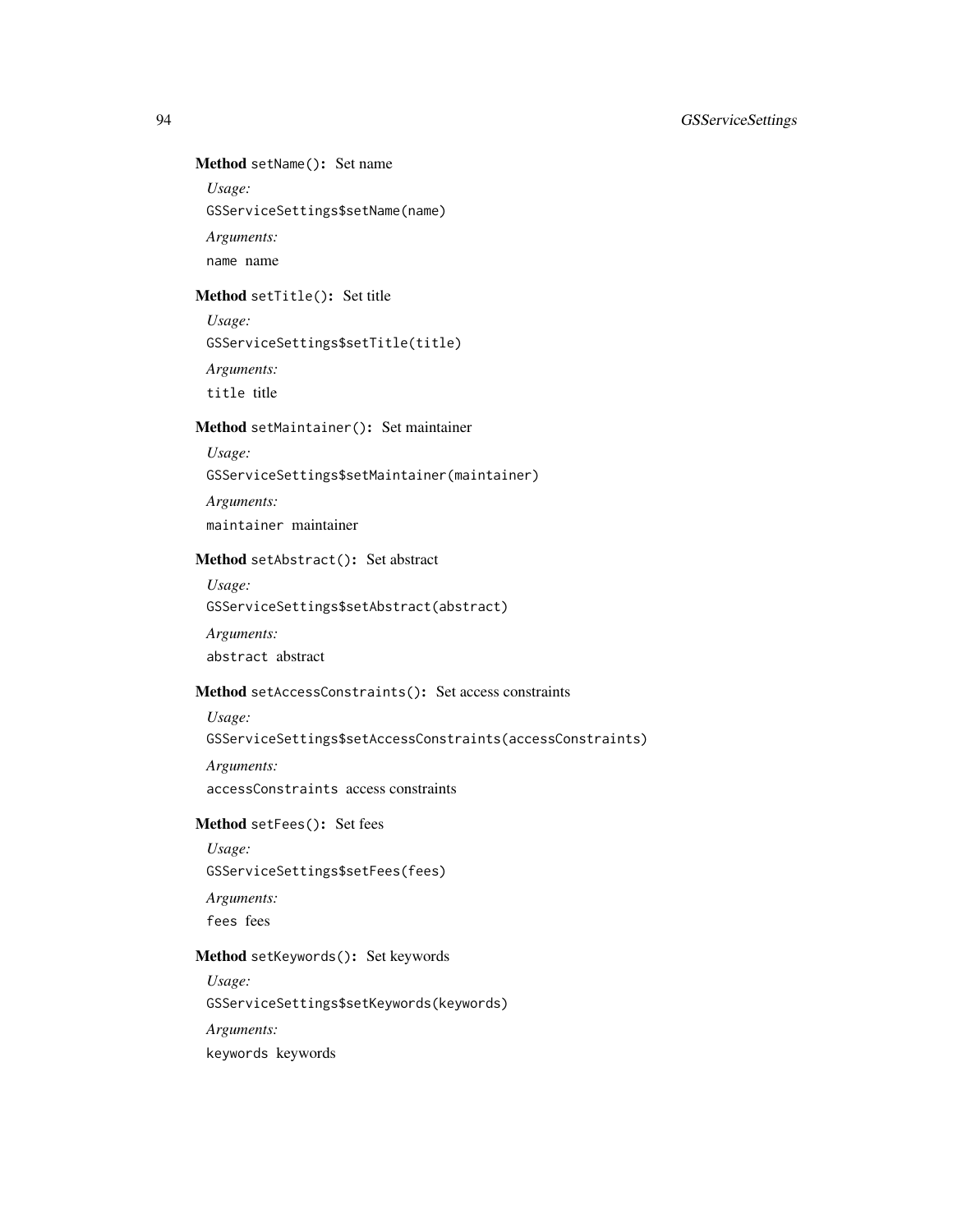Method addKeyword(): Adds a keyword

*Usage:*

GSServiceSettings\$addKeyword(keyword)

*Arguments:*

keyword keyword

*Returns:* TRUE if added, FALSE otherwise

Method delKeyword(): Deletes a keyword

*Usage:* GSServiceSettings\$delKeyword(keyword) *Arguments:* keyword keyword *Returns:* TRUE if deleted, FALSE otherwise

Method clone(): The objects of this class are cloneable with this method.

```
Usage:
GSServiceSettings$clone(deep = FALSE)
Arguments:
deep Whether to make a deep clone.
```
# Author(s)

Emmanuel Blondel <emmanuel.blondel1@gmail.com>

## Examples

```
settings <- GSServiceSettings$new(service = "WMS")
settings$setEnabled(TRUE)
```
GSShapefileDataStore *Geoserver REST API ShapeFileDataStore*

## Description

Geoserver REST API ShapeFileDataStore Geoserver REST API ShapeFileDataStore

# Format

[R6Class](#page-0-0) object.

## Value

Object of [R6Class](#page-0-0) for modelling a GeoServer Shapefile dataStore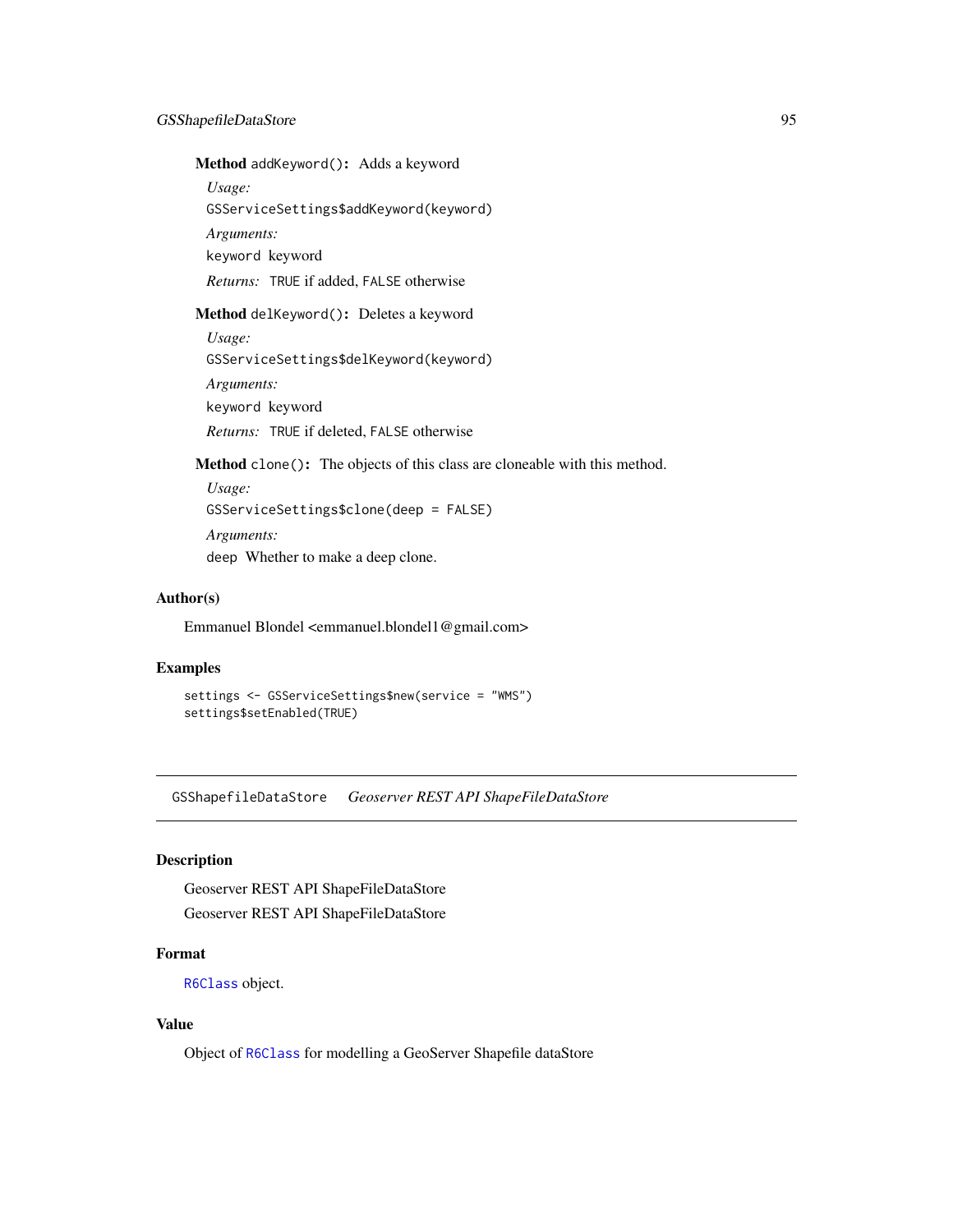#### Methods

new(xml, name, description, enabled, url) Instantiates a GSShapefileDataStore object setUrl(url) Set the spatial files data URL

setCharset(charset) Set the charset used for DBF file. Default value is 'ISO-8859-1' setCreateSpatialIndex(create) Set the 'Create Spatial Index' option. Default is TRUE setMemoryMappedBuffer(buffer) Set the 'Memory Mapped Buffer' option. Default is TRUE CacheReuseMemoryMaps(maps) Set the 'Cache & Reuse Memory Maps' option. Default is TRUE setDefautConnectionParameters() Set the defaut connection paramaters

#### Super classes

[geosapi::GSRESTResource](#page-0-0) -> [geosapi::GSAbstractStore](#page-0-0) -> [geosapi::GSAbstractDataStore](#page-0-0) -> GSShapefileDataStore

## **Methods**

## Public methods:

- [GSShapefileDataStore\\$new\(\)](#page-3-0)
- [GSShapefileDataStore\\$setUrl\(\)](#page-3-2)
- [GSShapefileDataStore\\$setCharset\(\)](#page-96-0)
- [GSShapefileDataStore\\$setCreateSpatialIndex\(\)](#page-96-1)
- [GSShapefileDataStore\\$setMemoryMappedBuffer\(\)](#page-96-2)
- [GSShapefileDataStore\\$setCacheReuseMemoryMaps\(\)](#page-96-3)
- [GSShapefileDataStore\\$setDefautConnectionParameters\(\)](#page-10-0)
- [GSShapefileDataStore\\$clone\(\)](#page-4-0)

#### Method new(): initializes a shapefile data store

```
Usage:
GSShapefileDataStore$new(
  xml = NULL,name = NULL,
 description = ",
  enabled = TRUE,
 url
)
```
## *Arguments:*

xml an object of class [XMLInternalNode-class](#page-0-0) to create object from XML name coverage store name description coverage store description enabled whether the store should be enabled or not. Default is TRUE url url

Method setUrl(): Set the spatial files data URL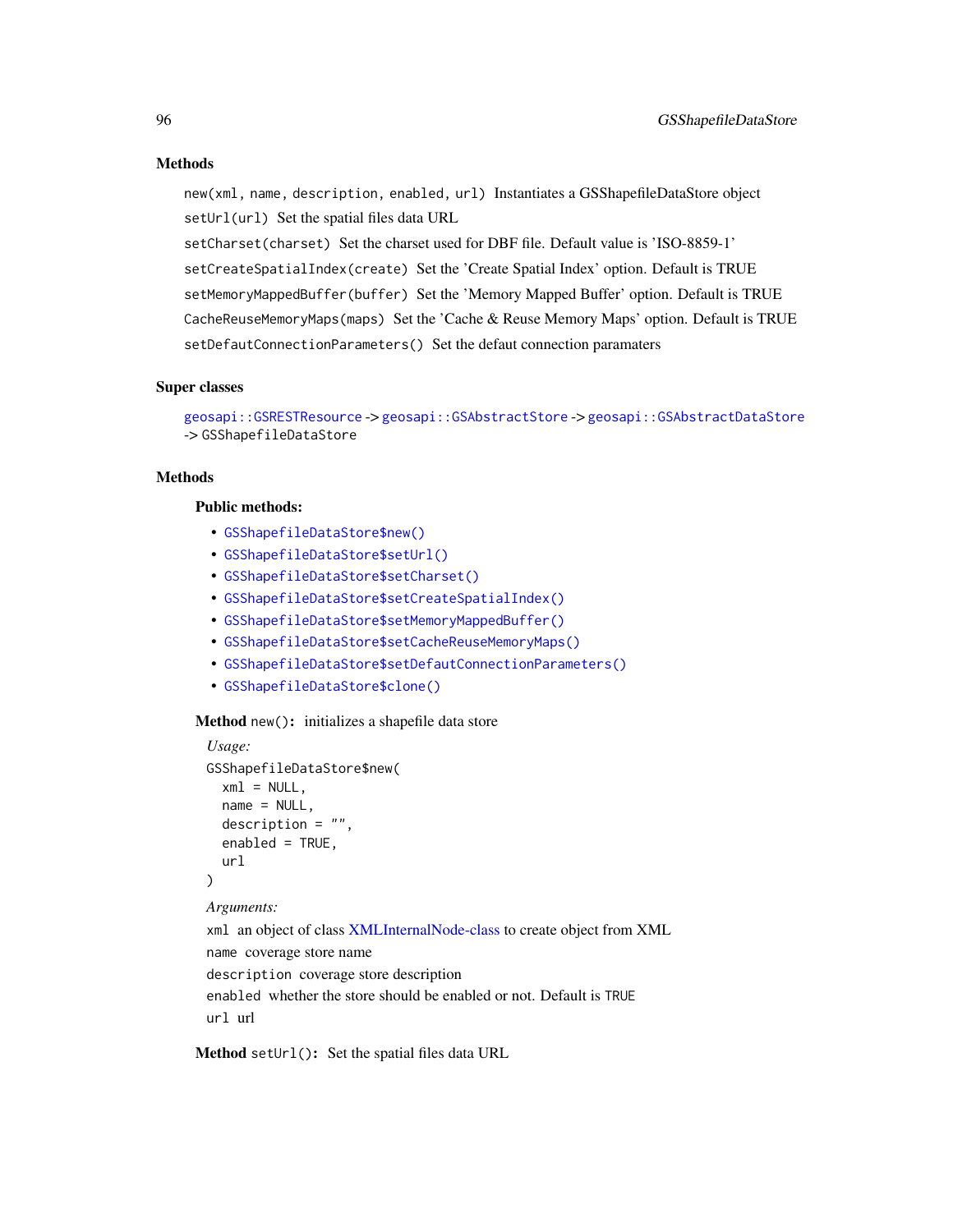## GSShapefileDataStore 97

<span id="page-96-2"></span><span id="page-96-1"></span><span id="page-96-0"></span>*Usage:* GSShapefileDataStore\$setUrl(url) *Arguments:* url url Method setCharset(): Set the charset used for DBF file. *Usage:* GSShapefileDataStore\$setCharset(charset = "ISO-8859-1") *Arguments:* charset charset. Default value is 'ISO-8859-1' Method setCreateSpatialIndex(): Set the 'Create Spatial Index' option *Usage:* GSShapefileDataStore\$setCreateSpatialIndex(create = TRUE) *Arguments:* create create. Default is TRUE Method setMemoryMappedBuffer(): Set the 'Memory Mapped Buffer' option *Usage:* GSShapefileDataStore\$setMemoryMappedBuffer(buffer = FALSE) *Arguments:* buffer buffer. Default is FALSE Method setCacheReuseMemoryMaps(): Set the 'Cache & Reuse Memory Maps' option. *Usage:* GSShapefileDataStore\$setCacheReuseMemoryMaps(maps = TRUE) *Arguments:* maps maps. Default is TRUE Method setDefautConnectionParameters(): Set default connection parameters *Usage:* GSShapefileDataStore\$setDefautConnectionParameters() Method clone(): The objects of this class are cloneable with this method. *Usage:* GSShapefileDataStore\$clone(deep = FALSE) *Arguments:* deep Whether to make a deep clone.

# <span id="page-96-3"></span>Author(s)

Emmanuel Blondel <emmanuel.blondel1@gmail.com>

# Examples

```
GSShapefileDataStore$new(name = "ds", description = "des",
                        enabled = TRUE, url = "file://data/shape.shp")
```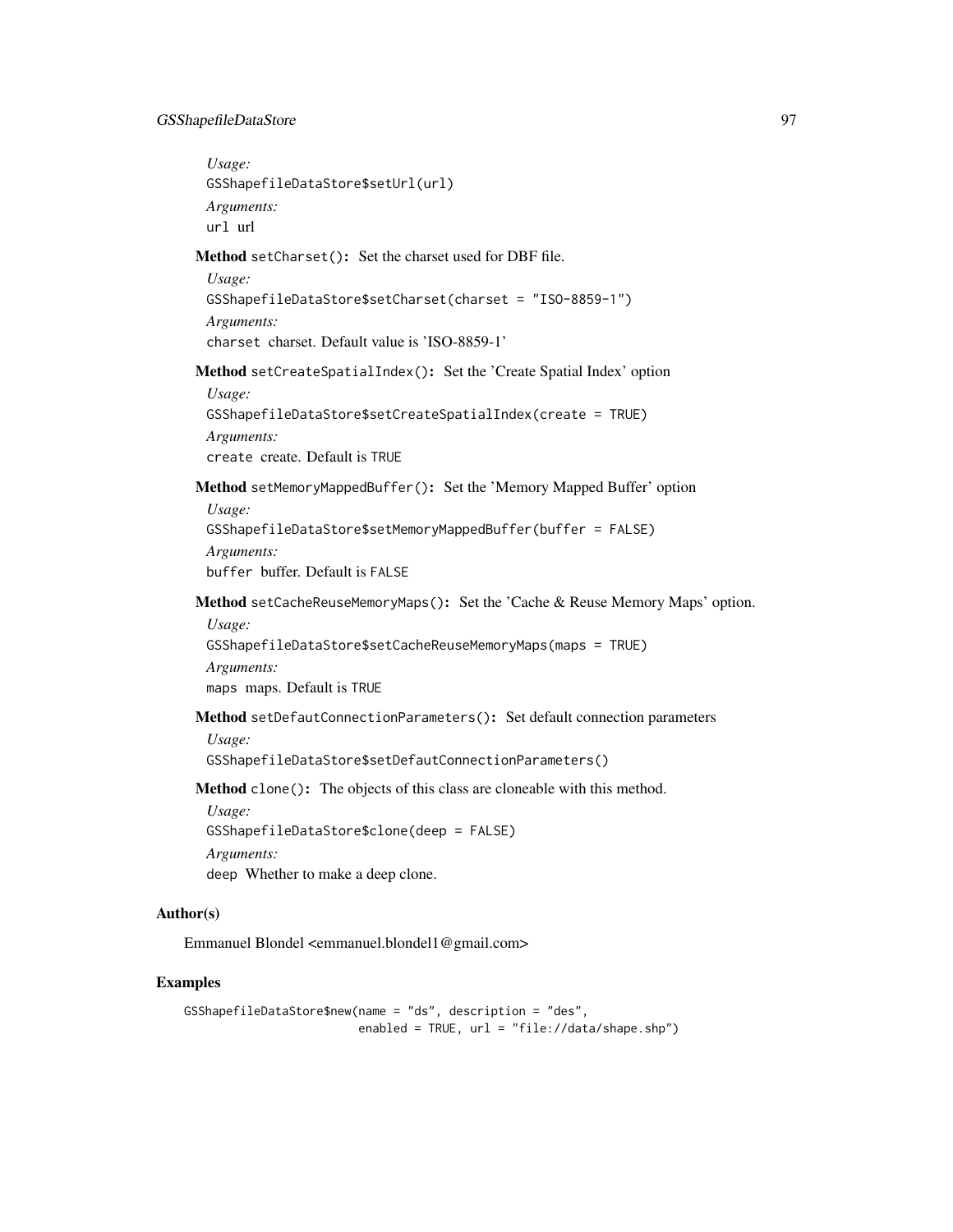GSShapefileDirectoryDataStore

*Geoserver REST API ShapeFileDirectoryDataStore*

#### Description

Geoserver REST API ShapeFileDirectoryDataStore Geoserver REST API ShapeFileDirectoryDataStore

#### Format

[R6Class](#page-0-0) object.

## Value

Object of [R6Class](#page-0-0) for modelling a GeoServer Shapefile directory dataStore

#### Super classes

```
geosapi::GSRESTResource -> geosapi::GSAbstractStore -> geosapi::GSAbstractDataStore
-> geosapi::GSShapefileDataStore -> GSShapefileDirectoryDataStore
```
## Methods

## Public methods:

- [GSShapefileDirectoryDataStore\\$new\(\)](#page-3-0)
- [GSShapefileDirectoryDataStore\\$setUrl\(\)](#page-3-2)
- [GSShapefileDirectoryDataStore\\$setCharset\(\)](#page-96-0)
- [GSShapefileDirectoryDataStore\\$setCreateSpatialIndex\(\)](#page-96-1)
- [GSShapefileDirectoryDataStore\\$setMemoryMappedBuffer\(\)](#page-96-2)
- [GSShapefileDirectoryDataStore\\$setCacheReuseMemoryMaps\(\)](#page-96-3)
- [GSShapefileDirectoryDataStore\\$setDefautConnectionParameters\(\)](#page-10-0)
- [GSShapefileDirectoryDataStore\\$clone\(\)](#page-4-0)

# Method new(): initializes a shapefile directory data store

```
Usage:
GSShapefileDirectoryDataStore$new(
  xml = NULL,name = NULL,description = "",
  enabled = TRUE,
  url
)
Arguments:
```
xml an object of class [XMLInternalNode-class](#page-0-0) to create object from XML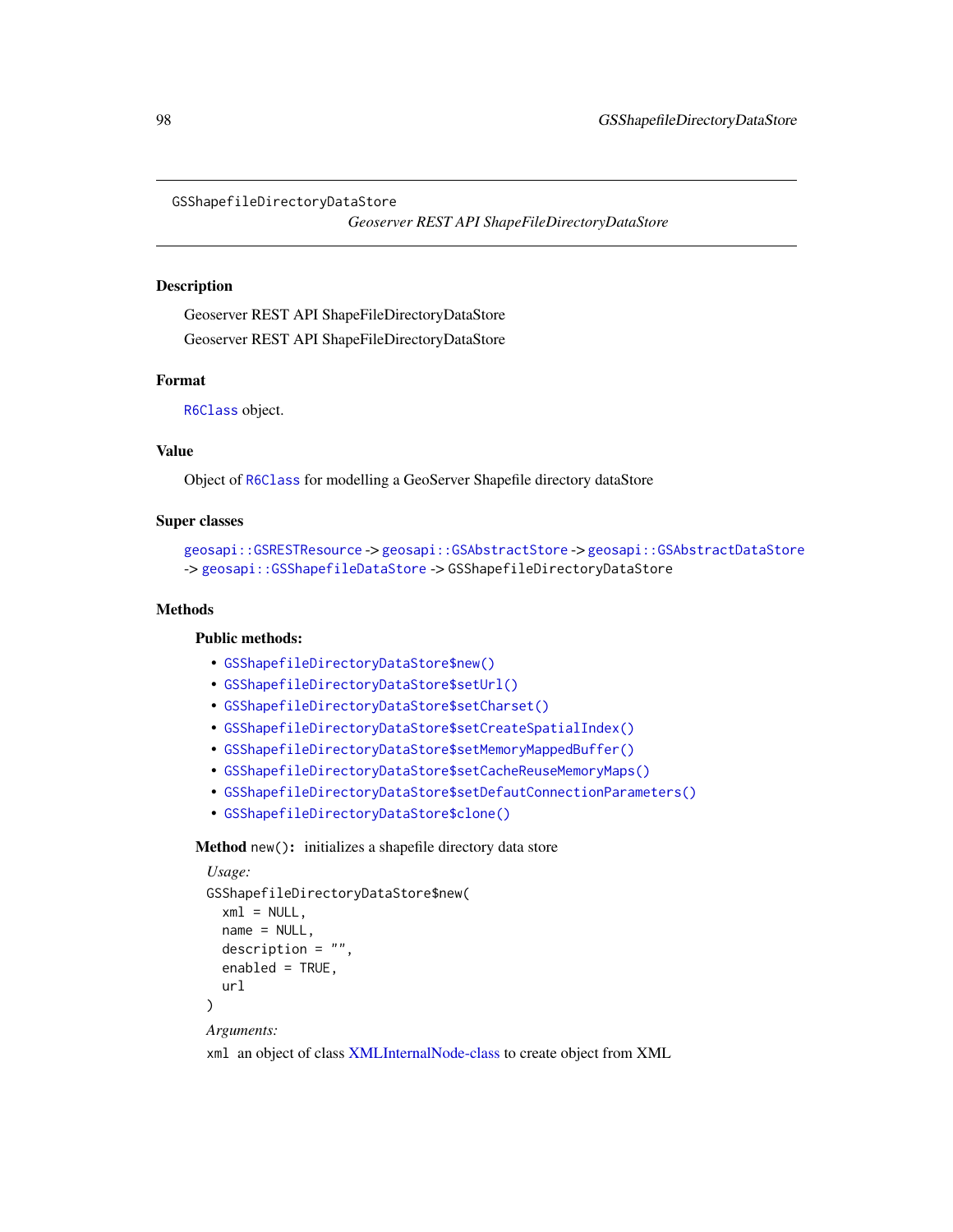name coverage store name description coverage store description enabled whether the store should be enabled or not. Default is TRUE url url

Method setUrl(): Set the spatial files data URL

```
Usage:
GSShapefileDirectoryDataStore$setUrl(url)
Arguments:
url url
```
Method setCharset(): Set the charset used for DBF file.

*Usage:*

```
GSShapefileDirectoryDataStore$setCharset(charset = "ISO-8859-1")
Arguments:
```
charset charset. Default value is 'ISO-8859-1'

Method setCreateSpatialIndex(): Set the 'Create Spatial Index' option

*Usage:*

```
GSShapefileDirectoryDataStore$setCreateSpatialIndex(create = TRUE)
Arguments:
```
create create. Default is TRUE

Method setMemoryMappedBuffer(): Set the 'Memory Mapped Buffer' option *Usage:*

GSShapefileDirectoryDataStore\$setMemoryMappedBuffer(buffer = FALSE)

*Arguments:*

buffer buffer. Default is FALSE

Method setCacheReuseMemoryMaps(): Set the 'Cache & Reuse Memory Maps' option. *Usage:*

GSShapefileDirectoryDataStore\$setCacheReuseMemoryMaps(maps = TRUE)

*Arguments:*

maps maps. Default is TRUE

# Method setDefautConnectionParameters(): Set default connection parameters *Usage:*

GSShapefileDirectoryDataStore\$setDefautConnectionParameters()

#### Method clone(): The objects of this class are cloneable with this method.

*Usage:*

GSShapefileDirectoryDataStore\$clone(deep = FALSE)

*Arguments:*

deep Whether to make a deep clone.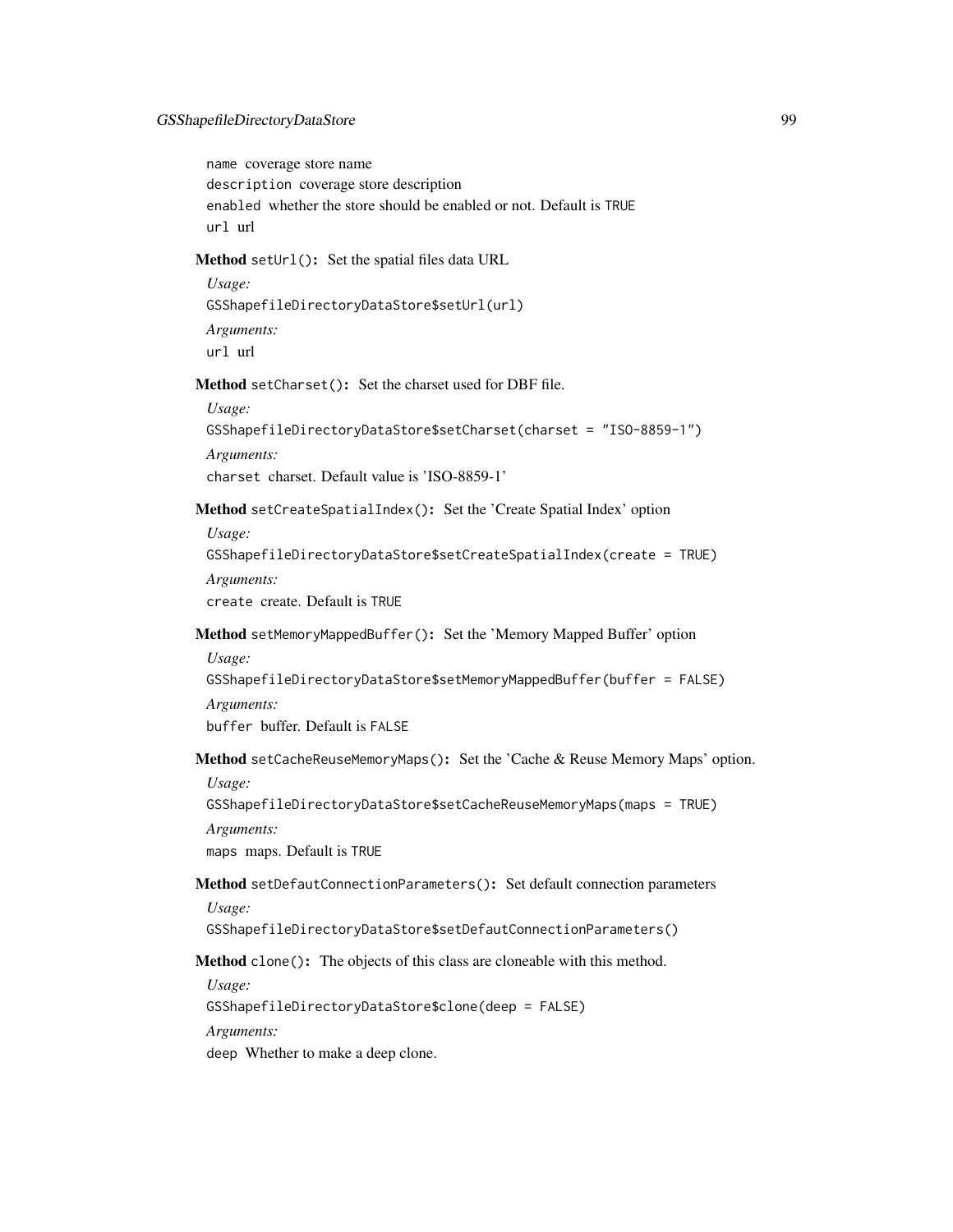#### Author(s)

Emmanuel Blondel <emmanuel.blondel1@gmail.com>

#### Examples

```
GSShapefileDirectoryDataStore$new(name = "ds", description = "des",
                        enabled = TRUE, url = "file://data")
```
GSShinyMonitor *Geoserver REST API DataStore*

# Description

Geoserver REST API DataStore Geoserver REST API DataStore

## Format

[R6Class](#page-0-0) object.

# Value

Object of [R6Class](#page-0-0) for setting a GS Shiny monitoring app

## Methods

## Public methods:

- [GSShinyMonitor\\$new\(\)](#page-3-0)
- [GSShinyMonitor\\$getMetric\(\)](#page-99-0)
- [GSShinyMonitor\\$run\(\)](#page-100-0)
- [GSShinyMonitor\\$clone\(\)](#page-4-0)

Method new(): Initializes a Geoserver shiny monitoring tool

## *Usage:*

GSShinyMonitor\$new(manager, file = NULL, append = FALSE, sleep = 1)

*Arguments:*

manager object of class [GSManager](#page-61-0)

file file File where to store monitoring results

append append. Whether results should be appended to existing file sleep sleep. Interval in seconds to trigger monitor calls

<span id="page-99-0"></span>Method getMetric(): Get metric

*Usage:* GSShinyMonitor\$getMetric(name)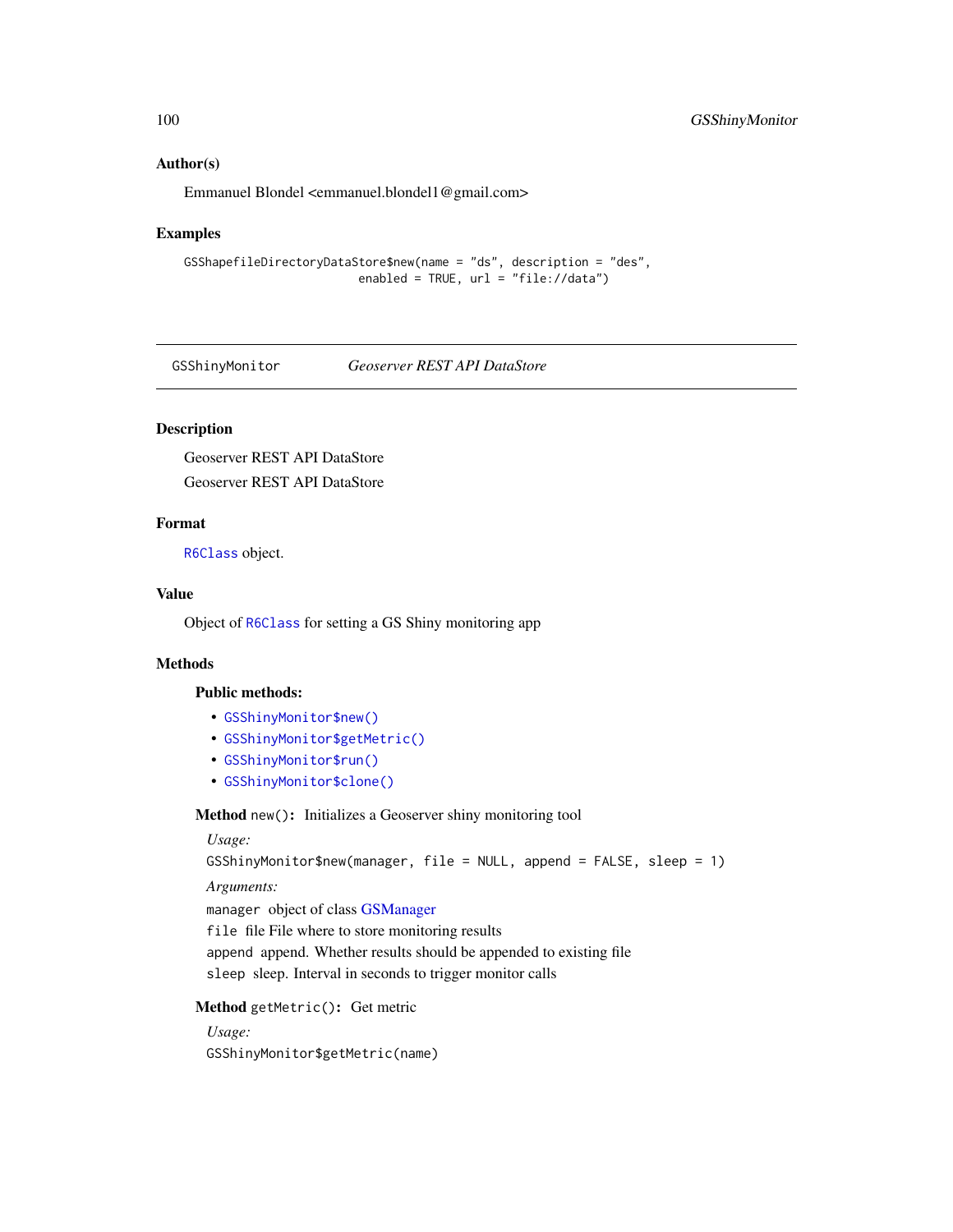# GSStyleManager 101

*Arguments:*

name name

*Returns:* the Geoserver monitored metric

<span id="page-100-0"></span>Method run(): Runs the application

*Usage:* GSShinyMonitor\$run()

Method clone(): The objects of this class are cloneable with this method.

*Usage:* GSShinyMonitor\$clone(deep = FALSE)

*Arguments:* deep Whether to make a deep clone.

#### Note

Internal class used for GSManager\$monitor method

## Author(s)

Emmanuel Blondel <emmanuel.blondel1@gmail.com>

GSStyleManager *Geoserver REST API Style Manager*

# Description

Geoserver REST API Style Manager Geoserver REST API Style Manager

# Format

[R6Class](#page-0-0) object.

# Value

Object of [R6Class](#page-0-0) with methods for managing the styles of a GeoServer instance.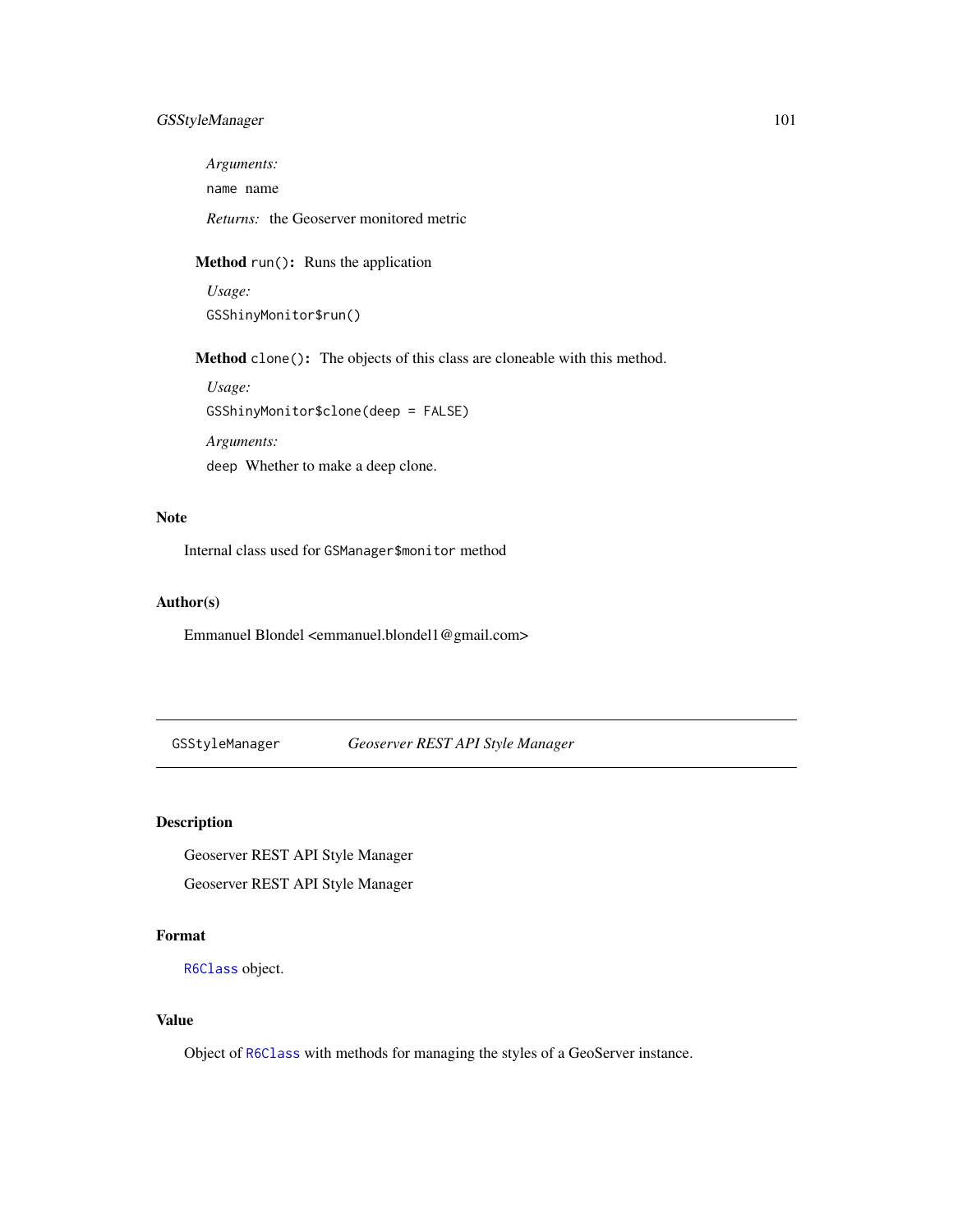## Methods

new(url, user, pwd, logger) This method is used to instantiate a GSManager with the url of the GeoServer and credentials to authenticate (user/pwd). By default, the logger argument will be set to NULL (no logger). This argument accepts two possible values: INFO: to print only geosapi logs, DEBUG: to print geosapi and CURL logs

getStyles()

```
getStyleNames()
```
getStyle(style)

createStyle(file, sldBody, name, raw, ws)

- updateStyle(file, sldBody, name, raw, ws) Updates a GeoServer style. Returns TRUE if the style has been successfully updated, FALSE otherwise
- deleteStyle(style, recurse, purge, ws) Deletes a GeoServer style given a name. Returns TRUE if the style has been successfully deleted, FALSE otherwise
- getSLDVersion(sldBody) Get the SLD version from the XML object (of class XMLInternalDocument)
- getSLDBody(style, ws = NULL) Get the SLD Body given a style name. This method is only supported for Geoserver >= 2.2.

## Super class

[geosapi::GSManager](#page-0-0) -> GSStyleManager

#### **Methods**

# Public methods:

- [GSStyleManager\\$getStyles\(\)](#page-101-0)
- [GSStyleManager\\$getStyleNames\(\)](#page-101-1)
- [GSStyleManager\\$getStyle\(\)](#page-101-2)
- [GSStyleManager\\$createStyle\(\)](#page-102-0)
- [GSStyleManager\\$updateStyle\(\)](#page-102-1)
- [GSStyleManager\\$deleteStyle\(\)](#page-102-2)
- [GSStyleManager\\$getSLDVersion\(\)](#page-103-0)
- [GSStyleManager\\$getSLDBody\(\)](#page-103-1)
- [GSStyleManager\\$clone\(\)](#page-4-0)

<span id="page-101-0"></span>Method getStyles(): Get the list of available styles.

*Usage:*

GSStyleManager\$getStyles()

*Returns:* an object of class list containing items of class [GSStyle](#page-49-0)

<span id="page-101-1"></span>Method getStyleNames(): Get the list of available style names

*Usage:*

GSStyleManager\$getStyleNames()

<span id="page-101-2"></span>*Returns:* a vector of class character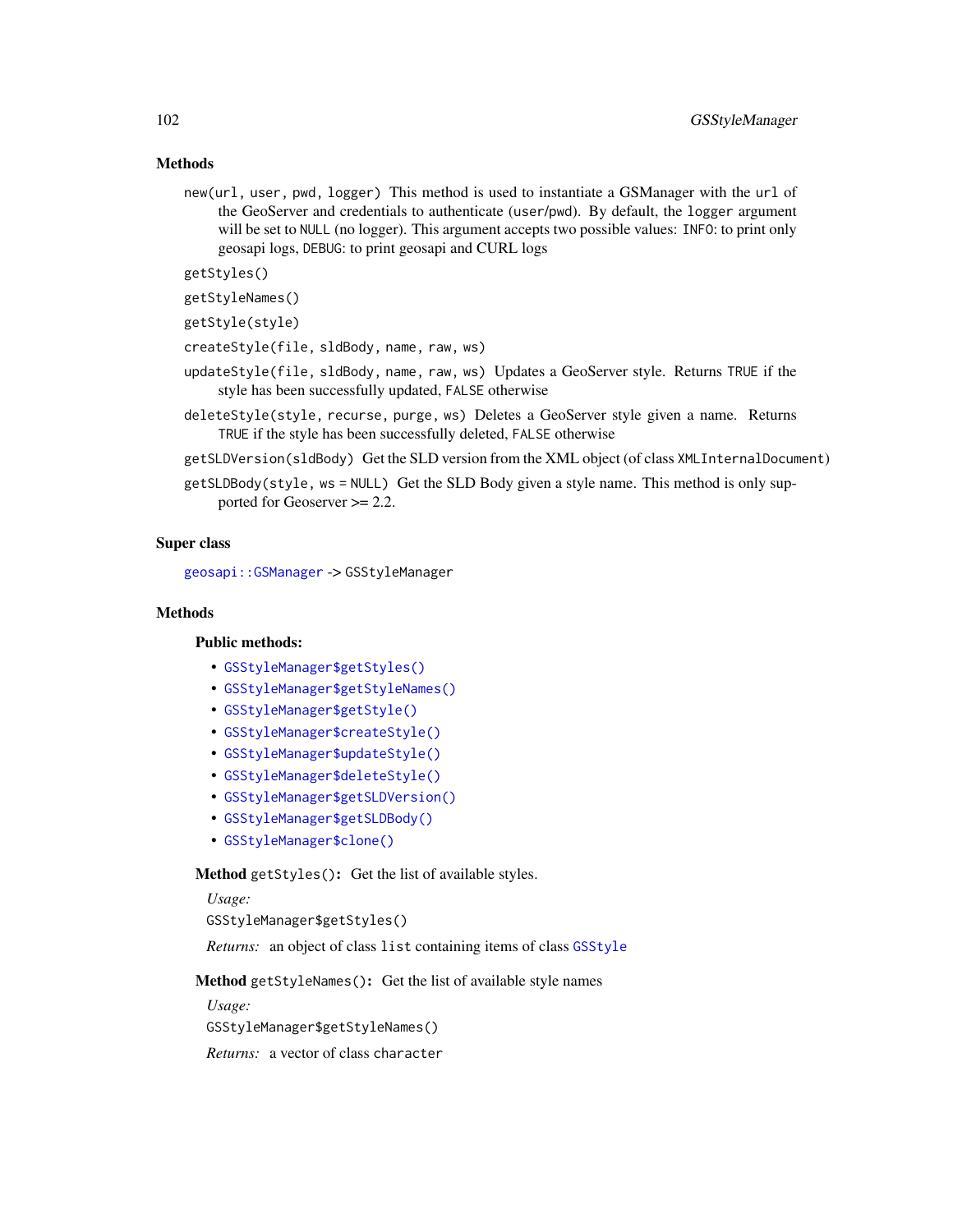Method getStyle(): Get a [GSStyle](#page-49-0) object given a style name.

*Usage:* GSStyleManager\$getStyle(style, ws = NULL) *Arguments:* style style name ws workspace name. Optional *Returns:* object of class [GSStyle](#page-49-0)

<span id="page-102-0"></span>Method createStyle(): Creates a GeoServer style given a name.

*Usage:* GSStyleManager\$createStyle(file, sldBody = NULL, name, raw = FALSE, ws = NULL) *Arguments:* file file sldBody SLD body name name raw raw ws workspace name *Returns:* TRUE if the style has been successfully created, FALSE otherwise

<span id="page-102-1"></span>Method updateStyle(): Updates a GeoServer style given a name.

*Usage:* GSStyleManager\$updateStyle(file, sldBody = NULL, name, raw = FALSE, ws = NULL) *Arguments:* file file sldBody SLD body name name raw raw ws workspace name

*Returns:* TRUE if the style has been successfully updated, FALSE otherwise

<span id="page-102-2"></span>Method deleteStyle(): Deletes a style given a name. By defaut, the option recurse is set to FALSE, ie datastore layers are not removed. To remove all coverage store layers, set this option to TRUE. The purge parameter is used to customize the delete of files on disk (in case the underlying reader implements a delete method).

```
Usage:
GSStyleManager$deleteStyle(name, recurse = FALSE, purge = FALSE, ws = NULL)
Arguments:
name name
recurse recurse
purge purge
ws workspace name
```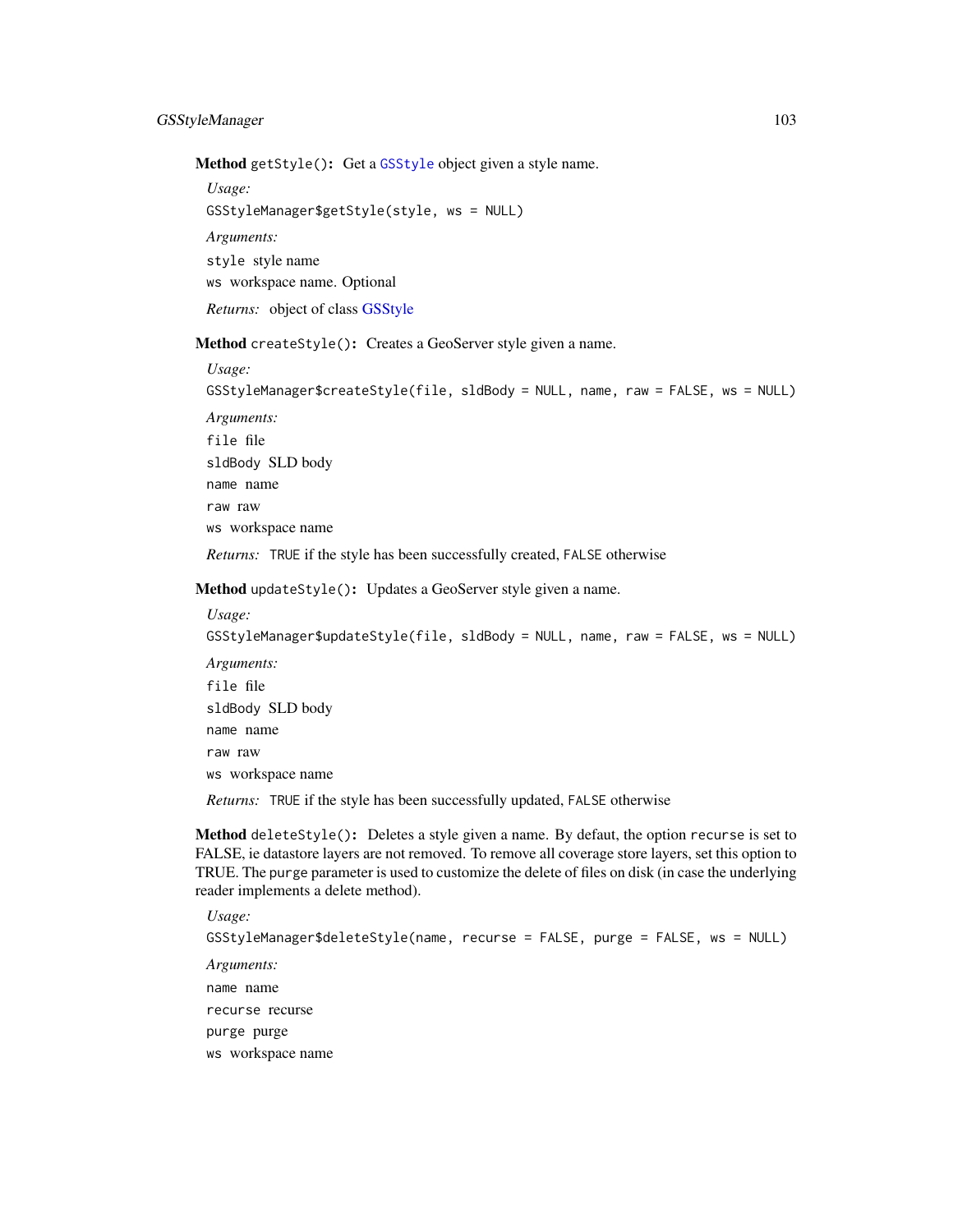*Returns:* TRUE if the style has been successfully deleted, FALSE otherwise

```
Method getSLDVersion(): Get SLD version
```
*Usage:* GSStyleManager\$getSLDVersion(sldBody) *Arguments:* sldBody SLD body

<span id="page-103-1"></span>Method getSLDBody(): Get SLD body

```
Usage:
GSStyleManager$getSLDBody(style, ws = NULL)
Arguments:
style style name
ws workspace name
Returns: an object of class XMLInternalNode-class
```
Method clone(): The objects of this class are cloneable with this method.

```
Usage:
GSStyleManager$clone(deep = FALSE)
Arguments:
deep Whether to make a deep clone.
```
# Author(s)

Emmanuel Blondel <emmanuel.blondel1@gmail.com>

# Examples

```
## Not run:
  GSStyleManager$new("http://localhost:8080/geoserver", "admin", "geoserver")
```
## End(Not run)

GSUtils *Geoserver REST API Manager Utils*

# Description

Geoserver REST API Manager Utils Geoserver REST API Manager Utils

# Format

[R6Class](#page-0-0) object.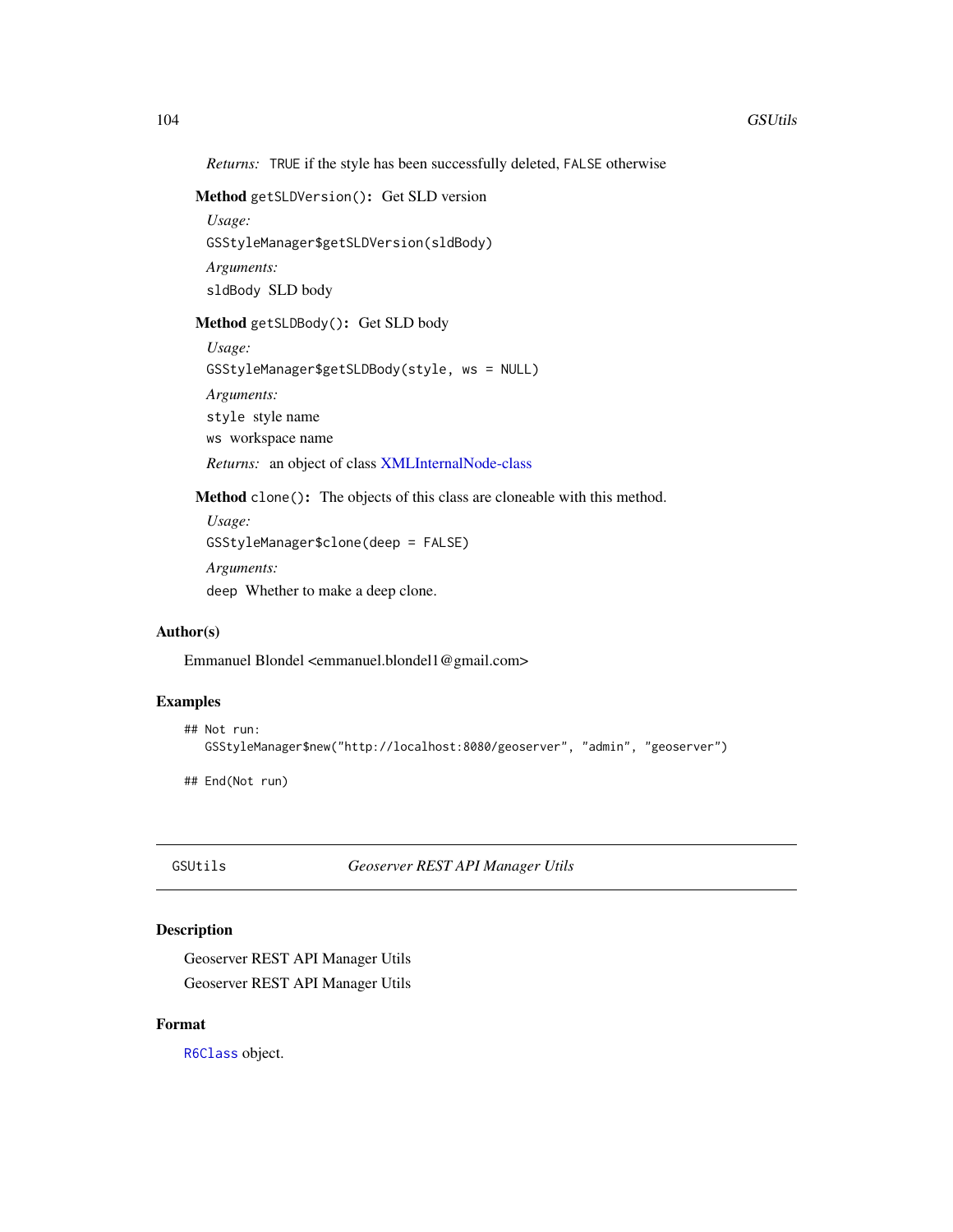#### GSUtils 105

## Value

Object of [R6Class](#page-0-0) with static util methods for communication with the REST API of a GeoServer instance.

#### Static methods

- getUserAgent() This method is used to get the user agent for performing GeoServer API requests. Here the user agent will be compound by geosapi package name and version.
- getUserToken(user, pwd) This method is used to get the user authentication token for performing GeoServer API requests. Token is given a Base64 encoded string.
- GET(url, user, pwd, path, verbose) This method performs a GET request for a given path to GeoServer REST API
- PUT(url, user, pwd, path, filename, contentType, verbose) This method performs a PUT request for a given path to GeoServer REST API, to upload a file of name filename with given contentType
- POST(url, user, pwd, path, content, contentType, verbose) This method performs a POST request for a given path to GeoServer REST API, to post content of given contentType
- DELETE(url, user, pwd, path, verbose) This method performs a DELETE request for a given GeoServer resource identified by a path in GeoServer REST API
- parseResponseXML(req) Convenience method to parse XML response from GeoServer REST API. Although package **httr** suggests the use of **xml2** package for handling XML, **geosapi** still relies on the package XML. Response from httr is retrieved as text, and then parsed as XML using xmlParse function.
- getPayloadXML(obj) Convenience method to create payload XML to send to GeoServer.
- setBbox(minx, miny, maxx, maxy, bbox, crs) Creates an list object representing a bbox. Either from coordinates or from a bbox object (matrix).

#### Methods

#### Public methods:

• [GSUtils\\$clone\(\)](#page-4-0)

Method clone(): The objects of this class are cloneable with this method.

```
Usage:
GSUtils$clone(deep = FALSE)
```
*Arguments:*

deep Whether to make a deep clone.

#### Author(s)

Emmanuel Blondel <emmanuel.blondel1@gmail.com>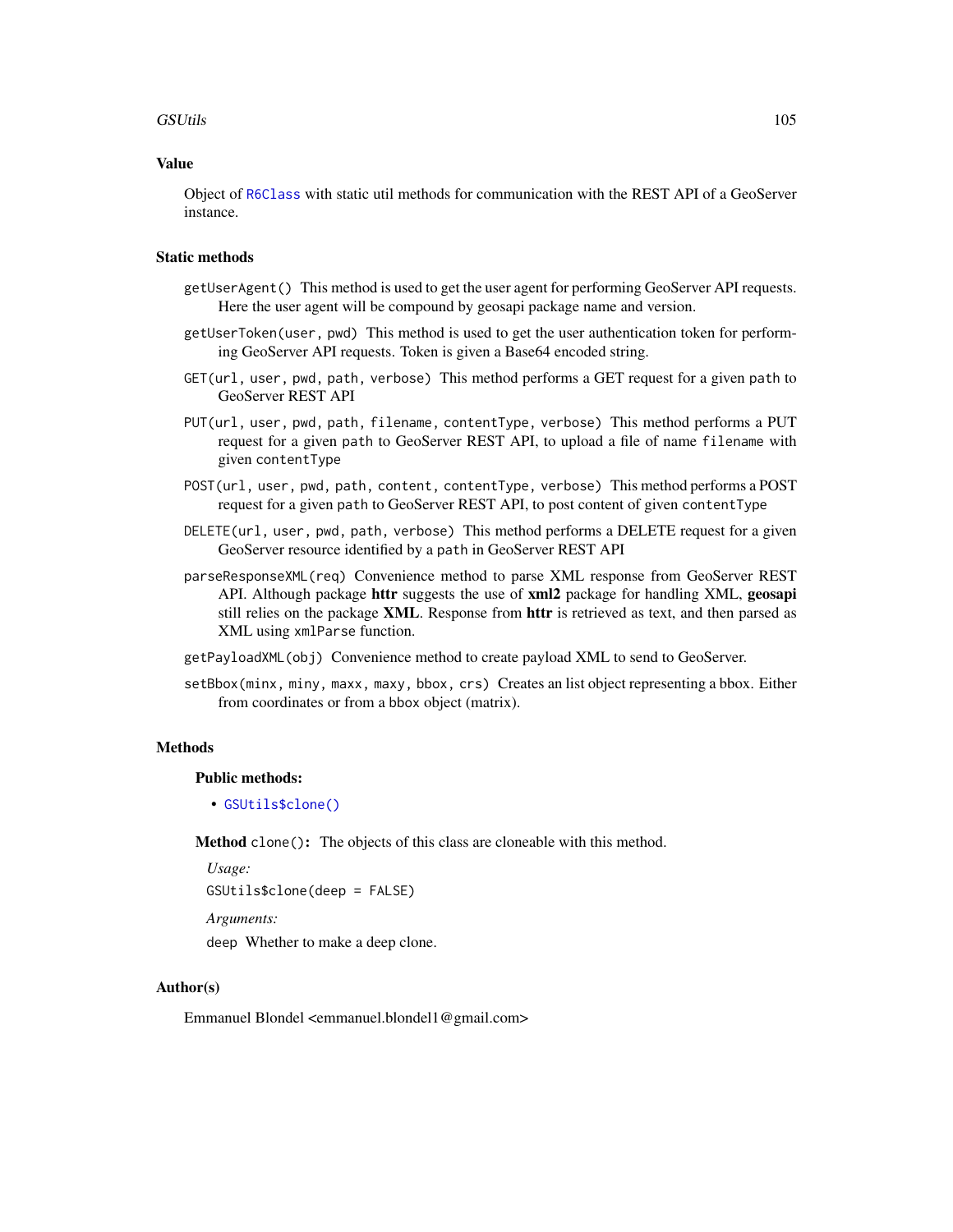<span id="page-105-1"></span>

# Description

This class allows to grab the GeoServer version. By default, a tentative is made to fetch version from web admin default page, since Geoserver REST API did not support GET operation for the Geoserver version in past releases of Geoserver.

#### Format

[R6Class](#page-0-0) object.

#### Details

Geoserver REST API - Geoserver Version

## Value

Object of [R6Class](#page-0-0) for modelling a GeoServer version

## Public fields

version version value value

#### **Methods**

#### Public methods:

- [GSVersion\\$new\(\)](#page-3-0)
- [GSVersion\\$lowerThan\(\)](#page-105-0)
- [GSVersion\\$greaterThan\(\)](#page-106-0)
- [GSVersion\\$equalTo\(\)](#page-106-1)
- [GSVersion\\$clone\(\)](#page-4-0)

# Method new(): Initializes an object of class [GSVersion](#page-105-1)

*Usage:* GSVersion\$new(url, user, pwd) *Arguments:* url url user user pwd pwd

<span id="page-105-0"></span>Method lowerThan(): Compares to a version and returns TRUE if it is lower, FALSE otherwise *Usage:*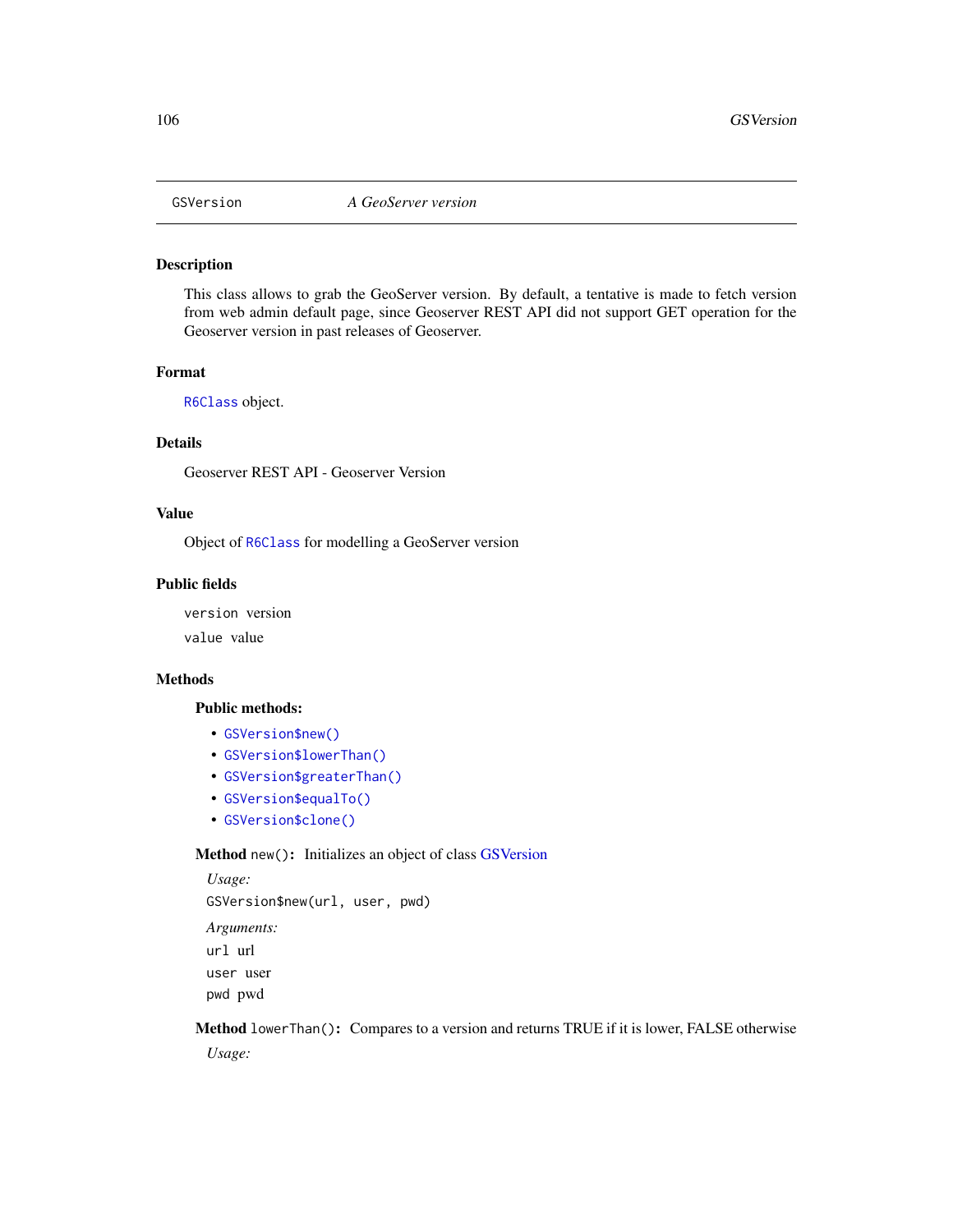#### GSVersion 107

GSVersion\$lowerThan(version)

*Arguments:*

version version

*Returns:* TRUE if lower, FALSE otherwise

<span id="page-106-0"></span>Method greaterThan(): Compares to a version and returns TRUE if it is greater, FALSE otherwise

*Usage:* GSVersion\$greaterThan(version) *Arguments:* version version *Returns:* TRUE if greater, FALSE otherwise

<span id="page-106-1"></span>Method equalTo(): Compares to a version and returns TRUE if it is equal, FALSE otherwise

*Usage:* GSVersion\$equalTo(version) *Arguments:* version version *Returns:* TRUE if equal, FALSE otherwise

Method clone(): The objects of this class are cloneable with this method.

*Usage:* GSVersion\$clone(deep = FALSE) *Arguments:* deep Whether to make a deep clone.

## Author(s)

Emmanuel Blondel <emmanuel.blondel1@gmail.com>

# Examples

```
## Not run:
version <- GSVersion$new(
             url = "http://localhost:8080/geoserver",
             user = "admin", pwd = "geoserver"\mathcal{L}
```
## End(Not run)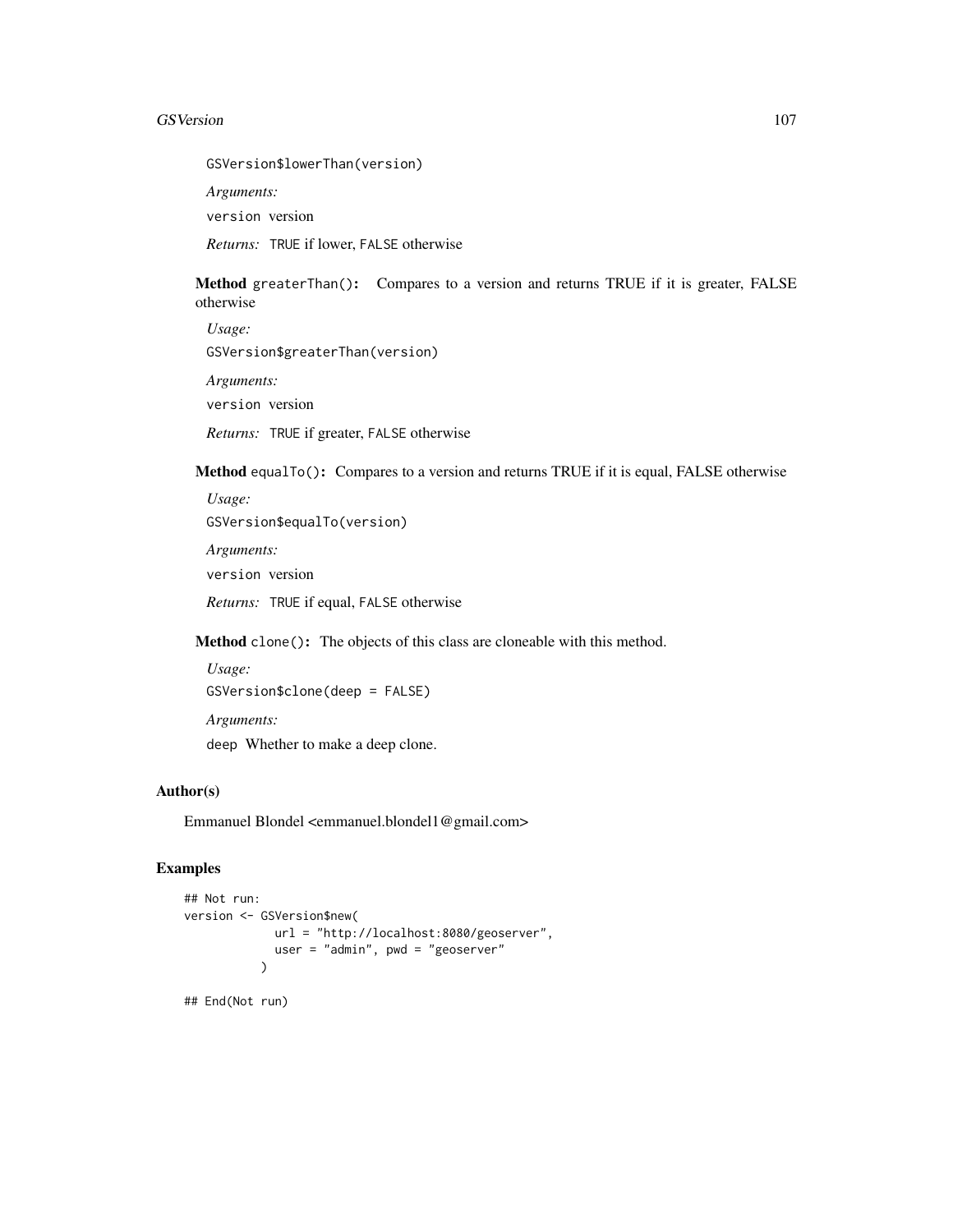## Description

Geoserver REST API GSVirtualTable Geoserver REST API GSVirtualTable

## Format

[R6Class](#page-0-0) object.

## Value

Object of [R6Class](#page-0-0) for modelling a GeoServer virtual table

#### Methods

new(xml) This method is used to instantiate a GSVirtualTable decode(xml) This method is used to decode a GSVirtualTable from XML encode() This method is used to encode a GSVirtualTable to XML setName(name) Sets the name of the virtual table setSql(sql) Sets the sql of the virtual table setEscapeSql(escapeSql) Sets the escapeSql. Default is FALSE setKeyColumn(keyColumn) Sets the keyColumn. Name of the column to be the primary key setGeometry(vtg) Sets the virtual table geometry addParameter(parameter) Adds a virtual table parameter delParameter(parameter) Removes a virtual table parameter.

# Super class

[geosapi::GSRESTResource](#page-0-0) -> GSVirtualTable

## Public fields

name name sql SQL statement escapeSql escape SQL? keyColumn key column geometry geometry parameters list of virtual parameters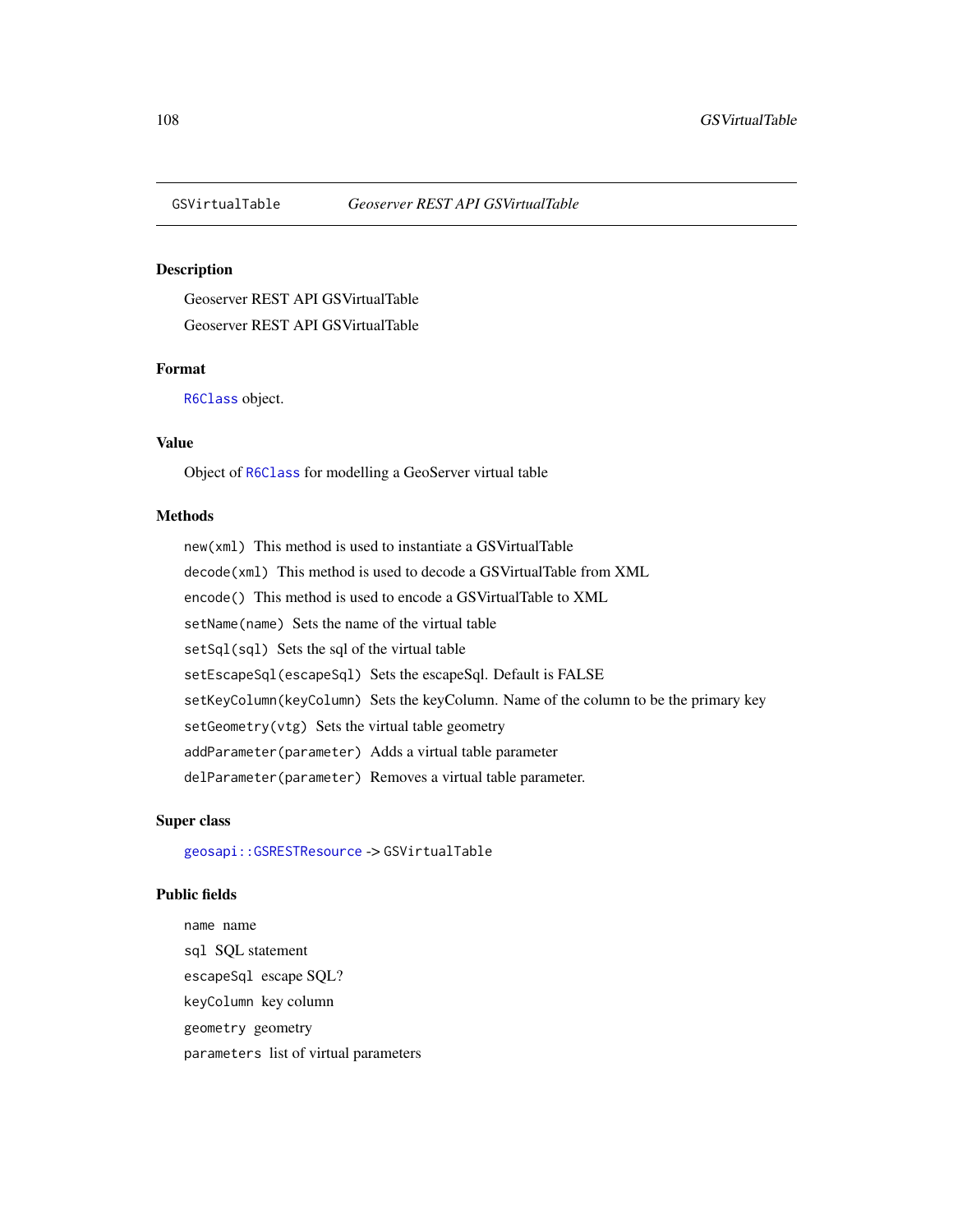#### <span id="page-108-3"></span>GSVirtualTable 109

# Methods

#### Public methods:

- [GSVirtualTable\\$new\(\)](#page-3-0)
- [GSVirtualTable\\$decode\(\)](#page-3-1)
- [GSVirtualTable\\$setName\(\)](#page-17-0)
- [GSVirtualTable\\$setSql\(\)](#page-108-0)
- [GSVirtualTable\\$setEscapeSql\(\)](#page-108-1)
- [GSVirtualTable\\$setKeyColumn\(\)](#page-108-2)
- [GSVirtualTable\\$setGeometry\(\)](#page-109-0)
- [GSVirtualTable\\$addParameter\(\)](#page-109-1)
- [GSVirtualTable\\$delParameter\(\)](#page-109-2)
- [GSVirtualTable\\$clone\(\)](#page-4-0)

# Method new(): Initializes an object of class [GSVirtualTable](#page-107-0)

*Usage:* GSVirtualTable\$new(xml = NULL)

*Arguments:*

xml object of class [XMLInternalNode-class](#page-0-0)

# Method decode(): Decodes from XML

*Usage:* GSVirtualTable\$decode(xml)

*Arguments:*

xml object of class [XMLInternalNode-class](#page-0-0)

# Method setName(): Set name

*Usage:* GSVirtualTable\$setName(name)

*Arguments:*

name name

# <span id="page-108-0"></span>Method setSql(): Set SQL

*Usage:*

GSVirtualTable\$setSql(sql)

*Arguments:*

sql sql

# <span id="page-108-1"></span>Method setEscapeSql(): Set escape SQL

*Usage:*

GSVirtualTable\$setEscapeSql(escapeSql)

*Arguments:*

<span id="page-108-2"></span>escapeSql escape SQL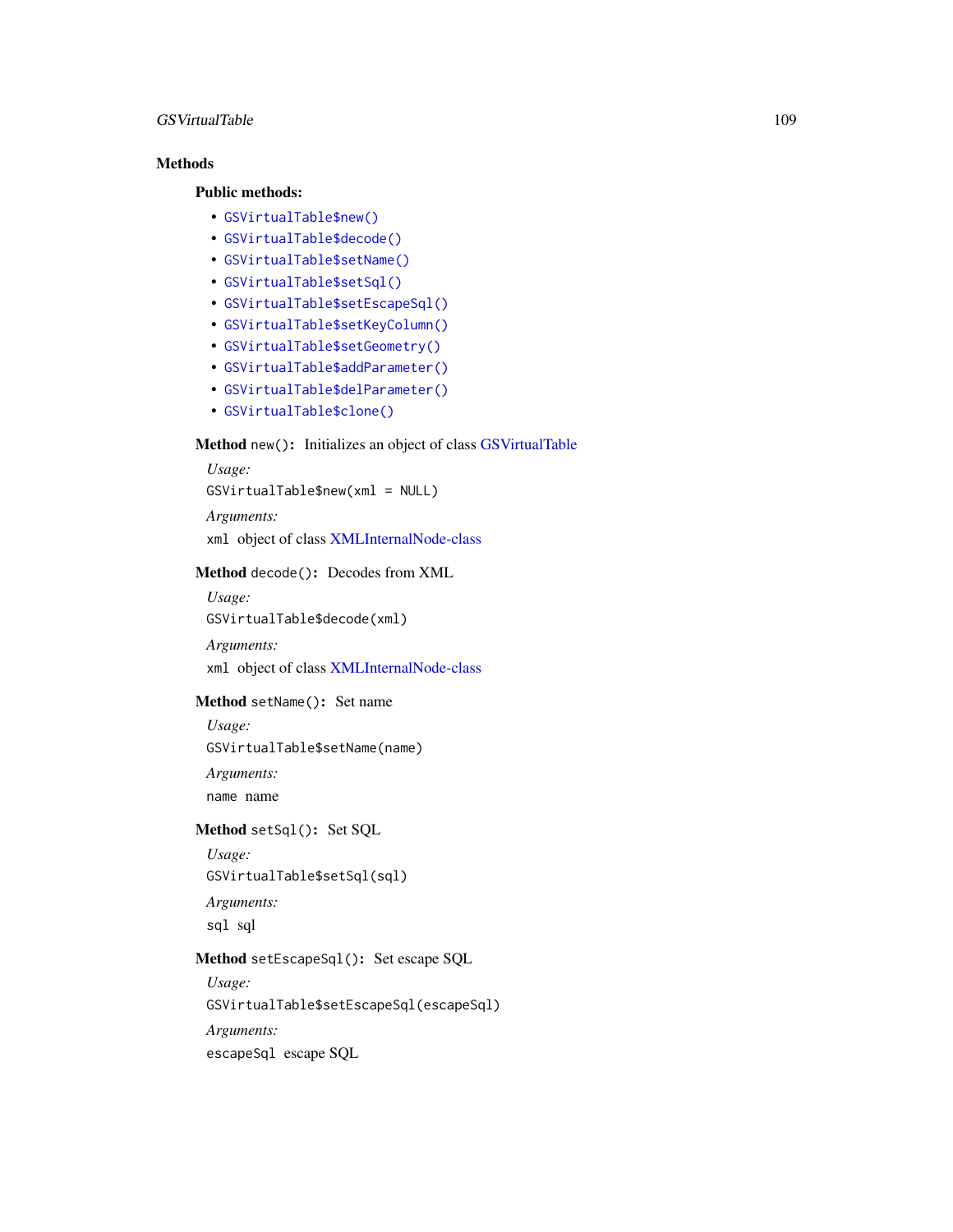# <span id="page-109-3"></span>Method setKeyColumn(): Set key column

*Usage:*

GSVirtualTable\$setKeyColumn(keyColumn)

*Arguments:* keyColumn key column

# <span id="page-109-0"></span>Method setGeometry(): Set geometry

*Usage:* GSVirtualTable\$setGeometry(vtg)

*Arguments:*

vtg object of class [GSVirtualTableGeometry](#page-110-0)

# <span id="page-109-1"></span>Method addParameter(): Adds parameter

*Usage:* GSVirtualTable\$addParameter(parameter) *Arguments:* parameter object of class [GSVirtualTableParameter](#page-111-0) *Returns:* TRUE if added, FALSE otherwise

# <span id="page-109-2"></span>Method delParameter(): Deletes parameter

*Usage:* GSVirtualTable\$delParameter(parameter)

*Arguments:*

parameter object of class [GSVirtualTableParameter](#page-111-0)

*Returns:* TRUE if deleted, FALSE otherwise

Method clone(): The objects of this class are cloneable with this method.

*Usage:*

GSVirtualTable\$clone(deep = FALSE)

*Arguments:*

deep Whether to make a deep clone.

#### Author(s)

Emmanuel Blondel <emmanuel.blondel1@gmail.com>

# Examples

GSVirtualTable\$new()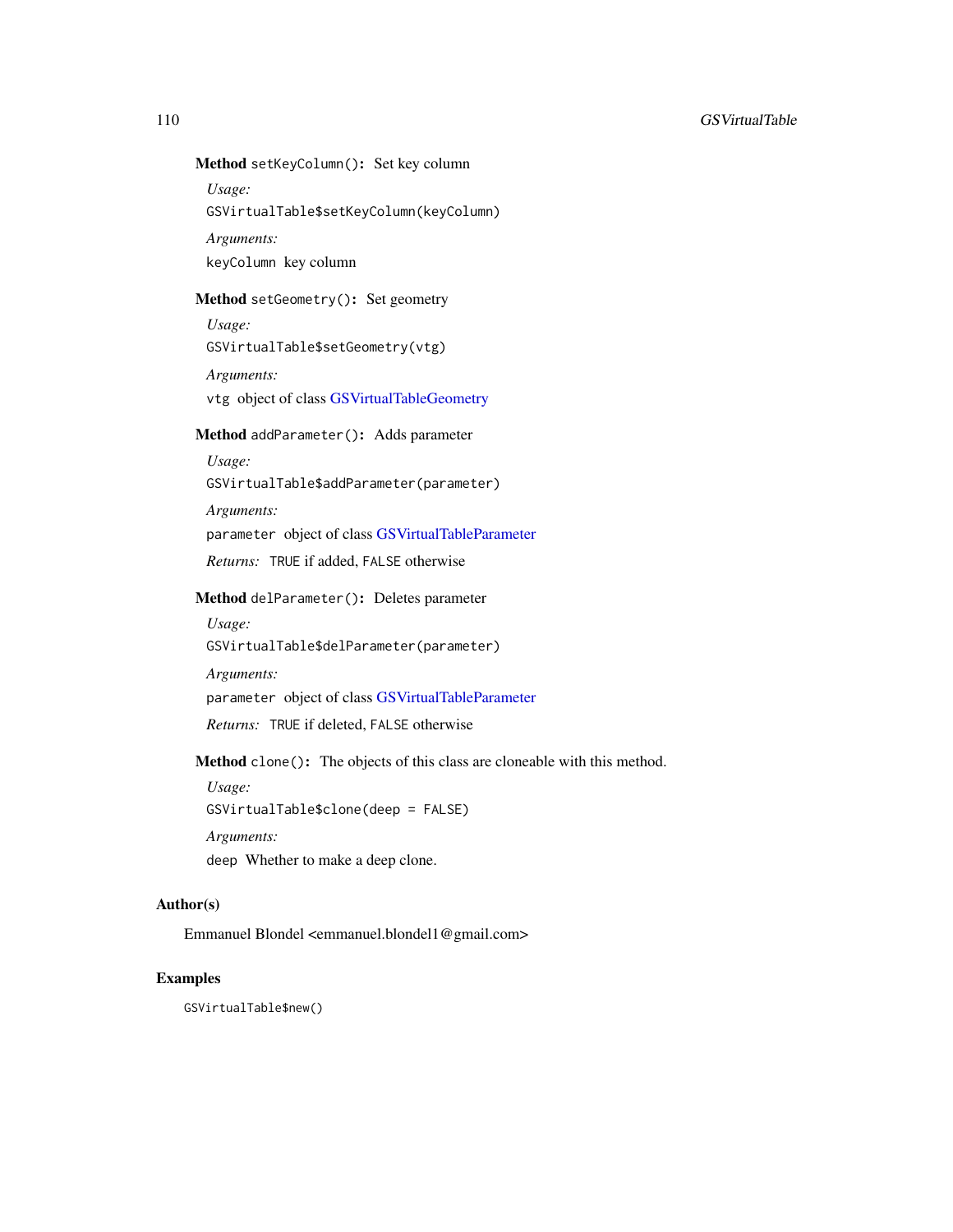<span id="page-110-1"></span><span id="page-110-0"></span>GSVirtualTableGeometry

*Geoserver REST API GSVirtualTableGeometry*

#### Description

Geoserver REST API GSVirtualTableGeometry Geoserver REST API GSVirtualTableGeometry

#### Format

[R6Class](#page-0-0) object.

# Value

Object of [R6Class](#page-0-0) for modelling a GeoServer virtual table geometry

#### Super class

[geosapi::GSRESTResource](#page-0-0) -> GSVirtualTableGeometry

#### Public fields

name geometry name

- type geometry type
- srid geometry SRID

#### Methods

#### Public methods:

- [GSVirtualTableGeometry\\$new\(\)](#page-3-0)
- [GSVirtualTableGeometry\\$decode\(\)](#page-3-1)
- [GSVirtualTableGeometry\\$clone\(\)](#page-4-0)

# Method new(): Initializes an object of class [GSVirtualTableGeometry](#page-110-0)

```
Usage:
GSVirtualTableGeometry$new(xml = NULL, name, type, srid)
Arguments:
xml object of class XMLInternalNode-class
name name
type type
srid srid
```
Method decode(): Decodes from XML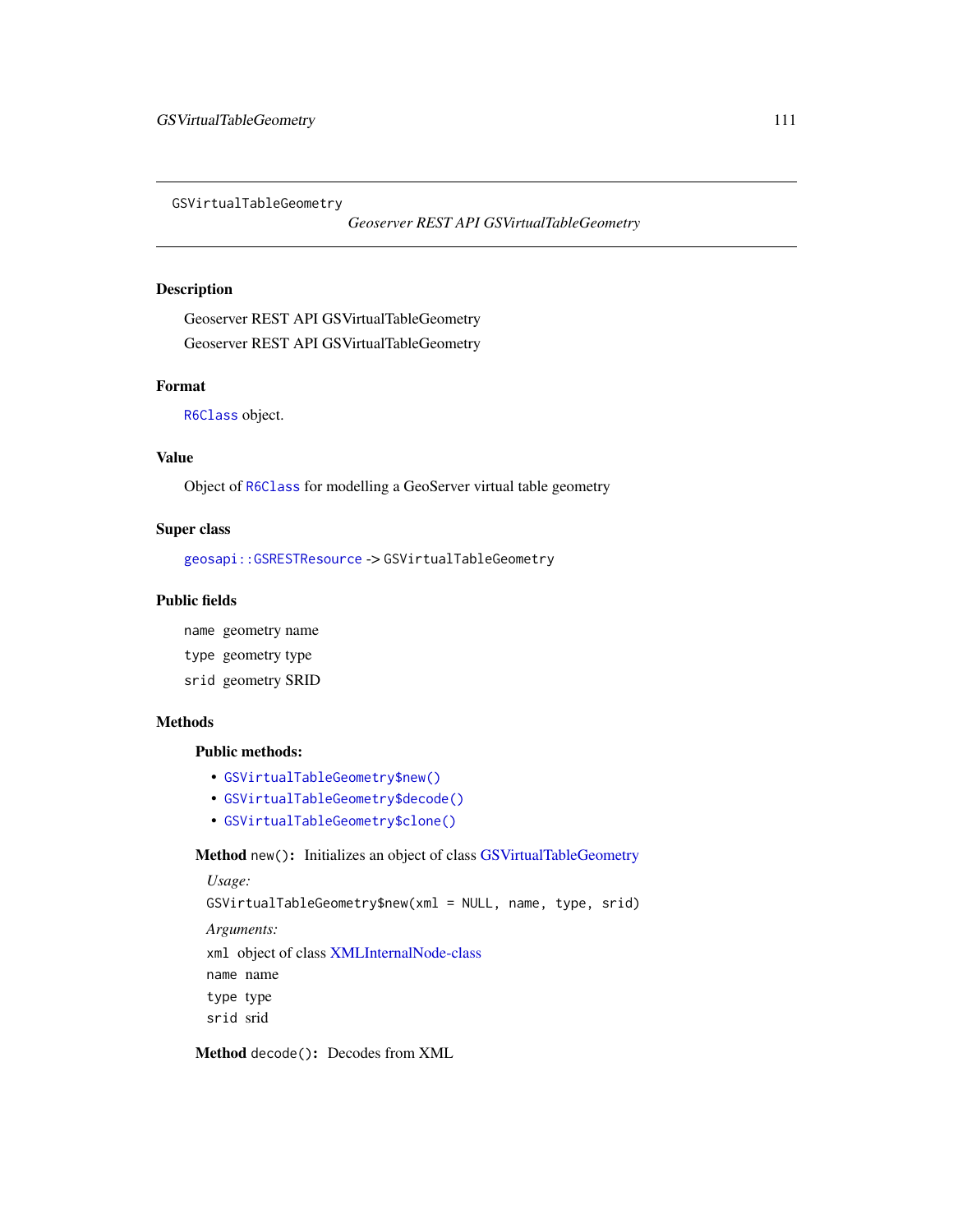<span id="page-111-1"></span>*Usage:* GSVirtualTableGeometry\$decode(xml) *Arguments:* xml object of class [XMLInternalNode-class](#page-0-0)

Method clone(): The objects of this class are cloneable with this method.

*Usage:* GSVirtualTableGeometry\$clone(deep = FALSE) *Arguments:* deep Whether to make a deep clone.

# Author(s)

Emmanuel Blondel <emmanuel.blondel1@gmail.com>

# Examples

```
GSVirtualTableGeometry$new(name = "work", type = "MultiPolygon", srid = 4326)
```
<span id="page-111-0"></span>GSVirtualTableParameter

```
Geoserver REST API GSVirtualTableParameter
```
# Description

Geoserver REST API GSVirtualTableParameter Geoserver REST API GSVirtualTableParameter

# Format

[R6Class](#page-0-0) object.

# Value

Object of [R6Class](#page-0-0) for modelling a GeoServer virtual table parameter

#### Super class

[geosapi::GSRESTResource](#page-0-0) -> GSVirtualTableParameter

# Public fields

name parameter name defaultValue parameter default value regexpValidator parameter regexp validator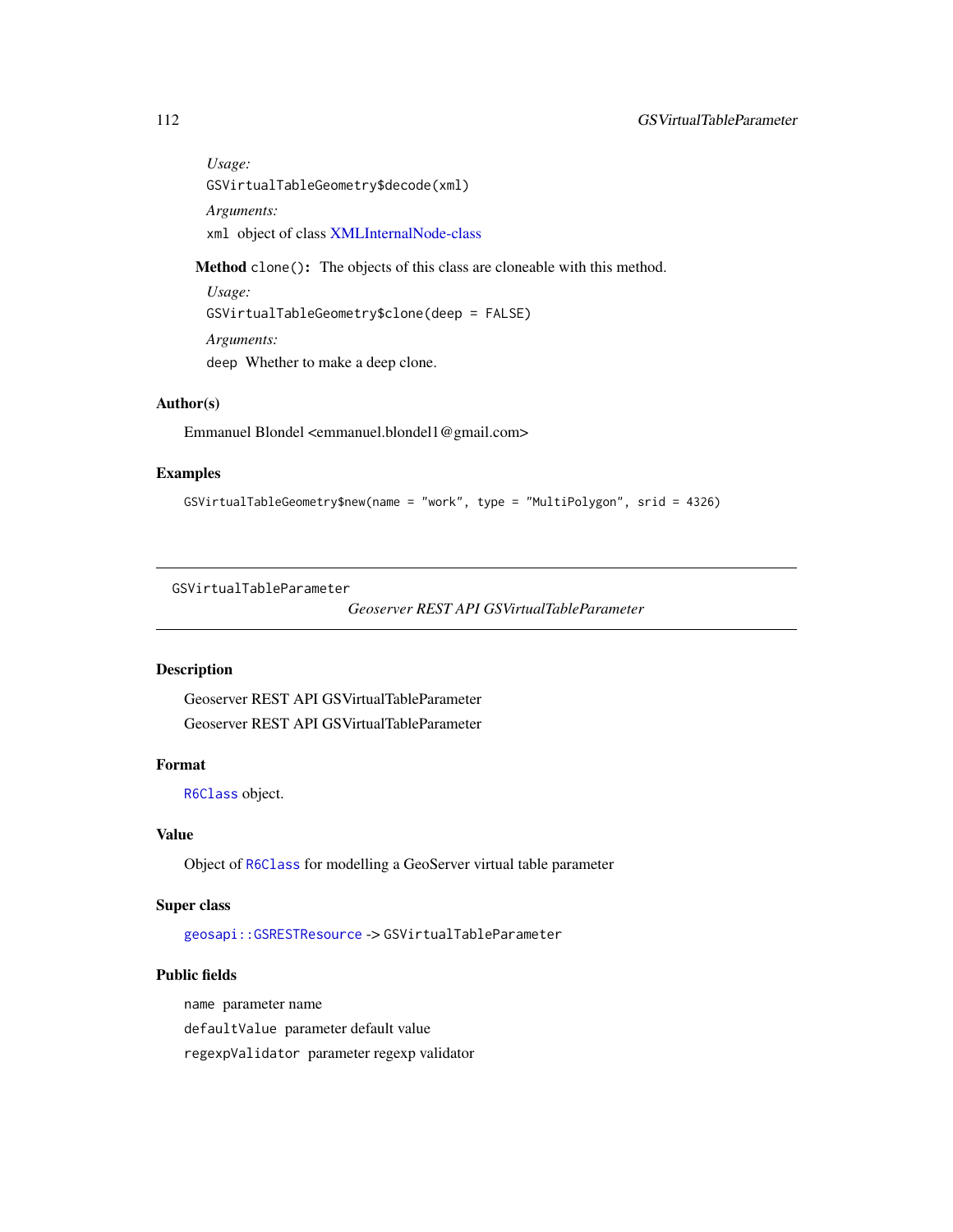# <span id="page-112-0"></span>Methods

# Public methods:

- [GSVirtualTableParameter\\$new\(\)](#page-3-0)
- [GSVirtualTableParameter\\$decode\(\)](#page-3-1)
- [GSVirtualTableParameter\\$clone\(\)](#page-4-0)

Method new(): Initializes an object of class [GSVirtualTableParameter](#page-111-0)

*Usage:* GSVirtualTableParameter\$new(xml = NULL, name, defaultValue, regexpValidator) *Arguments:* xml object of class [XMLInternalNode-class](#page-0-0) name name defaultValue default value regexpValidator regexp validator

Method decode(): Decodes from XML

*Usage:*

GSVirtualTableParameter\$decode(xml)

*Arguments:*

xml object of class [XMLInternalNode-class](#page-0-0)

Method clone(): The objects of this class are cloneable with this method.

*Usage:* GSVirtualTableParameter\$clone(deep = FALSE) *Arguments:* deep Whether to make a deep clone.

#### Author(s)

Emmanuel Blondel <emmanuel.blondel1@gmail.com>

#### Examples

```
GSVirtualTableParameter$new(name = "fieldname", defaultValue = "default_value",
                           regexpValidator = "someregexp")
```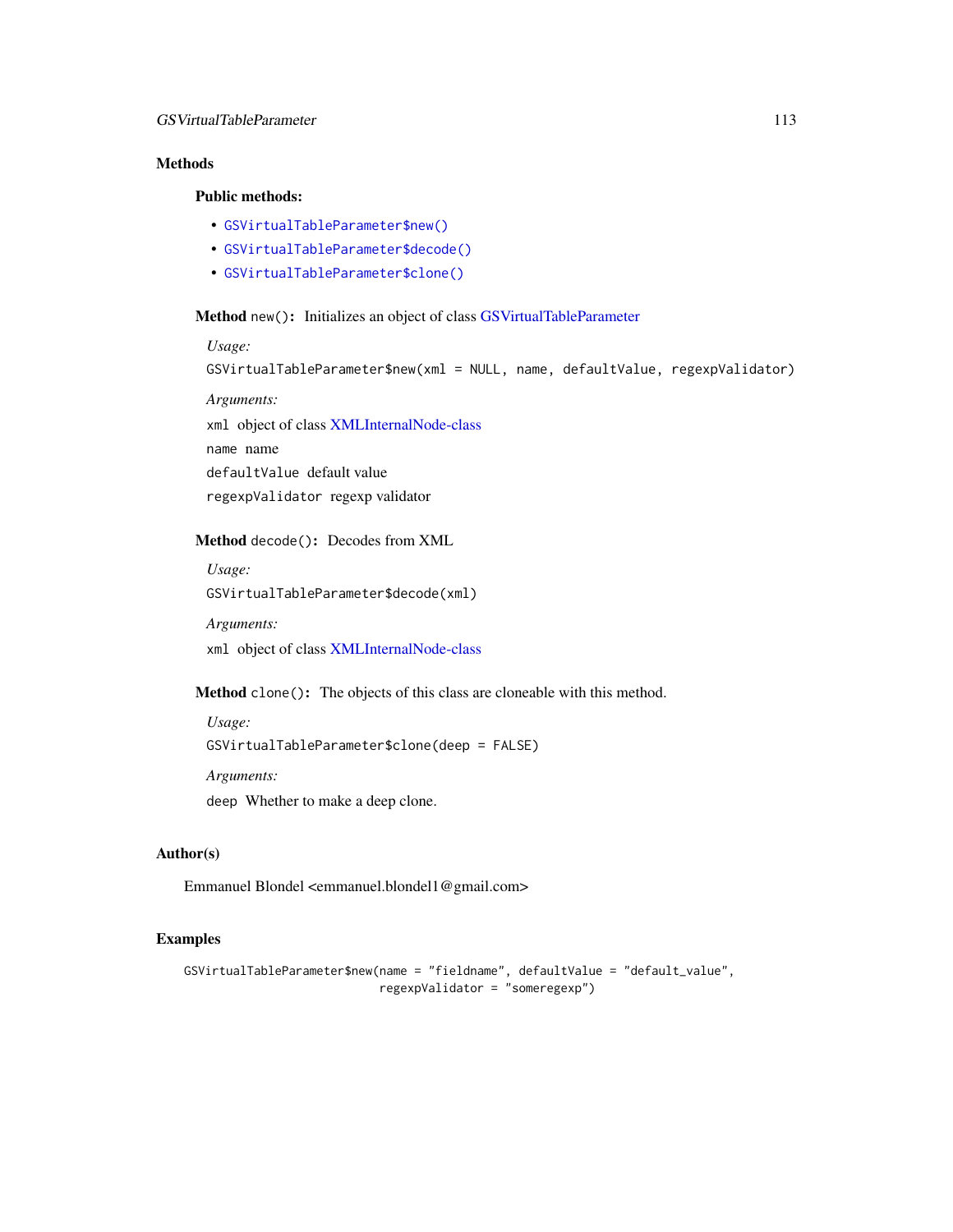<span id="page-113-1"></span><span id="page-113-0"></span>

# Description

Geoserver REST API Workspace Geoserver REST API Workspace

#### Format

[R6Class](#page-0-0) object.

# Value

Object of [R6Class](#page-0-0) for modelling a GeoServer workspace

# Super class

[geosapi::GSRESTResource](#page-0-0) -> GSWorkspace

# Public fields

name name

# Methods

#### Public methods:

- [GSWorkspace\\$new\(\)](#page-3-0)
- [GSWorkspace\\$decode\(\)](#page-3-1)
- [GSWorkspace\\$clone\(\)](#page-4-0)

Method new(): initializes a [GSWorkspace](#page-113-0)

*Usage:*

GSWorkspace\$new(xml = NULL, name)

*Arguments:*

xml an object of class [XMLInternalNode-class](#page-0-0) name name

# Method decode(): Decodes from XML

*Usage:* GSWorkspace\$decode(xml) *Arguments:* xml an object of class [XMLInternalNode-class](#page-0-0)

Method clone(): The objects of this class are cloneable with this method.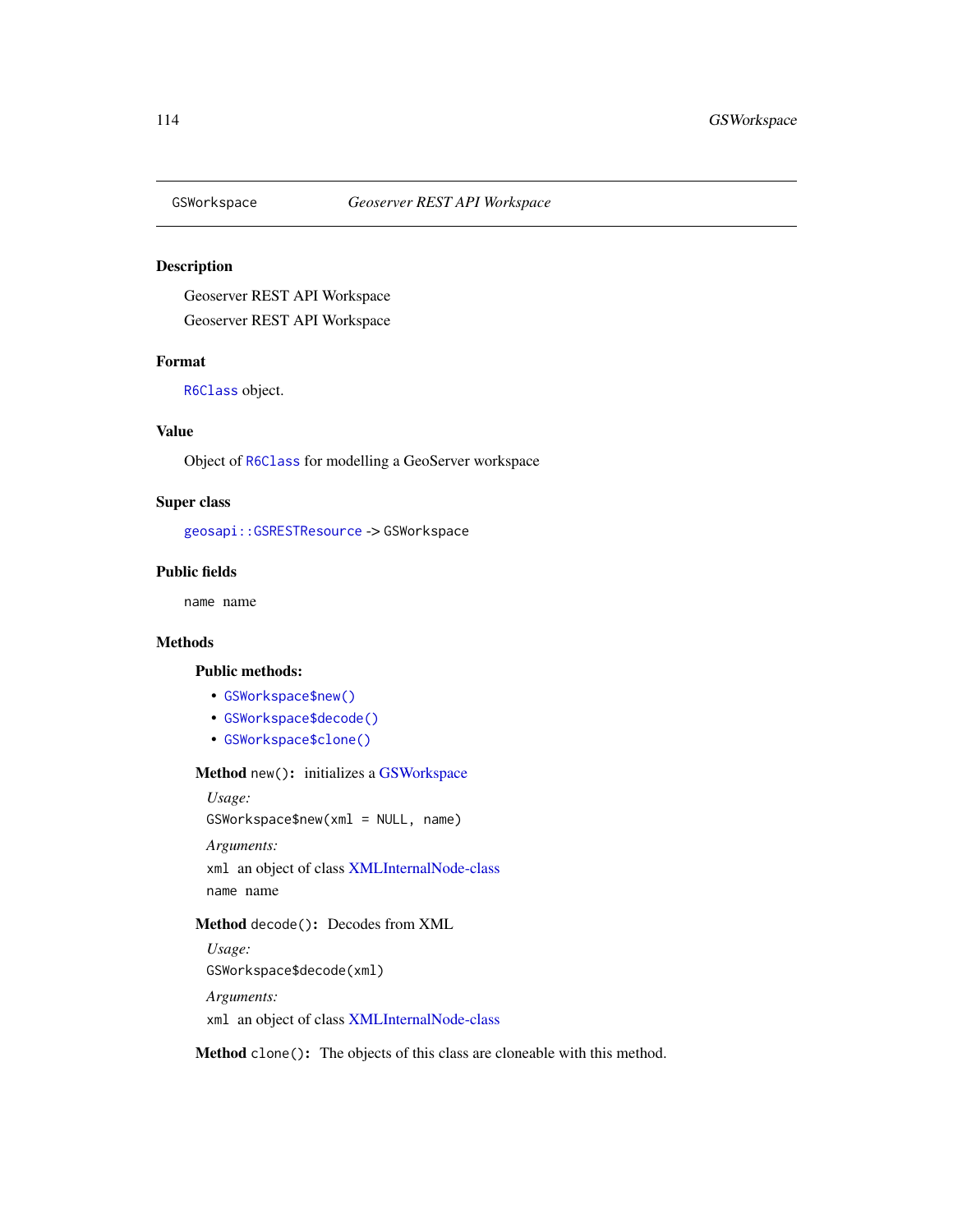# <span id="page-114-0"></span>GSWorkspaceManager 115

*Usage:* GSWorkspace\$clone(deep = FALSE) *Arguments:* deep Whether to make a deep clone.

# Author(s)

Emmanuel Blondel <emmanuel.blondel1@gmail.com>

#### Examples

```
GSWorkspace$new(name = "work")
```
GSWorkspaceManager *Geoserver REST API Workspace Manager*

# Description

Geoserver REST API Workspace Manager Geoserver REST API Workspace Manager

#### Format

[R6Class](#page-0-0) object.

# Value

Object of [R6Class](#page-0-0) with methods for managing the workspaces of a GeoServer instance.

#### Super class

[geosapi::GSManager](#page-0-0) -> GSWorkspaceManager

# Methods

# Public methods:

- [GSWorkspaceManager\\$getWorkspaces\(\)](#page-115-0)
- [GSWorkspaceManager\\$getWorkspaceNames\(\)](#page-115-1)
- [GSWorkspaceManager\\$getWorkspace\(\)](#page-115-2)
- [GSWorkspaceManager\\$createWorkspace\(\)](#page-115-3)
- [GSWorkspaceManager\\$updateWorkspace\(\)](#page-115-4)
- [GSWorkspaceManager\\$deleteWorkspace\(\)](#page-116-0)
- [GSWorkspaceManager\\$getWorkspaceSettings\(\)](#page-116-1)
- [GSWorkspaceManager\\$createWorkspaceSettings\(\)](#page-116-2)
- [GSWorkspaceManager\\$updateWorkspaceSettings\(\)](#page-116-3)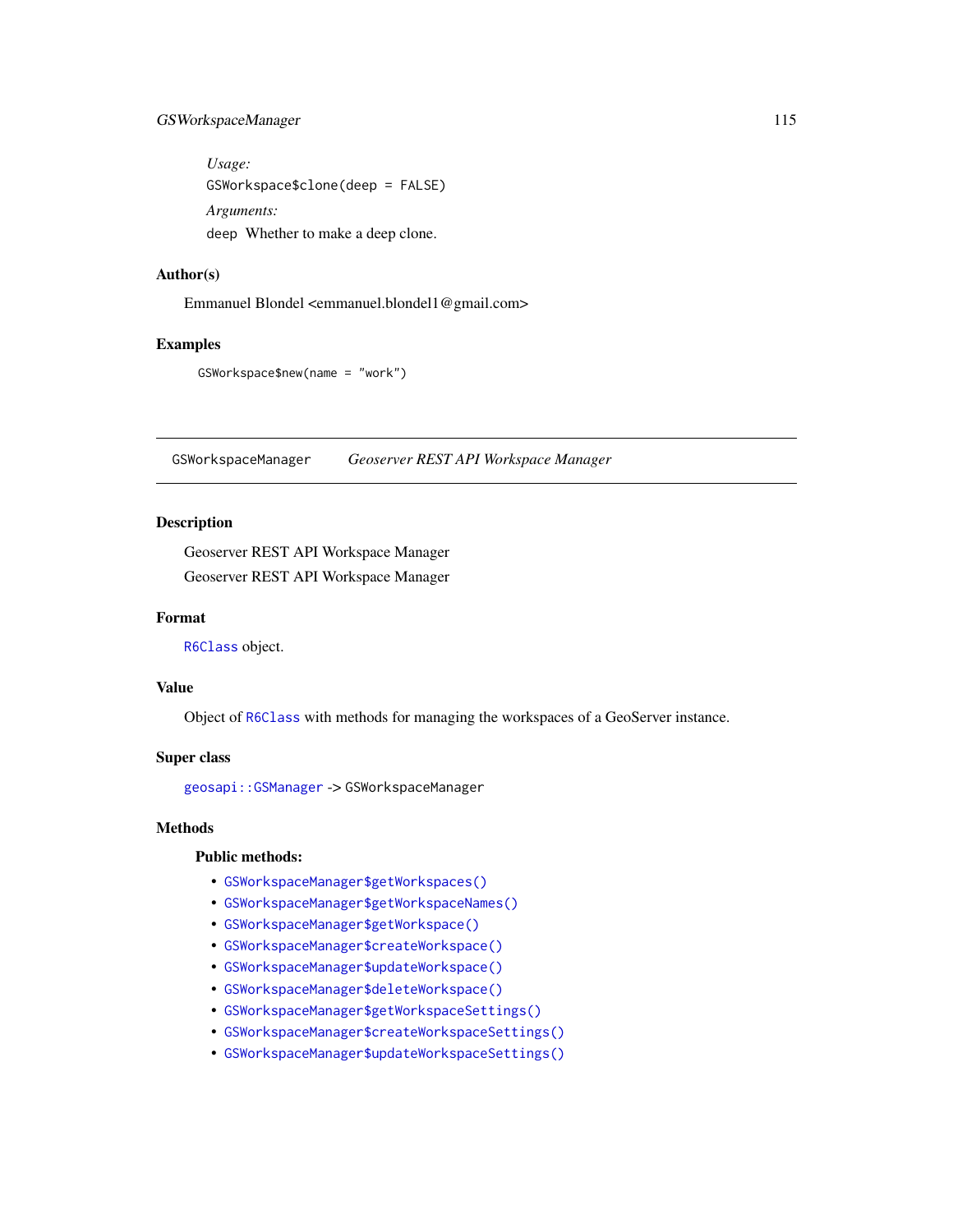- <span id="page-115-5"></span>• [GSWorkspaceManager\\$deleteWorkspaceSettings\(\)](#page-116-4)
- [GSWorkspaceManager\\$clone\(\)](#page-4-0)

<span id="page-115-0"></span>Method getWorkspaces(): Get the list of available workspace. Returns an object of class list containing items of class [GSWorkspace](#page-113-0)

*Usage:*

GSWorkspaceManager\$getWorkspaces()

*Arguments:*

a list of [GSWorkspace](#page-113-0)

<span id="page-115-1"></span>Method getWorkspaceNames(): Get the list of available workspace names. Returns an vector of class character

*Usage:*

GSWorkspaceManager\$getWorkspaceNames()

*Returns:* a list of workspace names

<span id="page-115-2"></span>Method getWorkspace(): Get a [GSWorkspace](#page-113-0) object given a workspace name.

*Usage:* GSWorkspaceManager\$getWorkspace(ws)

*Arguments:*

ws workspace name

*Returns:* an object of class [GSWorkspace](#page-113-0)

<span id="page-115-3"></span>Method createWorkspace(): Creates a GeoServer workspace given a name, and an optional URI. If the URI is not specified, GeoServer will automatically create an associated Namespace with the URI being "http://workspaceName. If the URI is specified, the method invokes the method createNamespace(ns, uri) of the [GSNamespaceManager](#page-69-0). Returns TRUE if the workspace has been successfully created, FALSE otherwise

*Usage:* GSWorkspaceManager\$createWorkspace(name, uri) *Arguments:* name name uri uri *Returns:* TRUE if created, FALSE otherwise

<span id="page-115-4"></span>Method updateWorkspace(): Updates a GeoServer workspace given a name, and an optional URI. If the URI is not specified, GeoServer will automatically update the associated Namespace with the URI being "http://workspaceName. If the URI is specified, the method invokes the method updateNamespace(ns, uri) of the [GSNamespaceManager](#page-69-0). Returns TRUE if the workspace has been successfully updated, FALSE otherwise

*Usage:*

GSWorkspaceManager\$updateWorkspace(name, uri)

*Arguments:*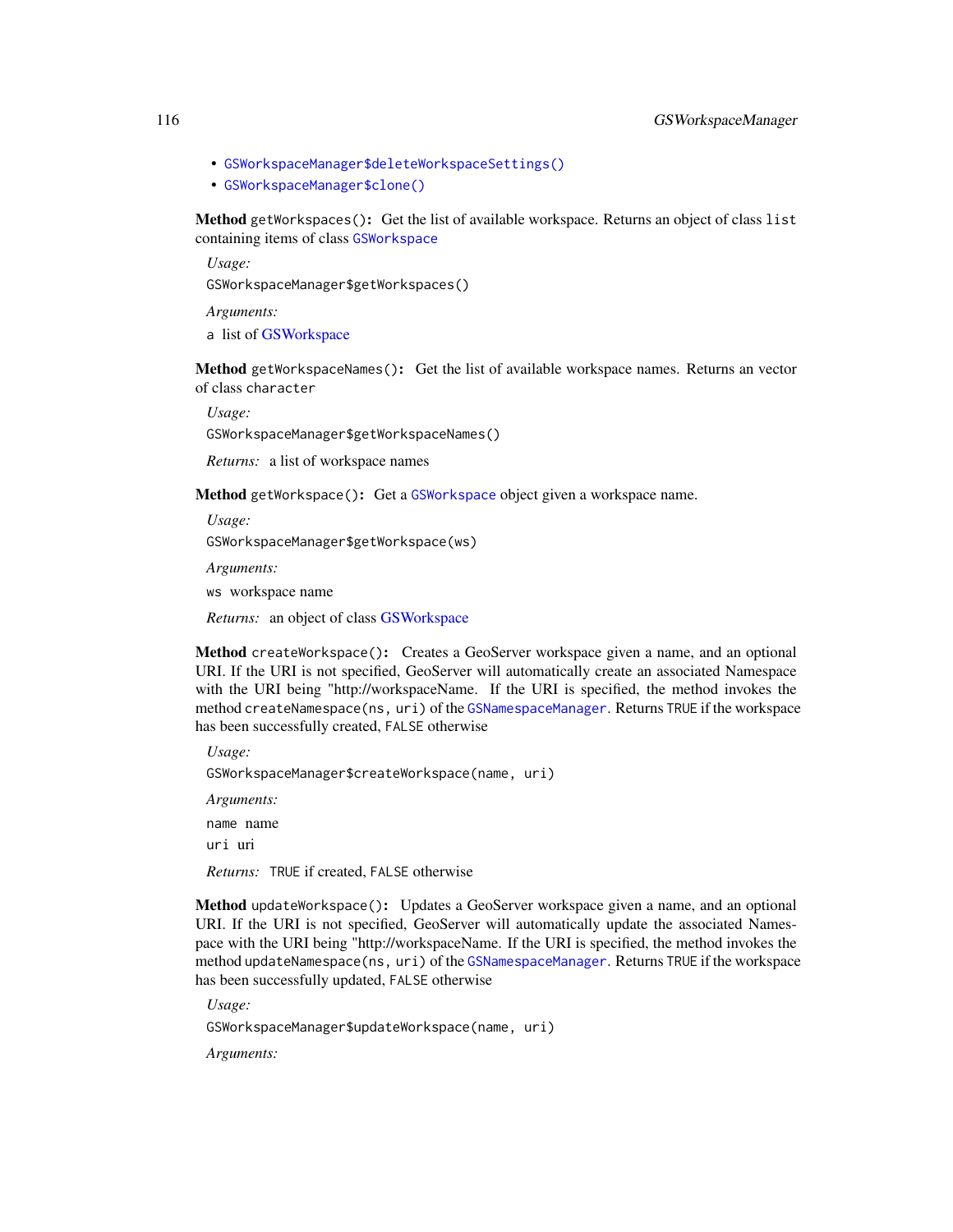<span id="page-116-5"></span>name name uri uri *Returns:* TRUE if created, FALSE otherwise

#### <span id="page-116-0"></span>Method deleteWorkspace(): Deletes a GeoServer workspace given a name.

*Usage:* GSWorkspaceManager\$deleteWorkspace(name, recurse = FALSE) *Arguments:* name name recurse recurse *Returns:* TRUE if the workspace has been successfully deleted, FALSE otherwise

#### <span id="page-116-1"></span>Method getWorkspaceSettings(): Updates workspace settings

*Usage:* GSWorkspaceManager\$getWorkspaceSettings(ws) *Arguments:* ws workspace name *Returns:* an object of class [GSWorkspaceSettings](#page-117-0)

<span id="page-116-2"></span>Method createWorkspaceSettings(): Creates workspace settings

*Usage:*

GSWorkspaceManager\$createWorkspaceSettings(ws, workspaceSettings) *Arguments:* ws workspace name workspaceSettings object of class [GSWorkspaceSettings](#page-117-0) *Returns:* TRUE if created, FALSE otherwise

#### <span id="page-116-3"></span>Method updateWorkspaceSettings(): Updates workspace settings

*Usage:*

GSWorkspaceManager\$updateWorkspaceSettings(ws, workspaceSettings) *Arguments:* ws workspace name

workspaceSettings object of class [GSWorkspaceSettings](#page-117-0)

*Returns:* TRUE if updated, FALSE otherwise

#### <span id="page-116-4"></span>Method deleteWorkspaceSettings(): Deletes workspace settings

*Usage:* GSWorkspaceManager\$deleteWorkspaceSettings(ws) *Arguments:* ws workspace name *Returns:* TRUE if deleted, FALSE otherwise

Method clone(): The objects of this class are cloneable with this method.

*Usage:* GSWorkspaceManager\$clone(deep = FALSE) *Arguments:* deep Whether to make a deep clone.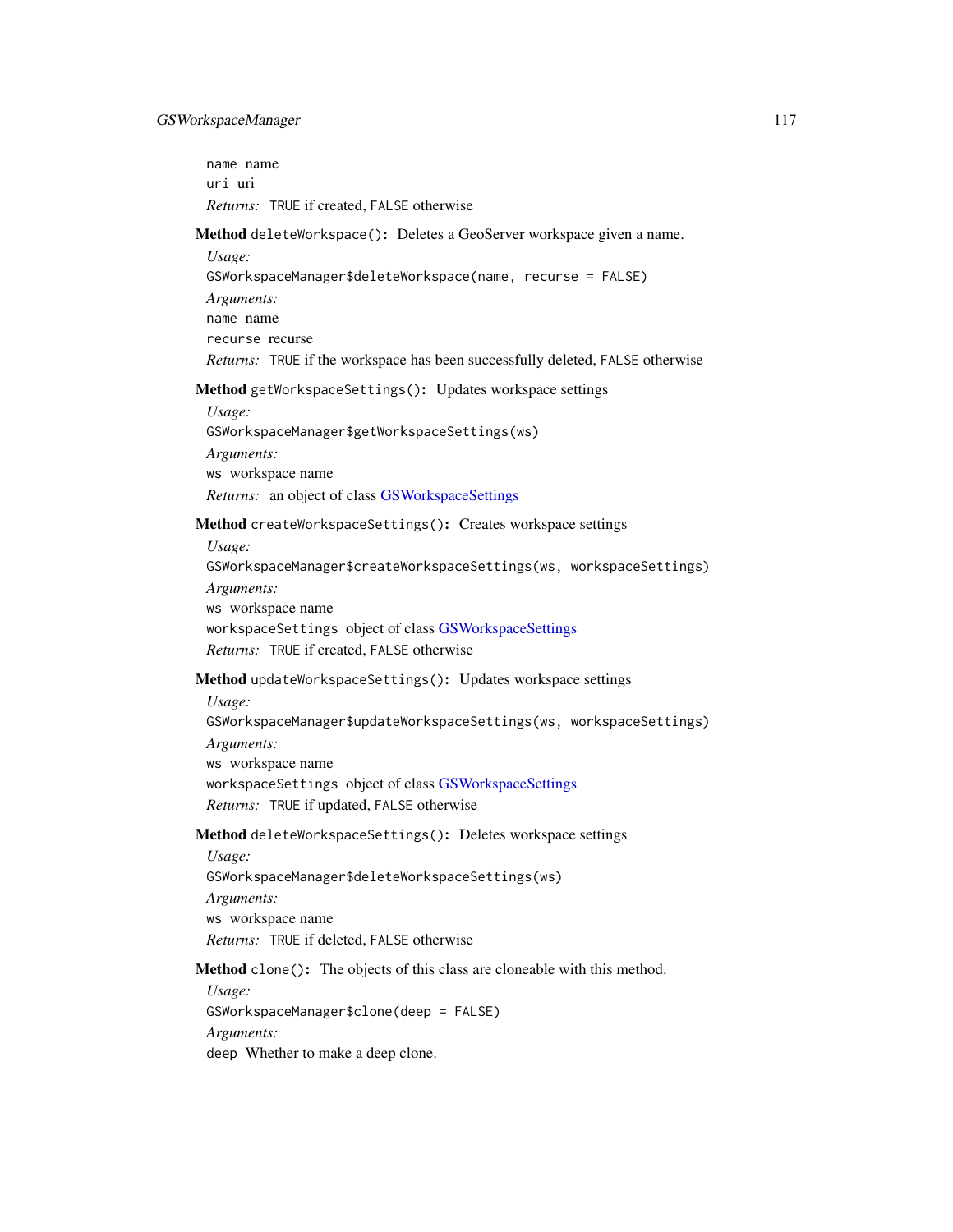# Author(s)

Emmanuel Blondel <emmanuel.blondel1@gmail.com>

# Examples

```
## Not run:
  GSWorkspaceManager$new("http://localhost:8080/geoserver", "admin", "geoserver")
```
## End(Not run)

<span id="page-117-0"></span>GSWorkspaceSettings *Geoserver REST API Workspace Setting*

# Description

Geoserver REST API Workspace Setting Geoserver REST API Workspace Setting

#### Format

[R6Class](#page-0-0) object.

# Value

Object of [R6Class](#page-0-0) for modelling a GeoServer workspace settings

#### Super class

[geosapi::GSRESTResource](#page-0-0) -> GSWorkspaceSettings

#### Public fields

contact contact charset charset numDecimals number of decimal onlineResource online resource verbose verbose verboseExceptions verbose exceptions localWorkspaceIncludesPrefix local workspace includes prefix

<span id="page-117-1"></span>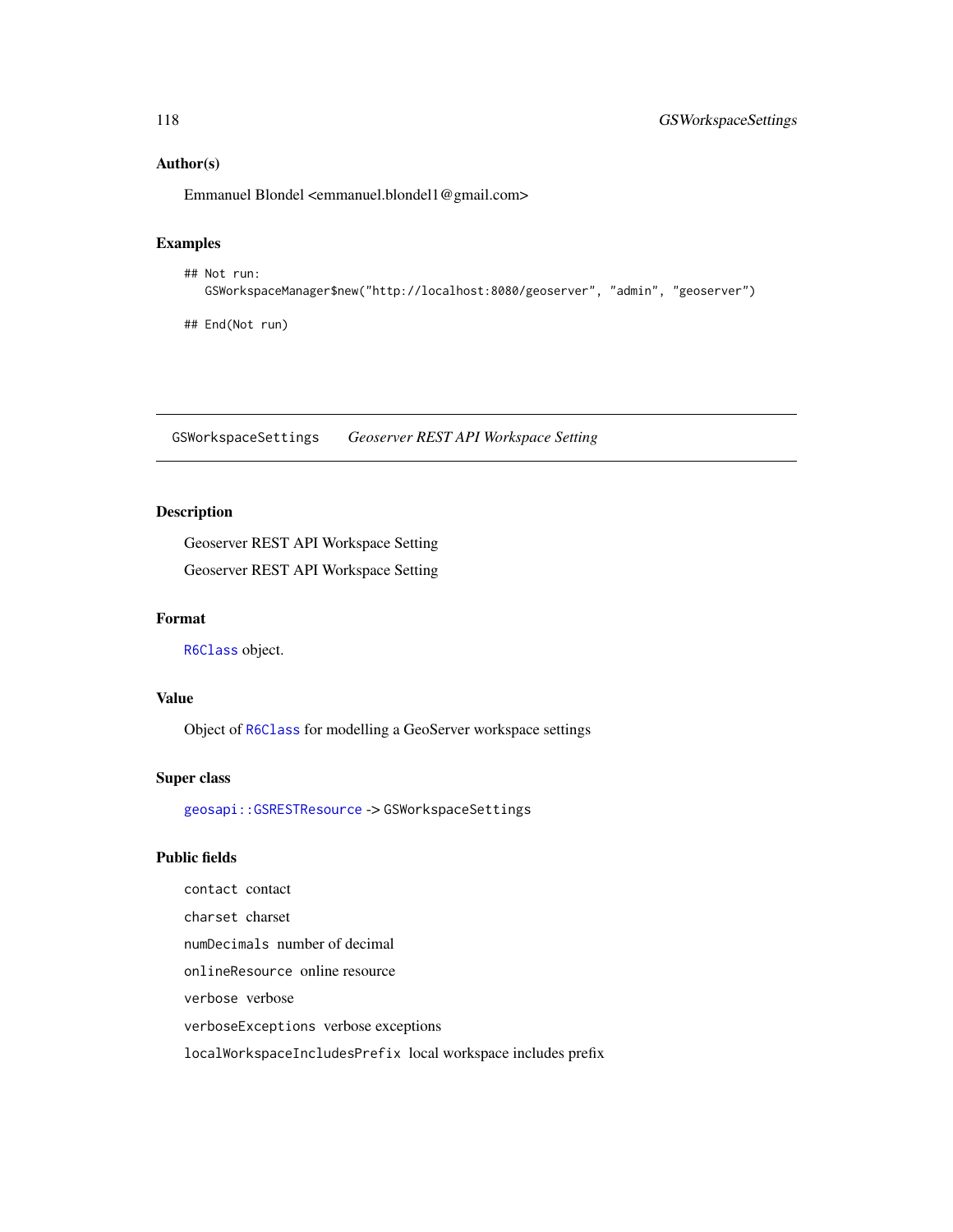# <span id="page-118-2"></span>**Methods**

#### Public methods:

- [GSWorkspaceSettings\\$new\(\)](#page-3-0)
- [GSWorkspaceSettings\\$decode\(\)](#page-3-1)
- [GSWorkspaceSettings\\$setCharset\(\)](#page-96-0)
- [GSWorkspaceSettings\\$setNumDecimals\(\)](#page-118-0)
- [GSWorkspaceSettings\\$setOnlineResource\(\)](#page-118-1)
- [GSWorkspaceSettings\\$setVerbose\(\)](#page-119-0)
- [GSWorkspaceSettings\\$setVerboseExceptions\(\)](#page-119-1)
- [GSWorkspaceSettings\\$setLocalWorkspaceIncludesPrefix\(\)](#page-119-2)
- [GSWorkspaceSettings\\$clone\(\)](#page-4-0)

Method new(): This method is used to instantiate a GSWorkspaceSettings. This settings object is required to activate a workspace configuration, using the method GSManager\$createWorkspaceSettings. Supported from GeoServer 2.12

*Usage:* GSWorkspaceSettings\$new(xml = NULL) *Arguments:*

xml object of class [XMLInternalNode-class](#page-0-0)

Method decode(): Decodes from XML

*Usage:*

GSWorkspaceSettings\$decode(xml)

*Arguments:*

xml object of class [XMLInternalNode-class](#page-0-0)

# Method setCharset(): Set charset

*Usage:*

GSWorkspaceSettings\$setCharset(charset)

*Arguments:*

charset charset

#### <span id="page-118-0"></span>Method setNumDecimals(): Set number of decimals

*Usage:*

GSWorkspaceSettings\$setNumDecimals(numDecimals)

*Arguments:* numDecimals number of decimals

<span id="page-118-1"></span>Method setOnlineResource(): Set online resource

*Usage:*

GSWorkspaceSettings\$setOnlineResource(onlineResource)

*Arguments:*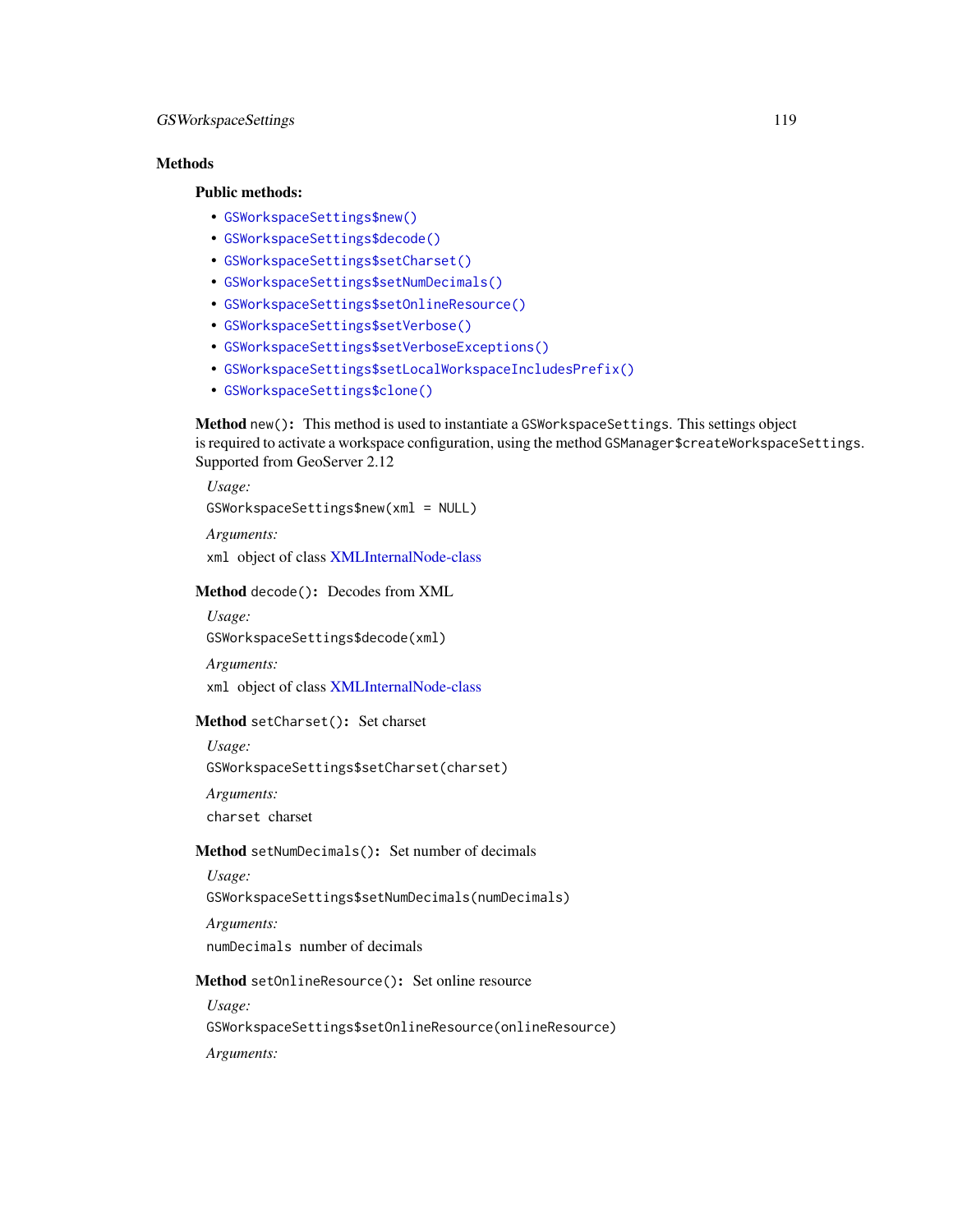# <span id="page-119-0"></span>Method setVerbose(): Set verbose

*Usage:* GSWorkspaceSettings\$setVerbose(verbose)

*Arguments:* verbose verbose

<span id="page-119-1"></span>Method setVerboseExceptions(): Set verbose exceptions

*Usage:*

GSWorkspaceSettings\$setVerboseExceptions(verboseExceptions)

*Arguments:*

verboseExceptions verbose exceptions

<span id="page-119-2"></span>Method setLocalWorkspaceIncludesPrefix(): Set local workspace includes prefix

*Usage:*

GSWorkspaceSettings\$setLocalWorkspaceIncludesPrefix(includesPrefix)

*Arguments:*

includesPrefix includes prefix

Method clone(): The objects of this class are cloneable with this method.

*Usage:* GSWorkspaceSettings\$clone(deep = FALSE) *Arguments:* deep Whether to make a deep clone.

# Author(s)

Emmanuel Blondel <emmanuel.blondel1@gmail.com>

# Examples

```
settings <- GSWorkspaceSettings$new()
settings$setCharset("UTF-8")
settings$setNumDecimals(5)
```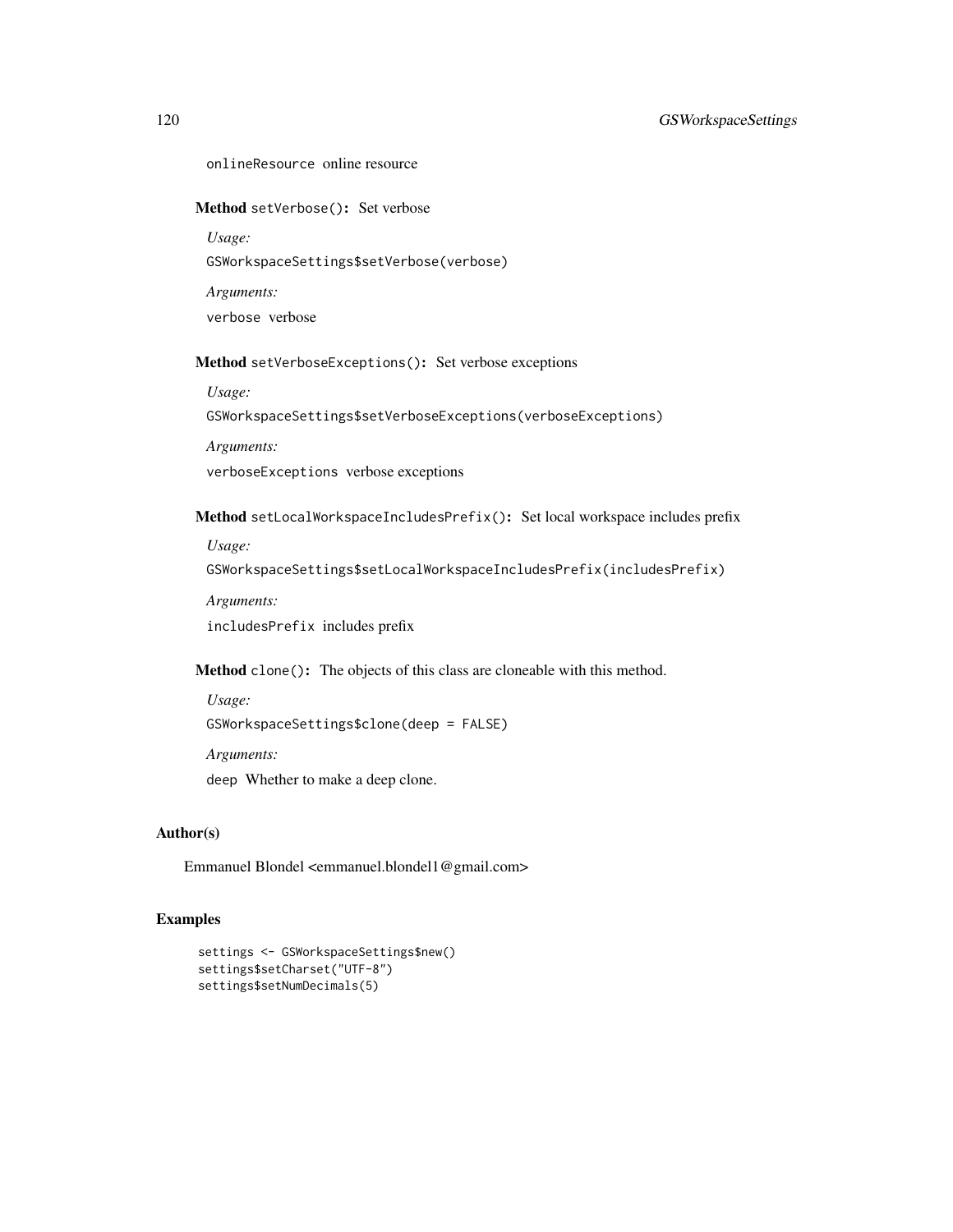<span id="page-120-0"></span>GSWorldImageCoverageStore

*Geoserver REST API WorldImageCoverageStore*

#### Description

Geoserver REST API WorldImageCoverageStore

Geoserver REST API WorldImageCoverageStore

# Format

[R6Class](#page-0-0) object.

# Value

Object of [R6Class](#page-0-0) for modelling a GeoServer WorldImage CoverageStore

#### Super classes

```
geosapi::GSRESTResource -> geosapi::GSAbstractStore -> geosapi::GSAbstractCoverageStore
-> GSWorldImageCoverageStore
```
#### Public fields

url url

#### Methods

#### Public methods:

- [GSWorldImageCoverageStore\\$new\(\)](#page-3-0)
- [GSWorldImageCoverageStore\\$clone\(\)](#page-4-0)

Method new(): Initializes an WorldImage coverage store

```
Usage:
GSWorldImageCoverageStore$new(
 xml = NULL,name = NULL,description = "",
 enabled = TRUE,
  url = NULL)
```
*Arguments:*

xml an object of class [XMLInternalNode-class](#page-0-0) to create object from XML name coverage store name description coverage store description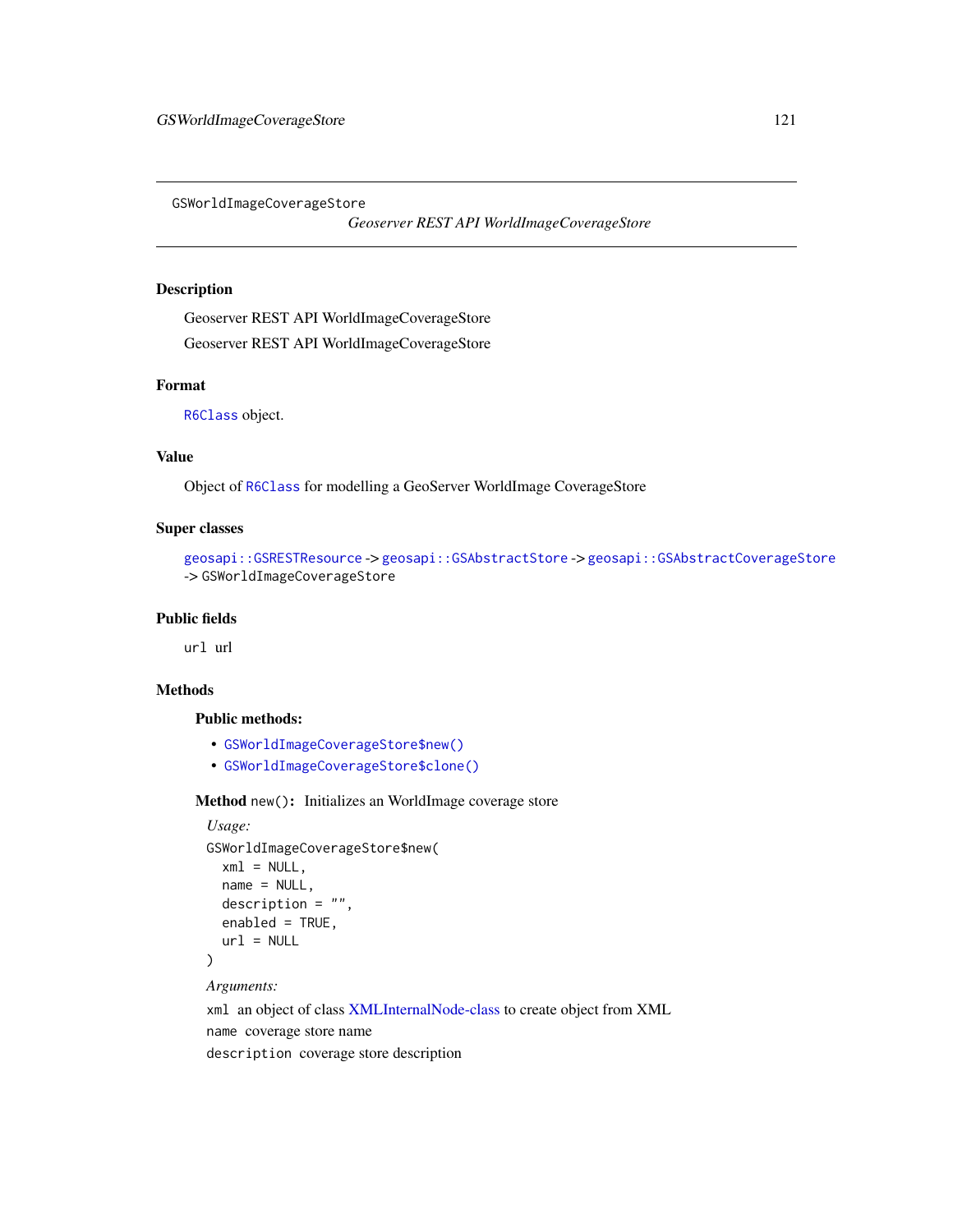enabled whether the store should be enabled or not. Default is TRUE url url

Method clone(): The objects of this class are cloneable with this method.

*Usage:* GSWorldImageCoverageStore\$clone(deep = FALSE) *Arguments:* deep Whether to make a deep clone.

# Author(s)

Emmanuel Blondel <emmanuel.blondel1@gmail.com>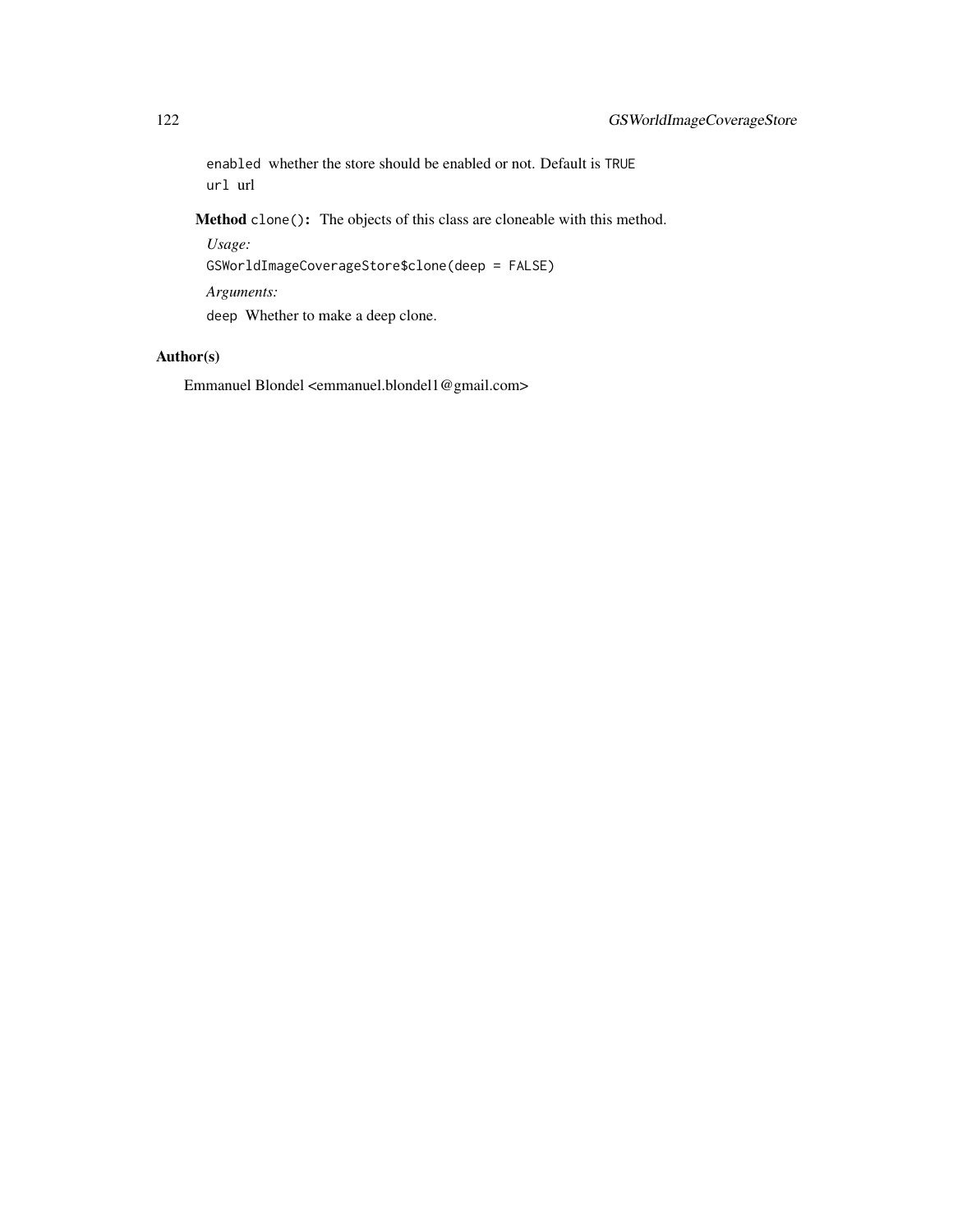# **Index**

∗ ArcGrid GSArcGridCoverageStore, [14](#page-13-0) ∗ CoverageStore GSAbstractCoverageStore, [3](#page-2-0) GSArcGridCoverageStore, [14](#page-13-0) GSCoverageStoreManager, [20](#page-19-0) GSGeoTIFFCoverageStore, [46](#page-45-0) GSImageMosaicCoverageStore, [47](#page-46-0) GSWorldImageCoverageStore, [121](#page-120-0) ∗ DB GSAbstractDBDataStore, [7](#page-6-0) ∗ DataStore GSAbstractDataStore, [5](#page-4-1) GSAbstractDBDataStore, [7](#page-6-0) GSDataStoreManager, [29](#page-28-0) GSGeoPackageDataStore, [44](#page-43-0) GSOracleNGDataStore, [72](#page-71-0) GSPostGISDataStore, [74](#page-73-0) GSShapefileDataStore, [95](#page-94-0) GSShapefileDirectoryDataStore, [98](#page-97-0) ∗ ESRI GSShapefileDataStore, [95](#page-94-0) GSShapefileDirectoryDataStore, [98](#page-97-0) ∗ GeoPackage GSGeoPackageDataStore, [44](#page-43-0) ∗ GeoTIFF GSGeoTIFFCoverageStore, [46](#page-45-0) ∗ ImageMosaic GSImageMosaicCoverageStore, [47](#page-46-0) ∗ Layer GSLayerManager, [59](#page-58-0) ∗ OGC GSServiceSettings, [91](#page-90-0) ∗ OWS GSServiceSettings, [91](#page-90-0) ∗ OracleNG GSOracleNGDataStore, [72](#page-71-0) ∗ PostGIS GSPostGISDataStore, [74](#page-73-0)

∗ WCS GSServiceSettings, [91](#page-90-0) ∗ WFS GSServiceSettings, [91](#page-90-0) ∗ WMS GSServiceSettings, [91](#page-90-0) ∗ WorldImage GSWorldImageCoverageStore, [121](#page-120-0) ∗ api GSAbstractCoverageStore, [3](#page-2-0) GSAbstractDataStore, [5](#page-4-1) GSAbstractDBDataStore, [7](#page-6-0) GSAbstractStore, [12](#page-11-0) GSArcGridCoverageStore, [14](#page-13-0) GSCoverage, [15](#page-14-0) GSCoverageBand, [17](#page-16-0) GSCoverageStoreManager, [20](#page-19-0) GSCoverageView, [27](#page-26-0) GSDataStoreManager, [29](#page-28-0) GSDimension, [38](#page-37-0) GSFeatureDimension, [40](#page-39-0) GSFeatureType, [42](#page-41-0) GSGeoPackageDataStore, [44](#page-43-0) GSGeoTIFFCoverageStore, [46](#page-45-0) GSImageMosaicCoverageStore, [47](#page-46-0) GSInputCoverageBand, [48](#page-47-0) GSLayer, [50](#page-49-0) GSLayerGroup, [55](#page-54-0) GSLayerManager, [59](#page-58-0) GSManager, [62](#page-61-0) GSMetadataLink, [66](#page-65-0) GSNamespace, [68](#page-67-0) GSNamespaceManager, [70](#page-69-1) GSOracleNGDataStore, [72](#page-71-0) GSPostGISDataStore, [74](#page-73-0) GSPublishable, [75](#page-74-0) GSResource, [77](#page-76-0) GSRESTEntrySet, [83](#page-82-0) GSRESTResource, [85](#page-84-0)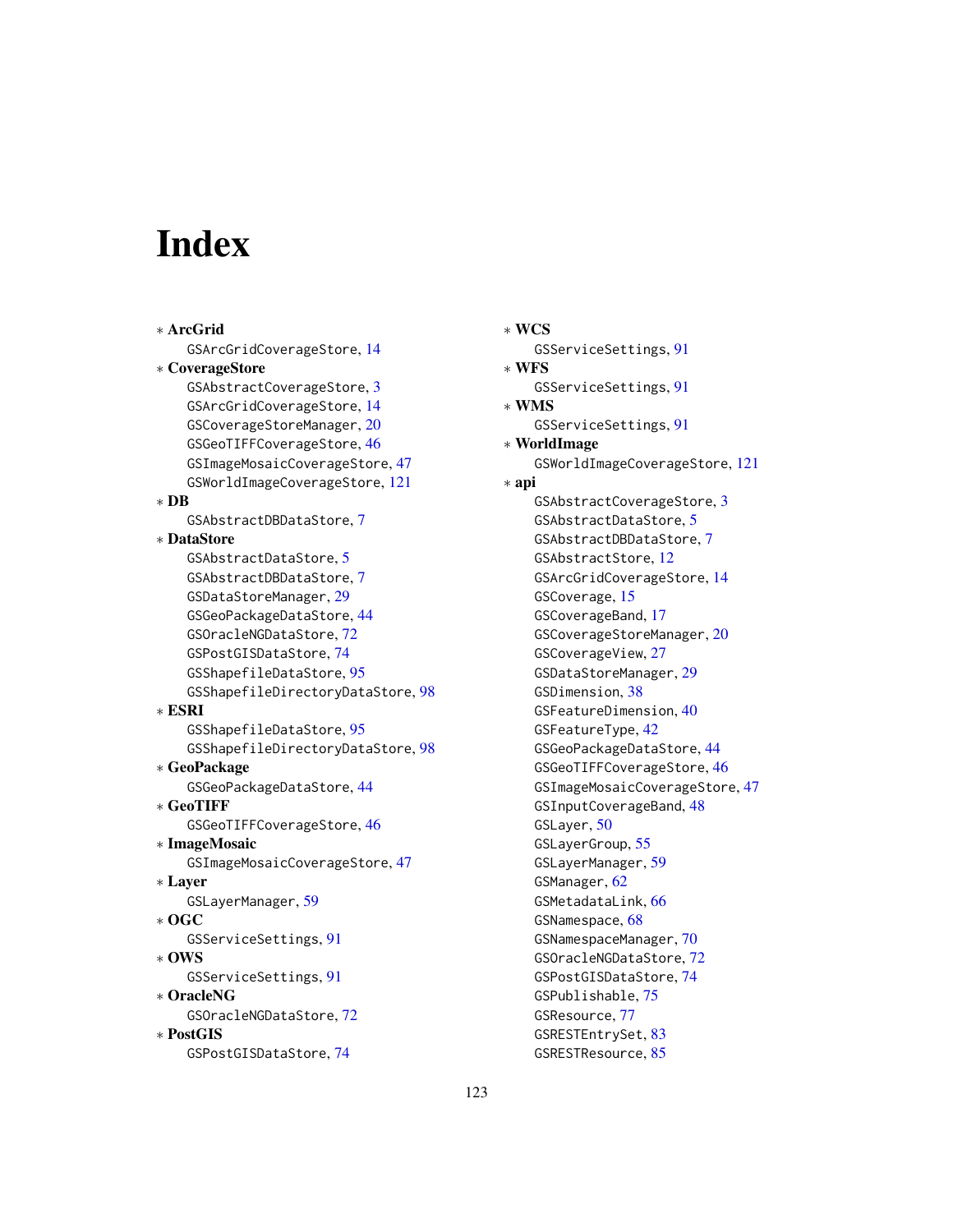GSServiceManager, [86](#page-85-0) GSServiceSettings, [91](#page-90-0) GSShapefileDataStore, [95](#page-94-0) GSShapefileDirectoryDataStore, [98](#page-97-0) GSStyleManager, [101](#page-100-0) GSUtils, [104](#page-103-0) GSVersion, [106](#page-105-0) GSVirtualTable, [108](#page-107-1) GSVirtualTableGeometry, [111](#page-110-1) GSVirtualTableParameter, [112](#page-111-1) GSWorkspace, [114](#page-113-1) GSWorkspaceManager, [115](#page-114-0) GSWorkspaceSettings, [118](#page-117-1) GSWorldImageCoverageStore, [121](#page-120-0) ∗ coverageBand GSCoverageBand, [17](#page-16-0) ∗ coverageType GSCoverage, [15](#page-14-0) ∗ coverageView GSCoverageView, [27](#page-26-0) ∗ coverage GSLayer, [50](#page-49-0) GSLayerGroup, [55](#page-54-0) ∗ database GSAbstractDBDataStore, [7](#page-6-0) ∗ dimension GSDimension, [38](#page-37-0) GSFeatureDimension, [40](#page-39-0) ∗ directory GSShapefileDirectoryDataStore, [98](#page-97-0) ∗ entryset GSRESTEntrySet, [83](#page-82-0) ∗ featureType GSFeatureType, [42](#page-41-0) GSLayer, [50](#page-49-0) GSLayerGroup, [55](#page-54-0) ∗ geoserver GSAbstractCoverageStore, [3](#page-2-0) GSAbstractDataStore, [5](#page-4-1) GSAbstractDBDataStore, [7](#page-6-0) GSAbstractStore, [12](#page-11-0) GSArcGridCoverageStore, [14](#page-13-0) GSCoverage, [15](#page-14-0) GSCoverageBand, [17](#page-16-0) GSCoverageStoreManager, [20](#page-19-0) GSCoverageView, [27](#page-26-0) GSDataStoreManager, [29](#page-28-0)

GSDimension, [38](#page-37-0)

GSFeatureDimension, [40](#page-39-0) GSFeatureType, [42](#page-41-0) GSGeoPackageDataStore, [44](#page-43-0) GSGeoTIFFCoverageStore, [46](#page-45-0) GSImageMosaicCoverageStore, [47](#page-46-0) GSInputCoverageBand, [48](#page-47-0) GSLayer, [50](#page-49-0) GSLayerGroup, [55](#page-54-0) GSLayerManager, [59](#page-58-0) GSManager, [62](#page-61-0) GSMetadataLink, [66](#page-65-0) GSNamespace, [68](#page-67-0) GSNamespaceManager, [70](#page-69-1) GSOracleNGDataStore, [72](#page-71-0) GSPostGISDataStore, [74](#page-73-0) GSPublishable, [75](#page-74-0) GSResource, [77](#page-76-0) GSRESTEntrySet, [83](#page-82-0) GSRESTResource, [85](#page-84-0) GSServiceManager, [86](#page-85-0) GSServiceSettings, [91](#page-90-0) GSShapefileDataStore, [95](#page-94-0) GSShapefileDirectoryDataStore, [98](#page-97-0) GSShinyMonitor, [100](#page-99-0) GSStyleManager, [101](#page-100-0) GSUtils, [104](#page-103-0) GSVersion, [106](#page-105-0) GSVirtualTable, [108](#page-107-1) GSVirtualTableGeometry, [111](#page-110-1) GSVirtualTableParameter, [112](#page-111-1) GSWorkspace, [114](#page-113-1) GSWorkspaceManager, [115](#page-114-0) GSWorkspaceSettings, [118](#page-117-1) GSWorldImageCoverageStore, [121](#page-120-0) ∗ group GSLayerGroup, [55](#page-54-0) GSPublishable, [75](#page-74-0) ∗ inputCoverageBand GSInputCoverageBand, [48](#page-47-0) ∗ layer GSLayer, [50](#page-49-0) GSLayerGroup, [55](#page-54-0) GSPublishable, [75](#page-74-0) ∗ metadataLink GSMetadataLink, [66](#page-65-0) ∗ monitoring GSShinyMonitor, [100](#page-99-0) ∗ namespace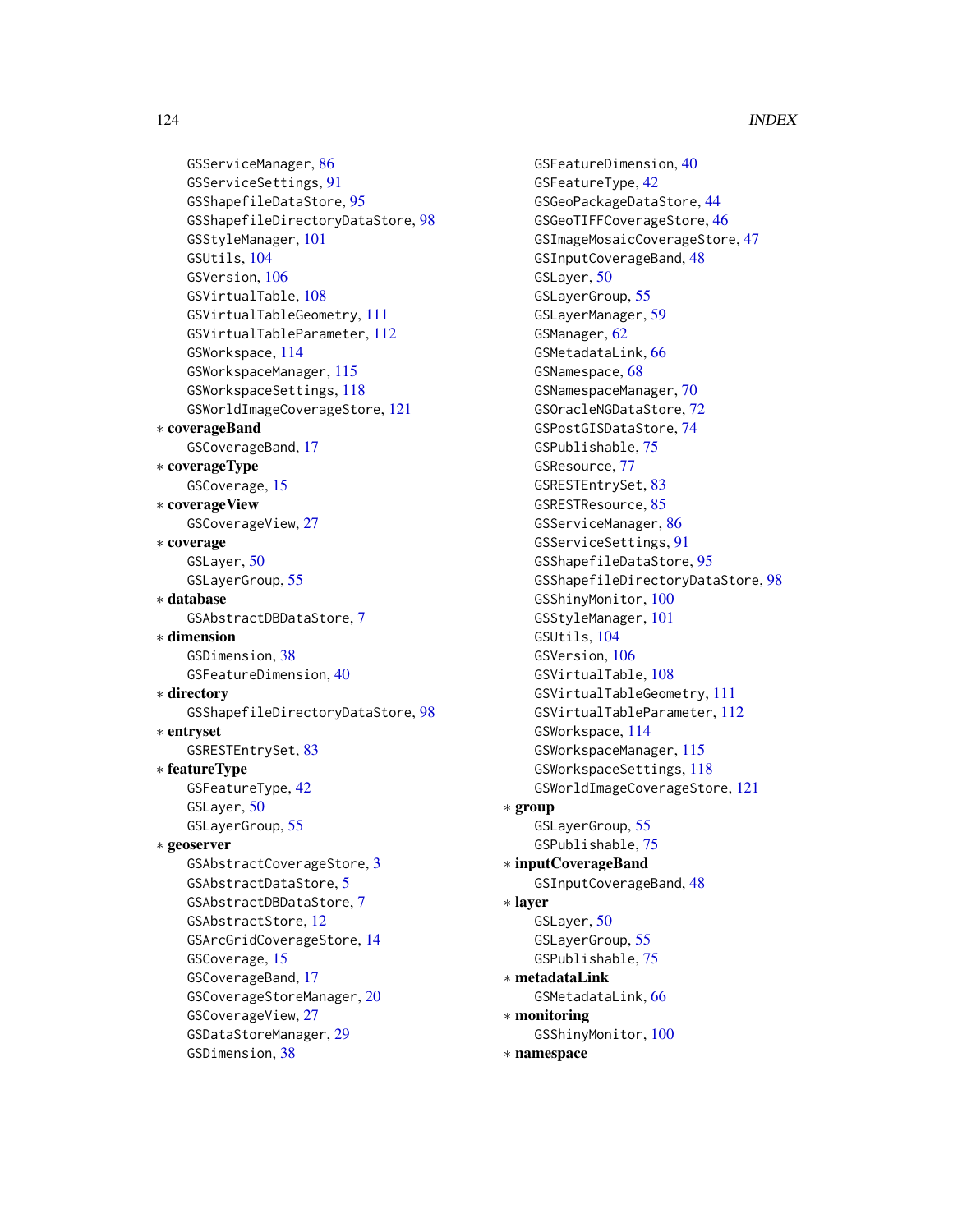#### INDEX 125

GSNamespace, [68](#page-67-0) GSNamespaceManager, [70](#page-69-1) ∗ publishable GSPublishable, [75](#page-74-0) ∗ resourcelayer GSLayer, [50](#page-49-0) ∗ resource GSCoverage, [15](#page-14-0) GSDimension, [38](#page-37-0) GSFeatureDimension, [40](#page-39-0) GSFeatureType, [42](#page-41-0) GSLayer, [50](#page-49-0) GSLayerGroup, [55](#page-54-0) GSMetadataLink, [66](#page-65-0) GSPublishable, [75](#page-74-0) GSResource, [77](#page-76-0) ∗ rest GSAbstractCoverageStore, [3](#page-2-0) GSAbstractDataStore, [5](#page-4-1) GSAbstractDBDataStore, [7](#page-6-0) GSAbstractStore, [12](#page-11-0) GSArcGridCoverageStore, [14](#page-13-0) GSCoverage, [15](#page-14-0) GSCoverageBand, [17](#page-16-0) GSCoverageStoreManager, [20](#page-19-0) GSCoverageView, [27](#page-26-0) GSDataStoreManager, [29](#page-28-0) GSDimension, [38](#page-37-0) GSFeatureDimension, [40](#page-39-0) GSFeatureType, [42](#page-41-0) GSGeoPackageDataStore, [44](#page-43-0) GSGeoTIFFCoverageStore, [46](#page-45-0) GSImageMosaicCoverageStore, [47](#page-46-0) GSInputCoverageBand, [48](#page-47-0) GSLayer, [50](#page-49-0) GSLayerGroup, [55](#page-54-0) GSLayerManager, [59](#page-58-0) GSManager, [62](#page-61-0) GSMetadataLink, [66](#page-65-0) GSNamespace, [68](#page-67-0) GSNamespaceManager, [70](#page-69-1) GSOracleNGDataStore, [72](#page-71-0) GSPostGISDataStore, [74](#page-73-0) GSPublishable, [75](#page-74-0) GSResource, [77](#page-76-0) GSRESTEntrySet, [83](#page-82-0) GSRESTResource, [85](#page-84-0) GSServiceManager, [86](#page-85-0)

GSServiceSettings, [91](#page-90-0) GSShapefileDataStore, [95](#page-94-0) GSShapefileDirectoryDataStore, [98](#page-97-0) GSStyleManager, [101](#page-100-0) GSUtils, [104](#page-103-0) GSVersion, [106](#page-105-0) GSVirtualTable, [108](#page-107-1) GSVirtualTableGeometry, [111](#page-110-1) GSVirtualTableParameter, [112](#page-111-1) GSWorkspace, [114](#page-113-1) GSWorkspaceManager, [115](#page-114-0) GSWorkspaceSettings, [118](#page-117-1) GSWorldImageCoverageStore, [121](#page-120-0) ∗ service GSServiceManager, [86](#page-85-0) GSServiceSettings, [91](#page-90-0) ∗ settings GSWorkspaceSettings, [118](#page-117-1) ∗ shapefile GSShapefileDataStore, [95](#page-94-0) GSShapefileDirectoryDataStore, [98](#page-97-0) ∗ store GSAbstractStore, [12](#page-11-0) ∗ style GSLayer, [50](#page-49-0) GSStyleManager, [101](#page-100-0) ∗ version GSVersion, [106](#page-105-0) ∗ virtualTable GSVirtualTable, [108](#page-107-1) GSVirtualTableGeometry, [111](#page-110-1) GSVirtualTableParameter, [112](#page-111-1) ∗ workspace GSWorkspace, [114](#page-113-1) GSWorkspaceManager, [115](#page-114-0) GSWorkspaceSettings, [118](#page-117-1) geosapi, [3](#page-2-0) geosapi-package *(*geosapi*)*, [3](#page-2-0) geosapi::GSAbstractCoverageStore, *[14](#page-13-0)*, *[46,](#page-45-0) [47](#page-46-0)*, *[121](#page-120-0)* geosapi::GSAbstractDataStore, *[7](#page-6-0)*, *[45](#page-44-0)*, *[73,](#page-72-0) [74](#page-73-0)*, *[96](#page-95-0)*, *[98](#page-97-0)* geosapi::GSAbstractDBDataStore, *[45](#page-44-0)*, *[73,](#page-72-0) [74](#page-73-0)* geosapi::GSAbstractStore, *[4,](#page-3-2) [5](#page-4-1)*, *[7](#page-6-0)*, *[14](#page-13-0)*, *[45](#page-44-0)[–47](#page-46-0)*, *[73,](#page-72-0) [74](#page-73-0)*, *[96](#page-95-0)*, *[98](#page-97-0)*, *[121](#page-120-0)* geosapi::GSDimension, *[40](#page-39-0)*